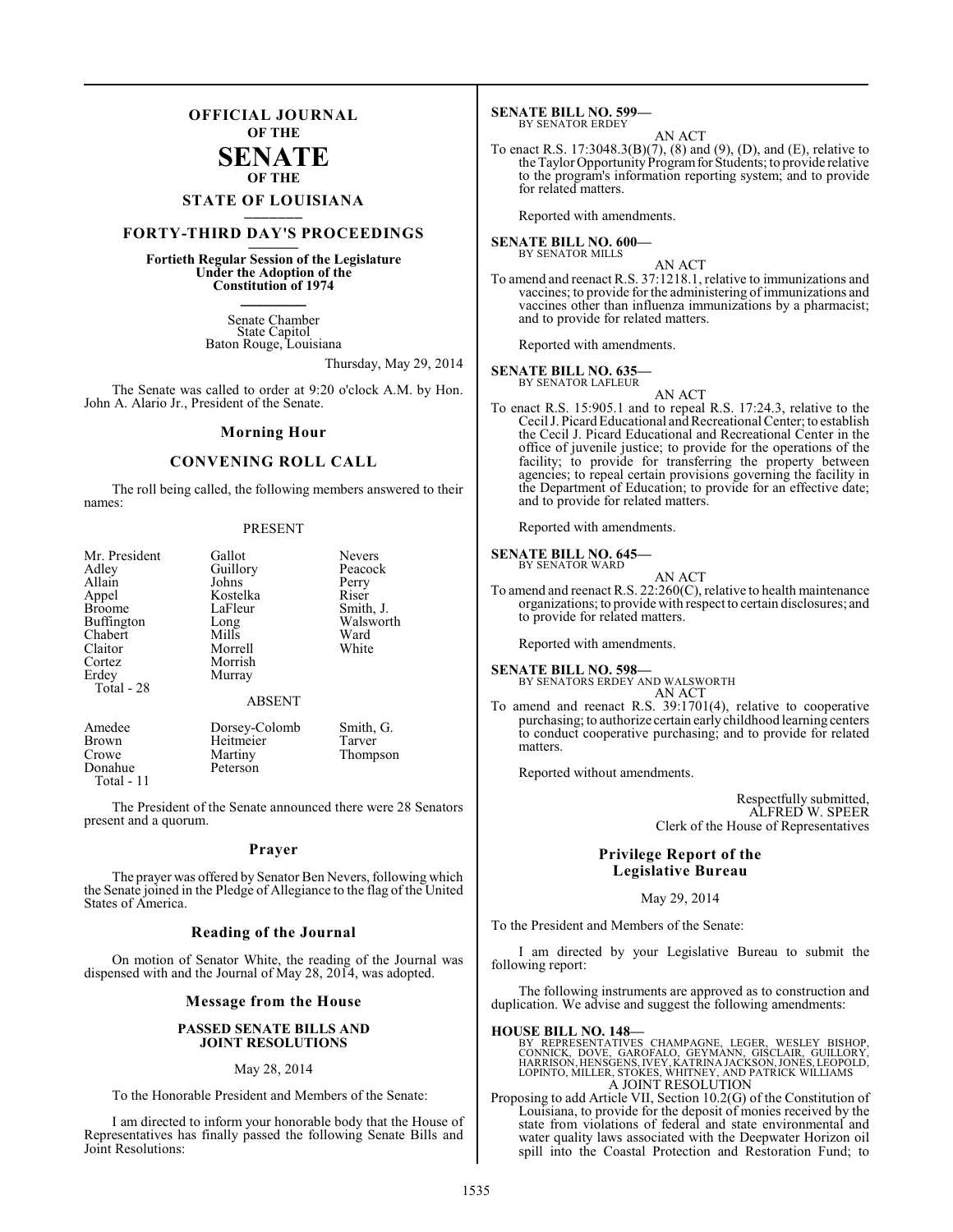# **Page 2 SENATE 43rd DAY'S PROCEEDINGS**

provide for submission of the proposed amendment to the electors; and to provide for related matters.

Reported without amendments.

#### **HOUSE BILL NO. 150—** BY REPRESENTATIVE GISCLAIR

AN ACT

To amend and reenact R.S. 32:58 and to enact R.S. 32:414(W), relative to careless operation of a motor vehicle; to provide relative to the prohibition on careless operation of a motor vehicle when the operator failsto maintain control of the vehicle by falling asleep; to provide for penalties relative to violations of such prohibitions; to provide for the suspension of driving privileges; and to provide for related matters.

Reported without amendments.

## **HOUSE BILL NO. 155—**

BY REPRESENTATIVE MACK

AN ACT To enact R.S. 33:2218.2(A)(2)(d), relative to supplemental compensation for law enforcement officers; to provide for certain law enforcement officers to receive credit for years of service for purposes of supplemental compensation; and to provide for related matters.

Reported without amendments.

#### **HOUSE BILL NO. 249—**

BY REPRESENTATIVES PRICE, JAMES, LEGER, PIERRE, AND SMITH AN ACT

To amend and reenact R.S. 36:474(A)(11) and to enact Chapter 14-D of Title 46 of the Louisiana Revised Statutes of 1950, to be comprised of R.S. 46:1443 through 1443.3, relative to child care assistance for homeless families; to provide for requirements of the Child Care and Development Fund state plan; to provide for duties of the Department of Children and Family Services; to provide findings, purposes, and definitions; and to provide for related matters.

Reported without amendments.

## **HOUSE BILL NO. 294—**

BY REPRESENTATIVE STUART BISHOP AN ACT

To amend and reenact R.S.  $40:4.9(A)(1)(a)$  and (B), relative to certain food products prepared in the home for public consumption; to provide for application of the state Sanitary Code; to provide for preparation of cane syrup in the traditional manner for sale; and to provide for related matters.

Reported without amendments.

#### **HOUSE BILL NO. 328—**

BY REPRESENTATIVE LOPINTO AN ACT

To amend and reenactR.S. 44:4.1(B)(8) and to enact R.S. 15:569(E), relative to execution of a death sentence; to provide with respect to the confidentiality of information involving the manufacturing and compounding of a lethal injection; and to provide for related matters.

Reported with amendments.

#### **LEGISLATIVE BUREAU AMENDMENTS**

Amendments proposed by Legislative Bureau to Reengrossed House Bill No. 328 by Representative Lopinto

#### AMENDMENT NO. 1

In Senate Committee Amendment No. 4 proposed by the Senate Committee on Judiciary B to Reengrossed House Bill No. 328 by representative Lopinto and adopted by the Senate on May 28, 2014, on page 1, line  $14$ , following "and" delete the remainder of the line and insert "departments of corrections of other states."

#### **HOUSE BILL NO. 431—**

BY REPRESENTATIVE TIM BURNS AN ACT

To amend and reenact R.S. 18:1505.4(C), relative to Campaign Finance Disclosure; to provide relative to penalties applicable to certain political committees for participation in specified elections; and to provide for related matters.

Reported without amendments.

#### **HOUSE BILL NO. 694—** BY REPRESENTATIVE TIM BURNS

AN ACT

To amend and reenact R.S. 42:1124.2(B)(2), relative to the filing of financial disclosure statements; to require additional notifications regarding federal tax return extensions from certain persons required to file financial disclosure statements; and to provide for related matters.

Reported without amendments.

#### **HOUSE BILL NO. 695—**

BY REPRESENTATIVE TIM BURNS AN ACT

To enact R.S. 18:1511.2(C), relative to the Campaign Finance Disclosure Act; to provide relative to the authority of the supervisory committee and its staff; to provide for certain inquiries; and to provide for related matters.

Reported with amendments.

#### **LEGISLATIVE BUREAU AMENDMENTS**

Amendments proposed by Legislative Bureau to Engrossed House Bill No. 695 by Representative Tim Burns

#### AMENDMENT NO. 1

In Senate Committee Amendment No. 1 proposed by the Senate Committee on Senate and Governmental Affairs to Engrossed House Bill No. 695 by Representative Tim Burns and adopted by the Senate on May 28, 2014, on page 1, line 2, following "12" insert "at the beginning of the line and before other" insert "or" and"

#### **HOUSE BILL NO. 1079—**

BY REPRESENTATIVES TIM BURNS AND MILLER AN ACT

To amend and reenact R.S. 18:1491.7(B)(13) and 1495.5(B)(12), relative to expenditures of campaign funds; to require an explanation of the purpose of each expenditure; and to provide for related matters.

Reported without amendments.

#### **HOUSE BILL NO. 1207—**

BY REPRESENTATIVE PIERRE

AN ACT To amend and reenact R.S. 44:4.1(B)(11), relative to public records; to provide references in the Public Records Law for exemptions applicable to certain records relative to insurance; and to provide for related matters.

Reported without amendments.

## **HOUSE BILL NO. 1255— (Substitute for House Bill No. 682 by Representative Jackson)** BY REPRESENTATIVES KATRINA JACKSON, BADON, BURRELL,

- HONORE, AND NORTON AN ACT
- To amend and reenact R.S. 15:574.2(C)(2)(a) and 574.4(B)(1), to enact R.S. 15:824.2, and to repeal R.S. 15:827.1(E)(3)(b), relative to parole; to provide relative to parole eligibility for persons convicted of crimes of violence; to change the number of votes required to grant parole for offenders convicted of a crime of violence who meet certain conditions; to provide relative to the eligibility to participate in reentry preparation programs; to create the Programs to Reduce Recidivism Fund;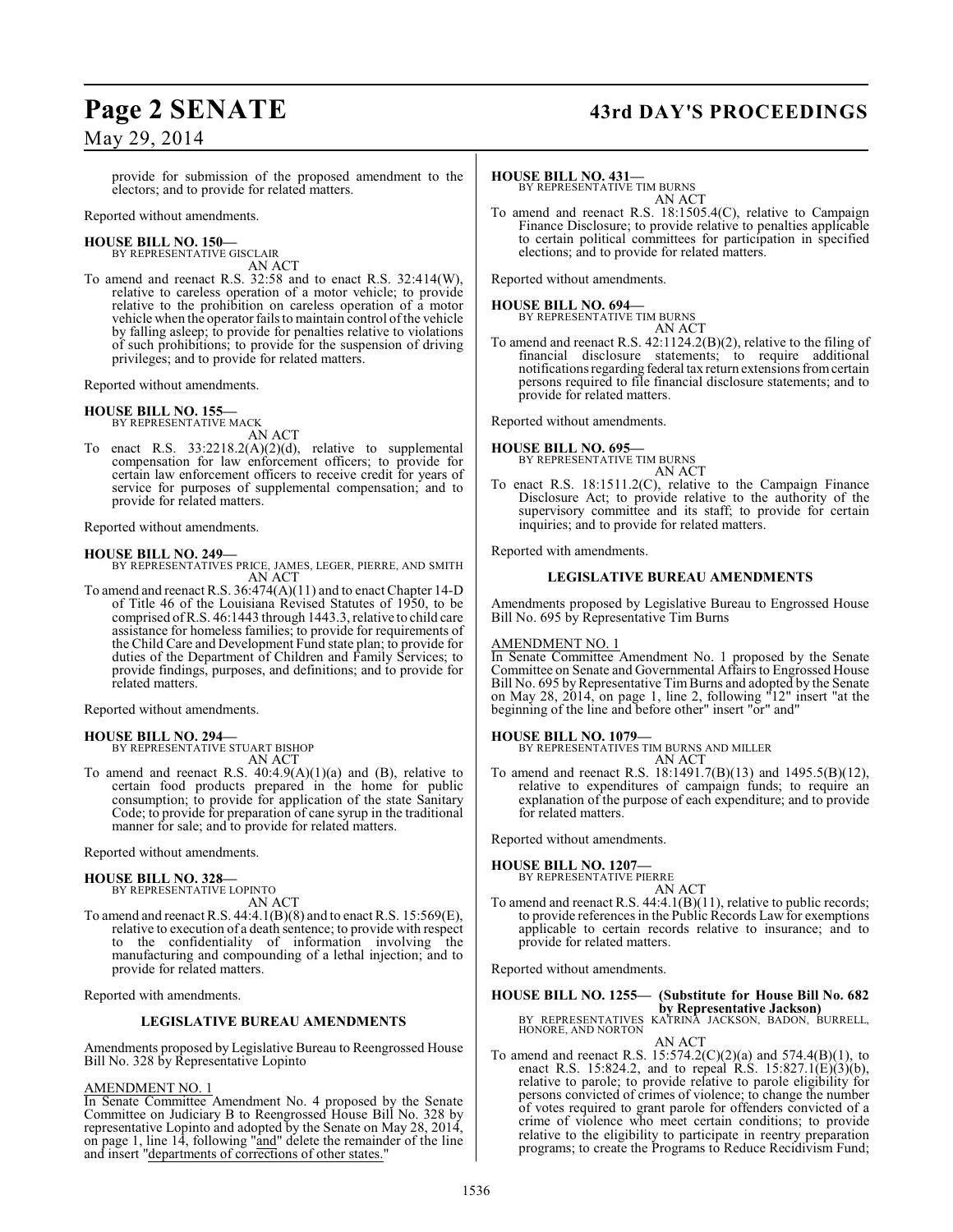# **43rd DAY'S PROCEEDINGS Page 3 SENATE**

# May 29, 2014

to provide for the purposes of the fund; to provide for the appropriation of monies into the fund; to provide for the administration of the fund; to provide for the distribution of monies from the fund; to provide relative to the calculation of savings realized by the Department of Public Safety and Corrections; and to provide for related matters.

Reported without amendments.

Respectfully submitted, JODY AMEDEE Vice Chairman

#### **Adoption of Legislative Bureau Report**

On motion of Senator Murray, the Legislative Bureau amendments were adopted and the Bills and Joint Resolutions were read by title and passed to a third reading.

#### **Senate Resolutions on Second Reading**

# **SENATE RESOLUTION NO. 171—** BY SENATOR CLAITOR

A RESOLUTION

To urge and request the Louisiana State Law Institute to create a Water Code Committee.

On motion of Senator Claitor the resolution was read by title and adopted.

#### **SENATE RESOLUTION NO. 172—** BY SENATOR MURRAY

A RESOLUTION

To express and affirm the support and appreciation of the Senate of the Legislature of Louisiana for the leadership, cooperation, and collaboration of Louisiana's postsecondary institutions of higher education in their desire and efforts to develop and participate in statewide initiatives that address Black male student success in higher education.

On motion of Senator Murray the resolution was read by title and adopted.

#### **SENATE RESOLUTION NO. 173—** BY SENATOR MURRAY

A RESOLUTION

To commend the Delgado Dolphins baseball team on their outstanding 2014 season.

On motion of Senator Murray the resolution was read by title and adopted.

#### **SENATE RESOLUTION NO. 174—** BY SENATOR BROOME

A RESOLUTION

To urge and request the State Board of Elementary and Secondary Education to review and consider adopting the United States Department of Education's Guiding Principles: A Resource Guide for Improving School Climate and Discipline as a master plan for supporting student behavior and discipline.

On motion of Senator Broome the resolution was read by title and adopted.

#### **SENATE RESOLUTION NO. 175—** BY SENATOR CORTEZ

A RESOLUTION

To urge and request the Louisiana Motor Vehicle Commission to review the application process for each type of license and make necessary changes to streamline the application process that will enhance efficiency while maintaining the integrity of each license granted by the commission.

On motion of Senator Cortez the resolution was read by title and adopted.

#### **SENATE RESOLUTION NO. 176—** BY SENATOR MORRELL

A RESOLUTION

To commend Leonard Galmon upon receipt of a prestigious Ron Brown Scholarship and upon his acceptance by and plans to attend Yale University.

On motion of Senator Morrell the resolution was read by title and adopted.

#### **SENATE RESOLUTION NO. 177—** BY SENATOR GARY SMITH

A RESOLUTION

To commend Larry Bourgeois Jr., upon his retirement after thirtyfour years of extraordinary service at St. Joan of Arc Catholic School in LaPlace, Louisiana.

On motion of Senator Murray the resolution was read by title and returned to the Calendar, subject to call.

#### **SENATE RESOLUTION NO. 178—**

BY SENATORS ALLAIN, CORTEZ, GUILLORY, LAFLEUR, MILLS AND PERRY A RESOLUTION

To create and provide for the Task Force on Funding the Acadiana Criminalistics Laboratory.

On motion of Senator Allain the resolution was read by title and adopted.

#### **Senate Concurrent Resolutions on Second Reading**

#### **SENATE CONCURRENT RESOLUTION NO. 174—** BY SENATOR ALARIO A CONCURRENT RESOLUTION

To express the sincere and heartfelt condolences of the Legislature of Louisiana upon the passing of former Louisiana state representative, Terry Wayne Gee Sr.

The concurrent resolution was read by title. Senator Walsworth moved to adopt the Senate Concurrent Resolution.

#### **ROLL CALL**

The roll was called with the following result:

#### YEAS

| Mr. President | Gallot   | <b>Nevers</b> |
|---------------|----------|---------------|
| Adley         | Guillory | Peacock       |
| Allain        | Johns    | Perry         |
| Appel         | Kostelka | Riser         |
| <b>Broome</b> | LaFleur  | Smith, J.     |
| Buffington    | Long     | Tarver        |
| Chabert       | Mills    | Thompson      |
| Claitor       | Morrell  | Walsworth     |
| Cortez        | Morrish  | Ward          |
| Erdey         | Murray   | White         |
| Total - 30    |          |               |
|               | NAVC     |               |

Total - 0

**NAYS** 

#### ABSENT

| Amedee    | Donahue       | Martiny   |
|-----------|---------------|-----------|
| Brown     | Dorsey-Colomb | Peterson  |
| Crowe     | Heitmeier     | Smith, G. |
| Total - 9 |               |           |

The Chair declared the Senate adopted the Senate Concurrent Resolution and ordered it sent to the House.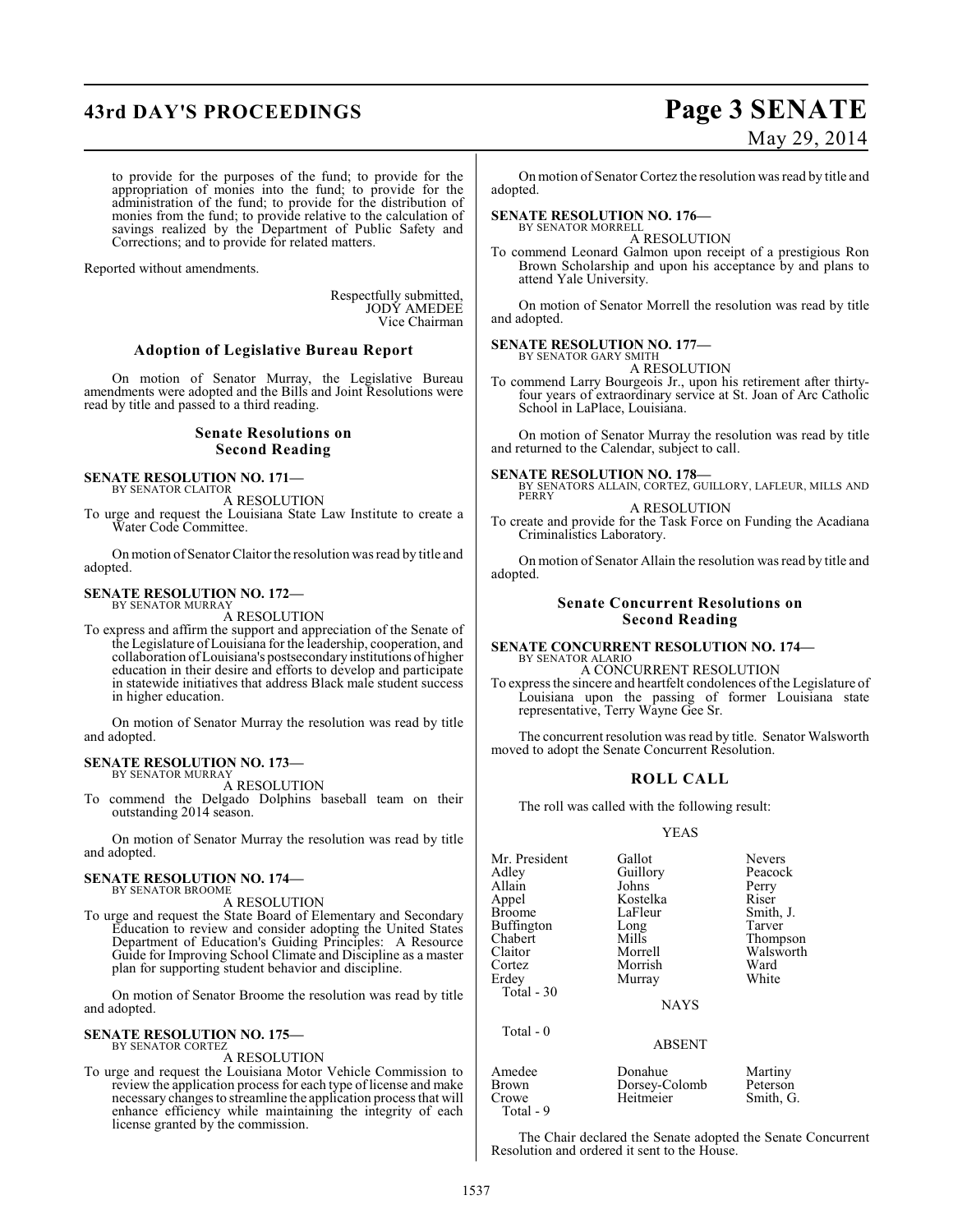#### **SENATE CONCURRENT RESOLUTION NO. 175—** BY SENATOR ALARIO

A CONCURRENT RESOLUTION

To express the sincere and heartfelt condolences of the Legislature of Louisiana upon the passing of John Maginnis, legendary Louisiana political journalist, publisher, and author.

The concurrent resolution was read by title. Senator Murray moved to adopt the Senate Concurrent Resolution.

#### **ROLL CALL**

The roll was called with the following result:

#### YEAS

| Mr. President<br>Adley<br>Allain<br>Appel<br>Broome<br><b>Buffington</b><br>Chabert<br>Claitor<br>Cortez<br>Donahue<br>Erdey<br>Total $-31$ | Gallot<br>Guillory<br>Johns<br>Kostelka<br>LaFleur<br>Long<br>Mills<br>Morrell<br>Morrish<br>Murray<br><b>Nevers</b><br><b>NAYS</b> | Peacock<br>Perry<br>Riser<br>Smith, J.<br>Tarver<br>Thompson<br>Walsworth<br>Ward<br>White |
|---------------------------------------------------------------------------------------------------------------------------------------------|-------------------------------------------------------------------------------------------------------------------------------------|--------------------------------------------------------------------------------------------|
| Total $-0$                                                                                                                                  | ABSENT                                                                                                                              |                                                                                            |
| Amedee<br>Brown<br>Crowe                                                                                                                    | Dorsey-Colomb<br>Heitmeier<br>Martiny                                                                                               | Peterson<br>Smith, G.                                                                      |

Total - 8

The Chair declared the Senate adopted the Senate Concurrent Resolution and ordered it sent to the House.

#### **House Concurrent Resolutions on Second Reading**

## **HOUSE CONCURRENT RESOLUTION NO. 96—**

BY REPRESENTATIVE BADON A CONCURRENT RESOLUTION

To urge and request public postsecondary education institutions offering baccalaureate degrees to develop and promote plans that will enable students to complete such degrees in three years.

The resolution was read by title. Senator Morrell moved to concur in the House Concurrent Resolution.

#### **ROLL CALL**

The roll was called with the following result:

#### YEAS

| Mr. President | Guillory  | Peacock   |
|---------------|-----------|-----------|
| Adley         | Heitmeier | Perry     |
| Allain        | Johns     | Riser     |
| Appel         | Kostelka  | Smith, J. |
| <b>Broome</b> | LaFleur   | Tarver    |
| Buffington    | Long      | Thompson  |
| Chabert       | Mills     | Walsworth |
| Claitor       | Morrell   | Ward      |
| Cortez        | Morrish   | White     |
| Erdey         | Murray    |           |
| Gallot        | Nevers    |           |
| Total - 31    |           |           |

# Page 4 SENATE 43rd DAY'S PROCEEDINGS

#### **NAYS**

 Total - 0 ABSENT Amedee Donahue Peterson<br>Brown Dorsey-Colomb Smith, G. Brown Dorsey-Colomb<br>Crowe Martiny Martiny Total - 8

The Chair declared the Senate concurred in the House Concurrent Resolution and ordered it returned to the House.

# **HOUSE CONCURRENT RESOLUTION NO. 114—** BY REPRESENTATIVE PATRICK WILLIAMS

A CONCURRENT RESOLUTION

To urge and request the State Board of Elementary and Secondary Education to adopt a rule relative to requirements with respect to student lunch time.

The resolution was read by title. Senator Peacock moved to concur in the House Concurrent Resolution.

#### **ROLL CALL**

The roll was called with the following result:

#### YEAS

| Mr. President<br>Adley<br>Allain<br>Appel<br><b>Broome</b><br><b>Buffington</b><br>Chabert<br>Claitor<br>Cortez<br>Donahue<br>Erdey<br>Total $-32$ | Gallot<br>Guillory<br>Heitmeier<br>Johns<br>Kostelka<br>LaFleur<br>Long<br>Mills<br>Morrell<br>Morrish<br>Murray<br><b>NAYS</b> | Nevers<br>Peacock<br>Perry<br>Riser<br>Smith, J.<br>Tarver<br>Thompson<br>Walsworth<br>Ward<br>White |
|----------------------------------------------------------------------------------------------------------------------------------------------------|---------------------------------------------------------------------------------------------------------------------------------|------------------------------------------------------------------------------------------------------|
| Total - 0                                                                                                                                          | <b>ABSENT</b>                                                                                                                   |                                                                                                      |
| Amedee<br>Brown<br>Crowe<br>Total - 7                                                                                                              | Dorsey-Colomb<br>Martiny<br>Peterson                                                                                            | Smith, G.                                                                                            |

The Chair declared the Senate concurred in the House Concurrent Resolution and ordered it returned to the House.

## **HOUSE CONCURRENT RESOLUTION NO. 141—** BY REPRESENTATIVES BURRELL AND ST. GERMAIN A CONCURRENT RESOLUTION

To urge and request the Department of Public Safety and Corrections to establish an express lane for people who are mobility impaired and senior citizens at office of motor vehicles offices in parishes with a population in excess of eighty thousand persons and to require public license tag agents to post signage notifying mobility impaired persons and senior citizens that they are entitled to priority service.

The resolution was read by title. Senator Peacock moved to concur in the House Concurrent Resolution.

#### **ROLL CALL**

The roll was called with the following result: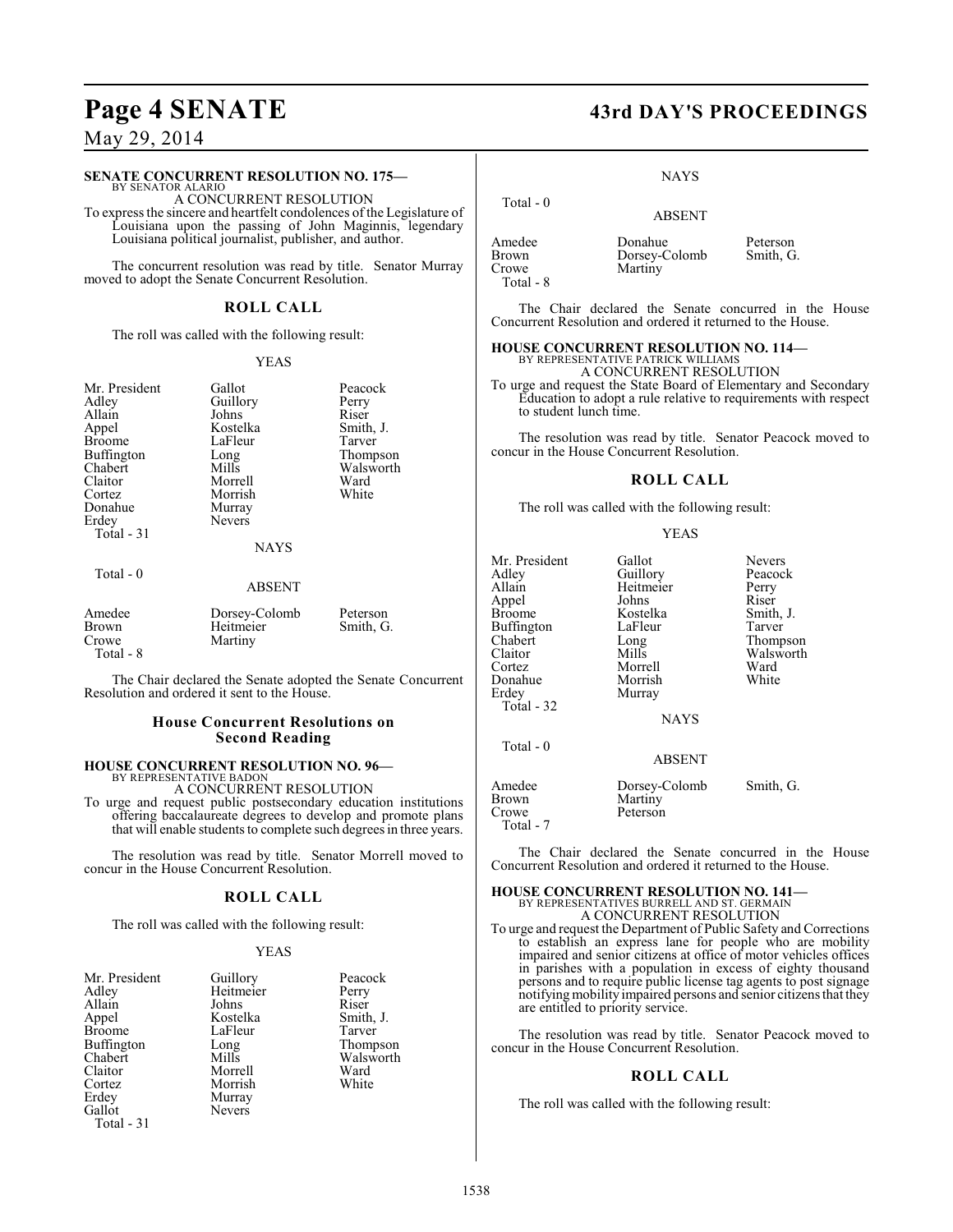# **43rd DAY'S PROCEEDINGS Page 5 SENATE**

#### YEAS

| Mr. President<br>Adley<br>Allain<br>Appel<br>Broome<br><b>Buffington</b><br>Chabert<br>Claitor<br>Cortez<br>Donahue<br>Erdey<br>Total - 32 | Gallot<br>Guillory<br>Heitmeier<br>Johns<br>Kostelka<br>LaFleur<br>Long<br>Mills<br>Morrell<br>Morrish<br>Murray<br><b>NAYS</b> | Nevers<br>Peacock<br>Perry<br>Riser<br>Smith, J.<br>Tarver<br>Thompson<br>Walsworth<br>Ward<br>White |
|--------------------------------------------------------------------------------------------------------------------------------------------|---------------------------------------------------------------------------------------------------------------------------------|------------------------------------------------------------------------------------------------------|
| Total - 0                                                                                                                                  | <b>ABSENT</b>                                                                                                                   |                                                                                                      |
| Amedee<br>Brown<br>Crowe<br>Total - 7                                                                                                      | Dorsey-Colomb<br>Martiny<br>Peterson                                                                                            | Smith, G.                                                                                            |

The Chair declared the Senate concurred in the House Concurrent Resolution and ordered it returned to the House.

#### **HOUSE CONCURRENT RESOLUTION NO. 146—** BY REPRESENTATIVE LEGER

A CONCURRENT RESOLUTION

To direct the Department of Public Safety and Corrections to conduct a comprehensive statewide review of factors affecting the state's incarceration and recidivism rates, including parish-level data, and to provide a report of its findings prior to the convening of the 2015 Regular Session of the Legislature of Louisiana.

The resolution was read by title. Senator Murray moved to concur in the House Concurrent Resolution.

#### **ROLL CALL**

The roll was called with the following result:

#### YEAS

| Mr. President<br>Adley<br>Allain<br>Appel<br><b>Broome</b><br>Buffington<br>Chabert<br>Claitor<br>Cortez<br>Donahue<br>Erdey<br>Total $-32$ | Gallot<br>Guillory<br>Heitmeier<br>Johns<br>Kostelka<br>LaFleur<br>Long<br>Mills<br>Morrell<br>Morrish<br>Murray<br><b>NAYS</b> | <b>Nevers</b><br>Peacock<br>Perry<br>Riser<br>Smith, J.<br>Tarver<br>Thompson<br>Walsworth<br>Ward<br>White |
|---------------------------------------------------------------------------------------------------------------------------------------------|---------------------------------------------------------------------------------------------------------------------------------|-------------------------------------------------------------------------------------------------------------|
| Total $-0$                                                                                                                                  | <b>ABSENT</b>                                                                                                                   |                                                                                                             |
| Amedee<br>Brown<br>Crowe<br>Total - 7                                                                                                       | Dorsey-Colomb<br>Martiny<br>Peterson                                                                                            | Smith, G.                                                                                                   |

The Chair declared the Senate concurred in the House Concurrent Resolution and ordered it returned to the House.

# May 29, 2014

#### **HOUSE CONCURRENT RESOLUTION NO. 151—**

BY REPRESENTATIVE LEOPOLD A CONCURRENT RESOLUTION

To urge and request the Department of Transportation and Development to decrease the speed limit on a portion of Louisiana Highway 409 in Belle Chasse, Plaquemines Parish.

#### **Floor Amendments**

Senator Heitmeier proposed the following amendments.

#### **SENATE FLOOR AMENDMENTS**

Amendments proposed by Senator Heitmeier to Engrossed House Concurrent Resolution No. 151 by Representative Leopold

AMENDMENT NO. 1 On page 1, line 3, change "409" to "406"

AMENDMENT NO. 2 On page 1, line 5, change "409" to "406"

AMENDMENT NO. 3 On page 1, line 11, change "409" to "406"

AMENDMENT NO. 4 On page 1, line 12, after "hour" and before the period "." insert "and erect the proper signage to reflect the decrease in speed" and delete lines 13 and 14

On motion ofSenator Heitmeier, the amendments were adopted.

The resolution was read by title. Senator Heitmeier moved to concur in the amended House Concurrent Resolution.

#### **ROLL CALL**

The roll was called with the following result:

#### YEAS

| Mr. President<br>Adlev<br>Allain<br>Appel<br>Broome<br>Buffington<br>Chabert<br>Claitor<br>Cortez<br>Donahue<br>Erdey<br>Total - 32 | Gallot<br>Guillory<br>Heitmeier<br>Johns<br>Kostelka<br>LaFleur<br>Long<br>Mills<br>Morrell<br>Morrish<br>Murray<br><b>NAYS</b> | <b>Nevers</b><br>Peacock<br>Perry<br>Riser<br>Smith, J.<br>Tarver<br>Thompson<br>Walsworth<br>Ward<br>White |
|-------------------------------------------------------------------------------------------------------------------------------------|---------------------------------------------------------------------------------------------------------------------------------|-------------------------------------------------------------------------------------------------------------|
| Total - 0                                                                                                                           | <b>ABSENT</b>                                                                                                                   |                                                                                                             |
| Amedee<br>Brown<br>Crowe<br>Total - 7                                                                                               | Dorsey-Colomb<br>Martiny<br>Peterson                                                                                            | Smith, G.                                                                                                   |

The Chair declared the Senate concurred in the amended House Concurrent Resolution and ordered it returned to the House.

#### **HOUSE CONCURRENT RESOLUTION NO. 158—** BY REPRESENTATIVE HENRY

A CONCURRENT RESOLUTION

To urge and request the Department of Economic Development to study the potential economic impact on barge line, towing, and water transportation companies if the legislature authorized an income and corporation franchise tax credit for ad valorem taxes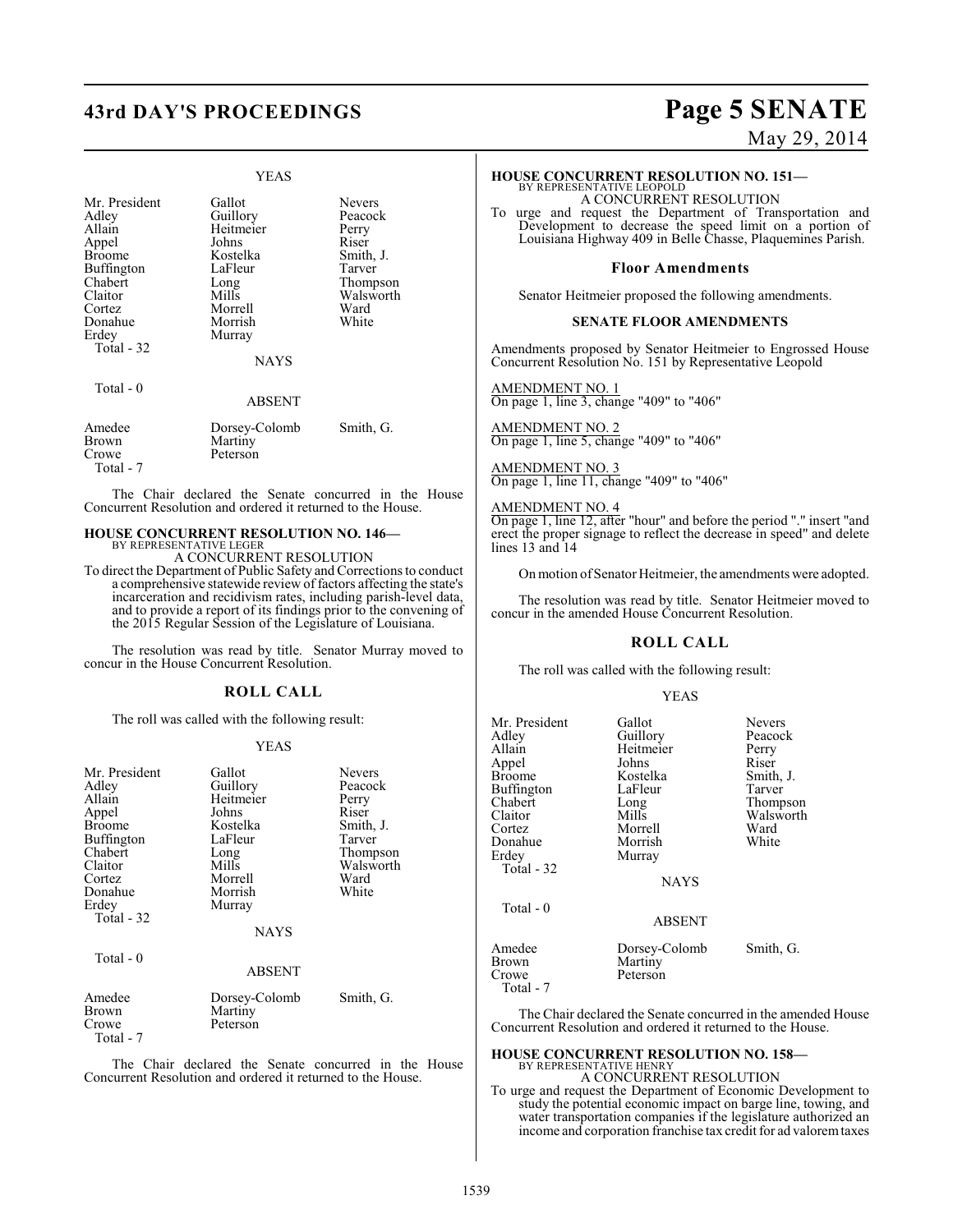assessed against such company's public service properties and paid to political subdivisions.

The resolution was read by title. Senator Adley moved to concur in the House Concurrent Resolution.

### **ROLL CALL**

The roll was called with the following result:

#### YEAS

| Mr. President<br>Adley | Guillory<br>Heitmeier | Peacock<br>Perry    |
|------------------------|-----------------------|---------------------|
| Allain                 | Johns                 | Riser               |
| Appel<br><b>Broome</b> | Kostelka<br>LaFleur   | Smith, J.<br>Tarver |
| Buffington             | Long                  | Thompson            |
| Chabert                | Mills                 | Walsworth           |
| Claitor                | Morrell               | Ward                |
| Cortez                 | Morrish               | White               |
| Erdey                  | Murray                |                     |
| Gallot                 | <b>Nevers</b>         |                     |
| Total $-31$            |                       |                     |
|                        | <b>NAYS</b>           |                     |
| Total $-0$             |                       |                     |
|                        | ABSENT                |                     |

| Amedee      | Donahue       | Peterson  |
|-------------|---------------|-----------|
| Brown       | Dorsey-Colomb | Smith, G. |
| Crowe       | Martiny       |           |
| $Total - 8$ |               |           |

The Chair declared the Senate concurred in the House Concurrent Resolution and ordered it returned to the House.

# **HOUSE CONCURRENT RESOLUTION NO. 159—**

BY REPRESENTATIVE STUART BISHOP A CONCURRENT RESOLUTION

To create the Task Force on Art Therapist Licensure and Regulation to study the prospective establishment of art therapist as a licensed profession in Louisiana and to request that the task force report to the legislative committees on health and welfare on or before December 31, 2014, with a baseline framework for licensure of art therapists and regulation of the practice of art therapy.

The resolution was read by title. Senator Mills moved to concur in the House Concurrent Resolution.

#### **ROLL CALL**

The roll was called with the following result:

#### YEAS

| Mr. President<br>Adley<br>Allain<br>Appel<br><b>Broome</b><br>Buffington<br>Chabert<br>Claitor<br>Cortez<br>Donahue<br>Erdey<br>Total $-32$ | Gallot<br>Guillory<br>Heitmeier<br>Johns<br>Kostelka<br>LaFleur<br>Long<br>Mills<br>Morrell<br>Morrish<br>Murray | <b>Nevers</b><br>Peacock<br>Perry<br>Riser<br>Smith, J.<br>Tarver<br>Thompson<br>Walsworth<br>Ward<br>White |
|---------------------------------------------------------------------------------------------------------------------------------------------|------------------------------------------------------------------------------------------------------------------|-------------------------------------------------------------------------------------------------------------|
|                                                                                                                                             | <b>NAYS</b>                                                                                                      |                                                                                                             |

Total - 0

# **Page 6 SENATE 43rd DAY'S PROCEEDINGS**

#### ABSENT

Amedee Dorsey-Colomb Smith, G.<br>Brown Martiny Brown Martiny<br>Crowe Peterson Total - 7

The Chair declared the Senate concurred in the House Concurrent Resolution and ordered it returned to the House.

#### **HOUSE CONCURRENT RESOLUTION NO. 162—**

Peterson

BY REPRESENTATIVE GAROFALO A CONCURRENT RESOLUTION

To authorize and direct the Louisiana StateLawInstitute to study and make recommendations for the inclusion of information in a disclosure notice to landowners whose property is subject to expropriation by public or private entities.

The resolution was read by title. Senator Heitmeier moved to concur in the House Concurrent Resolution.

#### **ROLL CALL**

The roll was called with the following result:

#### YEAS

| Mr. President<br>Adley<br>Allain<br>Appel<br><b>Broome</b><br>Buffington<br>Chabert<br>Claitor<br>Cortez<br>Donahue<br>Erdey<br>Total - 32 | Gallot<br>Guillory<br>Heitmeier<br>Johns<br>Kostelka<br>LaFleur<br>Long<br>Mills<br>Morrell<br>Morrish<br>Murray<br><b>NAYS</b> | <b>Nevers</b><br>Peacock<br>Perry<br>Riser<br>Smith, J.<br>Tarver<br>Thompson<br>Walsworth<br>Ward<br>White |
|--------------------------------------------------------------------------------------------------------------------------------------------|---------------------------------------------------------------------------------------------------------------------------------|-------------------------------------------------------------------------------------------------------------|
| Total - 0                                                                                                                                  | ABSENT                                                                                                                          |                                                                                                             |
| Amedee<br>Brown<br>Crowe<br>Total - 7                                                                                                      | Dorsey-Colomb<br>Martiny<br>Peterson                                                                                            | Smith, G.                                                                                                   |

The Chair declared the Senate concurred in the House Concurrent Resolution and ordered it returned to the House.

#### **HOUSE CONCURRENT RESOLUTION NO. 168—** BY REPRESENTATIVE LORUSSO

A CONCURRENT RESOLUTION

To create a study committee to study and make recommendations with respect to the implementation of the FDA Food Safety Modernization Act.

The resolution was read by title. Senator Murray moved to concur in the House Concurrent Resolution.

#### **ROLL CALL**

The roll was called with the following result:

#### YEAS

| Gallot    | <b>Nevers</b> |
|-----------|---------------|
| Guillory  | Peacock       |
| Heitmeier | Perry         |
| Johns     | Riser         |
| Kostelka  | Smith, J.     |
| LaFleur   | Tarver        |
|           |               |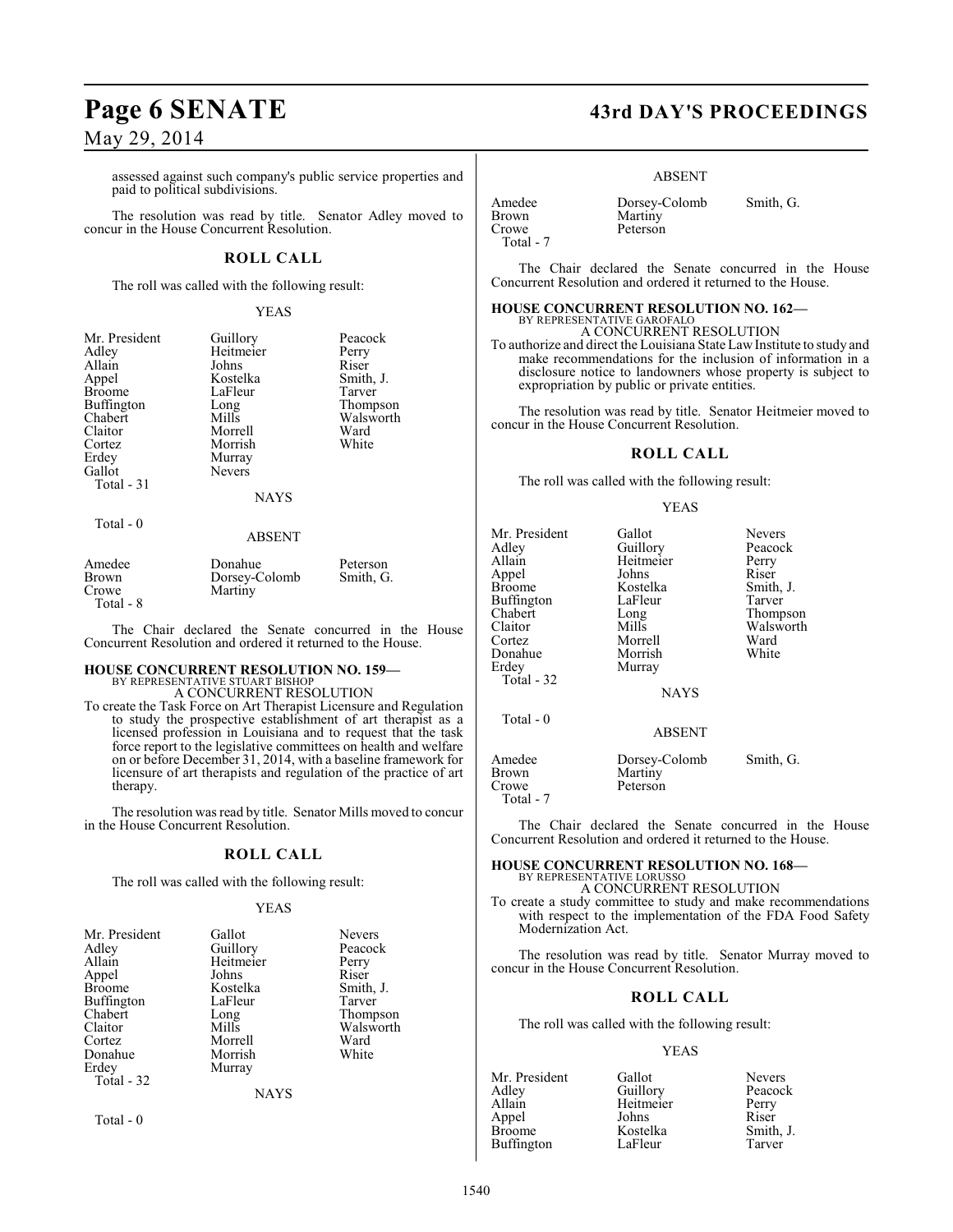# **43rd DAY'S PROCEEDINGS Page 7 SENATE**

| Chabert<br>Claitor | Long<br>Mills | Thompson<br>Walsworth |
|--------------------|---------------|-----------------------|
| Cortez             | Morrell       | Ward                  |
| Donahue            | Morrish       | White                 |
| Erdey              | Murray        |                       |
| Total - 32         |               |                       |
|                    | <b>NAYS</b>   |                       |
|                    |               |                       |

Total - 0

Total - 6

ABSENT

| Amedee    | Dorsey-Colomb | Smith, G. |
|-----------|---------------|-----------|
| Brown     | Martiny       |           |
| Crowe     | Peterson      |           |
| Total - 7 |               |           |

The Chair declared the Senate concurred in the House Concurrent Resolution and ordered it returned to the House.

#### **HOUSE CONCURRENT RESOLUTION NO. 170—** BY REPRESENTATIVE TIM BURN

A CONCURRENT RESOLUTION

To direct state agencies to consider certain provider impact issues and to issue certain provider impact statements prior to the adoption, amendment, or repeal of rules.

The resolution was read by title. Senator Donahue moved to concur in the House Concurrent Resolution.

### **ROLL CALL**

The roll was called with the following result:

YEAS

| Mr. President                        | Erdey                  | Murray        |
|--------------------------------------|------------------------|---------------|
| Adley                                | Gallot                 | <b>Nevers</b> |
| Allain                               | Guillory               | Peacock       |
| Appel                                | Heitmeier              | Perry         |
| <b>Broome</b>                        | Johns                  | Riser         |
| Brown                                | Kostelka               | Smith, J.     |
| Buffington                           | LaFleur                | Tarver        |
| Chabert                              | Long                   | Thompson      |
| Claitor                              | Mills                  | Walsworth     |
| Cortez                               | Morrell                | Ward          |
| Donahue<br>Total $-33$<br>Total $-0$ | Morrish<br><b>NAYS</b> | White         |
|                                      | <b>ABSENT</b>          |               |
| Amedee                               | Dorsey-Colomb          | Peterson      |
| Crowe                                | Martiny                | Smith, G.     |

The Chair declared the Senate concurred in the House Concurrent Resolution and ordered it returned to the House.

#### **HOUSE CONCURRENT RESOLUTION NO. 173—** BY REPRESENTATIVE CO

A CONCURRENT RESOLUTION

To urge and request the Board of Regents and the State Board of Elementary and Secondary Education (BESE), in collaboration with the Patrick F. Taylor Foundation, the Louisiana Office of Student Financial Assistance, each public postsecondary education management board, the Louisiana Association of Independent Colleges and Universities, the Louisiana Department of Economic Development, the Louisiana Workforce Commission, the Louisiana Association of Business and Industry, Council for a Better Louisiana, the Louisiana School Counselors Association, the Louisiana Association of School Superintendents, the Louisiana Association of Educators,

# May 29, 2014

the Louisiana Federation of Teachers, the Associated Professional Educators of Louisiana, the Louisiana School Boards Association, the parent of a high school student selected by the president of BESE, the parent of a college student selected by the chairman of the Board of Regents, and any other person or entity the Board of Regents and BESE deem appropriate, to study certain issues relative to the Taylor Opportunity Program for Students (TOPS) and to submit a written report of findings and conclusions, including any recommendations for related legislation, to the House Committee on Education and the Senate Committee on Education not later than sixty days prior to the beginning of the 2015 Regular Session of the Legislature of Louisiana.

#### **Floor Amendments**

Senator Appel proposed the following amendments.

#### **SENATE FLOOR AMENDMENTS**

Amendments proposed by Senator Appel to Reengrossed House Concurrent Resolution No. 173 by Representative Cox

AMENDMENT NO. 1 On page 1, line 8, between "Industry," and "Council" insert "the"

#### AMENDMENT NO. 2

On page 1, line 11, between "Association," and "the" insert "Stand for Children-Louisiana, the Louisiana Black Alliance for Educational Options,"

#### AMENDMENT NO. 3

On page 2, line 22, between "Industry," and "Council" insert "the"

#### AMENDMENT NO. 4

On page 2, line 26, between "Association," and "the" insert "Stand for Children-Louisiana, the Louisiana Black Alliance for Educational Options,"

#### AMENDMENT NO. 5

On page 4, line 4, between "Industry," and "Council" insert "the"

### AMENDMENT NO. 6

On page 4, delete line 7, and insert "the Louisiana School Boards Association, Stand for Children-Louisiana, and the Louisiana Black Alliance for Educational Options."

On motion of Senator Appel, the amendments were adopted.

The resolution was read by title. Senator Long moved to concur in the amended House Concurrent Resolution.

#### **ROLL CALL**

The roll was called with the following result:

Morrish<br>Murray

#### YEAS

Mr. President Erdey Nevers<br>Adley Gallot Peacocl Adley Gallot Peacock<br>Allain Guillory Perry Allain Guillory Perry<br>
Appel Heitmeier Riser Appel Heitmeier<br>Broome Johns Broome Johns Smith, J.<br>Brown LaFleur Tarver Buffington Long<br>Chabert Mills Chabert Mills Mills Walsworth<br>Claitor Morrell Ward Claitor Morrell Ward<br>Cortez Morrish White Donahue Total - 32

LaFleur Tarver<br>Long Thompson

NAYS

Total - 0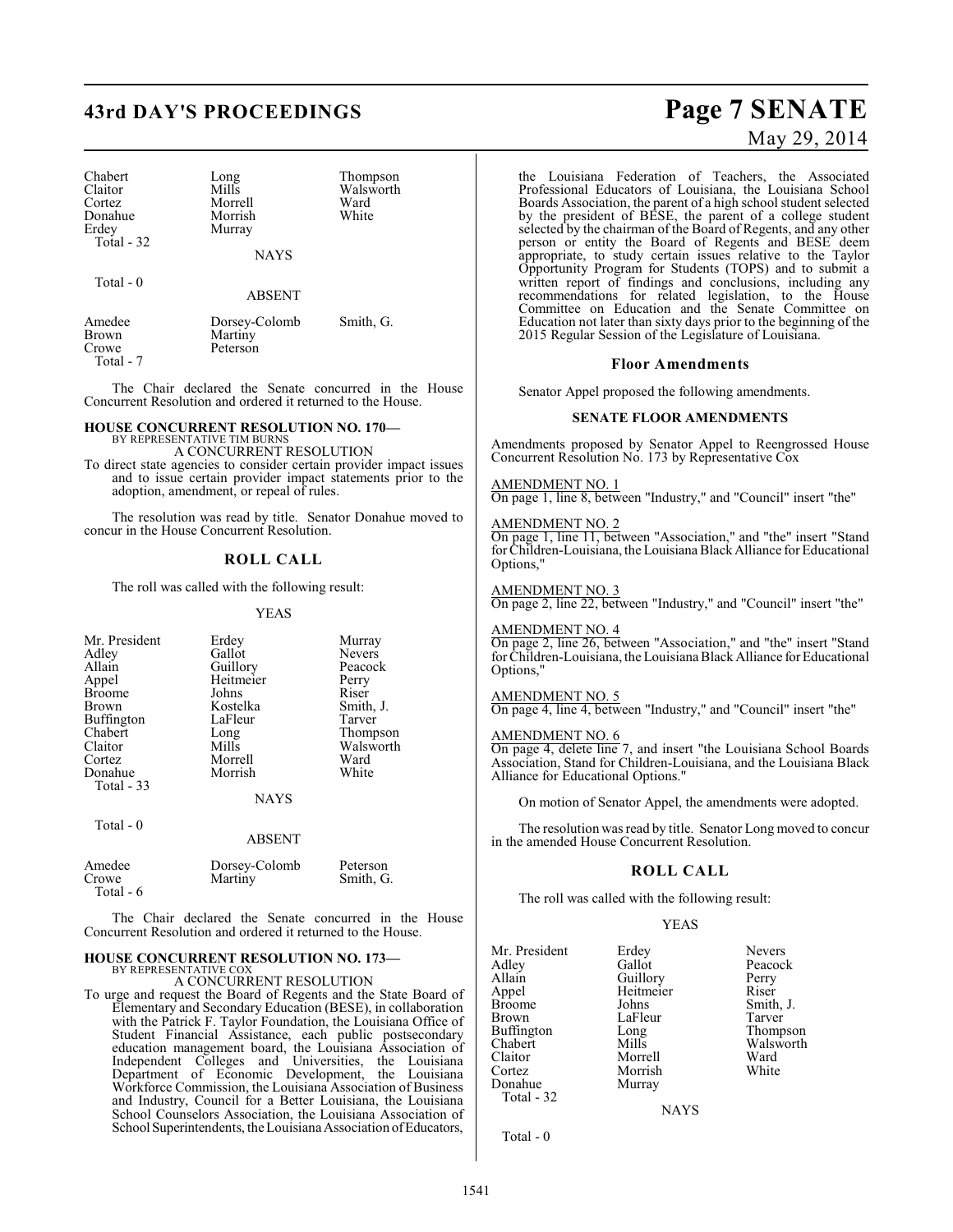#### ABSENT

| Amedee        |  |
|---------------|--|
| Crowe         |  |
| Dorsey-Colomb |  |
| Total - 7     |  |

Kostelka Smith, G. Martiny

The Chair declared the Senate concurred in the amended House Concurrent Resolution and ordered it returned to the House.

#### **HOUSE CONCURRENT RESOLUTION NO. 179—**

Peterson

BY REPRESENTATIVE THIERRY A CONCURRENT RESOLUTION

To urge and request the Louisiana State Law Institute to study the prescriptive periods established for disavowal of paternity actions and revocations of authentic acts of acknowledgment and make specific recommendations for revisions to Louisiana laws.

The resolution was read by title. Senator Perry moved to concur in the House Concurrent Resolution.

#### **ROLL CALL**

The roll was called with the following result:

#### YEAS

| Mr. President | Gallot        | <b>Nevers</b> |
|---------------|---------------|---------------|
| Adley         | Guillory      | Peacock       |
| Allain        | Heitmeier     | Perry         |
| Appel         | Johns         | Riser         |
| <b>Broome</b> | Kostelka      | Smith, J.     |
| Brown         | LaFleur       | Tarver        |
| Buffington    | Long          | Thompson      |
| Chabert       | Mills         | Walsworth     |
| Cortez        | Morrell       | Ward          |
| Donahue       | Morrish       | White         |
| Erdey         | Murray        |               |
| Total - 32    |               |               |
|               | <b>NAYS</b>   |               |
|               |               |               |
| Total - 0     |               |               |
|               | <b>ABSENT</b> |               |
| Amedee        | Dorsey-Colomb | Smith, G.     |
| Claitor       | Martiny       |               |
| Crowe         | Peterson      |               |
| Total - 7     |               |               |

The Chair declared the Senate concurred in the House Concurrent Resolution and ordered it returned to the House.

#### **HOUSE CONCURRENT RESOLUTION NO. 187—** BY REPRESENTATIVE PIERRE

A CONCURRENT RESOLUTION

To urge and request the State Board of Elementary and Secondary Education, in collaboration with the Louisiana Association of School Superintendents, the Louisiana School Boards Association, and the Louisiana Association of Public Charter Schools, to study and explore all options for providing free transportation to students attending charter schools and to submit a written report of its findings and recommendations to the House Committee on Education and the Senate Committee on Education.

The resolution was read by title. Senator Cortez moved to concur in the House Concurrent Resolution.

#### **ROLL CALL**

The roll was called with the following result:

# **Page 8 SENATE 43rd DAY'S PROCEEDINGS**

#### YEAS

Mr. President Dorsey-Colomb Murray<br>Adley Erdey Nevers Adley Erdey Nevers Allain Gallot Peacock<br>Appel Guillory Perry Appel Guillory Perry<br>Broome Heitmeier Riser Broome Heitmeier<br>Brown Iohns Buffington Kostelka<br>Chabert LaFleur Chabert LaFleur Thompson<br>Claitor Long Walsworth Claitor Long Walsworth<br>
Cortez Mills Ward Cortez Mills Ward Crowe Morrell White<br>
Donahue Morrish Donahue Total - 35 Total - 0

Johns Smith, J.<br>Kostelka Tarver

**NAYS** 

#### ABSENT

Amedee Peterson<br>Martiny Smith, G Total - 4

The Chair declared the Senate concurred in the House Concurrent Resolution and ordered it returned to the House.

#### **HOUSE CONCURRENT RESOLUTION NO. 196—** BY REPRESENTATIVE MORENO

Smith, G.

A CONCURRENT RESOLUTION To commend the law firm of Baldwin Haspel Burke & Mayer, LLC upon the occasion of its one hundredth anniversary.

The resolution was read by title. Senator Morrell moved to concur in the House Concurrent Resolution.

#### **ROLL CALL**

The roll was called with the following result:

#### YEAS

| Mr. President     | Dorsey-Colomb | Murray    |
|-------------------|---------------|-----------|
| Adley             | Erdey         | Nevers    |
| Allain            | Gallot        | Peacock   |
| Appel             | Guillory      | Perry     |
| <b>Broome</b>     | Heitmeier     | Riser     |
| Brown             | Johns         | Smith, J. |
| <b>Buffington</b> | Kostelka      | Tarver    |
| Chabert           | LaFleur       | Thompson  |
| Claitor           | Long          | Walsworth |
| Cortez            | Mills         | Ward      |
| Crowe             | Morrell       | White     |
| Donahue           | Morrish       |           |
| Total $-35$       |               |           |
|                   | <b>NAYS</b>   |           |
| Total - 0         |               |           |
|                   | <b>ABSENT</b> |           |
|                   |               |           |

Amedee Peterson<br>Martiny Smith, G Smith, G. Total - 4

The Chair declared the Senate concurred in the House Concurrent Resolution and ordered it returned to the House.

#### **HOUSE CONCURRENT RESOLUTION NO. 197—** BY REPRESENTATIVE MORENO

A CONCURRENT RESOLUTION

To designate the Act that originated as House Bill No. 753 of the 2014 Regular Session of the Legislature as the "Susan 'Pixie' Gouaux Act" and to provide that this Act may be cited as and be referred to as the "Susan 'Pixie' Gouaux Act".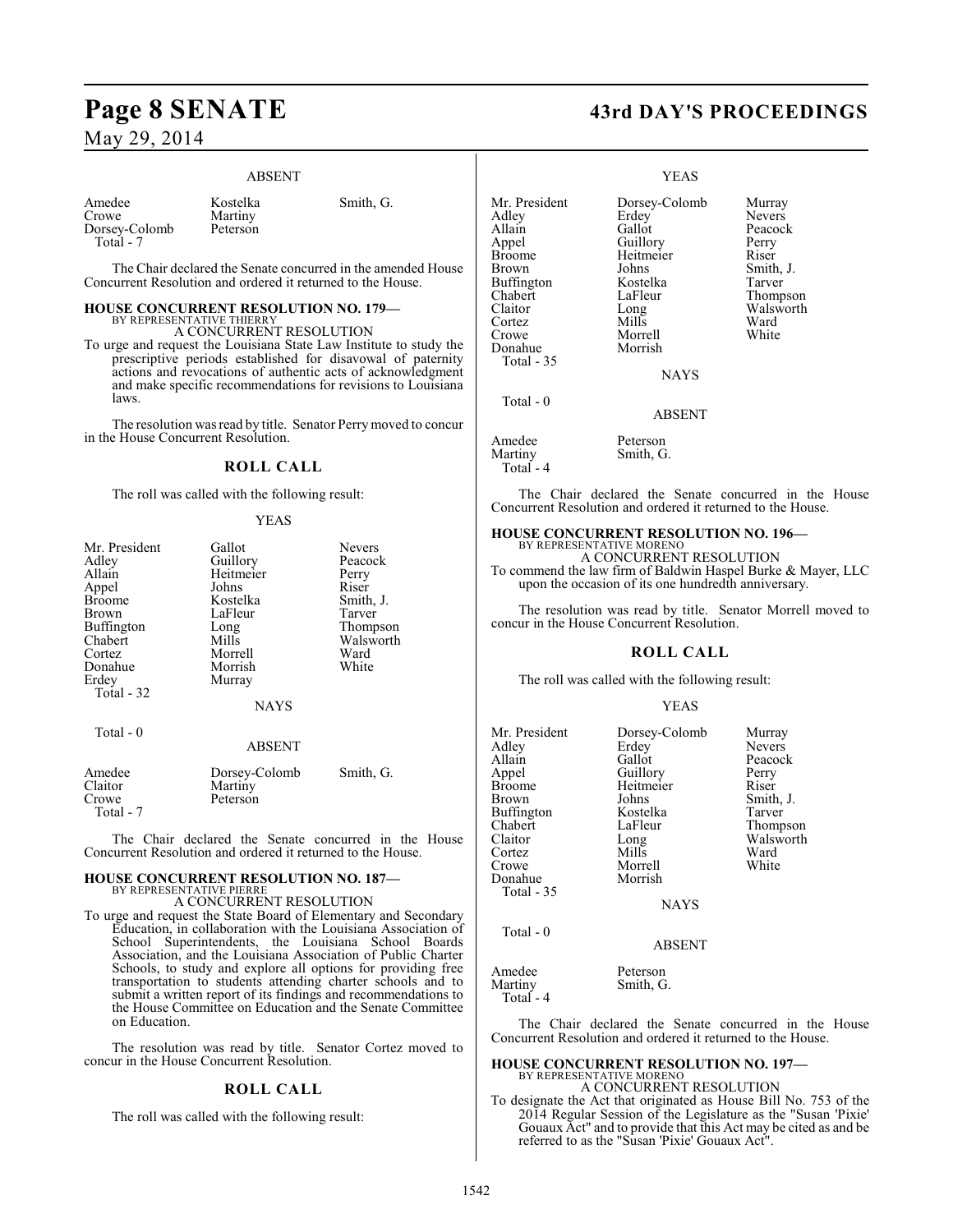# **43rd DAY'S PROCEEDINGS Page 9 SENATE**

#### **Floor Amendments**

Senator Murray submitted the following amendments on behalf of Senator Alario.

#### **SENATE FLOOR AMENDMENTS**

Amendments proposed by Senator Alario to Original House Concurrent Resolution No. 197 by Representative Moreno

#### AMENDMENT NO. 1

On page 1, line 18, delete "House of Representatives of the"

On motion of Senator Murray, the amendments were adopted.

The resolution was read by title. Senator Murray moved to concur in the amended House Concurrent Resolution.

#### **ROLL CALL**

The roll was called with the following result:

#### YEAS

| Mr. President     | Dorsey-Colomb | Murray        |
|-------------------|---------------|---------------|
| Adley             | Erdey         | <b>Nevers</b> |
| Allain            | Gallot        | Peacock       |
| Appel             | Guillory      | Perry         |
| <b>Broome</b>     | Heitmeier     | Riser         |
| Brown             | Johns         | Smith, J.     |
| Buffington        | Kostelka      | Tarver        |
| Chabert           | LaFleur       | Thompson      |
| Claitor           | Long          | Walsworth     |
| Cortez            | Mills         | Ward          |
| Crowe             | Morrell       | White         |
| Donahue           | Morrish       |               |
| <b>Total - 35</b> |               |               |
|                   | <b>NAYS</b>   |               |
| Total $-0$        |               |               |
|                   | <b>ABSENT</b> |               |
|                   |               |               |

Amedee Peterson<br>Martiny Smith, G Smith, G. Total - 4

The Chair declared the Senate concurred in the amended House Concurrent Resolution and ordered it returned to the House.

# **HOUSE CONCURRENT RESOLUTION NO. 198—** BY REPRESENTATIVE WHITNEY

A CONCURRENT RESOLUTION To recognize the month of September as Leukodystrophy Awareness Month.

The resolution was read by title. Senator Allain moved to concur in the House Concurrent Resolution.

#### **ROLL CALL**

The roll was called with the following result:

#### YEAS

| Dorsey-Colomb | Murray                |
|---------------|-----------------------|
| Erdey         | <b>Nevers</b>         |
| Gallot        | Peacock               |
|               | Perry                 |
|               | Riser                 |
| Johns         | Smith, J.             |
| Kostelka      | Tarver                |
| LaFleur       | Thompson              |
| Long          | Walsworth             |
| Mills         | Ward                  |
|               | Guillory<br>Heitmeier |

# May 29, 2014

| Crowe<br>Donahue | Morrell<br>Morrish | White |
|------------------|--------------------|-------|
| Total $-35$      | <b>NAYS</b>        |       |
| Total $-0$       | <b>ABSENT</b>      |       |
| Amedee           | Peterson           |       |

The Chair declared the Senate concurred in the House Concurrent Resolution and ordered it returned to the House.

Martiny Smith, G.

Total - 4

**HOUSE CONCURRENT RESOLUTION NO. 200—** BY REPRESENTATIVES SHADOIN AND JEFFERSON AND SENATORS GALLOT, KOSTELKA, AND WALSWORTH A CONCURRENT RESOLUTION

To commend Emma Purifoy of A. E. Phillips Laboratory School in Lincoln Parish on being named the Louisiana Elementary Student of the Year.

The resolution was read by title. Senator Kostelka moved to concur in the House Concurrent Resolution.

#### **ROLL CALL**

The roll was called with the following result:

#### YEAS

Mr. President Dorsey-Colomb Murray<br>Adley Erdey Nevers Adley Erdey Nevers<br>Allain Gallot Peacocl Allain Gallot Peacock<br>Appel Guillory Perry Appel Guillory Perry<br>Broome Heitmeier Riser Broome Heitmeier<br>Brown Johns Buffington Kostelka<br>Chabert LaFleur Chabert LaFleur Thompson Cortez Mills Ward Donahue Total - 35

Total - 0

Morrell<br>Morrish

Johns Smith, J.<br>Kostelka Tarver Long Walsworth<br>
Mills Ward

# **NAYS**

ABSENT

Amedee Peterson<br>Martiny Smith, G Smith, G. Total - 4

The Chair declared the Senate concurred in the House Concurrent Resolution and ordered it returned to the House.

- **HOUSE CONCURRENT RESOLUTION NO. 202—** BY REPRESENTATIVES BERTHELOT, LAMBERT, PRICE, AND SCHEXNAYDER AND SENATORS AMEDEE AND BROWN A CONCURRENT RESOLUTION
- To commend Sergeant Chad Stafford of the Ascension Parish Sheriff's Office for his heroic rescue of a two-year-old boy from drowning.

The resolution was read by title. Senator Brown moved to concur in the House Concurrent Resolution.

#### **ROLL CALL**

The roll was called with the following result: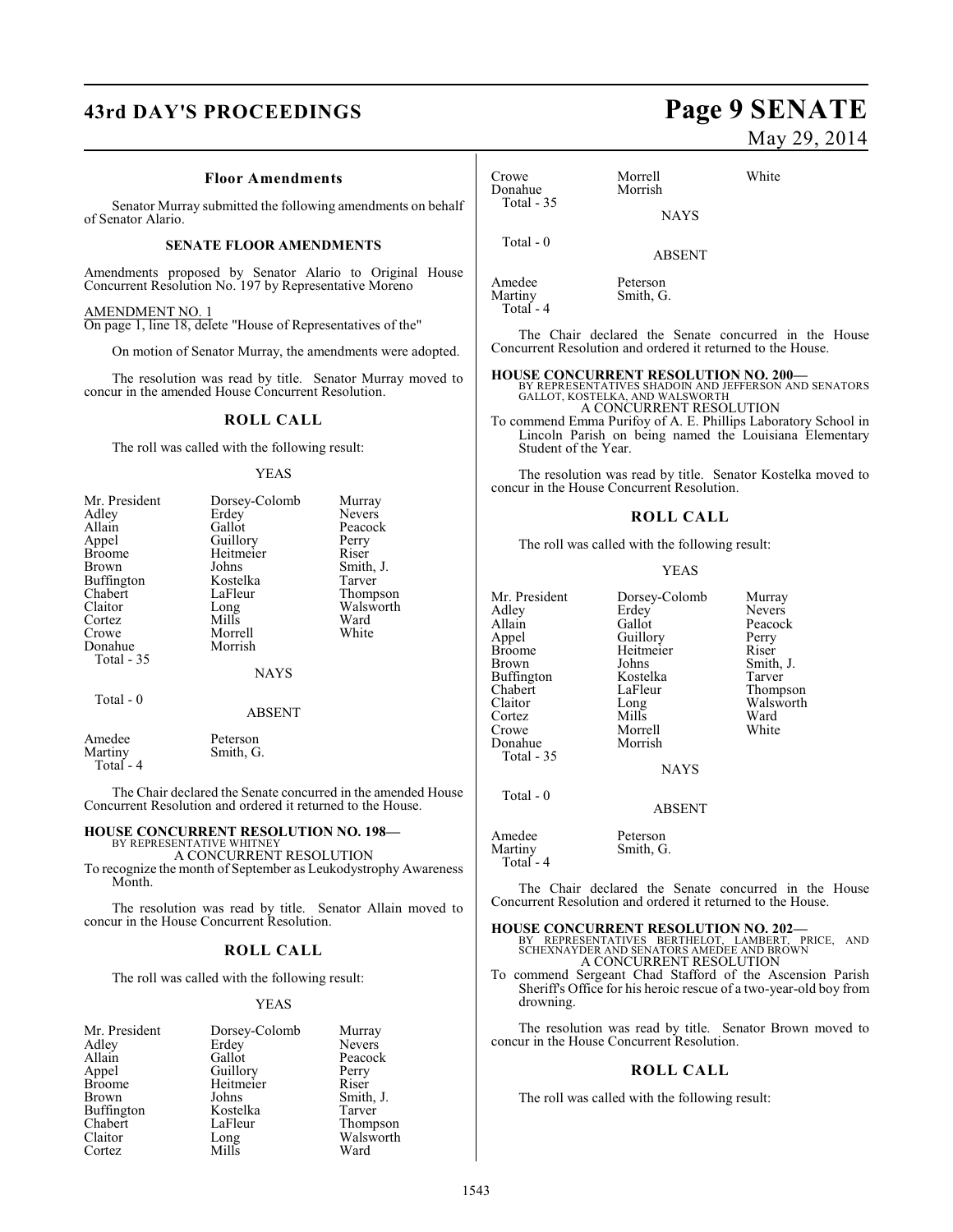#### YEAS

| Mr. President<br>Adley<br>Allain<br>Appel<br><b>Broome</b><br>Brown<br>Buffington<br>Chabert<br>Claitor<br>Cortez<br>Crowe | Dorsey-Colomb<br>Erdey<br>Gallot<br>Guillory<br>Heitmeier<br>Johns<br>Kostelka<br>LaFleur<br>Long<br>Mills<br>Morrell | Murray<br>Nevers<br>Peacock<br>Perry<br>Riser<br>Smith, J.<br>Tarver<br>Thompson<br>Walsworth<br>Ward<br>White |
|----------------------------------------------------------------------------------------------------------------------------|-----------------------------------------------------------------------------------------------------------------------|----------------------------------------------------------------------------------------------------------------|
| Donahue<br>Total - 35                                                                                                      | Morrish<br><b>NAYS</b>                                                                                                |                                                                                                                |
| Total - 0                                                                                                                  | <b>ABSENT</b>                                                                                                         |                                                                                                                |
| Amedee<br>Martiny<br>Total - 4                                                                                             | Peterson<br>Smith, G.                                                                                                 |                                                                                                                |

The Chair declared the Senate concurred in the House Concurrent Resolution and ordered it returned to the House.

#### **HOUSE CONCURRENT RESOLUTION NO. 204—**

BY REPRESENTATIVES SMITH, BARROW, AND ST. GERMAIN A CONCURRENT RESOLUTION

To urge and request the Department of Public Safety and Corrections to align its job training programs across all prison systems to high-demand, high-wage jobs in a gender-neutral manner to assist women in attaining such jobs upon release.

The resolution was read by title. Senator Broome moved to concur in the House Concurrent Resolution.

#### **ROLL CALL**

The roll was called with the following result:

#### YEAS

| Mr. President<br>Adley<br>Allain<br>Appel<br><b>Broome</b><br>Brown<br><b>Buffington</b><br>Chabert<br>Claitor<br>Cortez<br>Donahue<br>Total $-33$ | Dorsey-Colomb<br>Erdey<br>Gallot<br>Guillory<br>Heitmeier<br>Johns<br>Kostelka<br>LaFleur<br>Long<br>Mills<br>Morrell<br><b>NAYS</b> | Morrish<br>Murray<br>Nevers<br>Peacock<br>Perry<br>Riser<br>Smith, J.<br>Tarver<br>Thompson<br>Ward<br>White |
|----------------------------------------------------------------------------------------------------------------------------------------------------|--------------------------------------------------------------------------------------------------------------------------------------|--------------------------------------------------------------------------------------------------------------|
| Total - 0                                                                                                                                          | ABSENT                                                                                                                               |                                                                                                              |
| Amedee<br>Crowe<br>Total - 6                                                                                                                       | Martiny<br>Peterson                                                                                                                  | Smith, G.<br>Walsworth                                                                                       |

The Chair declared the Senate concurred in the House Concurrent Resolution and ordered it returned to the House.

**HOUSE CONCURRENT RESOLUTION NO. 205—** BY REPRESENTATIVES THOMPSON, HENRY BURNS, CARMODY, AND REYNOLDS AND SENATORS ADLEY AND PEACOCK A CONCURRENT RESOLUTION

To commend and congratulate the JROTC cyber team of Parkway High School in Bossier City upon placing in the top one percent in the CyberPatriot VI National Finals.

# **Page 10 SENATE 43rd DAY'S PROCEEDINGS**

The resolution was read by title. Senator Peacock moved to concur in the House Concurrent Resolution.

#### **ROLL CALL**

The roll was called with the following result:

#### YEAS

| Mr. President<br>Adley<br>Allain<br>Appel<br><b>Broome</b><br><b>Brown</b><br>Buffington<br>Chabert | Dorsey-Colomb<br>Erdey<br>Gallot<br>Guillory<br>Heitmeier<br>Johns<br>Kostelka<br>LaFleur | Murray<br><b>Nevers</b><br>Peacocl<br>Perry<br>Riser<br>Smith,<br>Tarver<br>Thomp: |
|-----------------------------------------------------------------------------------------------------|-------------------------------------------------------------------------------------------|------------------------------------------------------------------------------------|
| Claitor<br>Cortez                                                                                   | Long<br>Mills                                                                             | Walswo<br>Ward                                                                     |
| Crowe                                                                                               | Morrell                                                                                   | White                                                                              |
| Donahue<br>Total - 35                                                                               | Morrish                                                                                   |                                                                                    |
|                                                                                                     | <b>NAYS</b>                                                                               |                                                                                    |

Peacock Perry<br>er Riser Smith, J. a Tarver Thompson Walsworth<br>Ward

Total - 0

ABSENT

Amedee Peterson<br>Martiny Smith, G Smith, G. Total  $-4$ 

The Chair declared the Senate concurred in the House Concurrent Resolution and ordered it returned to the House.

# **HOUSE CONCURRENT RESOLUTION NO. 206—** BY REPRESENTATIVE HOFFMANN AND SENATOR WALSWORTH

A CONCURRENT RESOLUTION To express the condolences of the Legislature of Louisiana upon the

death of former State Representative Evelyn Kinnison Blackmon of West Monroe.

The resolution was read by title. Senator Walsworth moved to concur in the House Concurrent Resolution.

### **ROLL CALL**

The roll was called with the following result:

#### YEAS

| Mr. President<br>Adley<br>Allain<br>Appel<br><b>Broome</b><br><b>Brown</b><br><b>Buffington</b><br>Chabert<br>Claitor<br>Cortez<br>Crowe<br>Donahue<br>Total - 35 | Dorsey-Colomb<br>Erdey<br>Gallot<br>Guillory<br>Heitmeier<br>Johns<br>Kostelka<br>LaFleur<br>Long<br>Mills<br>Morrell<br>Morrish<br><b>NAYS</b> | Murray<br><b>Nevers</b><br>Peacock<br>Perry<br>Riser<br>Smith, J.<br>Tarver<br>Thompson<br>Walsworth<br>Ward<br>White |
|-------------------------------------------------------------------------------------------------------------------------------------------------------------------|-------------------------------------------------------------------------------------------------------------------------------------------------|-----------------------------------------------------------------------------------------------------------------------|
| Total - 0                                                                                                                                                         |                                                                                                                                                 |                                                                                                                       |

ABSENT

Amedee Peterson<br>Martiny Smith, G Smith, G.

The Chair declared the Senate concurred in the House Concurrent Resolution and ordered it returned to the House.

Total - 4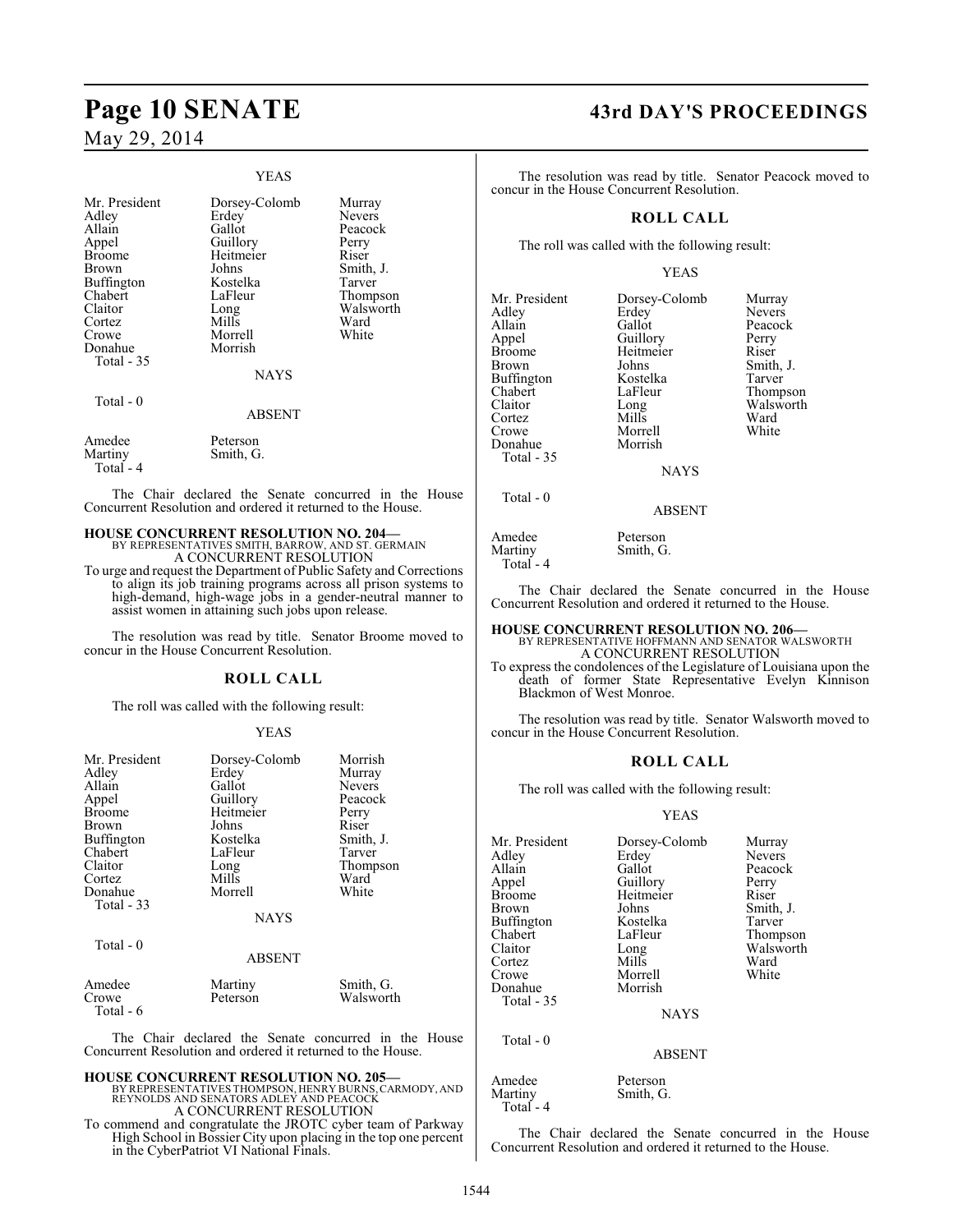# **43rd DAY'S PROCEEDINGS Page 11 SENATE**

#### **HOUSE CONCURRENT RESOLUTION NO. 207—**

BY REPRESENTATIVE CHAMPAGNE A CONCURRENT RESOLUTION

To urge and request the Council for the Development of French in Louisiana to study and explore French immersion program options for children of military personnel in Louisiana.

The resolution was read by title. Senator Mills moved to concur in the House Concurrent Resolution.

#### **ROLL CALL**

The roll was called with the following result:

#### YEAS

Mr. President Erdey Nevers<br>Adley Gallot Peacocl Adley Gallot Peacock Allain Guillory Perry Appel Heitmeier<br>Broome Johns Broome Johns Smith, J.<br>Brown Kostelka Tarver Buffington LaFle<br>Chabert Long Chabert Long Walsworth Cortez Mills Ward<br>Crowe Morrell White Donahue Morrish<br>Dorsey-Colomb Murray Dorsey-Colomb Total - 34

Total - 0

Morrell<br>Morrish

Kostelka Tarver<br>LaFleur Thompson

#### **NAYS**

ABSENT

| Amedee<br>Claitor | Martiny<br>Peterson | Smith, G. |
|-------------------|---------------------|-----------|
| Total - 5         |                     |           |

The Chair declared the Senate concurred in the House Concurrent Resolution and ordered it returned to the House.

#### **HOUSE CONCURRENT RESOLUTION NO. 208—** BY REPRESENTATIVE SCHRODER

A CONCURRENT RESOLUTION

To urge and request the Department of Health and Hospitals to develop a formula that demonstrates an equitable funding distribution for the human service districts and authorities and report on the formula to the Legislature of Louisiana no later than January 1, 2015.

The resolution was read by title. Senator Donahue moved to concur in the House Concurrent Resolution.

#### **ROLL CALL**

The roll was called with the following result:

#### YEAS

| Mr. President         | Dorsey-Colomb | Murray    |
|-----------------------|---------------|-----------|
| Adley                 | Erdey         | Nevers    |
| Allain                | Gallot        | Peacock   |
| Appel                 | Guillory      | Perry     |
| <b>Broome</b>         | Heitmeier     | Riser     |
| Brown                 | Johns         | Smith, J. |
| Buffington            | Kostelka      | Tarver    |
| Chabert               | LaFleur       | Thompson  |
| Claitor               | Long          | Walsworth |
| Cortez                | Mills         | Ward      |
| Crowe                 | Morrell       | White     |
| Donahue<br>Total - 35 | Morrish       |           |

# May 29, 2014

**NAYS** 

ABSENT

Amedee Peterson<br>Martiny Smith, G

Total - 0

Total - 4

Smith, G.

The Chair declared the Senate concurred in the House Concurrent Resolution and ordered it returned to the House.

**HOUSE CONCURRENT RESOLUTION NO. 209—** BY REPRESENTATIVES EDWARDS, ARMES, COX, CROMER, AND **GEYMANN** A CONCURRENT RESOLUTION

To urge and request the secretary of the Louisiana Department of Economic Development to reevaluate the cooperative endeavor agreement with the Russian-based EuroChem.

The resolution was read by title and referred by the President to the Committee on Commerce, Consumer Protection, and International Affairs.

#### **Reports of Committees**

The following reports of committees were received and read:

#### **REPORT OF COMMITTEE ON**

#### **EDUCATION**

Senator Conrad Appel, Chairman on behalf ofthe Committee on Education, submitted the following report:

#### May 29, 2014

To the President and Members of the Senate:

I am directed by your Committee on Education to submit the following report:

# **HOUSE BILL NO. 717—** BY REPRESENTATIVE HILL

AN ACT

To amend and reenact R.S. 17:500.2(A)(2)(c), 1202(A) and (E)(1)(a), and  $1206.2(A)(2)(c)$ , to enact R.S.  $17:500.2(A)(2)(d)$  and  $1206.2(A)(2)(d)$ , and to repeal R.S.  $17:500.2(E)(1)(b)$ ,  $1202(E)(1)(b)$ , and  $1206.2(E)(1)(b)$ , relative to extended sick leave for employees of school boards; to provide for additional such leave for teachers for certain purposes; to provide definitions; to provide relative to requirements for extension of such leave; and to provide for related matters.

Reported with amendments.

Respectfully submitted, CONRAD APPEL Chairman

#### **House Bills and Joint Resolutions on Second Reading Just Reported by Committees**

Senator Appel asked for and obtained a suspension of the rules to take up House Bills and Joint Resolutions just reported by Committees.

**HOUSE BILL NO. 717—** BY REPRESENTATIVE HILL

AN ACT

To amend and reenact R.S. 17:500.2(A)(2)(c), 1202(A) and (E)(1)(a), and  $1206.2(A)(2)(c)$ , to enact R.S.  $17:500.2(A)(2)(d)$  and  $1206.2(A)(2)(d)$ , and to repeal R.S.  $17:500.2(E)(1)(b)$ ,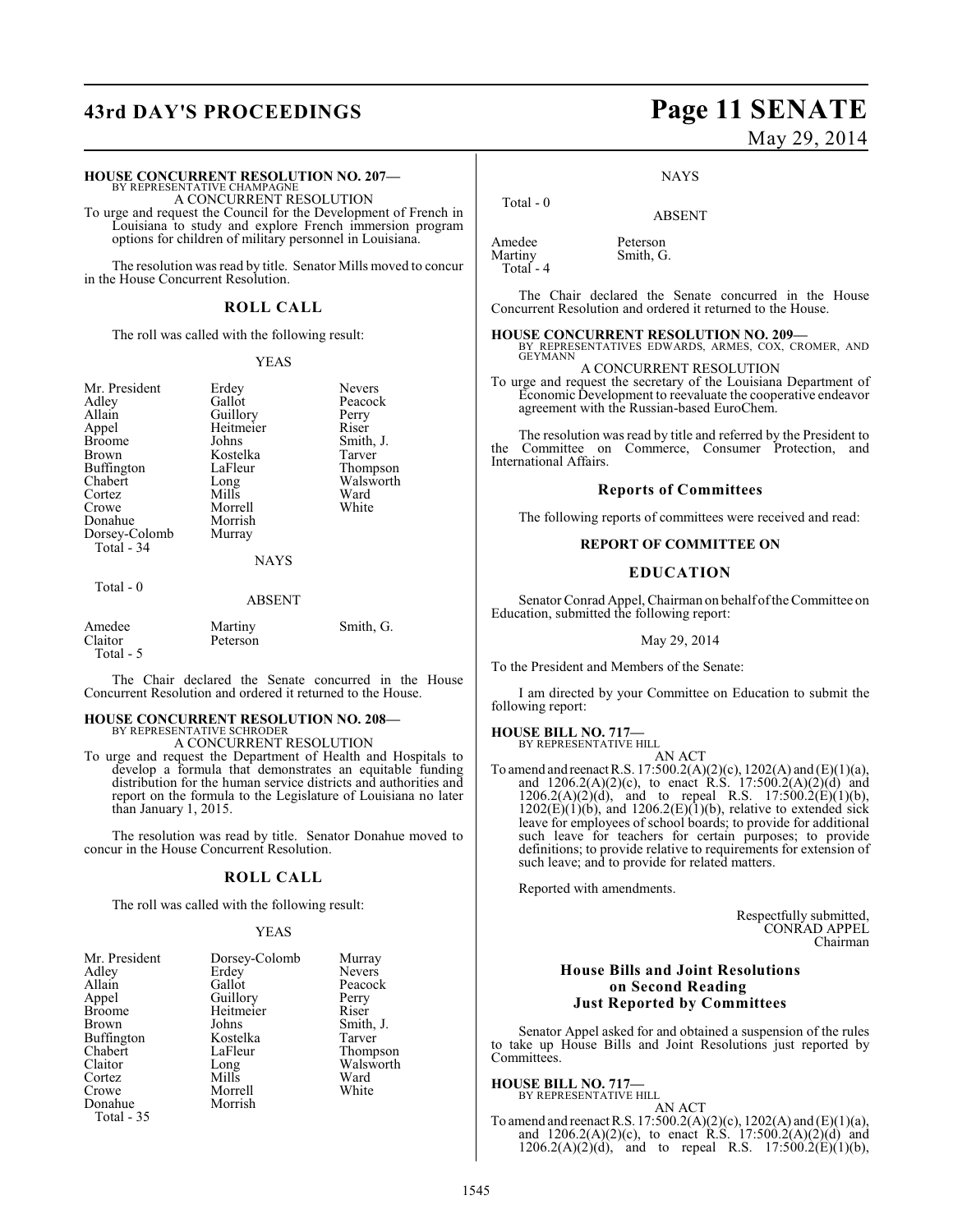$1202(E)(1)(b)$ , and  $1206.2(E)(1)(b)$ , relative to extended sick leave for employees of school boards; to provide for additional such leave for teachers for certain purposes; to provide definitions; to provide relative to requirements for extension of such leave; and to provide for related matters.

Reported with amendments by the Committee on Education.

#### **SENATE COMMITTEE AMENDMENTS**

Amendments proposed by Senate Committee on Education to Engrossed House Bill No. 717 by Representative Hill

#### AMENDMENT NO. 1

On page 2, line 13, between "leave" and "for" insert "in each six-year period of employment"

On motion of Senator Appel, the committee amendment was adopted. The amended bill was read by title and referred to the Legislative Bureau.

#### **Senate Concurrent Resolutions Returned from the House of Representatives with Amendments**

#### **SENATE CONCURRENT RESOLUTION NO. 96—** BY SENATOR HEITMEIER

A CONCURRENT RESOLUTION

To urge and request the Department of Health and Hospitals to assess water accessibility in Louisiana schools and report its findings to the legislature and the State Board of Elementary and Secondary Education.

The concurrent resolution was read by title. Returned from the House of Representatives with amendments:

#### **HOUSE COMMITTEE AMENDMENTS**

Amendments proposed by House Committee on Education to Original Senate Concurrent Resolution No. 96 by Senator Heitmeier

#### AMENDMENT NO. 1

On page 1, line 2, after "Hospitals" and before "to" insert "and the State Board of Elementary and Secondary Education jointly"

#### AMENDMENT NO. 2

On page 1, line 3, after "legislature" delete the remainder of the line and delete line 4 in its entirety and insert "by February 1, 2015."

#### AMENDMENT NO. 3

On page 2, line 9, after "Hospitals" and before "to" insert "and the State Board of Elementary and Secondary Education jointly"

#### AMENDMENT NO. 4

On page 2, line 11, after "department" and before "shall" insert "and the board jointly"

#### AMENDMENT NO. 5

On page 2, line 11, after "report" and before "findings" delete "its" and insert "their"

## AMENDMENT NO. 6

On page 2, line 12, after "legislature" and before "no" delete "and the State Board of Elementary and Secondary Education"

#### AMENDMENT NO. 7

On page 2, line 15, after "state" and before "the" delete "Superintendent of Education and" and insert "superintendent of education,"

#### AMENDMENT NO. 8

On page 2, line 16, after "Hospitals" delete the period "." and insert a comma "," and "and the president of the State Board of Elementary and Secondary Education."

# **Page 12 SENATE 43rd DAY'S PROCEEDINGS**

Senator Heitmeier moved to concur in the amendments proposed by the House.

## **ROLL CALL**

The roll was called with the following result:

#### YEAS

| Mr. President | Dorsey-Colomb | Morrish   |
|---------------|---------------|-----------|
|               | Erdey         |           |
| Adley         |               | Murray    |
| Allain        | Gallot        | Peacock   |
| Appel         | Guillory      | Perry     |
| Broome        | Heitmeier     | Riser     |
| Brown         | Johns         | Smith, J. |
| Buffington    | Kostelka      | Tarver    |
| Chabert       | LaFleur       | Thompson  |
| Cortez        | Long          | Walsworth |
| Crowe         | Mills         | Ward      |
| Donahue       | Morrell       | White     |
| Total - 33    |               |           |
|               | <b>NAYS</b>   |           |
|               |               |           |

#### ABSENT

| Amedee    | Martiny       | Peterson  |
|-----------|---------------|-----------|
| Claitor   | <b>Nevers</b> | Smith, G. |
| Total - 6 |               |           |

The Chair declared the Senate concurred in the amendments proposed by the House.

**SENATE CONCURRENT RESOLUTION NO. 135—**<br>
BY SENATORS JOHNS, MORRISH AND JOHN SMITH AND<br>
REPRESENTATIVES DANAHAY, FRANKLIN, GEYMANN, GUINN,<br>HENSGENS AND KLECKLEY A CONCURRENT RESOLUTION

To commend and recognize the distinguished military history of the USS Orleck, docked in Lake Charles, and to designate the USS Orleck as the Official Vietnam Memorial Museum Ship for the State of Louisiana.

The concurrent resolution was read by title. Returned from the House of Representatives with amendments:

#### **HOUSE FLOOR AMENDMENTS**

Amendments proposed by Representative Danahay to Original Senate Concurrent Resolution No. 135 by Senator Johns

#### AMENDMENT NO. 1

Total - 0

On page 1, line 6, after "warship on" delete the remainder of the line and insert "September 15, 1945, and decommissioned on October 1, 1982, when she"

#### AMENDMENT NO. 2

On page 1, line 12, after "command of" delete the remainder of the line and insert "USS Nauset (AT-89)"

#### AMENDMENT NO. 3

On page 2, line 1, change "1946;" to "1948 and 1958;"

#### AMENDMENT NO. 4

On page 2, line 5, after "of the" delete the remainder of the line and insert ""Train Busters Club" as the first Destroyer to destroy a North Korean supply train;"

#### AMENDMENT NO. 5

On page 3, line 6, after "waters" delete the remainder of the line and insert "twenty-nine times over"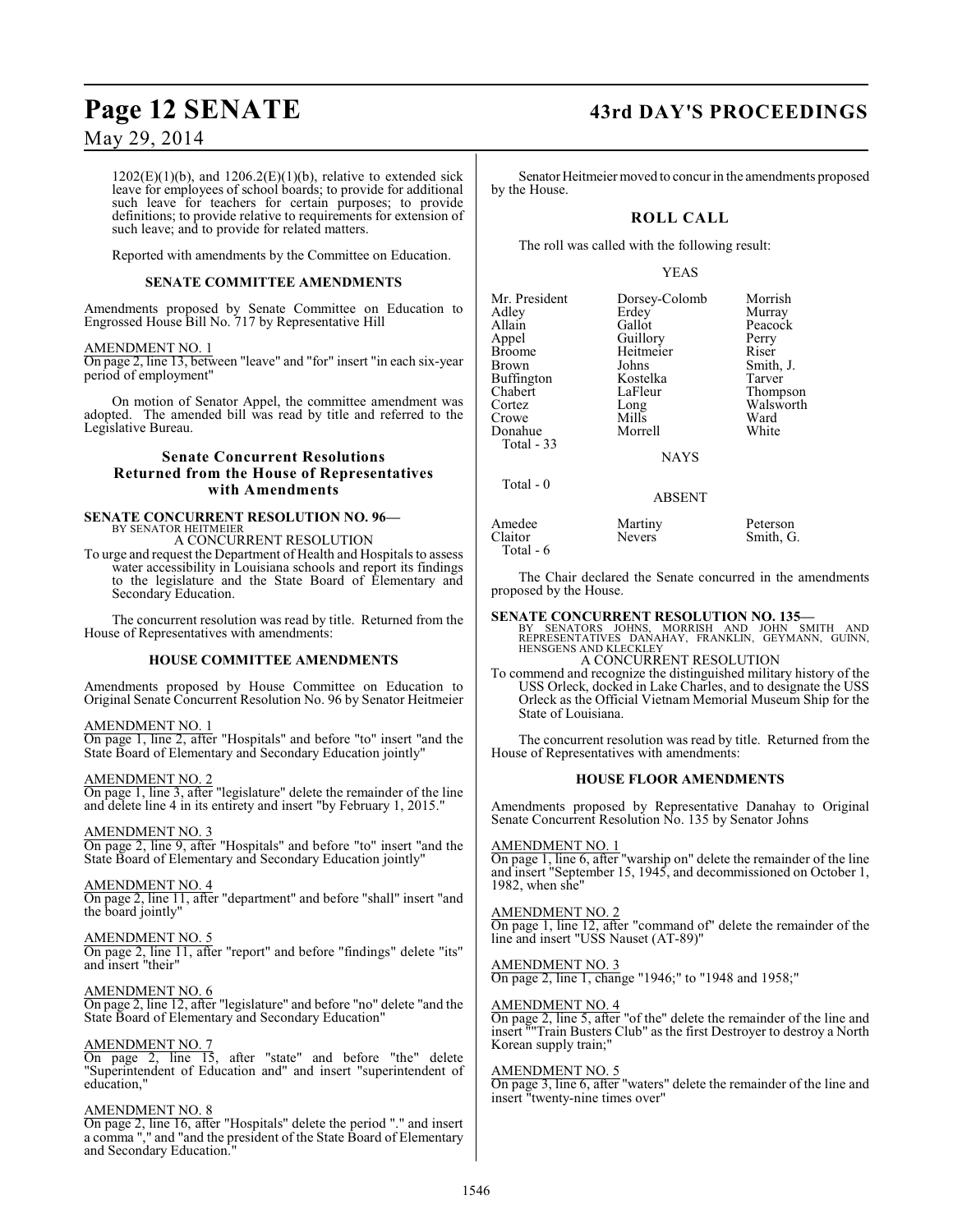# **43rd DAY'S PROCEEDINGS Page 13 SENATE**

#### AMENDMENT NO. 6

On page 3, line 11, after ""The Grey Ghost of the Vietnam Coast"" and before "the USS" insert "and recognized as "Top Gun" of the Seventh Fleet in Vietnam,"

Senator Johns moved to concur in the amendments proposed by the House.

#### **ROLL CALL**

The roll was called with the following result:

#### YEAS

| Mr. President<br>Adley<br>Allain<br>Appel<br><b>Broome</b><br>Brown<br>Buffington<br>Chabert<br>Claitor<br>Cortez<br>Crowe<br>Donahue<br>Total $-35$ | Dorsey-Colomb<br>Erdey<br>Gallot<br>Guillory<br>Heitmeier<br>Johns<br>Kostelka<br>LaFleur<br>Long<br>Mills<br>Morrell<br>Morrish<br><b>NAYS</b> | Murray<br><b>Nevers</b><br>Peacock<br>Perry<br>Riser<br>Smith, J.<br>Tarver<br>Thompson<br>Walsworth<br>Ward<br>White |
|------------------------------------------------------------------------------------------------------------------------------------------------------|-------------------------------------------------------------------------------------------------------------------------------------------------|-----------------------------------------------------------------------------------------------------------------------|
| Total $-0$                                                                                                                                           | <b>ABSENT</b>                                                                                                                                   |                                                                                                                       |
| Amedee                                                                                                                                               | Peterson                                                                                                                                        |                                                                                                                       |

 Total - 4 The Chair declared the Senate concurred in the amendments proposed by the House.

#### **Senate Bills and Joint Resolutions Returned from the House of Representatives with Amendments**

#### **SENATE BILL NO. 20—** BY SENATOR GUILLORY

Martiny Smith, G.

AN ACT

To amend and reenact R.S. 11:701(10), (11), (12), (24), and  $(33)(a)(i)$ ,  $(ii)(aa)$ , and  $(xiii)$  and  $(b)(i)$ ,  $702(A)$  and  $(B)$ ,  $723(A)(1), 781(B), 784(A), (C)(2),$  and  $(F), 784.1(A), (B), (C),$ and (D), 785.1(A) and (C), 792(A), (B), (C), and (D), and 826, to enact R.S.  $11:701(14.1)$ ,  $(22.1)$ , and  $(33)(a)(xiv)$  and  $781(C)$ , and to repeal R.S. 11:723(B), relative to the Teachers' Retirement System of Louisiana; to provide with respect to the tax qualification of the system; to make changes to the plan's provisions in conformity with federal requirements; to provide for an effective date; and to provide for related matters.

The bill was read by title. Returned from the House of Representatives with amendments:

#### **LEGISLATIVE BUREAU AMENDMENTS**

Amendments proposed by Legislative Bureau to Reengrossed Senate Bill No. 20 by Senator Guillory

AMENDMENT NO. 1

On page 6, lines 19 and 20, change "(if alive)" to "**, if alive,**"

#### AMENDMENT NO. 2

On page 6, line 23, change "(or attains age twenty-three, if earlier)" to "**, or attains age twenty-three, if earlier**"

# May 29, 2014

AMENDMENT NO. 3

On page 9, line 17, change "**(the "Limit")**" to "**, referred to in this Paragraph as the "Limit",**"

AMENDMENT NO. 4 On page 17, line 1, following " $(C)(1)(a)$  and" and before " $(1)(b)$ " change "(C)" to "**and**"

Senator Guillory moved to concur in the amendments proposed by the House.

#### **ROLL CALL**

The roll was called with the following result:

#### YEAS

| Mr. President | Erdey         | <b>Nevers</b> |
|---------------|---------------|---------------|
| Adlev         | Gallot        | Peacock       |
| Allain        | Guillory      | Perry         |
| Appel         | Heitmeier     | Riser         |
| Broome        | Johns         | Smith, J.     |
| Brown         | Kostelka      | Tarver        |
| Buffington    | LaFleur       | Thompson      |
| Chabert       | Long          | Walsworth     |
| Claitor       | Mills         | Ward          |
| Cortez        | Morrell       | White         |
| Donahue       | Morrish       |               |
| Dorsey-Colomb | Murray        |               |
| Total - 34    |               |               |
|               | <b>NAYS</b>   |               |
| Total - 0     |               |               |
|               | <b>ABSENT</b> |               |
| Amedee        | Martiny       | Smith, G.     |
| Crowe         | Peterson      |               |
| Total - 5     |               |               |

The Chair declared the Senate concurred in the amendments proposed by the House.

#### **SENATE BILL NO. 25—** BY SENATOR GUILLORY

AN ACT

To amend and reenact R.S. 11:1142, 1147(C)(2)(a)(ii), 1151(F)(1), 1151.1(A) and (C)(1), and 1206, to enact R.S. 11:1132.1, and to repeal R.S. 11:162(D), 1002(11), and 1144(A)(2), relative to the administration of the Louisiana School Employees' Retirement System; to provide for recovery of overpayments; to provide for disability and survivor benefits for certain members; to provide for technical corrections; to provide for an effective date; and to provide for related matters.

The bill was read by title. Returned from the House of Representatives with amendments:

#### **HOUSE FLOOR AMENDMENTS**

Amendments proposed by Representative Pearson to Reengrossed Senate Bill No. 25 by Senator Guillory

AMENDMENT NO. 1 On page 3, line 10, delete "survivor's" and insert in lieu thereof

"**survivor**" AMENDMENT NO. 2

On page 3, line 15, after "§1151.1." and before "benefits;" delete "Survivors'" and insert in lieu thereof "**Survivor**"

#### AMENDMENT NO. 3

On page 3, at the beginning of line 23, change "**survivor's**" to "**survivor**"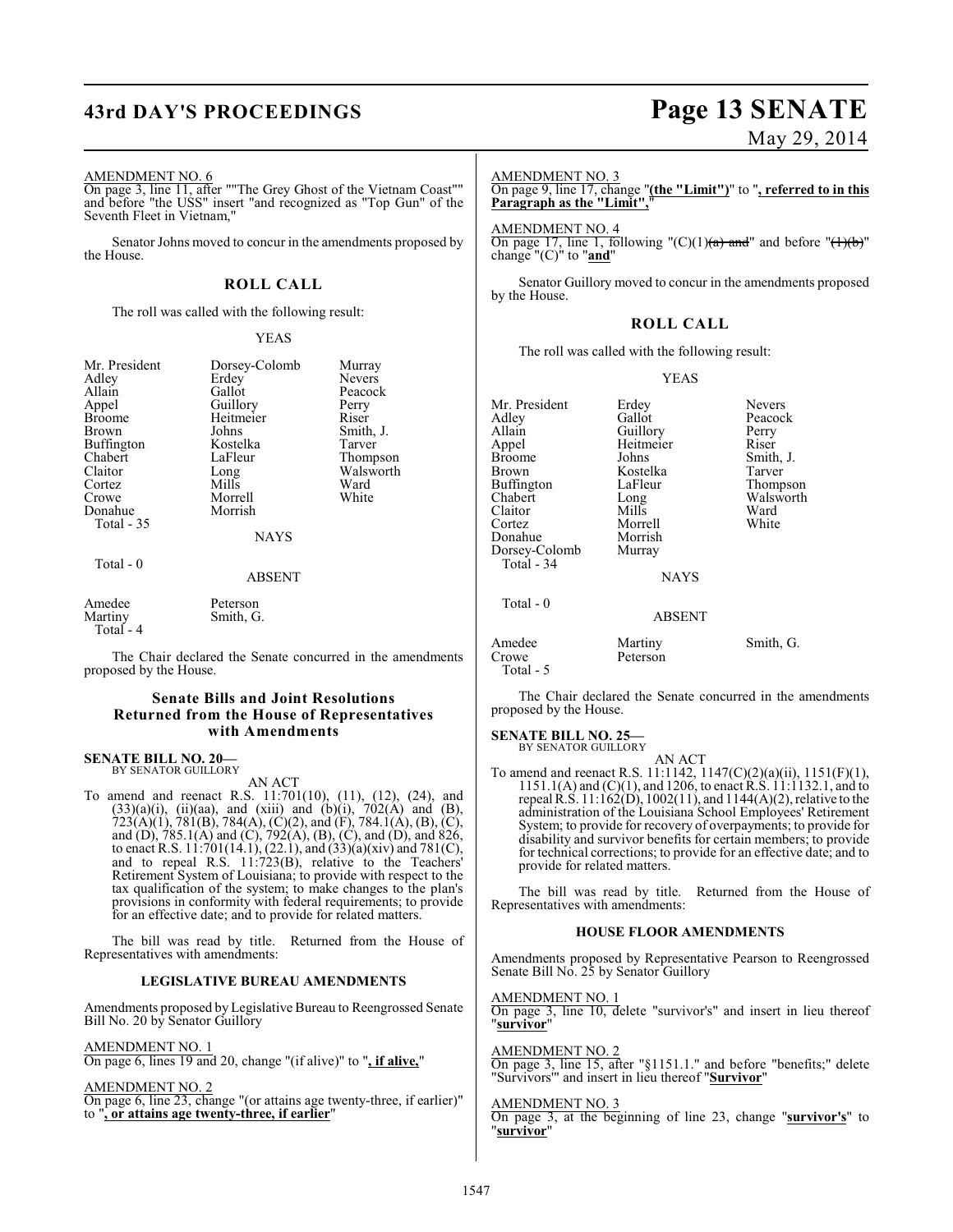Senator Guillory moved to concur in the amendments proposed by the House.

### **ROLL CALL**

The roll was called with the following result:

#### YEAS

| Mr. President<br>Adley<br>Allain<br>Appel<br><b>Broome</b><br><b>Brown</b><br><b>Buffington</b><br>Chabert<br>Claitor<br>Cortez<br>Crowe<br>Donahue<br>Total - 35 | Dorsey-Colomb<br>Erdey<br>Gallot<br>Guillory<br>Heitmeier<br>Johns<br>Kostelka<br>LaFleur<br>Long<br>Mills<br>Morrell<br>Morrish<br><b>NAYS</b> | Murray<br><b>Nevers</b><br>Peacock<br>Perry<br>Riser<br>Smith, J.<br>Tarver<br>Thompson<br>Walsworth<br>Ward<br>White |
|-------------------------------------------------------------------------------------------------------------------------------------------------------------------|-------------------------------------------------------------------------------------------------------------------------------------------------|-----------------------------------------------------------------------------------------------------------------------|
|                                                                                                                                                                   |                                                                                                                                                 |                                                                                                                       |

Total - 0

ABSENT

| Amedee     | Peterson  |
|------------|-----------|
| Martiny    | Smith, G. |
| Total $-4$ |           |

The Chair declared the Senate concurred in the amendments proposed by the House.

#### **SENATE BILL NO. 61—** BY SENATOR NEVERS

AN ACT

To enact Chapter 43-A of Title 17 of the Louisiana Revised Statutes of 1950, to be comprised of R.S. 17:4035 through 4035.1, relative to elementary and secondary education; to provide for public school choice; to provide for eligibility criteria for students and schools; to provide for restrictions; to provide relative to student transportation; to provide relative to funding; to provide relative to the responsibilities of public school systems; and to provide for related matters.

The bill was read by title. Returned from the House of Representatives with amendments:

#### **HOUSE COMMITTEE AMENDMENTS**

Amendments proposed by House Committee on Education to Engrossed Senate Bill No. 61 by Senator Nevers

#### AMENDMENT NO. 1

On page 2, at the end of line 10, delete "**has**" and delete line 11 and insert "**such enrollment is approved by a vote of a majority of the** members of the local school board for the school.

#### **HOUSE FLOOR AMENDMENTS**

Amendments proposed by Representative Thompson to Engrossed Senate Bill No. 61 by Senator Nevers

#### AMENDMENT NO. 1

Delete House Committee Amendment No. 1 proposed by the House Committee on Education and adopted by the House of Representatives on May 15, 2014.

#### AMENDMENT NO. 2

On page 2, at the beginning of line 3, change "**both**" to "**all**"

# **Page 14 SENATE 43rd DAY'S PROCEEDINGS**

#### AMENDMENT NO. 3

On page 2, line 10, after "**system**" change the comma "**,**" to a period "**.**" and delete the remainder of the line and delete line 11 and insert the following:

"**(3) The student's enrollment is approved by a vote of a majority of the members of the local school board for the school.**"

#### **HOUSE FLOOR AMENDMENTS**

Amendments proposed by Representative Ivey to Engrossed Senate Bill No. 61 by Senator Nevers

#### AMENDMENT NO. 1

On page 2, at the beginning of line 20, change "**D.**" to "**D.(1)**"

#### AMENDMENT NO. 2

On page 2, between lines 23 and 24, insert the following:

"**(2) If a student's parent or legal guardian enrolls him in a public school that is outside the geographic boundaries of the school system in which he resides subject to the approval of the school board of the system in which the student is being enrolled as provided in Paragraph (A)(3) of this Section, the system in which he resides may charge the parent or legal guardian a fee. Such a fee shall not exceed the amount established by the minimum foundation program formula for that year as the local share of the per pupil amount in the school system where the** student resides.

Senator Nevers moved to reject the amendments proposed by the House.

### **ROLL CALL**

The roll was called with the following result:

#### YEAS

Mr. President Dorsey-Colomb Murray<br>Adley Erdey Nevers Adley Erdey<br>Allain Gallot Allain Gallot Peacock Appel Guillory Perry Broome Heitmeier<br>Brown Johns Brown Johns Smith, J.<br>Buffington Kostelka Tarver Buffington Kostelka<br>Chabert LaFleur Chabert LaFleur Thompson<br>Claitor Long Walsworth Long Walsworth<br>Mills Ward Cortez Mills Ward<br>Crowe Morrell White Morrell<br>Morrish Donahue Total - 35 **NAYS** 

Total - 0

ABSENT

| Amedee    | Peterson |
|-----------|----------|
| Martiny   | Smith, G |
| Total - 4 |          |

Smith, G.

The Chair declared the Senate rejected the amendments proposed by the House.

**SENATE BILL NO. 75—**

BY SENATORS MORRELL, BUFFINGTON AND PEACOCK AN ACT

To enact R.S. 40:4.15, relative to public water systems; to provide with respect to certain disinfectant levels; to provide for exemptions; to provide for an annual report; and to provide for related matters.

The bill was read by title. Returned from the House of Representatives with amendments: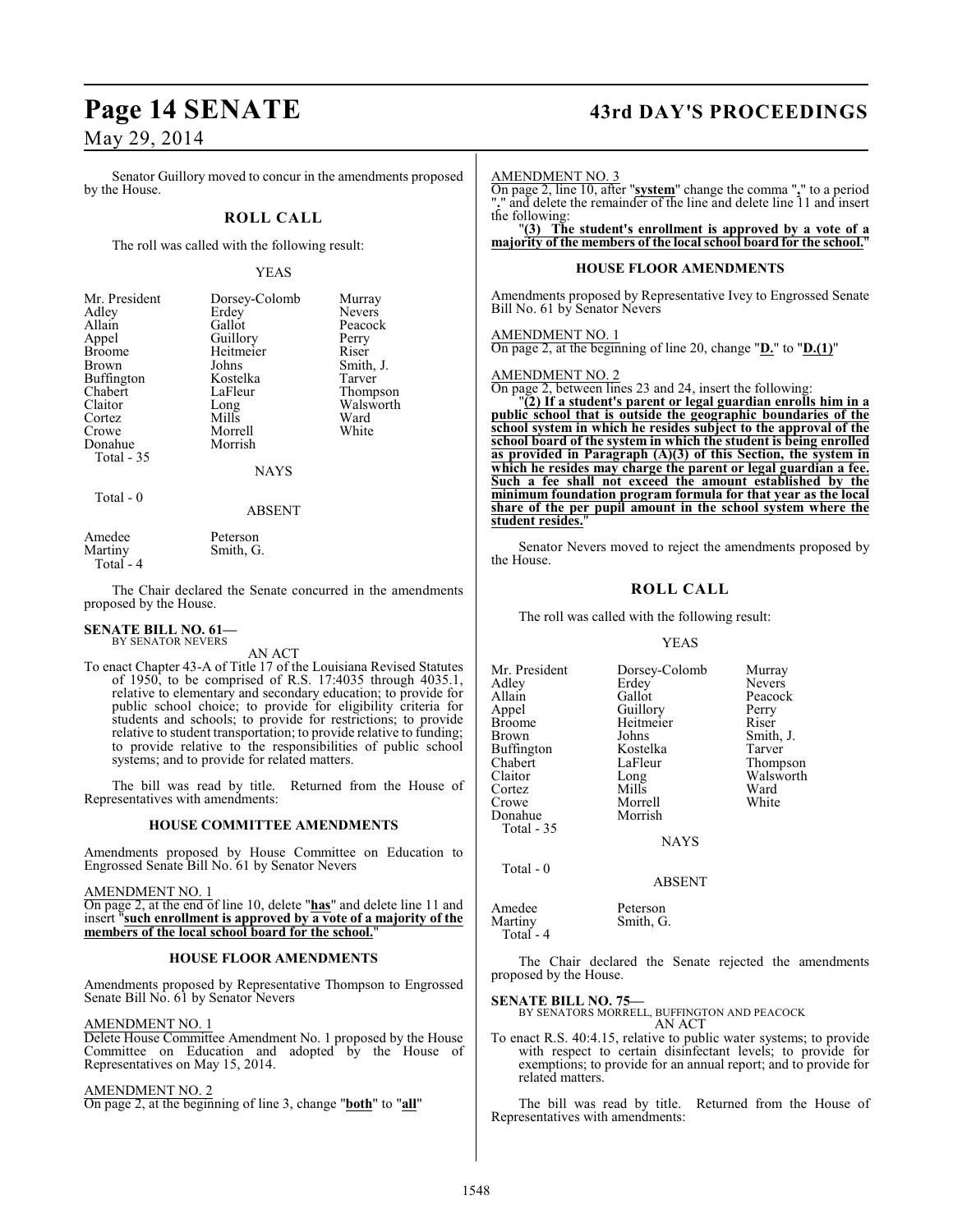# **43rd DAY'S PROCEEDINGS Page 15 SENATE**

#### **HOUSE COMMITTEE AMENDMENTS**

Amendments proposed by House Committee on Natural Resources and Environment to Reengrossed Senate Bill No. 75 by Senator Morrell

#### AMENDMENT NO. 1

On page 1, at the beginning of line 12, delete "**at least 0.1 parts per million of**"

#### AMENDMENT NO. 2

On page 1, line 14, after "**distribution.**" insert "**Such rules and regulations shall not specify a minimum disinfectant level of less than 0.1 parts per million.**"

#### AMENDMENT NO. 3

On page 2, line 4, after "**operations**" delete the remainder of the line and insert "**may apply for a variance**"

#### AMENDMENT NO. 4

On page 2, line 6, after "**system.**" insert "**The department shall review any such variance request and may grant approval if not inconsistent with applicable federal statute, rule, or regulation. Nothing in this Section shall be construed to require such an industrial user or consumer holding such a variance or holding a variance pending final agency determination to reapply for** such variance.

#### **HOUSE FLOOR AMENDMENTS**

Amendments proposed by Representative Armes to Reengrossed Senate Bill No. 75 by Senator Morrell

#### AMENDMENT NO. 1

In Amendment No. 3 proposed by the House Committee on Natural Resources and adopted by the House on May 19, 2014, on page 1, at the end of line 7, change "**may apply**" to "**or facilities may apply**"

#### **HOUSE FLOOR AMENDMENTS**

Amendments proposed by Representative Anders to Reengrossed Senate Bill No. 75 by Senator Morrell

#### AMENDMENT NO. 1

On page 1, line 15, after "use." insert "However, the provisions of this Section shall not apply to any private water system that supplies water to three or less residences or that is used primarily for agricultural operations as defined in R.S. 3:3602(5)."

#### AMENDMENT NO. 2

On page 2, line 3, after "user" delete "or consumer"

Senator Morrell moved to concur in the amendments proposed by the House.

### **ROLL CALL**

The roll was called with the following result:

#### YEAS

| Mr. President | Erdey     | <b>Nevers</b> |
|---------------|-----------|---------------|
| Adley         | Gallot    | Peacock       |
| Allain        | Guillory  | Perry         |
| Appel         | Heitmeier | Riser         |
| <b>Broome</b> | Johns     | Smith, J.     |
| <b>Brown</b>  | Kostelka  | Tarver        |
| Buffington    | LaFleur   | Thompson      |
| Chabert       | Long      | Walsworth     |
| Cortez        | Mills     | Ward          |
| Crowe         | Morrell   | White         |
| Donahue       | Morrish   |               |
| Dorsey-Colomb | Murray    |               |
| Total - 34    |           |               |

May 29, 2014

**NAYS** 

## ABSENT

Amedee Martiny Smith, G.<br>Claitor Peterson Claitor Total - 5

Total - 0

The Chair declared the Senate concurred in the amendments proposed by the House.

#### **SENATE BILL NO. 108—** BY SENATOR APPEL

AN ACT

To amend and reenact R.S. 17:3123.1(C), relative to the commissioner of higher education; to delete the requirement that the salary of the commissioner of higher education be approved by the Joint Legislative Committee on the Budget; and to provide for related matters.

On motion of Senator Appel, the bill was read by title and returned to the Calendar, subject to call.

#### **SENATE BILL NO. 110—** BY SENATOR RISER

AN ACT

To amend and reenact R.S. 47:1508(B)(11) and to enact R.S. 47:1508(B)(35), relative to the Department of Revenue; to provide for an exception to the duty of the secretary of the department to keep certain tax records confidential; to authorize the sharing or furnishing of certain information to the office of alcohol and tobacco control and other entities; and to provide for related matters.

The bill was read by title. Returned from the House of Representatives with amendments:

#### **HOUSE COMMITTEE AMENDMENTS**

Amendments proposed by House Committee on Ways and Means to Engrossed Senate Bill No. 110 by Senator Riser

#### AMENDMENT NO. 1

On page 2, line 12, after "states" delete the remainder of the line in its entirety, delete lines 13 through 16 in their entirety and from the beginning of line 17, delete "information." and insert the following: "**The secretary, attorney general, and commissioner may share information received under this Paragraph with the professional services firm or firms retained for the purpose of calculating the tobacco revenue owed to the state pursuant to the Master Settlement Agreement executed on November 23, 1998, as well as any subsequent agreements that may be executed pertaining to the Master Settlement Agreement. Any information shared or furnished shall be considered and held to be confidential and privileged by the professional services firm or firms.**"

#### AMENDMENT NO. 2

On page 3, after line 1, insert the following:

"Section 2. This Act shall become effective upon signature by the governor or, if not signed by the governor, upon expiration of the time for bills to become law without signature by the governor, as provided by Article III, Section 18 of the Constitution of Louisiana. If vetoed by the governor and subsequently approved by the legislature, this Act shall become effective on the day following such approval."

#### **LEGISLATIVE BUREAU AMENDMENTS**

Amendments proposed by Legislative Bureau to Engrossed Senate Bill No. 110 by Senator Riser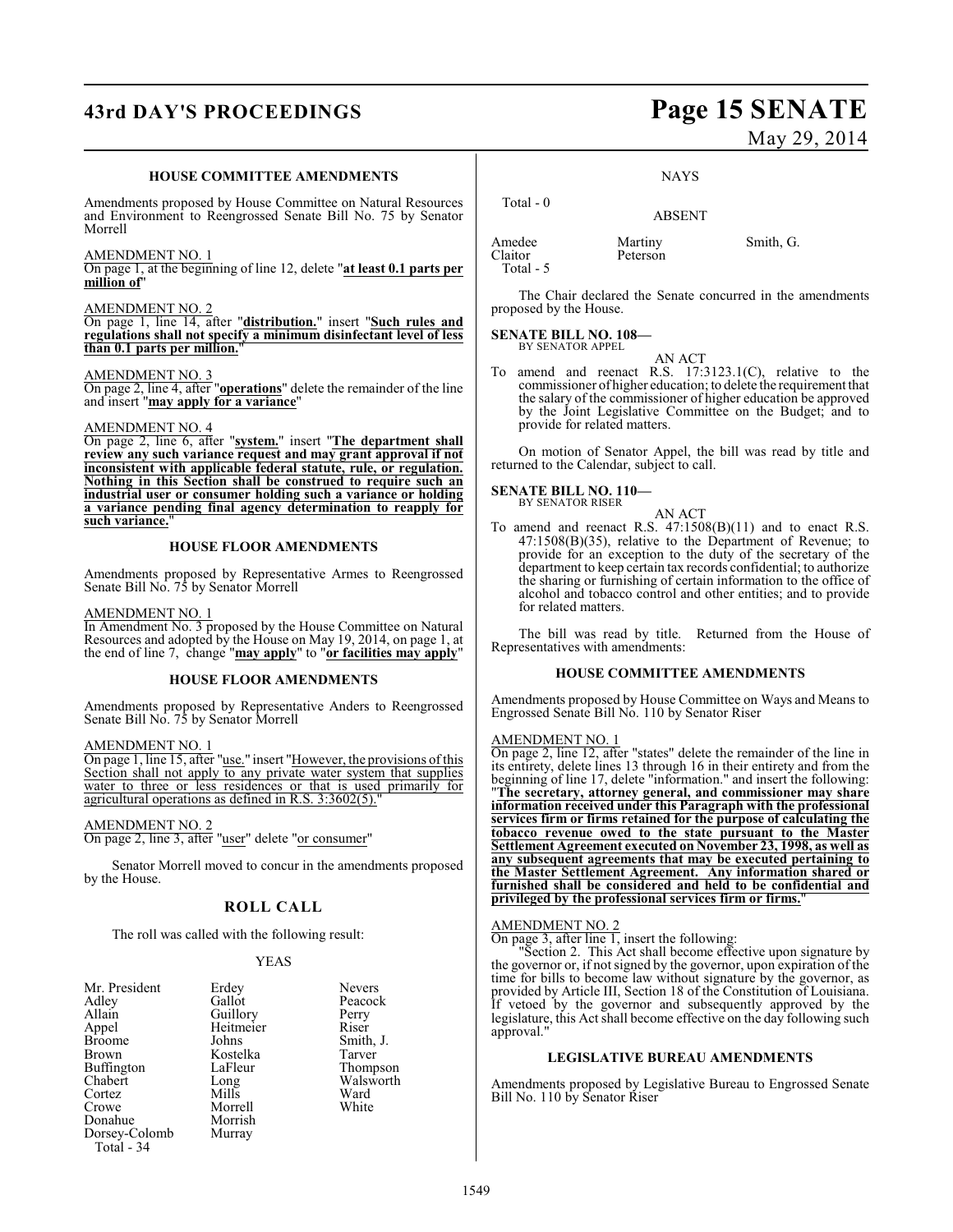#### AMENDMENT NO. 1

In House Committee Amendment No. 1 proposed by the House Committee on Ways and Means to Engrossed Senate Bill No. 110 by Senator Riser on page 1, line 5, change "**The**" to "**. The**"

Senator Riser moved to concur in the amendments proposed by the House.

#### **ROLL CALL**

The roll was called with the following result:

#### YEAS

| Mr. President<br>Adley<br>Allain<br>Appel<br><b>Broome</b><br><b>Brown</b><br><b>Buffington</b><br>Chabert<br>Claitor<br>Cortez<br>Crowe<br>Donahue<br>Total - 35 | Dorsey-Colomb<br>Erdey<br>Gallot<br>Guillory<br>Heitmeier<br>Johns<br>Kostelka<br>LaFleur<br>Long<br>Mills<br>Morrell<br>Morrish | Murray<br><b>Nevers</b><br>Peacock<br>Perry<br>Riser<br>Smith, J.<br>Tarver<br>Thompson<br>Walsworth<br>Ward<br>White |
|-------------------------------------------------------------------------------------------------------------------------------------------------------------------|----------------------------------------------------------------------------------------------------------------------------------|-----------------------------------------------------------------------------------------------------------------------|
|                                                                                                                                                                   | NAYS                                                                                                                             |                                                                                                                       |

#### Total - 0

#### ABSENT

| Amedee     | Peterson  |  |
|------------|-----------|--|
| Martinv    | Smith, G. |  |
| Total $-4$ |           |  |

The Chair declared the Senate concurred in the amendments proposed by the House.

#### **SENATE BILL NO. 122—** BY SENATOR MORRISH

AN ACT

To enact R.S. 42:1123(43), relative to the Code of Governmental Ethics; to provide for an exception to the prohibition of a public servant from doing business with a person who has a business relationship with the agency of the public servant under certain circumstances; and to provide for related matters.

On motion of Senator Morrish, the bill was read by title and returned to the Calendar, subject to call.

#### **Senator Broome in the Chair**

#### **SENATE BILL NO. 126—** BY SENATOR NEVERS

AN ACT

To amend and reenact R.S. 17:3048.5(B)(1), (D), (F) and (G), relative to the TOPS-Tech Early Start Award; to provide for purpose; to provide for eligibility; to provide for reporting; and to provide for related matters.

The bill was read by title. Returned from the House of Representatives with amendments:

#### **HOUSE FLOOR AMENDMENTS**

Amendments proposed by Representative Broadwater to Engrossed Senate Bill No. 126 by Senator Nevers

#### AMENDMENT NO. 1

On page 1, line 2, after "reenact" and before "relative" change "R.S.  $17:30\overline{48.5(B)}(1)$ , (D), (F) and (G)," to "R.S. 17:3048.5(B) and (D) through  $(G)$ ,

# **Page 16 SENATE 43rd DAY'S PROCEEDINGS**

#### AMENDMENT NO. 2

On page 1, line 3, after "purpose;" and before "to provide for eligibility;" insert "to provide that certain courses offered at public and nonpublic postsecondary education institutions and by certain training providers may be funded by such award; to provide for the selection and approval of such training providers; to provide for rules and regulations;

#### AMENDMENT NO. 3

On page 1, line 6, after "Section 1." and before "are" change "R.S. 17:3048.5(B)(1), (D), (F) and (G)" to "R.S. 17:3048.5(B) and (D) through (G)"

#### AMENDMENT NO. 4

On page 1, line 13, after "**Sciences**" and before "at" insert "**offered**"

AMENDMENT NO. 5

On page 1, line 13, after "public" insert "**or nonpublic**"

#### AMENDMENT NO. 6

On page 1, line 16, before "when" insert "**or by any Louisiana training provider recognized by the Louisiana Workforce Commission and approved by the State Board of Elementary and Secondary Education as provided in Paragraph (4) of this Subsection**"

#### AMENDMENT NO. 7

On page 2, delete line 8 and insert the following:

"(2) An eligible recipient may receive a TOPS-Tech Early Start Award for two semesters during the eleventh grade and two semesters during the twelfth grade, excluding summer sessions.

(3) The administering agency, on behalf of a TOPS-Tech Early Start Award recipient, shall pay to the Louisiana postsecondary education institution in which the student is enrolled in an eligible program of studies **or a training program provider** an amount of one hundred fifty dollars for each three credit-hour or equivalent time course taken by the student, not to exceed two such courses per high school semester for an eleventh-grade student and two such courses per high school semester for a twelfth-grade student.

**(4)(a) By January thirty-first annually, the State Board of Elementary and Secondary Education shall determine which training program providers it approves for the academic year that begins in the fall of that year.**

**(b) For the 2014-2015 academic year, the number of training program providers at which a TOPS-Tech Early Start Award may be used shall be limited to five providers as selected by the State Board of Elementary and Secondary Education.**

**(c) The State Board of Elementary and Secondary Education shall promulgate rules and regulations in accordance with the Administrative Procedure Act to implement the provisions of this Paragraph.**

(4) **(5)** Implementation of the provisions of this Section shall be subject to the appropriation of funds for this purpose. \* \* \*"

#### AMENDMENT NO. 8

On page 2, delete line 24 and insert the following:

"E. To maintain continuing eligibility for a TOPS-Tech Early Start Award, a student must meet each of the following conditions and comply with other applicable provisions of this Section and administering agency rules:

(1) Be a student in good standing in a Louisiana public high school.

(2) Maintain a cumulative high school grade point average on all courses attempted of not less than 2.0 when calculated on a 4.0 scale.

(3) Be a student in good standing while enrolled in a Louisiana public **or nonpublic** postsecondary education institution **or training program** and continue to pursue one or more courses leading to an industry-based credential.

#### **HOUSE FLOOR AMENDMENTS**

Amendments proposed by Representative Cromer to Engrossed Senate Bill No. 126 by Senator Nevers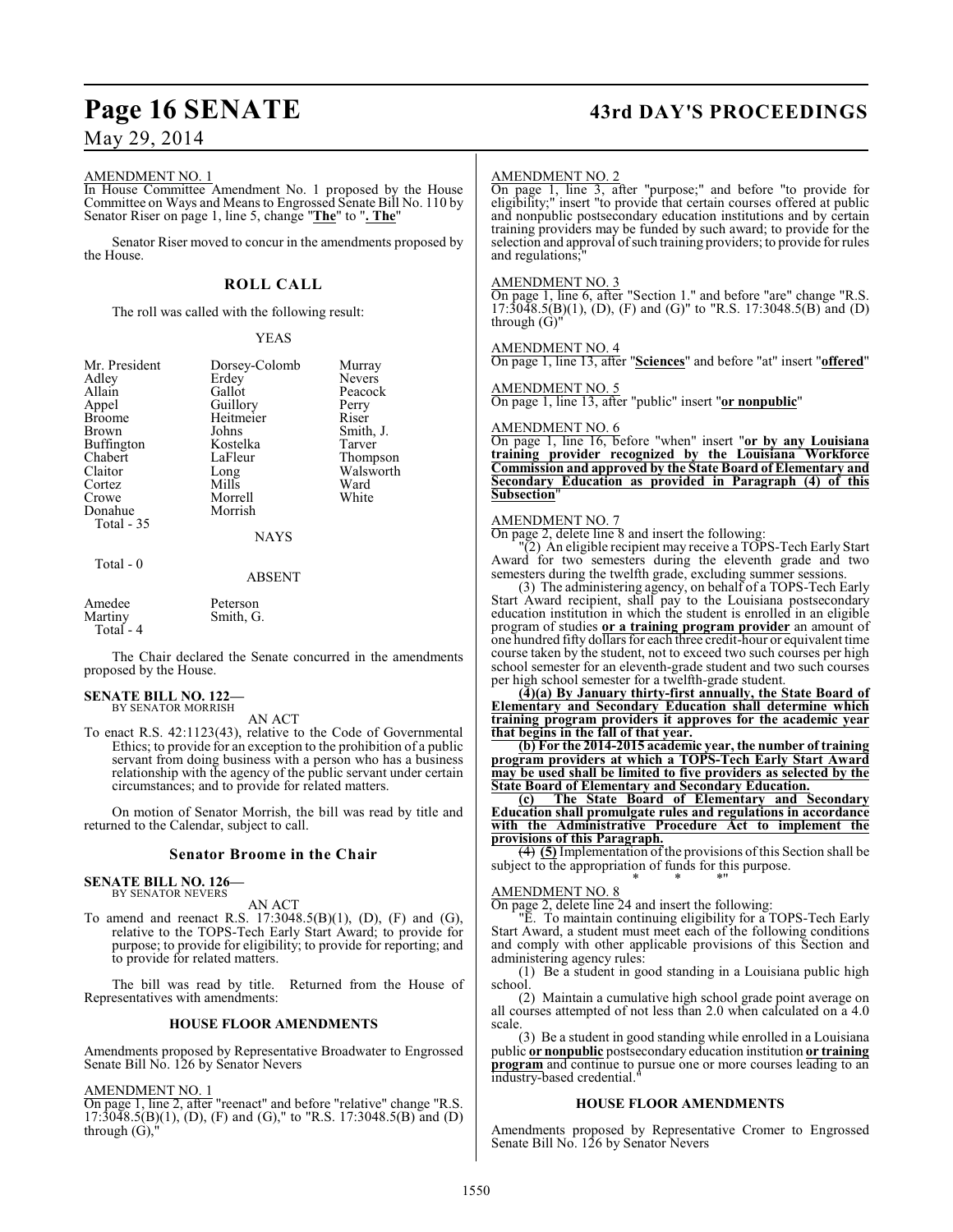# **43rd DAY'S PROCEEDINGS Page 17 SENATE**

# May 29, 2014

#### AMENDMENT NO. 1

In House Floor Amendment No. 1 proposed by Representative Broadwater and adopted by the House of Representatives on May 28, 2014, on page 1, line 3, after "to" delete the remainder of the line and insert "R.S.  $17:3048.1(A)(1)(e)(x)$  and  $(f)(vi)$  and  $(B)(2)(c)$ (introductory paragraph), (vi), and  $(x)(aa)(aaa)$  and  $3048.5(B)$  and  $(D)$  through  $(G)$  and to repeal R.S.  $17:3048.1(B)(2)(c)(v)$ ,"

#### AMENDMENT NO. 2

On page 1, line 2, delete "relative to the TOPS-Tech" and insert "relative to the Taylor Opportunity Program for Students; to provide relative to the high school core curriculum required for initial eligibility for certain program awards; to provide relative to the TOPS-Tech"

#### AMENDMENT NO. 3

In House Floor Amendment No. 3 proposed by Representative Broadwater and adopted by the House of Representatives on May 28, 2014, on page 1, line 11, after "to" delete the remainder of the line and insert "R.S.  $17:3048.1(A)(1)(e)(x)$  and  $(f)(vi)$  and  $(B)(2)(c)(introductory paragraph), (vi), and (x)(aa)(aaa) and$  $3048.5(B)$  and (D) through ( $\bar{G}$ )'

#### AMENDMENT NO. 4

On page 1, between lines 7 and 8, insert the following: "§3048.1. Program awards; eligibility; amounts; limitations; funding; administration

A.(1) As part of the Louisiana Taylor Opportunity Program for Students, the state shall financially assist any student who enrolls on a full-time basis in a public college or university in this state or a regionally accredited independent college or university in the state that is a member of the Louisiana Association of Independent Colleges and Universities, hereafter in this Chapter referred to collectively as "eligible colleges and universities", to pursue an academic undergraduate degree or, as provided by this Subsection, skill or occupational training as defined by the Board of Regents, including a vocational or technical education certificate or diploma program or a nonacademic undergraduate degree, and who meets the qualifications of Subparagraph  $(b)$ ,  $(c)$ , or  $(d)$  of this Paragraph and all of the applicable following qualifications: \* \* \*

(e) Except as otherwise provided by this Section and through the 2006-2007 school year, has successfully completed at least sixteen and one-half units of high school course work, which constitutes a core curriculum, and meets standards for admission to the desired college or university. Except as otherwise provided by this Section and beginning with the 2007-2008 school year through the 2012-2013 school year, meets standards for admission to the desired college or university and has successfully completed at least seventeen and one-half units of high school course work as permitted by this Subparagraph, which constitutes a core curriculum. Except as otherwise provided by this Section and beginning with the 2013- 2014 school year through the 2016-2017 school year, meets the standards for admission to the desired college or university and has successfully completed at least nineteen units of high school course work as permitted by this Subparagraph, which constitutes a core curriculum. For students qualifying under Subparagraph  $(A)(1)(c)$  of this Section, the core curriculum requirements of this Subparagraph shall become effective beginning with the high school graduating class of 1998, except that the core curriculum requirement for a Performance Award shall be waived for any student graduating during the 1997-1998 school year who is certified as having graduated within the top five percent of his graduating class at a Louisiana public high school or nonpublic high school which is approved by the State Board of Elementary and Secondary Education. Except as otherwise provided by this Section, the core curriculum shall be defined as follows:

\* \* \* (x) Fine Arts Survey (one unit; or through the 2012-2013 school year substitute two units of performance courses in music, dance, or theater; or substitute two units of visual art courses; or substitute two units of studio art courses; or substitute one unit as an elective from among the other subjects listed in this core curriculum); beginning

with the 2013-2014 school year and thereafter, Fine Arts Survey (one unit or substitute one unit of a performance course in music, dance, or theater; or substitute one unit of a visual art course; or substitute one unit of a studio art course**; or substitute one unit of drafting**).

\* \* \* (f) Except as otherwise provided by this Section and beginning with students graduating in the 2017-2018 school year and thereafter, meets the standards for admission to the desired college or university and has successfully completed a core curriculum which consists of nineteen units of high school course work as follows: \* \* \*

#### (vi) Art - One unit

One unit chosen from the following: Performance course in Music, Dance, or Theatre; Fine Arts Survey; Art I, II, III, and IV; Talented Art I, II, III, and IV; Talented Music I, II, III, and IV; Talented Theater Arts I, II, III, and IV; Speech III and Speech IV (one unit combined); AP Art History; AP Studio Art: 2-D Design; AP Studio Art: 3-D Design; AP Studio Art: Drawing; AP Music Theory; Film Study I IB; Film Study II IB; Music I IB; Music II IB; Art Design III IB; Art Design IV IB; or Theatre I IB. **; or Drafting.** \* \* \*

B.

\* \* \* (2) As part of the Louisiana Taylor Opportunity Program for Students, for students graduating fromhigh school through the 1999- 2000 school year the state shall award an amount determined by the administering agency to equal the actual cost of tuition of any student who enrolls on a full-time basis in a Louisiana public postsecondary institution to pursue skill or occupational training, including a vocational or technical education certificate or diploma program or a nonacademic undergraduate degree, and who meets the following qualifications and all other applicable qualifications of this Chapter and for students graduating from high school during the 2000-2001 school year and thereafter the state shall award an amount determined by the administering agency in accordance with the provisions of Subparagraph (f) of this Paragraph for any student who enrolls on a full-time basis in an eligible college or university as defined in Subsection A of this Section to pursue skill or occupational training as defined by the Board of Regents, including a vocational or technical education certificate or diploma program or a nonacademic undergraduate degree, and who meets the following qualifications and all other applicable qualifications of this Chapter:

\* \* \* (c) Except as otherwise provided by this Section, has successfully completed a core curriculum, and meets standards for admission to the desired eligible college or university. The core curriculum specified in Subparagraph  $(b)$  of this Paragraph shall be effective only for high school graduates through the 2001-2002 school year; thereafter, a student shall meet the core curriculum requirements as specified in this Subparagraph. Except as otherwise provided by this Section, a student may qualify for a TOPS-Tech Award by meeting the core curriculum requirements of Subparagraph  $(A)(1)(e)$  or (f) of this Section or the core curriculum defined as follows:

\* \* \* (vi) Earth Science, Environmental Science, Agriscience I and II (both for one unit), Physical Science, Integrated Science, Biology II, **Chemistry or Applied Chemistry,** Chemistry II, Physics, Physics II, or Physics for Technology (one unit **two units**). \* \* \*

(x) Remaining core courses shall be selected from one of the following options:

(aa) OPTION 1, consisting of four units as follows:

(aaa) Fine Arts Survey (one unit) **or drafting (one unit)** or substitute two units of performance courses in music, dance, or theater; or substitute two units of visual art courses; or substitute two units of studio art courses; or a course from the career and technical program of studies that is approved by the State Board of Elementary and Secondary Education; or substitute one unit as an elective from among the other subjects listed in this core curriculum. \* \* \*"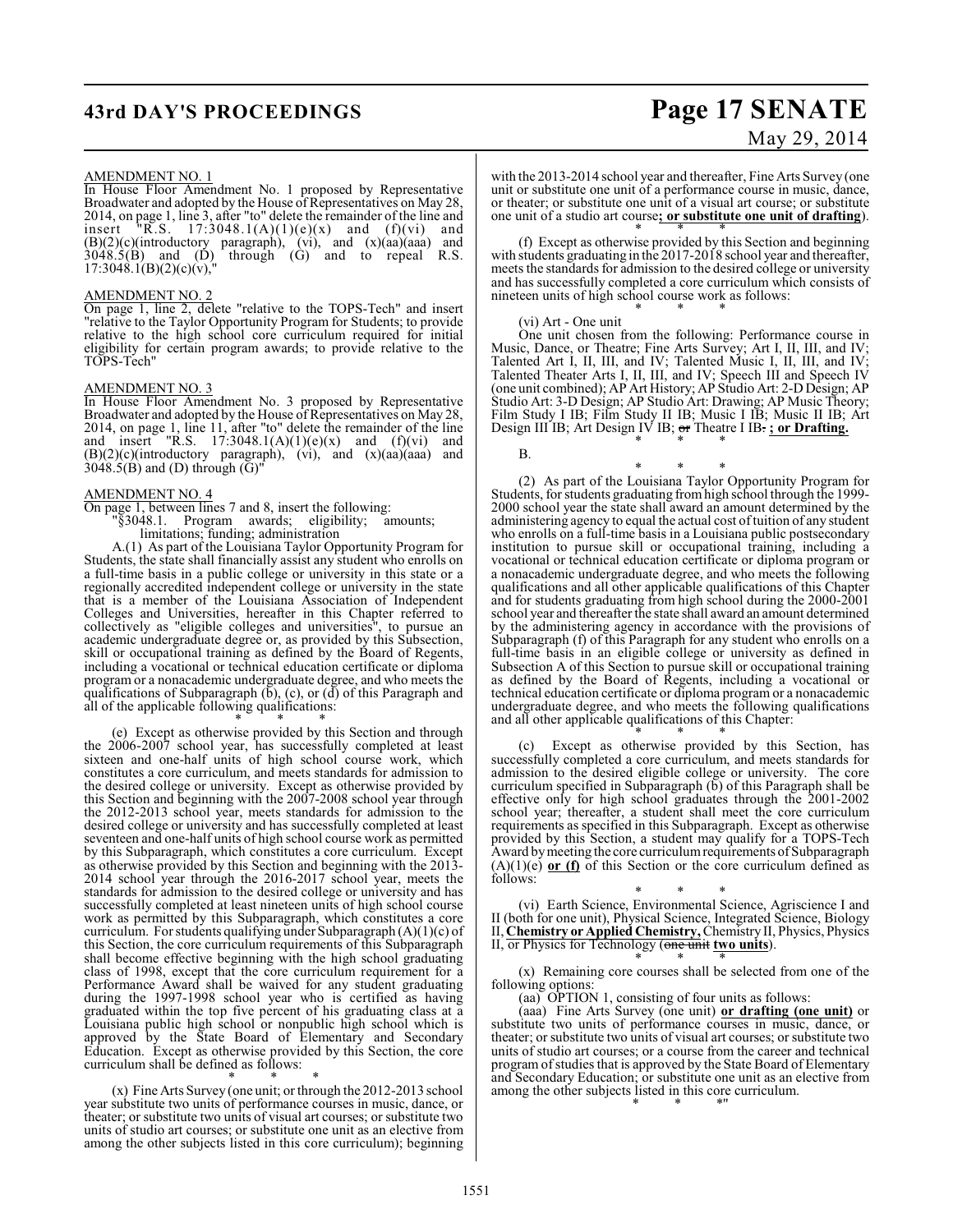#### AMENDMENT NO. 5

On page 3, between lines 16 and 17, insert the following:

"Section 2. R.S. 17:3048.1(B)(2)(c)(v) is hereby repealed in its entirety."

#### AMENDMENT NO. 6

On page 3, at the beginning of line 17, change "Section 2." to "Section 3."

Senator Nevers moved to concur in the amendments proposed by the House.

#### **ROLL CALL**

The roll was called with the following result:

YEAS

| Mr. President     | Dorsey-Colomb | Murray        |
|-------------------|---------------|---------------|
| Adley             | Erdey         | <b>Nevers</b> |
| Allain            | Gallot        | Peacock       |
| Appel             | Guillory      | Perry         |
| <b>Broome</b>     | Heitmeier     | Riser         |
| Brown             | Johns         | Smith, J.     |
| Buffington        | Kostelka      | Tarver        |
| Chabert           | LaFleur       | Thompson      |
| Claitor           | Long          | Walsworth     |
| Cortez            | Mills         | Ward          |
| Crowe             | Morrell       | White         |
| Donahue           | Morrish       |               |
| <b>Total - 35</b> |               |               |
|                   | <b>NAYS</b>   |               |
| Total - 0         |               |               |

ABSENT

Amedee Peterson<br>Martiny Smith G Smith, G. Total - 4

The Chair declared the Senate concurred in the amendments proposed by the House.

#### **SENATE BILL NO. 135—** BY SENATOR LONG

AN ACT

To amend and reenact R.S. 22:1806.3(A)(3) and to enact R.S.  $22:1806.3(A)(4)$ , relative to home service contracts; to provide with respect to requirements for doing business; to require solvency; and to provide for related matters.

The bill was read by title. Returned from the House of Representatives with amendments:

#### **HOUSE FLOOR AMENDMENTS**

Amendments proposed by Representative Connick to Engrossed Senate Bill No. 135 by Senator Long

#### AMENDMENT NO. 1

On page 1, between lines 13 and 14, insert the following:

"**(4) Provided to the commissioner by March 1, 2016, a report documenting for calendar year 2015 the number of home service contracts issued or sold with respect to residential property; the gross consideration received thereon; the number and dollar amount of claims paid, categorically by the cost of repair or by the cost of replacement; and the number of claims denied for failure of the service contract holder to receive prior** approval for such repair or replacement.

#### AMENDMENT NO. 2

On page 1, at the beginning of line 14, change "**(4)**" to "**(5)**"

# **Page 18 SENATE 43rd DAY'S PROCEEDINGS**

Senator Long moved to reject the amendments proposed by the House.

#### **ROLL CALL**

The roll was called with the following result:

#### YEAS

| Mr. President<br>Adley<br>Allain<br>Appel<br><b>Broome</b><br>Brown<br><b>Buffington</b> | Dorsey-Colomb<br>Erdey<br>Gallot<br>Guillory<br>Heitmeier<br>Johns<br>Kostelka | Murray<br><b>Nevers</b><br>Peacock<br>Perry<br>Riser<br>Smith, J.<br>Tarver |
|------------------------------------------------------------------------------------------|--------------------------------------------------------------------------------|-----------------------------------------------------------------------------|
|                                                                                          |                                                                                |                                                                             |
| Chabert<br>Claitor                                                                       | LaFleur<br>Long                                                                | Thompson<br>Walsworth                                                       |
| Cortez<br>Crowe                                                                          | Mills<br>Morrell                                                               | Ward<br>White                                                               |
| Donahue<br>Total - 35                                                                    | Morrish                                                                        |                                                                             |
|                                                                                          | <b>NAYS</b>                                                                    |                                                                             |
| $Total - 0$                                                                              | ABSENT                                                                         |                                                                             |

Amedee Peterson<br>Martiny Smith, G Smith, G. Total - 4

The Chair declared the Senate rejected the amendments proposed by the House.

#### **SENATE BILL NO. 167—** BY SENATOR MARTINY

AN ACT To amend and reenact R.S. 37:751(A), 775(A)(2) and (9) and (B), and  $776(A)(14)$  and to enact R.S.  $37:780(B)(5)$ , relative to the Louisiana State Board of Dentistry; to provide for definitions; to provide for dental advertisements; to provide relative to unprofessional conduct; to provide for fines; to provide for terms, procedures, and conditions; and to provide for related matters.

On motion of Senator Murray, the bill was read by title and returned to the Calendar, subject to call.

#### **SENATE BILL NO. 179—**

BY SENATOR MORRISH

AN ACT To amend and reenact R.S. 17:4002.3(2) and (3), 4002.4(A)(1), (2)(a), (C), and (D), 4002.5(A) and (F), and 4002.6, and to repeal R.S. 17:4002.5(C) and (E), relative to the course choice program; to provide with respect to definitions; to provide with respect to student eligibility, course approval, and enrollment; to provide with respect to course amounts, funding, and reimbursement; to provide relative to teacher reciprocity; to provide with respect to a course catalogue; to provide with respect to the duties of the State Board of Elementary and Secondary Education and public school governing authorities; to provide for rules; and to provide for related matters.

The bill was read by title. Returned from the House of Representatives with amendments:

#### **HOUSE COMMITTEE AMENDMENTS**

Amendments proposed by House Committee on Education to Reengrossed Senate Bill No. 179 by Senator Morrish

#### AMENDMENT NO. 1

On page 1, line 6, after "course" and before "to provide" change "amounts, funding, and reimbursement;" to "amounts and funding;"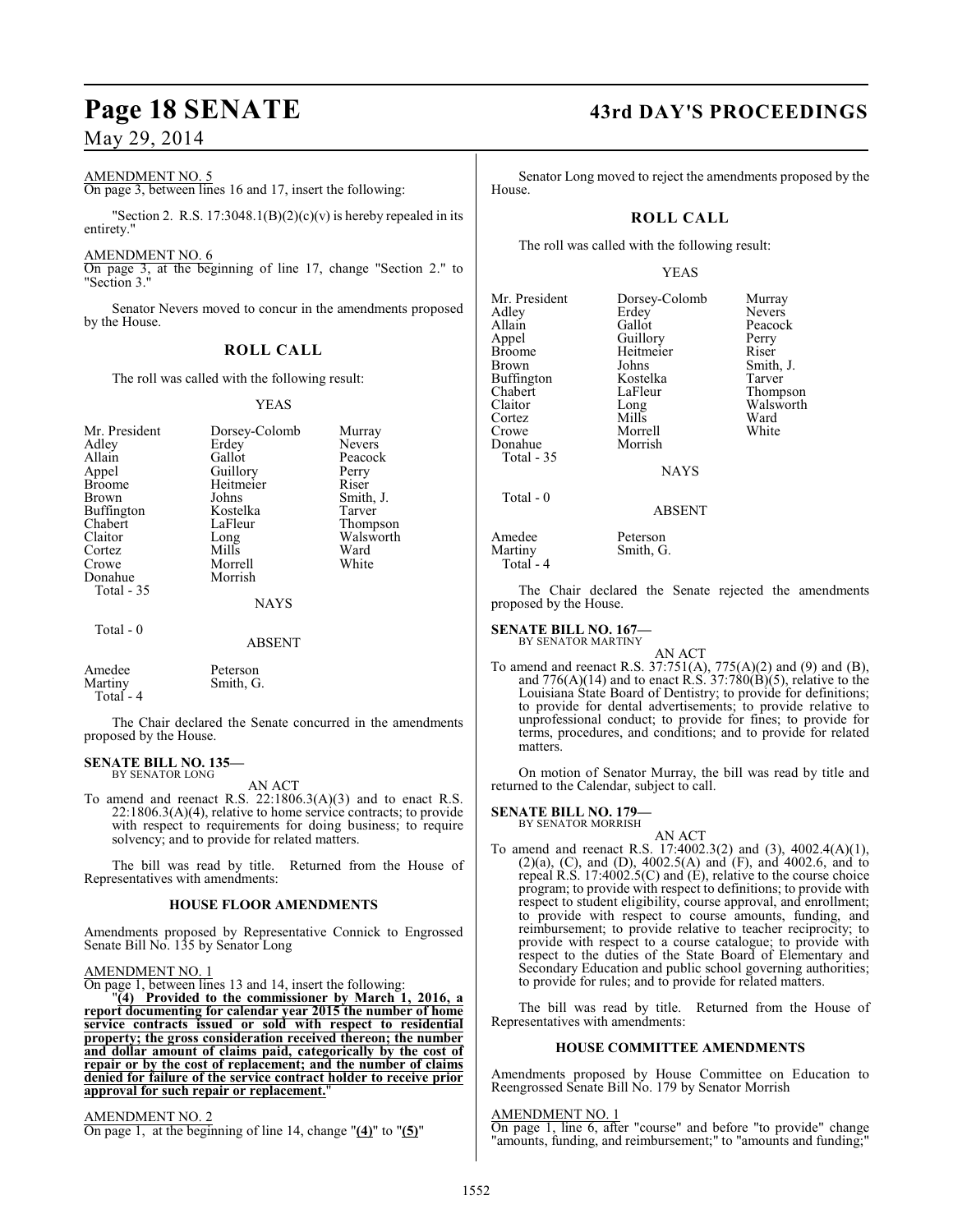# **43rd DAY'S PROCEEDINGS Page 19 SENATE**

# May 29, 2014

#### AMENDMENT NO. 2

 $\frac{2 \text{ m.t. } 1 \text{ m.t. } 1 \text{ m.t. } 2 \text{ m.t. } 1 \text{ m.t. } 2 \text{ m.t. } 1 \text{ m.t. } 2 \text{ m.t. } 1 \text{ m.t. } 1 \text{ m.t. } 1 \text{ m.t. } 1 \text{ m.t. } 1 \text{ m.t. } 1 \text{ m.t. } 1 \text{ m.t. } 1 \text{ m.t. } 1 \text{ m.t. } 1 \text{ m.t. } 1 \text{ m.t. } 1 \text{ m.t. } 1 \text{ m.t. } 1 \text{ m.t. } 1 \text{ m.t. } 1 \text{ m.t. } 1$ disbursement of funds available for the program;"

#### AMENDMENT NO. 3

On page 4, at the end of line 18, delete ", reimbursement"

#### AMENDMENT NO. 4

On page 6, delete lines 11 through 18 and insert in lieu thereof: "(a) The state shall disburse any funds allocated, appropriated, or otherwise made available for the purposes of this Part to each city and parish public school system and other public school. (b) Any such funds that are not committed for use by the school system or other public school shall be subject to reallocation to

another public school system or other public school for the purposes of this Part."

Senator Morrish moved to concur in the amendments proposed by the House.

#### **ROLL CALL**

The roll was called with the following result:

#### YEAS

| Dorsey-Colomb | Murray        |
|---------------|---------------|
| Erdey         | <b>Nevers</b> |
| Gallot        | Peacock       |
|               | Perry         |
| Heitmeier     | Riser         |
| Johns         | Smith, J.     |
| Kostelka      | Tarver        |
| LaFleur       | Thompson      |
| Long          | Walsworth     |
| Mills         | Ward          |
| Morrell       | White         |
| Morrish       |               |
|               |               |
| <b>NAYS</b>   |               |
|               |               |
| <b>ABSENT</b> |               |
|               | Guillory      |

Amedee Peterson<br>Martiny Smith, G Smith, G. Total - 4

The Chair declared the Senate concurred in the amendments proposed by the House.

# **SENATE BILL NO. 184—** BY SENATOR MILLS

AN ACT

To authorize and provide for the transfer of certain state property; to authorize the transfer of certain state property in St. Martin Parish; to provide for the property description; to provide for reservation of mineral rights; to provide terms and conditions; to provide an effective date; and to provide for related matters.

The bill was read by title. Returned from the House of Representatives with amendments:

#### **HOUSE COMMITTEE AMENDMENTS**

Amendments proposed by House Committee on Natural Resources and Environment to Engrossed Senate Bill No. 184 by Senator Mills

AMENDMENT NO. 1

On page 1, line 2, after "the" change "transfer" to "lease" and at the end of the line, change "transfer" to "lease"

#### AMENDMENT NO. 2

On page 1, line 9, after "rights" and before the comma "," insert "and consistent with any restrictive covenants for the use of the property"

AMENDMENT NO. 3 On page 12, delete lines 3 through 11 in their entirety

## AMENDMENT NO. 4

On page 12, at the beginning of line 12, change "Section 4." to "Section 3."

Senator Mills moved to concur in the amendments proposed by the House.

#### **ROLL CALL**

The roll was called with the following result:

#### YEAS

| Mr. President        | Erdey         | <b>Nevers</b> |
|----------------------|---------------|---------------|
| Adley                | Gallot        | Peacock       |
| Allain               | Guillory      | Perry         |
| Appel                | Heitmeier     | Riser         |
| Broome               | Johns         | Smith, J.     |
| Brown                | Kostelka      | Tarver        |
| Buffington           | LaFleur       | Thompson      |
| Chabert              | Long          | Walsworth     |
| Claitor              | Mills         | Ward          |
| Cortez               | Morrell       | White         |
| Crowe                | Morrish       |               |
| Dorsey-Colomb        | Murray        |               |
| Total - 34           |               |               |
|                      | <b>NAYS</b>   |               |
| Total - 0            |               |               |
|                      | <b>ABSENT</b> |               |
| Amedee               | Martiny       | Smith, G.     |
| Donahue<br>Total - 5 | Peterson      |               |

The Chair declared the Senate concurred in the amendments proposed by the House.

**SENATE BILL NO. 186—** BY SENATOR MILLS

AN ACT

To enact R.S.  $33:2476(B)(1)(d)$  and  $(C)(4)$ , relative to the city of New Iberia municipal fire and police civil service system board; to provide for membership on the board; to provide for an effective date; and to provide for related matters.

The bill was read by title. Returned from the House of Representatives with amendments:

#### **HOUSE COMMITTEE AMENDMENTS**

Amendments proposed by House Committee on Municipal, Parochial and Cultural Affairs to Engrossed Senate Bill No. 186 by Senator Mills

AMENDMENT NO. 1

On page 2, line 1, change "Subparagraph" to "Paragraph"

#### AMENDMENT NO. 2

On page 2, at the beginning of line 2, delete "Paragraph, in the event" and insert "**Subsection**, if"

Senator Mills moved to concur in the amendments proposed by the House.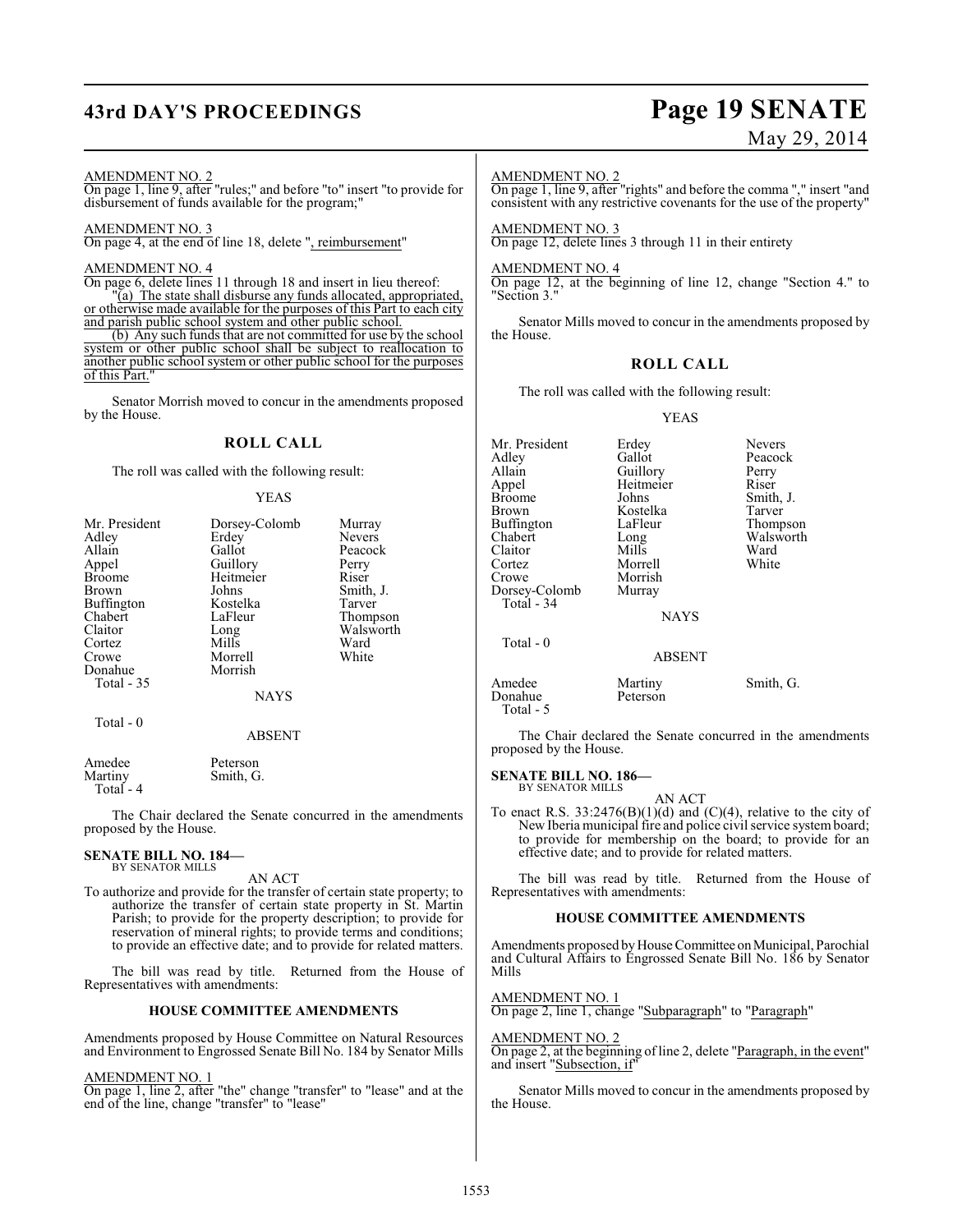### **ROLL CALL**

The roll was called with the following result:

#### YEAS

| Mr. President<br>Adley<br>Allain<br>Appel<br><b>Broome</b><br>Brown<br><b>Buffington</b><br>Chabert<br>Claitor<br>Cortez<br>Crowe<br>Donahue<br>Total - 35 | Dorsey-Colomb<br>Erdey<br>Gallot<br>Guillory<br>Heitmeier<br>Johns<br>Kostelka<br>LaFleur<br>Long<br>Mills<br>Morrell<br>Morrish<br><b>NAYS</b> | Murray<br><b>Nevers</b><br>Peacock<br>Perry<br>Riser<br>Smith, J.<br>Tarver<br>Thompson<br>Walsworth<br>Ward<br>White |
|------------------------------------------------------------------------------------------------------------------------------------------------------------|-------------------------------------------------------------------------------------------------------------------------------------------------|-----------------------------------------------------------------------------------------------------------------------|
| Total - 0                                                                                                                                                  |                                                                                                                                                 |                                                                                                                       |

# ABSENT

Smith, G.

# Amedee Peterson<br>Martiny Smith, G

Total - 4

The Chair declared the Senate concurred in the amendments proposed by the House.

**SENATE BILL NO. 194—** BY SENATOR MILLS AND REPRESENTATIVE HAZEL AN ACT

To amend and reenact R.S. 37:1102(A), 1103(7), the introductory paragraph of (10), (11), and (12),  $1105(A)$ , (E), and (G),  $1106(A)(1)(a)$ , (c), (g), and (j) and (D)(1),  $1107(A)$ , (F), and (G), the introductory paragraph of  $1110(A)$ ,  $(A)(4)$  through  $(7)$ and (B) through (E), 1111(A), 1114, 1116(B)(3), (C), and (D), 1119, 1121, 1122(A), and 1123(A)(6), to enact R.S. 37:1103(13) and (14), and to repeal R.S. 37:1113(6) and 1117(D), relative to mental health counselors; to provide for a provisional license as a provisional licensed marriage and family therapist; to provide for a provisional license as a provisional licensed professional counselor; to define a provisional licensed marriage and family therapist and a provisional licensed professional counselor; to provide for quorum of the Louisiana Licensed Professional Counselors Board of Examiners; to provide with respect to a fee schedule; to provide for requirements for licensure of a professional counselor; to provide for a provisional license; to provide for a temporary license and a temporary provisional license; to provide for disciplinary authority; to provide with respect to penalties; to provide for privileged communications; to provide a provisional licensure for provisional marriage and family therapist; to provide for a temporary provisional marriage and family therapist license; to provide for the renewal of a provisional marriage and family counselor license; to provide for prohibited acts; to provide for authorization to obtain criminal history record information; and to provide for related matters.

The bill was read by title. Returned from the House of Representatives with amendments:

#### **HOUSE COMMITTEE AMENDMENTS**

Amendments proposed by House Committee on Health and Welfare to Reengrossed Senate Bill No. 194 by Senator Mills

#### AMENDMENT NO. 1

On page 2, line 3, after "information;" and before "and to" insert "to provide for an effective date;"

# **Page 20 SENATE 43rd DAY'S PROCEEDINGS**

#### AMENDMENT NO. 2

On page 4, line 1, after "**requirements**" delete the remainder of the line and insert in lieu thereof "**provided in R.S. 37:1116(C) and in applicable rules of the board**"

AMENDMENT NO. 3 On page 4, at the beginning of line 2, delete "**the board's rules**"

AMENDMENT NO. 4 On page 4, line 3, delete "**which**" and insert in lieu thereof "**and**"

AMENDMENT NO. 5 On page 4, line 9, delete "**may**" and insert in lieu thereof "**shall**" and at the end of the line change "**himself as**" to "**that he is authorized**"

AMENDMENT NO. 6 On page 4, at the beginning of line 10, delete "**able**"

AMENDMENT NO. 7 On page 4, line 12, after "**requirements**" delete the remainder of the line and insert in lieu thereof "**provided in R.S. 37:1107(F) and in applicable rules of the board,**"

AMENDMENT NO. 8 On page 4, at the beginning of line 13, delete "**rules**"

AMENDMENT NO. 9 On page 4, line 16, delete "**may**" and insert in lieu thereof "**shall**"

AMENDMENT NO. 10 On page 4, line 19, delete "**may**" and insert in lieu thereof "**shall**"

AMENDMENT NO. 11 On page 4, line 21, delete "**themselves as able**" and insert in lieu thereof "**that he is authorized**"

AMENDMENT NO. 12 On page 14, after line 19, insert the following: "Section 3. This Act shall become effective on May 1, 2015."

#### **LEGISLATIVE BUREAU AMENDMENTS**

Amendments proposed byLegislative Bureau to Reengrossed Senate Bill No. 194 by Senator Mills

AMENDMENT NO. 1 On page 2, line 28, change "(8)" to "**(6)**"

AMENDMENT NO. 2 On page 3, line 23, change "(8)" to "**(6)**"

AMENDMENT NO. 3 On page 10, line 4, change "said" to "**the**"

AMENDMENT NO. 4 On page 10, line 29, change "said" to "**the**"

Senator Mills moved to concur in the amendments proposed by the House.

#### **ROLL CALL**

The roll was called with the following result:

#### YEAS

Mr. President Dorsey-Colomb Murray<br>Adley Erdey Nevers Adley Erdey Nevers<br>
Allain Gallot Peacoc Allain Gallot Peacock<br>Appel Guillory Perry Appel Guillory Perry<br>Broome Heitmeier Riser Broome Heitmeier<br>Brown Johns Johns Smith, J.<br>Kostelka Tarver Buffington Kostelka<br>Chabert LaFleur

Thompson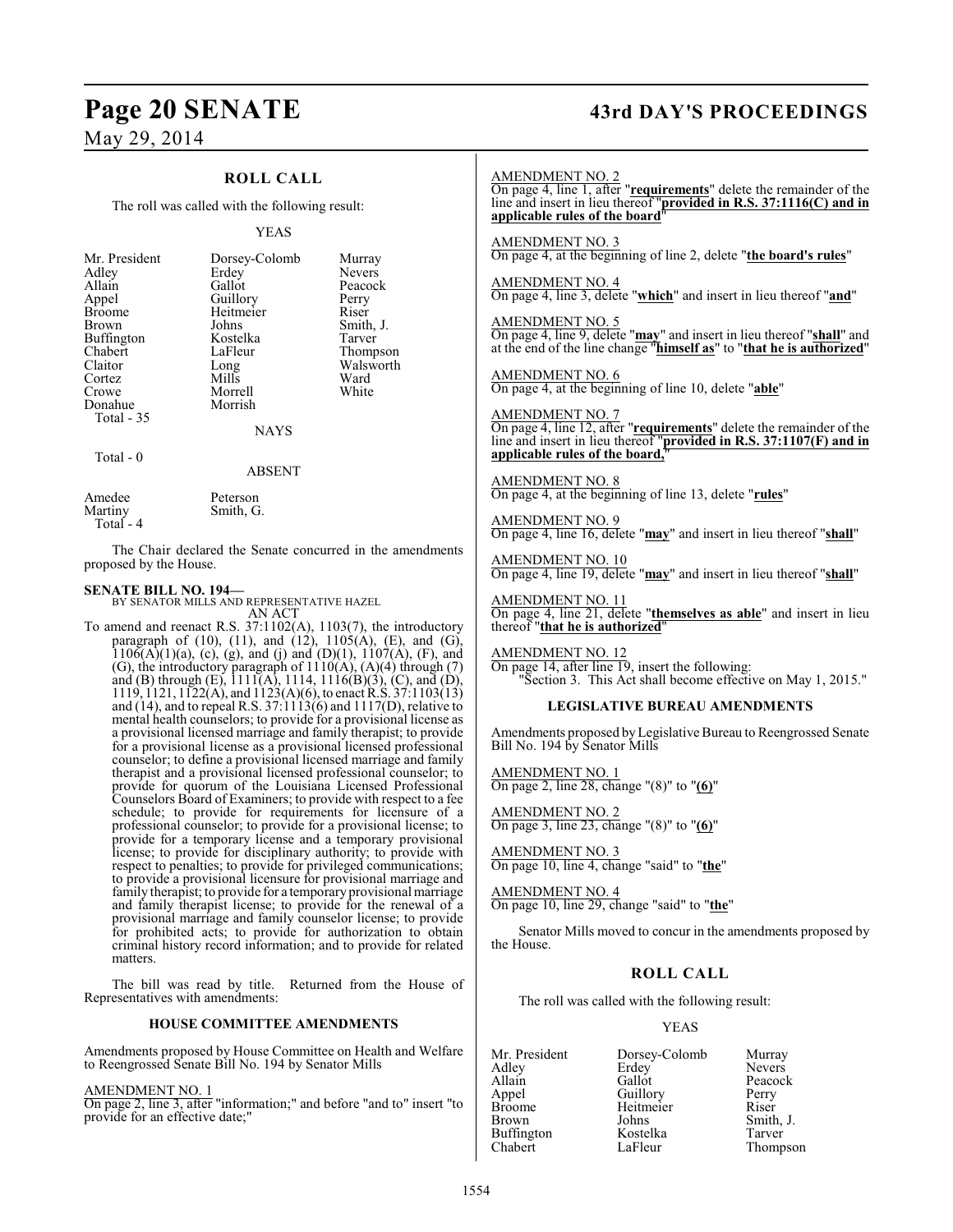# **43rd DAY'S PROCEEDINGS Page 21 SENATE**

| Claitor<br>Cortez<br>Crowe<br>Donahue<br>Total - 35                                                                 | Long<br>Mills<br>Morrell<br>Morrish | Walsworth<br>Ward<br>White                                                                                                                                                                                  | Mr. Pres<br>Adley<br>Allain                        |
|---------------------------------------------------------------------------------------------------------------------|-------------------------------------|-------------------------------------------------------------------------------------------------------------------------------------------------------------------------------------------------------------|----------------------------------------------------|
| Total - 0                                                                                                           | <b>NAYS</b><br>ABSENT               |                                                                                                                                                                                                             | Appel<br><b>Broome</b><br>Brown<br><b>Buffingt</b> |
| Amedee<br>Martiny<br>Total $-4$                                                                                     | Peterson<br>Smith, G.               |                                                                                                                                                                                                             | Chabert<br>Claitor<br>Cortez<br>Crowe<br>Total-    |
| proposed by the House.                                                                                              |                                     | The Chair declared the Senate concurred in the amendments                                                                                                                                                   |                                                    |
| <b>SENATE BILL NO. 199-</b>                                                                                         |                                     | BY SENATOR MURRAY AND REPRESENTATIVE MILLER                                                                                                                                                                 | Total -                                            |
| provide for related matters.                                                                                        | AN ACT                              | To enact R.S. 42:1124.1(D), relative to personal financial disclosure;<br>to provide for the assessment and collection of late fees; to<br>provide civil proceedings to collect such assessment; and to     | Amedee<br>Erdey<br>Total-<br>The                   |
| Representatives with amendments:                                                                                    |                                     | The bill was read by title. Returned from the House of                                                                                                                                                      | proposed<br><b>SENAT</b>                           |
|                                                                                                                     |                                     | <b>HOUSE COMMITTEE AMENDMENTS</b>                                                                                                                                                                           | BY :                                               |
| Murray                                                                                                              |                                     | Amendments proposed by House Committee on House and<br>Governmental Affairs to Engrossed Senate Bill No. 199 by Senator                                                                                     | To amer<br>30:<br>inje<br>cert                     |
| <u>AMENDMENT NO. 1</u><br>insert "R.S. $42:1157(A)(1)(d)$ , relative to the"                                        |                                     | On page 1, line 2, after "enact" delete the reminder of the line and                                                                                                                                        | owr<br>forc<br>requ<br>The                         |
| <b>AMENDMENT NO. 2</b><br>of Ethics or its staff;"                                                                  |                                     | On page 1, line 3, change "late fees;" to "late filing fees by the Board                                                                                                                                    | Represer                                           |
| <b>AMENDMENT NO. 3</b><br>$42:1157(A)(1)(d)$ "                                                                      |                                     | On page 1, line 6, change "R.S. $42:1124.1(D)$ " to "R.S.                                                                                                                                                   | Amendn<br>and Env<br>Ward                          |
| <b>AMENDMENT NO. 4</b><br>On page 1, delete line 7 and insert the following:<br>"§1157. Late filing fees            |                                     |                                                                                                                                                                                                             | <b>AMEND</b><br>On page                            |
| $A.(1)$ "                                                                                                           |                                     |                                                                                                                                                                                                             | AMENL<br>On page                                   |
| <b>AMENDMENT NO. 5</b><br>On page 1, at the beginning line 9, change " $D$ " to " $(d)$ "<br><b>AMENDMENT NO. 6</b> |                                     |                                                                                                                                                                                                             | AMEND<br>On page<br>"based o                       |
| AMENDMENT NO. 7<br>jurisdiction. The proceedings shall be conducted"                                                |                                     | On page 1, line 9, after "appeal" insert "of late filing fees"<br>On page 1, delete lines 12 through 14, and insert the following:<br>"proceedings to collect such late filing fees in a court of competent | AMEND<br>On page<br>"hundred<br>incident           |
| AMENDMENT NO. 8                                                                                                     | 11米                                 | On page 1, delete lines 16 and 17 and insert the following:                                                                                                                                                 | AMEND<br>On page<br>beginnin<br>of the of          |

Senator Murray moved to concur in the amendments proposed by the House.

#### **ROLL CALL**

The roll was called with the following result:

# May 29, 2014

#### YEAS

ident Donahue Morrish<br>Dorsey-Colomb Murray Dorsey-Colomb Murray<br>Gallot Nevers Gallot Nevers<br>
Guillory Peacock Guillory Peacc<br>
Heitmeier Perry Heitmeier<br>Johns Johns Riser<br>Brown Rostelka Smith, J. Kostelka Smith,<br>LaFleur Tarver LaFleur<br>Long Long Thompson<br>Mills Walsworth Walsworth<br>Ward Morrell 33 NAYS Total - 0 ABSENT Martiny Smith, G.<br>Peterson White Peterson  $6 \overline{6}$ 

Chair declared the Senate concurred in the amendments d by the House.

#### **SENATE BILL NO. 209—** SENATOR WARD

AN ACT

nd and reenact R.S.  $30:4(M)(6)(b)$  and to enact R.S.  $4(M)(6)(c)$ , relative to certain permits for solution mining injection wells and solution mined caverns; to provide for tain permit requirements; to require compensation to property ners whose property lies in an area under a mandatory or forced evacuation; to provide terms, conditions, and requirements; and to provide for related matters.

bill was read by title. Returned from the House of ntatives with amendments:

#### **HOUSE COMMITTEE AMENDMENTS**

hents proposed by House Committee on Natural Resources ironment to Reengrossed Senate Bill No. 209 by Senator

DMENT NO. 1 2, line 15, after "owns" insert "noncommercial residential"

AMENDMENT NO. 2 On page 2, line 19, after "The" insert "offer for"

AMENDMENT NO. 3 On page 2, line 20, after "property" and before the period "." insert n an appraisal by a qualified professional"

MENT NO. 4 On page 2, at the end of line 21, delete "one" and on line 22, delete "hundred and eighty days before" and insert "prior to the time of the resulting in'

MENT NO. 5

On page 2, at the end of line 24, delete "intention to seek" and at the beginning of line 25, delete "reimbursement," and insert "acceptance of the offer"

AMENDMENT NO. 6 On page 2, line 28, after "property" insert "free and clear of any liens, mortgages, or other encumbrances"

Senator Ward moved to concur in the amendments proposed by the House.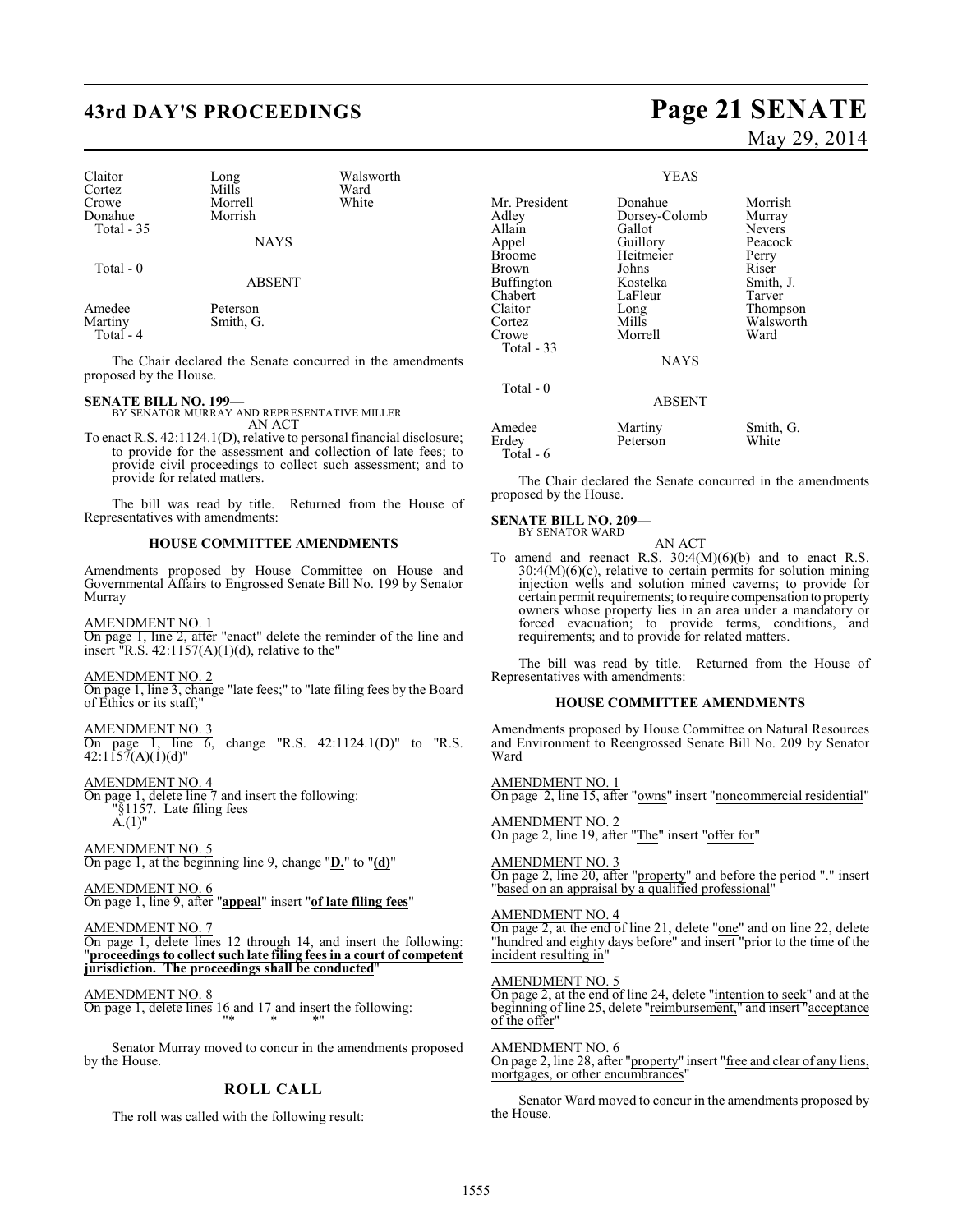### **ROLL CALL**

The roll was called with the following result:

#### YEAS

| Mr. President<br>Dorsey-Colomb<br>Murray<br>Erdey<br>Adley<br>Gallot<br>Allain<br>Guillory<br>Appel<br>Heitmeier<br><b>Broome</b><br>Johns<br><b>Brown</b><br><b>Buffington</b><br>Kostelka<br>Chabert<br>LaFleur<br>Claitor<br>Long<br>Mills<br>Cortez<br>Morrell<br>Crowe<br>Morrish<br>Donahue<br>Total - 35<br><b>NAYS</b> | <b>Nevers</b><br>Peacock<br>Perry<br>Riser<br>Smith, J.<br>Tarver<br>Thompson<br>Walsworth<br>Ward<br>White |
|--------------------------------------------------------------------------------------------------------------------------------------------------------------------------------------------------------------------------------------------------------------------------------------------------------------------------------|-------------------------------------------------------------------------------------------------------------|
|--------------------------------------------------------------------------------------------------------------------------------------------------------------------------------------------------------------------------------------------------------------------------------------------------------------------------------|-------------------------------------------------------------------------------------------------------------|

#### Total - 0

#### ABSENT

| Amedee     | Peterson  |
|------------|-----------|
| Martiny    | Smith, G. |
| Total $-4$ |           |

The Chair declared the Senate concurred in the amendments proposed by the House.

#### **SENATE BILL NO. 244—** BY SENATOR MORRISH

AN ACT

To amend and reenact R.S. 44:4.1(B)(11) and to enact R.S. 22:972(D), relative to the approval and disapproval of forms and filing of rates; to provide with respect to the exemption from disclosure of all policy forms and premium rates filed with the commissioner; to provide for exemptions to Public Records Law; and to provide for related matters.

The bill was read by title. Returned from the House of Representatives with amendments:

#### **HOUSE COMMITTEE AMENDMENTS**

Amendments proposed by House Committee on House and Governmental Affairs to Reengrossed Senate Bill No. 244 by Senator Morrish

AMENDMENT NO. 1

On page 2, line 1, change "**herein.**" to "**in this Subsection.**"

AMENDMENT NO. 2 On page 2, line 2, change "**Section**" to "**Subsection**"

Senator Morrish moved to concur in the amendments proposed by the House.

#### **ROLL CALL**

The roll was called with the following result:

#### YEAS

| Mr. President | Dorsey-Colomb | Murray        |
|---------------|---------------|---------------|
| Adley         | Erdey         | <b>Nevers</b> |
| Allain        | Gallot        | Peacock       |
| Appel         | Guillory      | Perry         |
| <b>Broome</b> | Heitmeier     | Riser         |
| <b>Brown</b>  | Johns         | Smith, J.     |
| Buffington    | Kostelka      | Tarver        |
| Chabert       | LaFleur       | Thompson      |
| Claitor       | Long          | Walsworth     |

# **Page 22 SENATE 43rd DAY'S PROCEEDINGS**

| Cortez<br>Crowe<br>Donahue<br>Total - 35       | Mills<br>Morrell<br>Morrish         | Ward<br>White                                                                                                                                                                                                                                           |
|------------------------------------------------|-------------------------------------|---------------------------------------------------------------------------------------------------------------------------------------------------------------------------------------------------------------------------------------------------------|
|                                                | <b>NAYS</b>                         |                                                                                                                                                                                                                                                         |
| Total - $0$                                    | <b>ABSENT</b>                       |                                                                                                                                                                                                                                                         |
| Amedee<br>Martiny<br>Total - 4                 | Peterson<br>Smith, G.               |                                                                                                                                                                                                                                                         |
| proposed by the House.                         |                                     | The Chair declared the Senate concurred in the amendments                                                                                                                                                                                               |
| <b>SENATE BILL NO. 245-</b>                    | BY SENATOR MORRISH<br><b>AN ACT</b> |                                                                                                                                                                                                                                                         |
| To<br>for related matters.                     |                                     | enact R.S. $42:1113(A)(1)(c)$ , relative to the Code of<br>Governmental Ethics; to provide relative to certain prohibited<br>appointments; to prohibit certain immediate family members<br>from serving on the same board or commission; and to provide |
|                                                | Representatives with amendments:    | The bill was read by title. Returned from the House of                                                                                                                                                                                                  |
|                                                | <b>HOUSE COMMITTEE AMENDMENTS</b>   |                                                                                                                                                                                                                                                         |
| Morrish                                        |                                     | Amendments proposed by House Committee on House and<br>Governmental Affairs to Engrossed Senate Bill No. 245 by Senator                                                                                                                                 |
| <b>AMENDMENT NO. 1</b>                         |                                     | $\frac{\text{N}}{\text{On page 1, line 2, after}}$ "enact R.S." delete the remainder of the line<br>and insert "42:2.2, relative to boards and commissions; to provide"                                                                                 |
| <b>AMENDMENT NO. 2</b><br>"being appointed to" |                                     | On page 1, line 4, after "members from" change "serving on" to                                                                                                                                                                                          |
| <b>AMENDMENT NO. 3</b>                         |                                     | On page 1, delete lines 7 through 12 and insert the following:<br>"Section 1. R.S. 42:2.2 is hereby enacted to read as follows:<br>§2.2. Boards, commissions, councils, authorities, entities;                                                          |

**immediate family members A. No appointing authority shall appoint to any board,**

**commission, council, authority, or similar entity a person who is a member of the immediate family of a person who serves on the board, commission, council, authority, or similar entity at the time of the appointment.**

**B. For purposes of this Section, "immediate family" shall have the same meaning as provided in R.S. 42:1102.**"

Senator Morrish moved to concur in the amendments proposed by the House.

#### **ROLL CALL**

The roll was called with the following result:

#### YEAS

| Mr. President     | Dorsey-Colomb | Murray        |
|-------------------|---------------|---------------|
| Adley             | Erdey         | <b>Nevers</b> |
| Allain            | Gallot        | Peacock       |
| Appel             | Guillory      | Perry         |
| <b>Broome</b>     | Heitmeier     | Riser         |
| Brown             | Johns         | Smith, J.     |
| <b>Buffington</b> | Kostelka      | Tarver        |
| Chabert           | LaFleur       | Thompson      |
| Claitor           | Long          | Walsworth     |
| Cortez            | Mills         | Ward          |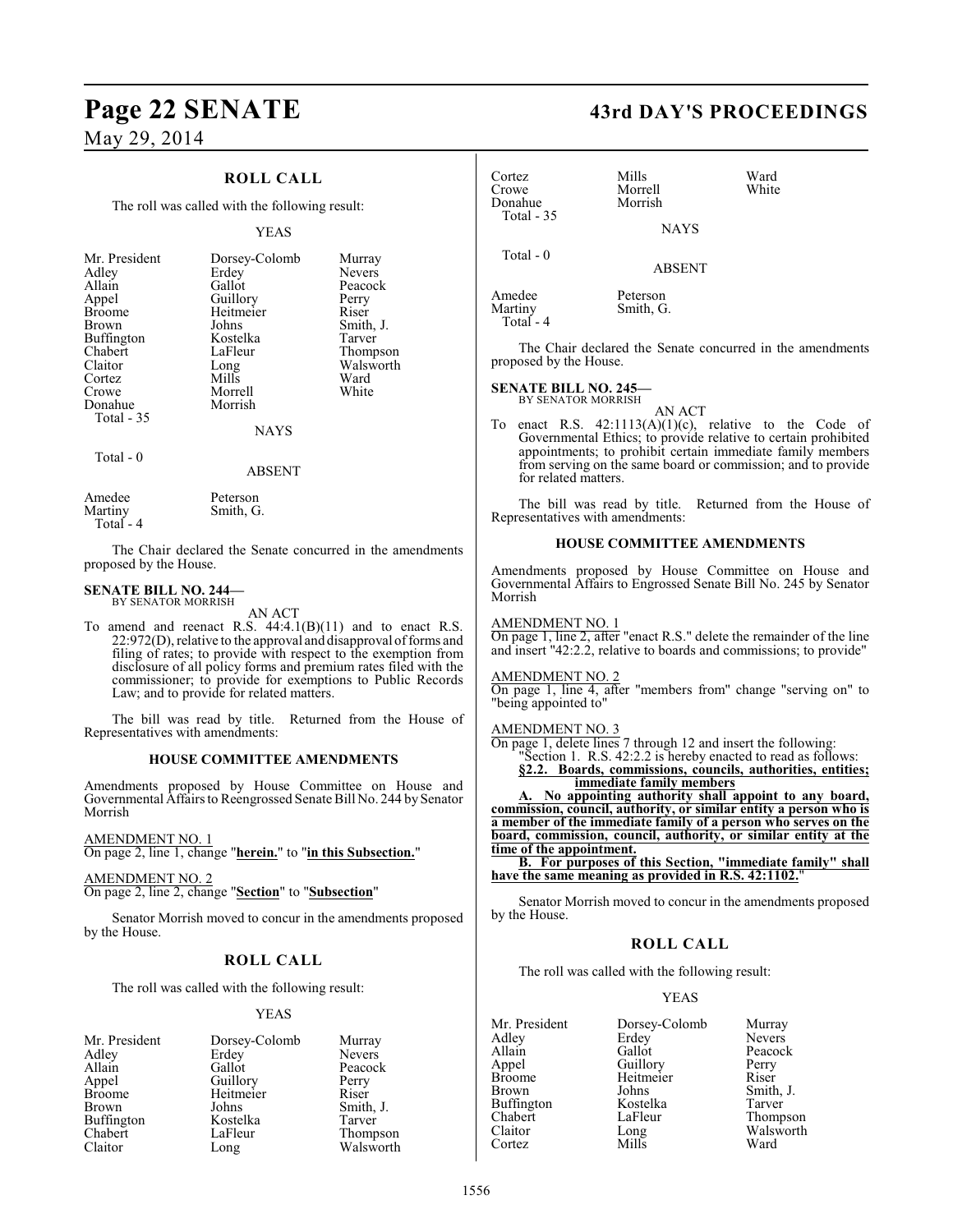# **43rd DAY'S PROCEEDINGS Page 23 SENATE**

| Crowe<br>Donahue  | Morrell<br>Morrish    | White |
|-------------------|-----------------------|-------|
| Total $-35$       | <b>NAYS</b>           |       |
| Total $-0$        | <b>ABSENT</b>         |       |
| Amedee<br>Martiny | Peterson<br>Smith. G. |       |

Total - 4

The Chair declared the Senate concurred in the amendments proposed by the House.

#### **Mr. President in the Chair**

#### **SENATE BILL NO. 272—**

BY SENATOR MURRAY AND REPRESENTATIVE MILLER AN ACT

To amend and reenact R.S. 18:1511.2(A)(5) and R.S. 42:1124(C), the introductory paragraph of 1124.2(C), the introductory paragraph of  $1124.2.1(\tilde{C})$ , and the introductory paragraph of  $112\tilde{4}.3(\tilde{C})$  and to enact R.S.  $18:1511.2(C)$  and R.S.  $42:1124(B)(3)$ , relative to the SupervisoryCommittee on Campaign Finance and the Board of Ethics; to provide for the approval of forms and reports by the Senate Committee on Senate and Governmental Affairs and the House Committee on House and Governmental Affairs; and to provide for related matters.

The bill was read by title. Returned from the House of Representatives with amendments:

#### **HOUSE COMMITTEE AMENDMENTS**

Amendments proposed by House Committee on House and Governmental Affairs to Reengrossed Senate Bill No. 272 by Senator Murray

#### AMENDMENT NO. 1

On page 1, line 2, after "reenact" delete the remainder of the line and delete lines 3 and 4, and at the beginning of line 5, delete "42:1124(B)(3)," and insert the following: "R.S. 18:1491.7(D), 1495.5(D), and 1511.3(A), to enact R.S. 42:1134(A)(3), and to repeal R.S. 18:1511.2(A)(5),"

#### AMENDMENT NO. 2

On page 1, delete lines 10 through 17 and delete pages 2 through 4, and insert the following:

"Section 1. R.S. 18:1491.7(D), 1495.5(D), and 1511.3(A) are hereby amended and reenacted to read as follows:

§1491.7. Reports; contents

\* \* \* D. The supervisory committee<del>, by rule,</del> may require the reporting of totals of any information otherwise required to be reported, including totals of amounts reported in the current report, or in the current report and other previous reports.

\* \* \* §1495.5. Reports; contents

\* \* \* D. The supervisory committee by rule, may require the reporting of totals of any information otherwise required to be reported, including totals of amounts reported in the current report, or in the current report and other previous reports.

#### \* \* \* §1511.3. Filing of reports; forms; notice

 $A(1)$  All reports required by this Chapter shall be filed with the supervisory committee as otherwise provided in this Chapter on forms provided by the supervisory committee. The supervisory committee shall prepare forms for all reports required by this Chapter in conformity with the requirements of this Chapter and shall cause such forms to be printed and sufficient copies thereof furnished to the clerks of court and in Orleans Parish to the clerk of the criminal district court, who shall make them available to all persons required

# May 29, 2014

to file reports under the provisions of this Chapter. All forms shall contain instructions directing the person filing with whom to file reports. It is the intent of the legislature that the supervisory committee shall provide forms in a simple format in conformity with the requirements of this Chapter.

(2) Notwithstanding the provisions of R.S.  $42:1134(A)(1)$  or the Administrative Procedure Act, all forms required by this Chapter and all instructions and explanation for the completion of such forms prepared by the supervisory committee shall be submitted to the Senate Committee on Senate and Governmental Affairs and the House Committee on House and Governmental Affairs for review and approval. The approval of each legislative committee shall be required prior to the utilization of a form or related instructions or explanation pursuant to this Chapter. Upon receipt of a proposed form, instructions, or explanation, the legislative committees shall meet, either separately or jointly, within sixty days to consider and act on the proposed form, instructions, or explanation. Approval by either legislative committee, meeting separately, shall require a favorable vote of a majority of the members present and voting, a quorum of the legislative committee being present. Approval by the two legislative committees, meeting jointly, shall require a favorable vote of a majority of the members of each legislative committee present and voting, each house voting separately, a quorum of the joint legislative committee being present. If the proposed form, instructions, or explanation fails to receive the approval of both legislative committees within sixty days after submission by the supervisory committee, the proposed form, instructions, or explanation shall be withdrawn from consideration.

\* \* \* Section 2. R.S.  $42:1134(A)(3)$  is hereby enacted to read as follows:

§1134. Powers, duties, and responsibilities of the board

\* \* \*

A.

(3) Notwithstanding the provisions of Paragraph (1) of this Subsection or the Administrative Procedure Act, all forms required by R.S. 42:1124, 1124.2, 1124.2.1, 1124.3, and 1124.5 shall be prepared and prescribed by the Board of Ethics as provided in this Paragraph. The board shall submit all such proposed forms to the Senate Committee on Senate and Governmental Affairs and the House Committee on House and Governmental Affairs for review and approval. The approval of each legislative committee shall be required prior to the utilization of a form to satisfy the requirements of R.S. 42:1124, 1124.2, 1124.2.1, 1124.3, or 1124.5. Upon receipt of a proposed form, the legislative committees shall meet, either separately or jointly, within sixty days to consider and act on the proposed form. Approval by either legislative committee, meeting separately, shall require a favorable vote of a majority of the members present and voting, a quorum of the legislative committee being present. Approval by the two legislative committees, meeting jointly, shall require a favorable vote of a majority of the members of each legislative committee present and voting, each committee voting separately, a quorum of the joint legislative committee being present. If the proposed form fails to receive the approval of both legislative committees within sixty days after submission by the supervisory committee, the proposed form shall be withdrawn from consideration.

\* \* \* Section 3. R.S.  $42:1511.2(A)(5)$  is hereby repealed in its entirety.

Section 4. All forms, instructions, and explanations promulgated or prescribed by the Board of Ethics or the Supervisory Committee on Campaign Finance Disclosure prior to the effective date of this Act shall remain in effect until the Board of Ethics or the Supervisory Committee on Campaign Finance Disclosure prepares or prescribes new forms, instructions, or explanations and such forms, instructions, and explanations receive approval in accordance with the provisions of this Act."

#### **LEGISLATIVE BUREAU AMENDMENTS**

Amendments proposed by Legislative Bureau to Reengrossed Senate Bill No. 272 by Senator Murray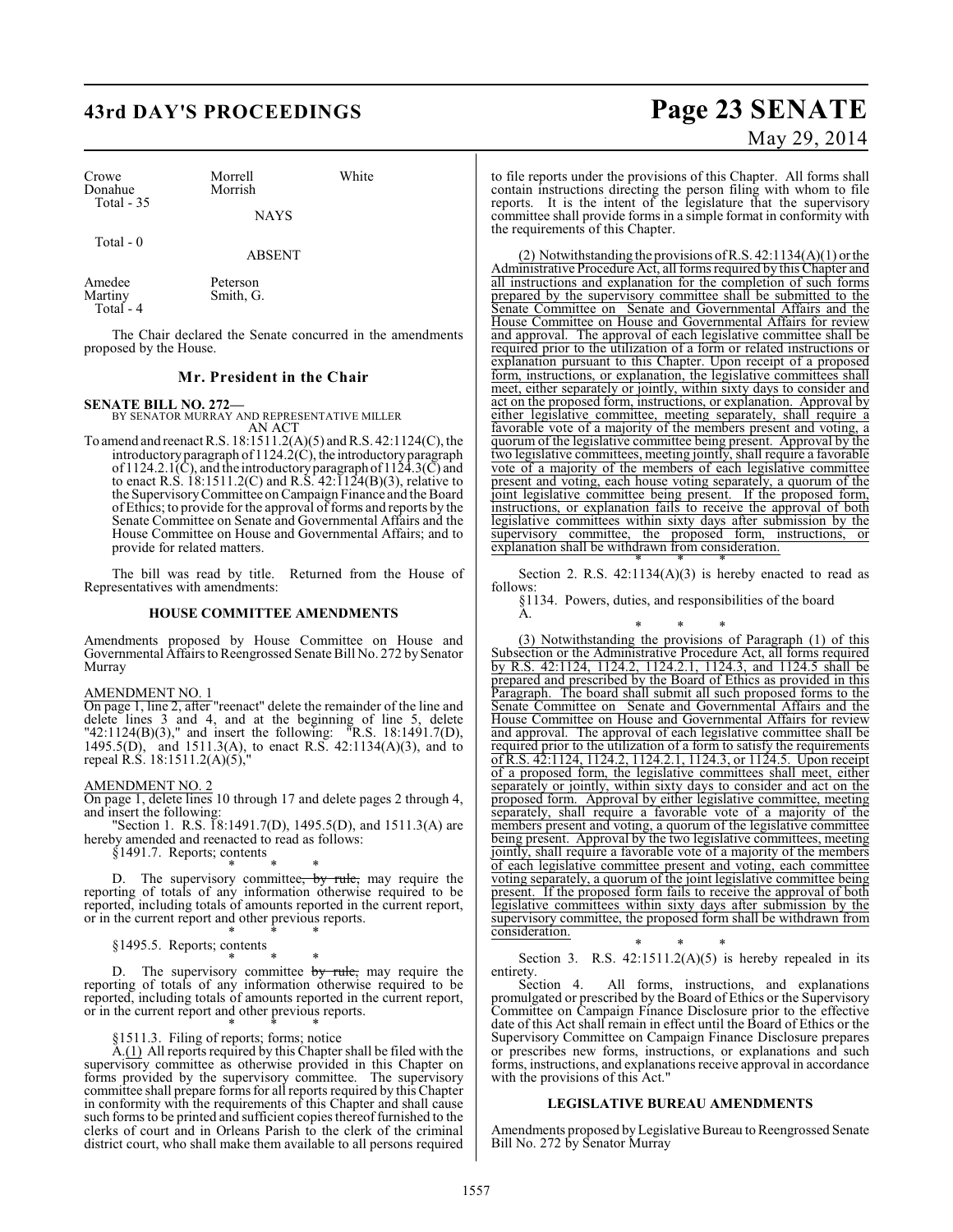#### AMENDMENT NO. 1

In House Committee Amendment No. 2 proposed by the House Committee on House and Governmental Affairs to Reengrossed Senate Bill No. 272 by Senator Murray, on page 2, line 41, after "R.S." change "42" to "18"

Senator Murray moved to reject the amendments proposed by the House.

#### **ROLL CALL**

The roll was called with the following result:

#### YEAS

| Mr. President<br>Adley | Dorsey-Colomb<br>Erdey | Murray<br>Nevers |
|------------------------|------------------------|------------------|
| Allain                 | Gallot                 |                  |
|                        |                        | Peacock          |
| Appel                  | Guillory               | Perry            |
| <b>Broome</b>          | Heitmeier              | Peterson         |
| Brown                  | Johns                  | Riser            |
| <b>Buffington</b>      | Kostelka               | Smith, J.        |
| Chabert                | LaFleur                | Tarver           |
| Claitor                | Long                   | Thompson         |
| Cortez                 | Mills                  | Walsworth        |
| Crowe                  | Morrell                | Ward             |
| Donahue                | Morrish                | White            |
| Total $-36$            |                        |                  |
|                        | <b>NAYS</b>            |                  |
| Total - 0              |                        |                  |

#### ABSENT

| Amedee    | Martiny | Smith, G. |
|-----------|---------|-----------|
| Total - 3 |         |           |

The Chair declared the Senate rejected the amendments proposed by the House.

#### **SENATE BILL NO. 274—** BY SENATOR CORTEZ

AN ACT

To amend and reenact R.S. 42:1170(E)(2) and to enact R.S.  $42:1170(C)(4)$ , relative to mandatory ethics education and training; to designate local representatives; to set a compliance deadline; and to provide for related matters.

The bill was read by title. Returned from the House of Representatives with amendments:

#### **HOUSE COMMITTEE AMENDMENTS**

Amendments proposed by House Committee on House and Governmental Affairs to Engrossed Senate Bill No. 274 by Senator Cortez

AMENDMENT NO. 1

On page 2, at the end of line 8, delete "public servant." and insert "**person**."

Senator Cortez moved to concur in the amendments proposed by the House.

### **ROLL CALL**

The roll was called with the following result:

#### YEAS

| Mr. President | Dorsey-Colomb | Murray        |
|---------------|---------------|---------------|
| Adley         | Erdey         | <b>Nevers</b> |
| Allain        | Gallot        | Peacock       |
| Appel         | Guillory      | Perry         |
| <b>Broome</b> | Heitmeier     | Peterson      |

# **Page 24 SENATE 43rd DAY'S PROCEEDINGS**

| <b>Brown</b><br><b>Buffington</b><br>Chabert<br>Claitor<br>Cortez<br>Crowe<br>Donahue<br>Total - 36 | Johns<br>Kostelka<br>LaFleur<br>Long<br>Mills<br>Morrell<br>Morrish<br><b>NAYS</b> | Riser<br>Smith, J.<br>Tarver<br>Thompson<br>Walsworth<br>Ward<br>White |
|-----------------------------------------------------------------------------------------------------|------------------------------------------------------------------------------------|------------------------------------------------------------------------|
| Total $-0$                                                                                          | <b>ABSENT</b>                                                                      |                                                                        |
| Amedee                                                                                              | Martinv                                                                            | Smith. G.                                                              |

The Chair declared the Senate concurred in the amendments proposed by the House.

# **SENATE BILL NO. 320—** BY SENATORS DONAHUE AND THOMPSON

Total - 3

AN ACT

To amend and reenact R.S. 17:1990(B)(1)(d) and R.S. 39:126, relative to capital outlay projects; to provide for certain change orders to be approved by the Joint Legislative Committee on the Budget; to provide for an effective date; and to provide for related matters.

The bill was read by title. Returned from the House of Representatives with amendments:

#### **HOUSE FLOOR AMENDMENTS**

Amendments proposed by Representative Fannin to Engrossed Senate Bill No. 320 by Senator Donahue

AMENDMENT NO. 1 On page 2, line 6, after "**orders**" and before "excess" delete "in" and insert "**that cause an**"

#### AMENDMENT NO. 2

On page 2, at the end of line 13, delete "**which**" and beginning on line 14 delete "**exceed in the aggregate**" and insert "**that cause an excess in the aggregate of**"

Senator Donahue moved to concur in the amendments proposed by the House.

#### **ROLL CALL**

The roll was called with the following result:

#### YEAS

| Mr. President     | Dorsey-Colomb | Murray        |
|-------------------|---------------|---------------|
| Adley             | Erdey         | <b>Nevers</b> |
| Allain            | Gallot        | Peacock       |
| Appel             | Guillory      | Perry         |
| <b>Broome</b>     | Heitmeier     | Peterson      |
| Brown             | Johns         | Riser         |
| <b>Buffington</b> | Kostelka      | Smith, J.     |
| Chabert           | LaFleur       | Tarver        |
| Claitor           | Long          | Thompson      |
| Cortez            | Mills         | Walsworth     |
| Crowe             | Morrell       | Ward          |
| Donahue           | Morrish       | White         |
| Total - 36        |               |               |
|                   | <b>NAYS</b>   |               |
| Total - 0         |               |               |
|                   | <b>ABSENT</b> |               |
| Amedee            | Martiny       | Smith, G.     |

Total - 3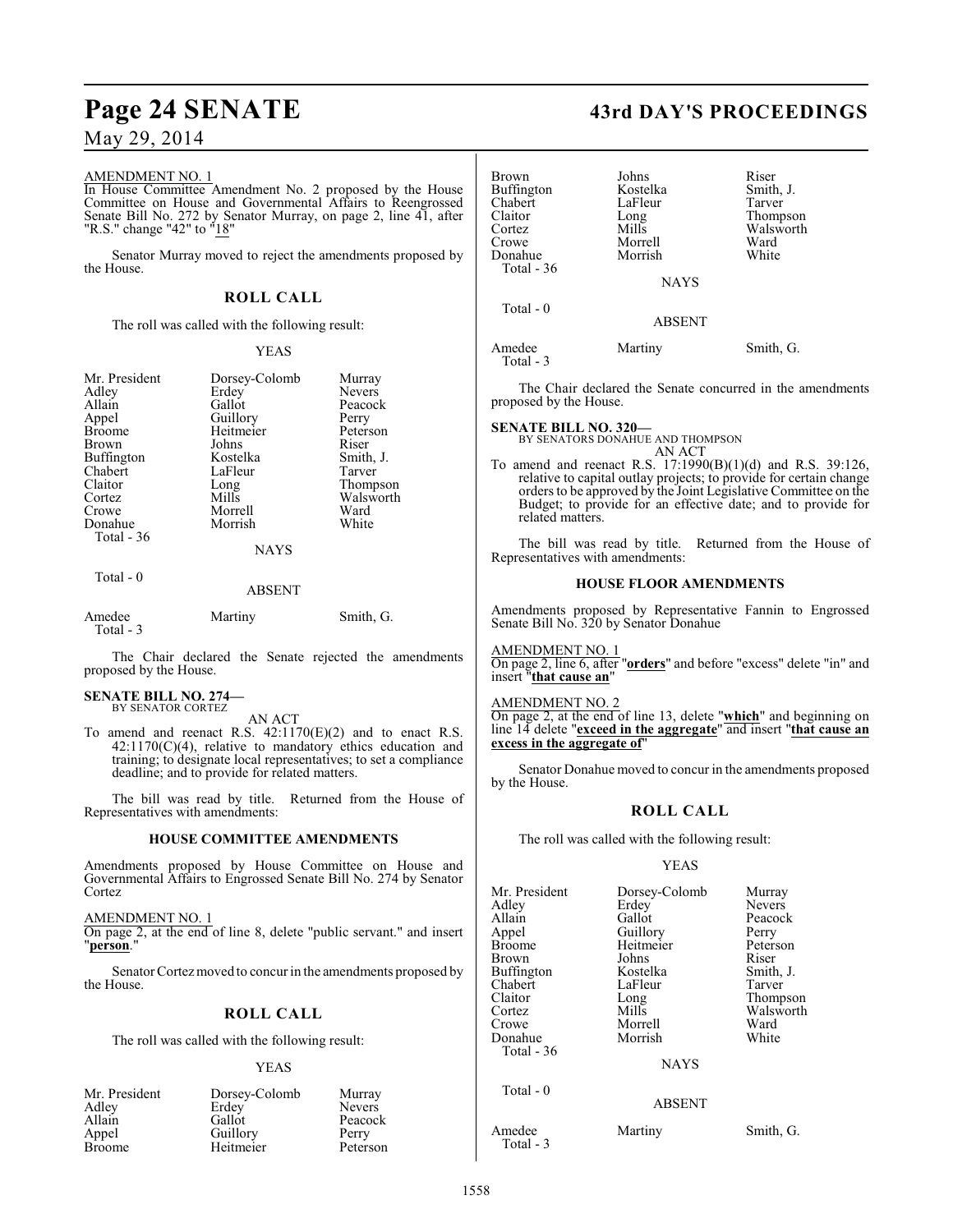# **43rd DAY'S PROCEEDINGS Page 25 SENATE**

May 29, 2014

The Chair declared the Senate concurred in the amendments proposed by the House.

#### **SENATE BILL NO. 338—** BY SENATOR DONAHUE

AN ACT

To enact R.S. 24:653(M), relative to duties and function of the Joint Legislative Committee on the Budget; to provide relative to economic reports for projects submitted in conjunction with the request for approval of the Joint Legislative Committee on the Budget; to provide for an effective date; and to provide for related matters.

The bill was read by title. Returned from the House of Representatives with amendments:

#### **HOUSE FLOOR AMENDMENTS**

Amendments proposed by Representative Fannin to Reengrossed Senate Bill No. 338 by Senator Donahue

AMENDMENT NO. 1

On page 2, delete line 29 and on page 3, delete line 1, and insert in lieu thereof "Presentation of the information required shall be in a format developed by the department in consultation with the Legislative Fiscal Office and the Joint Legislative Committee on the Budget."

Senator Donahue moved to concur in the amendments proposed by the House.

#### **ROLL CALL**

The roll was called with the following result:

#### YEAS

| Mr. President         | Dorsey-Colomb | Murray        |
|-----------------------|---------------|---------------|
| Adley                 | Erdey         | <b>Nevers</b> |
| Allain                | Gallot        | Peacock       |
| Appel                 | Guillory      | Perry         |
| <b>Broome</b>         | Heitmeier     | Peterson      |
| Brown                 | Johns         | Riser         |
| <b>Buffington</b>     | Kostelka      | Smith, J.     |
| Chabert               | LaFleur       | Tarver        |
| Claitor               | Long          | Thompson      |
| Cortez                | Mills         | Walsworth     |
| Crowe                 | Morrell       | Ward          |
| Donahue<br>Total - 36 | Morrish       | White         |
|                       | <b>NAYS</b>   |               |
| ---                   |               |               |

Total - 0

#### ABSENT

| Amedee<br>Total - 3 | Martiny | Smith, G. |
|---------------------|---------|-----------|
|                     |         |           |

The Chair declared the Senate concurred in the amendments proposed by the House.

#### **SENATE BILL NO. 341** BY SENATOR DONAHUE

AN ACT

To amend and reenact R.S. 40:4.13, relative to water systems; to provide for water system regulations; to provide for the promulgation of rules and regulations; and to provide for related matters.

The bill was read by title. Returned from the House of Representatives with amendments:

#### **HOUSE COMMITTEE AMENDMENTS**

Amendments proposed by House Committee on Natural Resources and Environment to Reengrossed Senate Bill No. 341 by Senator Donahue

#### AMENDMENT NO. 1

On page 1, line 3, after "and regulations;" insert "to provide for the powers, duties, functions, and responsibilities of the Louisiana Standards for Water Works Construction, Operation, and Maintenance Committee;"

#### AMENDMENT NO. 2

On page 2, line 25, after "**repeal**" delete the remainder of the line and delete line 26 in its entirety and insert a comma "**,**" and "**revise, or replace 51:XII Chapters 1 and 3. Such rules and regulations shall include but**"

#### AMENDMENT NO. 3

On page 2, at the end of line 29, insert the following: "**The committee shall not repeal, revise, or replace LAC 51:XII Chapters 5 through 19, which shall continue to be revised as necessary by the state health officer in accordance with the Administrative Procedure Act.**"

AMENDMENT NO. 4 On page 3, delete line 4 in its entirety and insert "implementing the standards developed by the committee."

#### **HOUSE FLOOR AMENDMENTS**

Amendments proposed by Representative Dove to Reengrossed Senate Bill No. 341 by Senator Donahue

#### AMENDMENT NO. 1

On page 3, line 6, after "(a)" change "Two" to "**Three**"

## AMENDMENT NO. 2

On page 4, delete lines 7 through 16 in their entirety and insert the following:

"(9) The rules and regulations for the Louisiana Standards for Water Works Construction, Operation, and Maintenance shall not be promulgated until the proposed rules and regulations or changes thereto are approved by the Department of Health and Hospitals and approved by a majority vote of the committee.

**E. The committee shall, at a minimum, approve rules and regulations pursuant to Subsection D of this Section necessary for the state of Louisiana to maintain drinking water program primacy from the United States Environmental Protection Agency. The Department of Health and Hospitals shall promulgate, pursuant to the Administrative Procedure Act, only such committee approved rules and regulations and only as necessary to secure or maintain such primacy.**"

Senator Donahue moved to concur in the amendments proposed by the House.

#### **ROLL CALL**

The roll was called with the following result:

#### YEAS

| Mr. President | Dorsey-Colomb | Murray        |
|---------------|---------------|---------------|
| Adley         | Erdey         | <b>Nevers</b> |
| Allain        | Gallot        | Peacock       |
| Appel         | Guillory      | Perry         |
| Broome        | Heitmeier     | Peterson      |
| Brown         | Johns         | Riser         |
| Buffington    | Kostelka      | Smith, J.     |
| Chabert       | LaFleur       | Tarver        |
| Claitor       | Long          | Thompson      |
|               |               |               |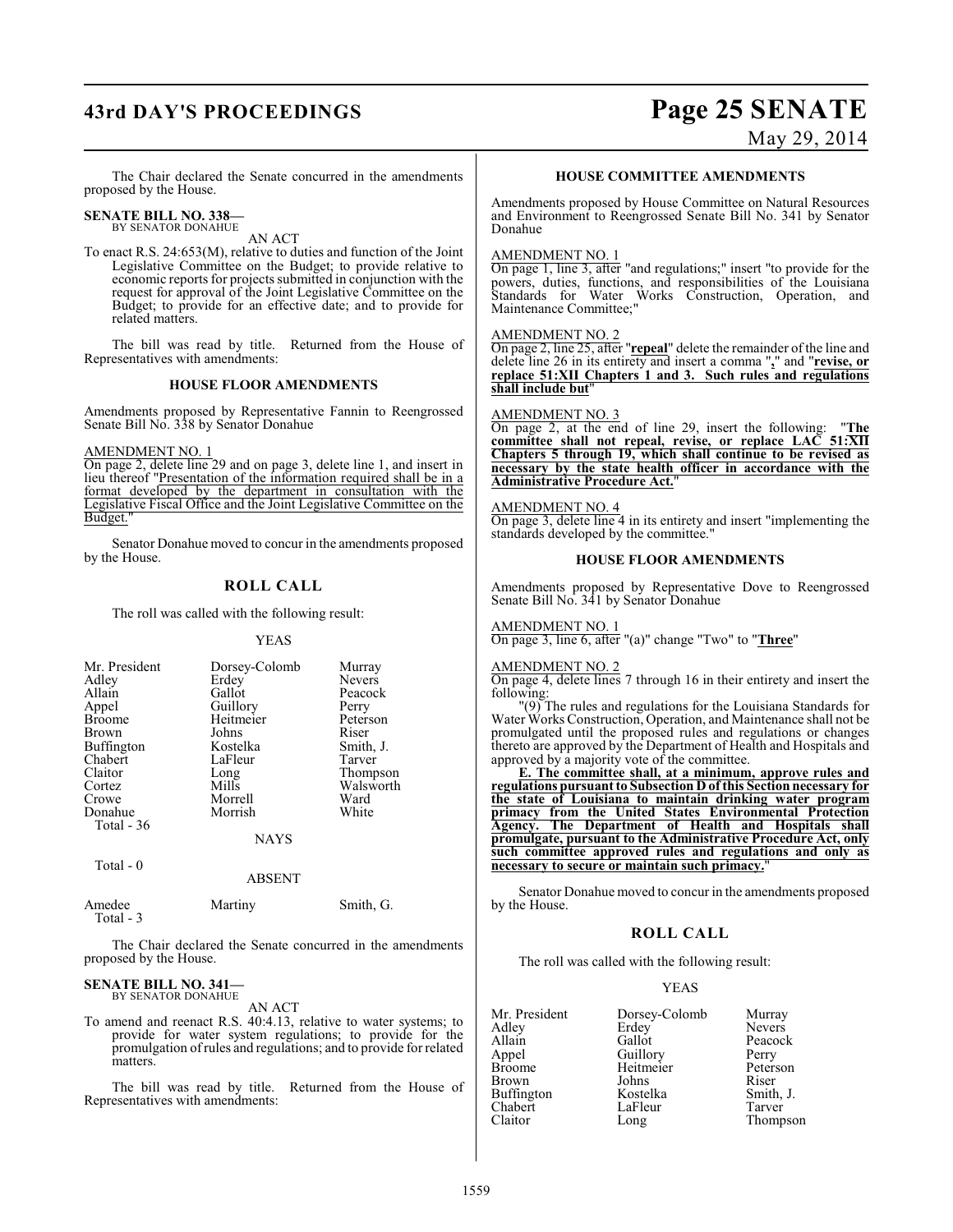| Cortez<br>Crowe<br>Donahue | Mills<br>Morrell<br>Morrish | Walsworth<br>Ward<br>White |
|----------------------------|-----------------------------|----------------------------|
| Total $-36$                | <b>NAYS</b>                 |                            |
| Total $-0$                 | <b>ABSENT</b>               |                            |
| Amedee<br>Total $-3$       | Martiny                     | Smith, G.                  |

The Chair declared the Senate concurred in the amendments proposed by the House.

#### **SENATE BILL NO. 344—**

BY SENATOR ALLAIN AND REPRESENTATIVE STUART BISHOP AN ACT

To enact R.S. 56:317, relative to fishing; to establish the Louisiana Catch and Cook Program within the Department of Wildlife and Fisheries; to allow retail food establishments to prepare certain recreational fish; to provide for the promulgation of rules; to provide penalties, terms, conditions, and requirements; and to provide for related matters.

The bill was read by title. Returned from the House of Representatives with amendments:

#### **HOUSE COMMITTEE AMENDMENTS**

Amendments proposed by House Committee on Natural Resources and Environment to Reengrossed Senate Bill No. 344 by Senator Allain

AMENDMENT NO. 1 On page 1, line 17, change "**shall be**" to "**is**"

AMENDMENT NO. 2

On page 2, at the end of line 1, delete the period "**.**" and add "**for consumption by that recreational fisherman or any person in his** party.

AMENDMENT NO. 3 On page 2, line 27, change "**at his table**" to "**in his party**"

AMENDMENT NO. 4 On page 3, line 7, change "**who**" to "**that**"

### **LEGISLATIVE BUREAU AMENDMENTS**

Amendments proposed by Legislative Bureau to Reengrossed Senate Bill No. 344 by Senator Allain

AMENDMENT NO. 1 On page 2, line 14, following "**shall**" and before "**fish**" change "**only receive**" to "**receive only**"

AMENDMENT NO. 2 On page 3, line 5, following "**person**" and before "**immediately**" change "**at his table**" to "**in his party**"

Senator Allain moved to concur in the amendments proposed by the House.

## **ROLL CALL**

The roll was called with the following result:

#### YEAS

| Mr. President | Dorsey-Colomb | Murray        |
|---------------|---------------|---------------|
| Adley         | Erdey         | <b>Nevers</b> |
| Allain        | Gallot        | Peacock       |
| Appel         | Guillory      | Perry         |

# **Page 26 SENATE 43rd DAY'S PROCEEDINGS**

| <b>Broome</b><br><b>Brown</b><br><b>Buffington</b><br>Chabert<br>Claitor<br>Cortez<br>Crowe<br>Donahue<br>Total $-36$ | Heitmeier<br>Johns<br>Kostelka<br>LaFleur<br>Long<br>Mills<br>Morrell<br>Morrish | Peterson<br>Riser<br>Smith, J.<br>Tarver<br>Thompson<br>Walsworth<br>Ward<br>White |
|-----------------------------------------------------------------------------------------------------------------------|----------------------------------------------------------------------------------|------------------------------------------------------------------------------------|
|                                                                                                                       | <b>NAYS</b>                                                                      |                                                                                    |
| Total $-0$                                                                                                            | <b>ABSENT</b>                                                                    |                                                                                    |
| Amedee                                                                                                                | Martiny                                                                          | Smith. G.                                                                          |

The Chair declared the Senate concurred in the amendments proposed by the House.

**SENATE BILL NO. 387—** BY SENATOR LAFLEUR

Total - 3

AN ACT

To enact Part XVI of Chapter 2 of Title 33 of the Louisiana Revised Statutes of 1950, to be comprised of R.S. 33:1420.21, relative to special districts; to provide for powers and authority in certain instances; to provide for an effective date; and to provide for related matters.

The bill was read by title. Returned from the House of Representatives with amendments:

#### **HOUSE COMMITTEE AMENDMENTS**

Amendments proposed by House Committee on Municipal, Parochial and Cultural Affairs to Reengrossed Senate Bill No. 387 by Senator LaFleur

#### AMENDMENT NO. 1

On page 1, line 3, after "districts;" delete the remainder of the line and on line 4, delete "authority in certain instances;" and insert "to provide relative to the actions of the governing authority of certain such districts; to provide relative to the approval of such actions;"

#### AMENDMENT NO. 2

On page 1, line 10, after "§1420.21." delete the remainder of the line and insert "Special districts; approval of actions by local governmental subdivision"

### AMENDMENT NO. 3

On page 1, delete lines 11 through 16 in their entirety and insert the following:

"A. If the governing authority of a local governmental subdivision is also the governing authority of a special district that the local governmental subdivision created pursuant to state law or the local governmental subdivision's home rule charter and action of the governing authority of the special district requires approval of the governing authority of the local governmental subdivision, the action of the governing authority of the special district and the approval by the local governmental subdivision may occur in one meeting of the governing authority of the local governmental subdivision."

#### AMENDMENT NO. 4

On page 2, line 1, delete "parish or municipality" and insert "local governmental subdivision"

AMENDMENT NO. 5 On page 2, line 4, delete "parish or municipality" and insert "local governmental subdivision"

#### AMENDMENT NO. 6

On page 2, between lines 6 and 7, insert the following: "D. As used in this Part, "local governmental subdivision" means a parish or municipality.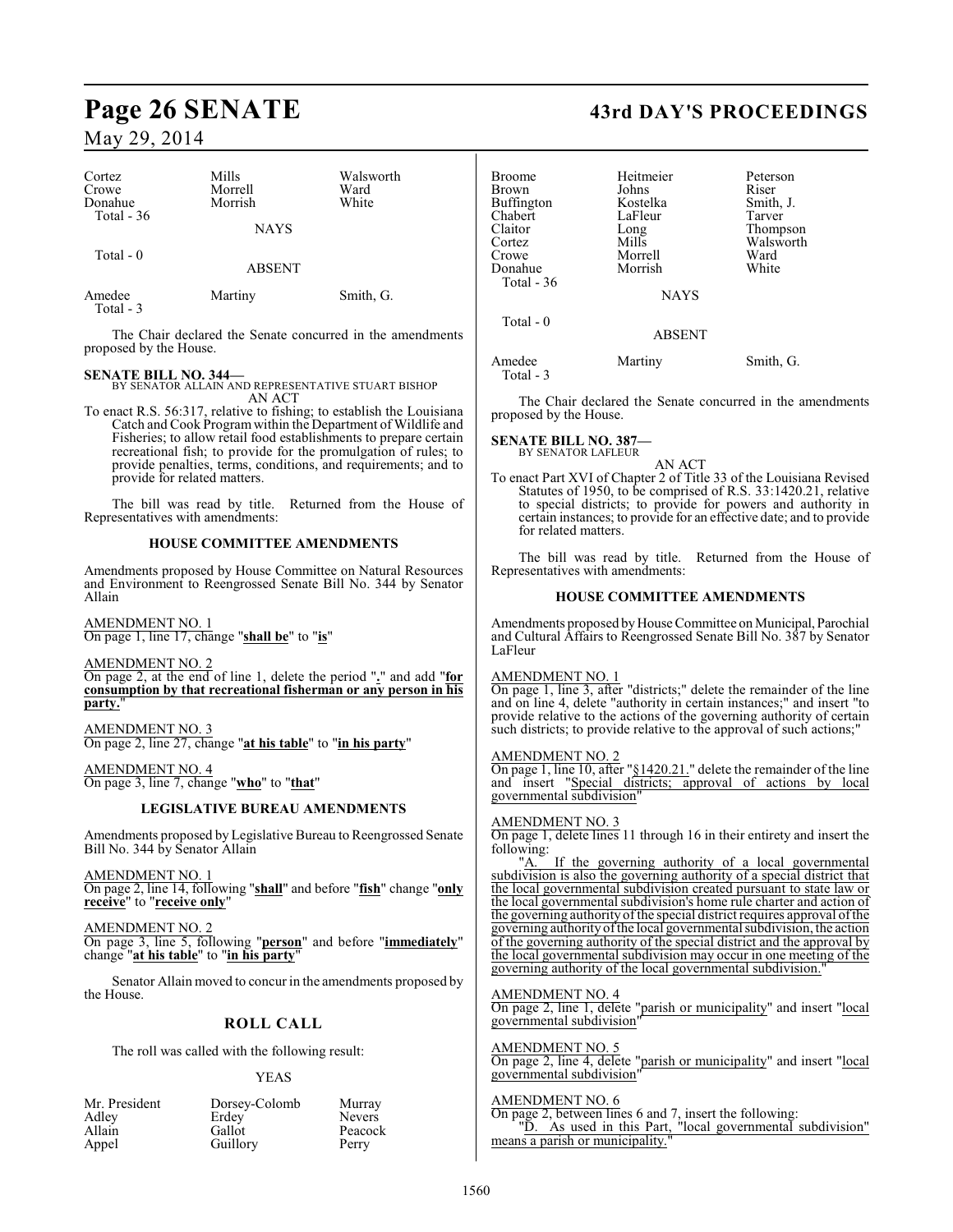# **43rd DAY'S PROCEEDINGS Page 27 SENATE**

Senator LaFleur moved to concur in the amendments proposed by the House.

#### **ROLL CALL**

The roll was called with the following result:

#### YEAS

| Mr. President<br>Adley<br>Allain<br>Appel<br><b>Broome</b><br><b>Brown</b><br>Buffington<br>Chabert<br>Claitor<br>Cortez<br>Crowe<br>Donahue | Dorsey-Colomb<br>Erdey<br>Gallot<br>Guillory<br>Heitmeier<br>Johns<br>Kostelka<br>LaFleur<br>Long<br>Mills<br>Morrell<br>Morrish | Murray<br><b>Nevers</b><br>Peacock<br>Perry<br>Peterson<br>Riser<br>Smith, J.<br>Tarver<br>Thompson<br>Walsworth<br>Ward<br>White |
|----------------------------------------------------------------------------------------------------------------------------------------------|----------------------------------------------------------------------------------------------------------------------------------|-----------------------------------------------------------------------------------------------------------------------------------|
|                                                                                                                                              |                                                                                                                                  |                                                                                                                                   |
| Total $-36$                                                                                                                                  | <b>NAYS</b>                                                                                                                      |                                                                                                                                   |

ABSENT

| Amedee    | Martiny | Smith, G. |
|-----------|---------|-----------|
| Total - 3 |         |           |

The Chair declared the Senate concurred in the amendments proposed by the House.

# **SENATE BILL NO. 394—** BY SENATOR MORRELL

Total - 0

AN ACT

To enact R.S. 42:2.1(C) and (D), relative to boards and commissions; to prohibit certain individuals from serving on boards and commissions; to provide for definitions; and to provide for related matters.

The bill was read by title. Returned from the House of Representatives with amendments:

#### **HOUSE FLOOR AMENDMENTS**

Amendments proposed by Representative Leger to Engrossed Senate Bill No. 394 by Senator Morrell

AMENDMENT NO. 1

On page 1, at the end of line 2, delete "certain"

AMENDMENT NO. 2

On page 1, line 3, after "individuals" insert "having outstanding fines, fees, or penalties pursuant to the Code of Governmental Ethics"

Senator Morrell moved to concur in the amendments proposed by the House.

#### **ROLL CALL**

The roll was called with the following result:

#### YEAS

| Mr. President | Dorsey-Colomb | Murray    |
|---------------|---------------|-----------|
| Adley         | Erdey         | Nevers    |
| Allain        | Gallot        | Peacock   |
| Appel         | Guillory      | Perry     |
| <b>Broome</b> | Heitmeier     | Peterson  |
| <b>Brown</b>  | Johns         | Riser     |
| Buffington    | Kostelka      | Smith, J. |
| Chabert       | LaFleur       | Tarver    |
| Claitor       | Long          | Thompson  |

# May 29, 2014

| Cortez<br>Crowe<br>Donahue<br>Total $-36$                 | Mills<br>Morrell<br>Morrish<br>NAYS                                                                                                                                                                                                                                                                                                                                                                                                                                                                                                                        | Walsworth<br>Ward<br>White |
|-----------------------------------------------------------|------------------------------------------------------------------------------------------------------------------------------------------------------------------------------------------------------------------------------------------------------------------------------------------------------------------------------------------------------------------------------------------------------------------------------------------------------------------------------------------------------------------------------------------------------------|----------------------------|
|                                                           |                                                                                                                                                                                                                                                                                                                                                                                                                                                                                                                                                            |                            |
| Total - 0                                                 | ABSENT                                                                                                                                                                                                                                                                                                                                                                                                                                                                                                                                                     |                            |
| Amedee<br>Total - 3                                       | Martiny                                                                                                                                                                                                                                                                                                                                                                                                                                                                                                                                                    | Smith, G.                  |
| proposed by the House.                                    | The Chair declared the Senate concurred in the amendments                                                                                                                                                                                                                                                                                                                                                                                                                                                                                                  |                            |
| <b>SENATE BILL NO. 401-</b><br>BY SENATOR MILLS           |                                                                                                                                                                                                                                                                                                                                                                                                                                                                                                                                                            |                            |
| for related matters.                                      | AN ACT<br>To enact R.S. 22:1857.1, relative to pharmacies; to provide with<br>respect to third party contracts with pharmacies; and to provide                                                                                                                                                                                                                                                                                                                                                                                                             |                            |
| Representatives with amendments:                          | The bill was read by title. Returned from the House of                                                                                                                                                                                                                                                                                                                                                                                                                                                                                                     |                            |
|                                                           | <b>HOUSE COMMITTEE AMENDMENTS</b>                                                                                                                                                                                                                                                                                                                                                                                                                                                                                                                          |                            |
|                                                           | Amendments proposed by House Committee on Health and Welfare<br>to Reengrossed Senate Bill No. 401 by Senator Mills                                                                                                                                                                                                                                                                                                                                                                                                                                        |                            |
| <u>AMENDMENT NO. 1</u><br>insert $\text{u}$ and 1964(26)" | On page 1, line 2, after "R.S. 22:1857.1" and before the comma ","                                                                                                                                                                                                                                                                                                                                                                                                                                                                                         |                            |
| <b>AMENDMENT NO. 2</b><br>and practices;"                 | On page 1, line 3, after "pharmacies;" and before "and to" insert "to<br>provide for requirements of organizations that negotiate with or<br>represent certain pharmacies; to provide for unfair or deceptive acts                                                                                                                                                                                                                                                                                                                                         |                            |
| <b>AMENDMENT NO. 3</b><br>are"                            | On page 1, line 5, delete "is" and insert in lieu thereof "and 1964(26)                                                                                                                                                                                                                                                                                                                                                                                                                                                                                    |                            |
| AMENDMENT NO. 4                                           | On page 1, line 7, after "contrary," delete the remainder of the line and delete lines $8$ and $9$ in their entirety and insert in lieu thereof the<br>following: "an organization that negotiates with a pharmacy or<br>pharmacies, and an organization that represents an independent<br>pharmacy or a group of independent pharmacies, shall provide<br>to each pharmacy that the organization represents a copy of any<br>new contract, provider agreement, amendment to such contract<br>or agreement, or other provider documentation concerning the |                            |
|                                                           | pharmacy's network participation with a third party payor."                                                                                                                                                                                                                                                                                                                                                                                                                                                                                                |                            |
| AMENDMENT NO. 5<br>lieu thereof the following:            | On page 1, delete lines 10 through 14 in their entirety and insert in                                                                                                                                                                                                                                                                                                                                                                                                                                                                                      |                            |
|                                                           | "B. In addition to the penalties provided in R.S. 22:1860,<br>any violation of the provisions of Subsection A of this Section<br>shall be deemed an unfair or deceptive act and practice pursuant                                                                                                                                                                                                                                                                                                                                                          |                            |
| provided therein.                                         | to R.S. 22:1961 et seq. and shall be subject to the penalties                                                                                                                                                                                                                                                                                                                                                                                                                                                                                              |                            |
| or deceptive                                              | $\ast$<br>§1964. Methods, acts, and practices which are defined as unfair                                                                                                                                                                                                                                                                                                                                                                                                                                                                                  |                            |
|                                                           | The following are declared to be unfair methods of competition<br>and unfair or deceptive acts or practices in the business of insurance:                                                                                                                                                                                                                                                                                                                                                                                                                  |                            |
|                                                           | (26) Failure by an organization that negotiates with a<br>pharmacy or pharmacies, or an organization that represents an<br>independent pharmacy or a group of independent pharmacies, to                                                                                                                                                                                                                                                                                                                                                                   |                            |
|                                                           | provide to a pharmacy a contract, agreement, or other                                                                                                                                                                                                                                                                                                                                                                                                                                                                                                      |                            |
|                                                           | documentation relative to the pharmacy's network participation<br>with a third party payor as required in R.S. 22:1857.1.                                                                                                                                                                                                                                                                                                                                                                                                                                  |                            |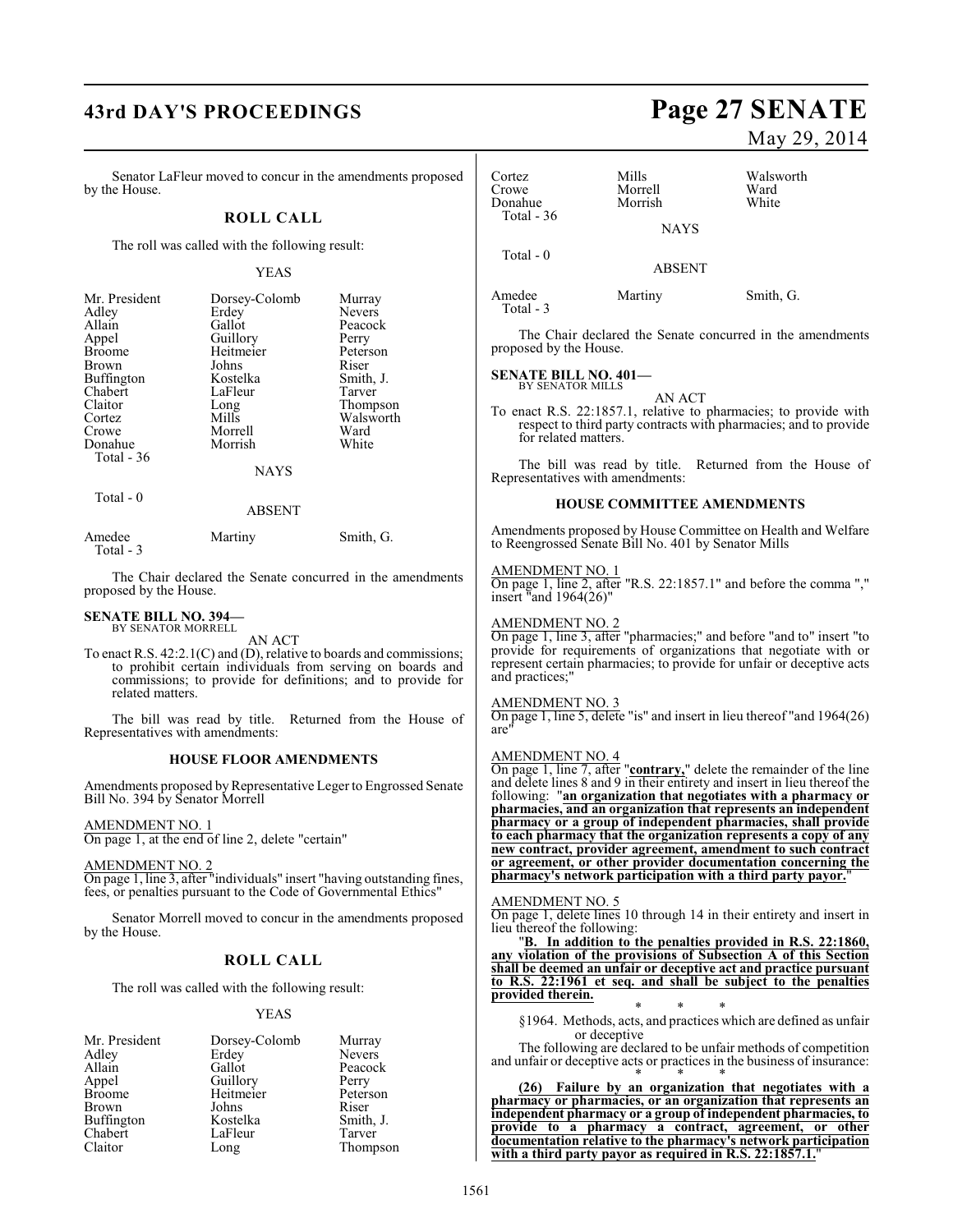# **Page 28 SENATE 43rd DAY'S PROCEEDINGS**

## May 29, 2014

Senator Mills moved to concur in the amendments proposed by the House.

#### **ROLL CALL**

The roll was called with the following result:

#### YEAS

| Mr. President<br>Adley<br>Allain<br>Appel<br><b>Broome</b><br>Brown<br>Buffington<br>Chabert<br>Claitor<br>Cortez | Dorsey-Colomb<br>Erdey<br>Gallot<br>Guillory<br>Heitmeier<br>Johns<br>Kostelka<br>LaFleur<br>Long<br>Mills | Murray<br><b>Nevers</b><br>Peacock<br>Perry<br>Peterson<br>Riser<br>Smith, J.<br>Tarver<br>Thompson<br>Walsworth |
|-------------------------------------------------------------------------------------------------------------------|------------------------------------------------------------------------------------------------------------|------------------------------------------------------------------------------------------------------------------|
| Crowe                                                                                                             | Morrell                                                                                                    | Ward                                                                                                             |
| Donahue<br>Total $-36$                                                                                            | Morrish                                                                                                    | White                                                                                                            |
|                                                                                                                   | <b>NAYS</b>                                                                                                |                                                                                                                  |
| Total - 0                                                                                                         |                                                                                                            |                                                                                                                  |

#### ABSENT

| Amedee    | Martiny | Smith, G. |
|-----------|---------|-----------|
| Total - 3 |         |           |
|           |         |           |

The Chair declared the Senate concurred in the amendments proposed by the House.

#### **SENATE BILL NO. 425—**

BY SENATORS CORTEZ, BROOME, DORSEY-COLOMB, JOHNS, MILLS AND THOMPSON

#### AN ACT

To enact R.S. 33:42, relative to water and sewer systems; to provide relative to the operation and maintenance of certain water and sewer systems; to provide relative to required standards, including but not limited to chlorination and other standards; to provide for the failure to satisfy such standards and the effects of such failure; to authorize certain actions by a political subdivision; to provide certain definitions, terms, conditions, and procedures; and to provide for related matters.

The bill was read by title. Returned from the House of Representatives with amendments:

#### **HOUSE COMMITTEE AMENDMENTS**

Amendments proposed by House Committee on Municipal, Parochial and Cultural Affairs to Reengrossed Senate Bill No. 425 by Senator Cortez

#### AMENDMENT NO. 1

On page 1, line 12, after "A." and before "provisions" delete "The" and insert "Except as provided in Subsections C and D of this Section, the"

#### AMENDMENT NO. 2

On page 1, delete lines 13 and 14 in their entirety and insert "located within any parish with a population of not less than one hundred seven thousand persons and not greater than one hundred ten thousand persons and to any political subdivision located within any parish with a population of not less than two hundred thousand persons and not greater two hundred thirty thousand persons according to the latest federal decennial census.

#### AMENDMENT NO. 3

On page 2, after line 22, insert the following:

"C. The Department of Health and Hospitals shall work with private water providers located in any parish with a population of not less than two hundred thousand persons and not greater than two hundred thirty thousand persons according the latest federal decennial

census to pursue possible solutions such as installing new wells with greater depths and to assist impacted populations to resolve their drinking water issues.

D. Private water providers that have on-site water filtration systems located in any parish with a population of not less than two hundred thousand persons and not more than two hundred thirty thousand persons according to the latest federal decennial census are required to maintain and utilize such systems. Any private water provider that fails to maintain and utilize any such system shall be subject to a fine by the Department of Health and Hospitals of \$1000 per day until the system is maintained and utilized.

#### **LEGISLATIVE BUREAU AMENDMENTS**

Amendments proposed byLegislative Bureau to Reengrossed Senate Bill No. 425 by Senator Cortez

#### AMENDMENT NO. 1

In House Committee Amendment No. 3 proposed by the House Committee on Municipal, Parochial and Cultural Affairs to Reengrossed Senate Bill No. 425 by Senator Cortez on page 1, line 14, following "according" and before "the" insert "to"

#### AMENDMENT NO. 2

In House Committee Amendment No. 3 proposed by the House Committee on Municipal, Parochial and Cultural Affairs to Reengrossed Senate Bill No. 425 by Senator Cortez on page 1, line 22, change "\$1000" to "one thousand dollars"

## AMENDMENT NO. 3

On page 1, line 16, change "**as defined in**" to "**with the population enumerated in Subsection A of**"

#### **HOUSE FLOOR AMENDMENTS**

Amendments proposed by Representative Stuart Bishop to Reengrossed Senate Bill No. 425 by Senator Cortez

#### AMENDMENT NO. 1

Delete House Committee Amendments Nos. 1, 2, and 3 proposed by the House Committee on Municipal, Parochial and Cultural Affairs and adopted by the House of Representatives on May 12, 2014.

#### AMENDMENT NO. 2

Delete Amendments Nos. 1, 2, and 3, proposed by the Legislative Bureau and adopted by the House of Representatives on May 12, 2014.

#### AMENDMENT NO. 3

On page 1, line 2, after "R.S. 33:42" insert "and 43 and R.S. 40:4.15"

#### AMENDMENT N O. 4

On page 1, line 7, after "procedures;" insert "to provide for certain rulemaking;"

#### AMENDMENT NO. 5

On page 1, delete lines 13 and 14 in their entirety and insert "located within any parish with a population of not less than one hundred seven thousand persons and not greater than one hundred ten thousand persons and to any political subdivision located within any parish with a population of not less than two hundred thousand persons and not greater two hundred thirty thousand persons according to the latest federal decennial census.

#### AMENDMENT NO. 6

On page 1, line 16, delete "defined" and insert "set forth"

AMENDMENT NO. 7 On page 1, line 17, delete "health"

#### AMENDMENT NO. 8

On page 2, delete lines 1 through 22 in their entirety and insert the following: "relative to chlorination and iron and manganese control and disinfection of waste water discharged in compliance with such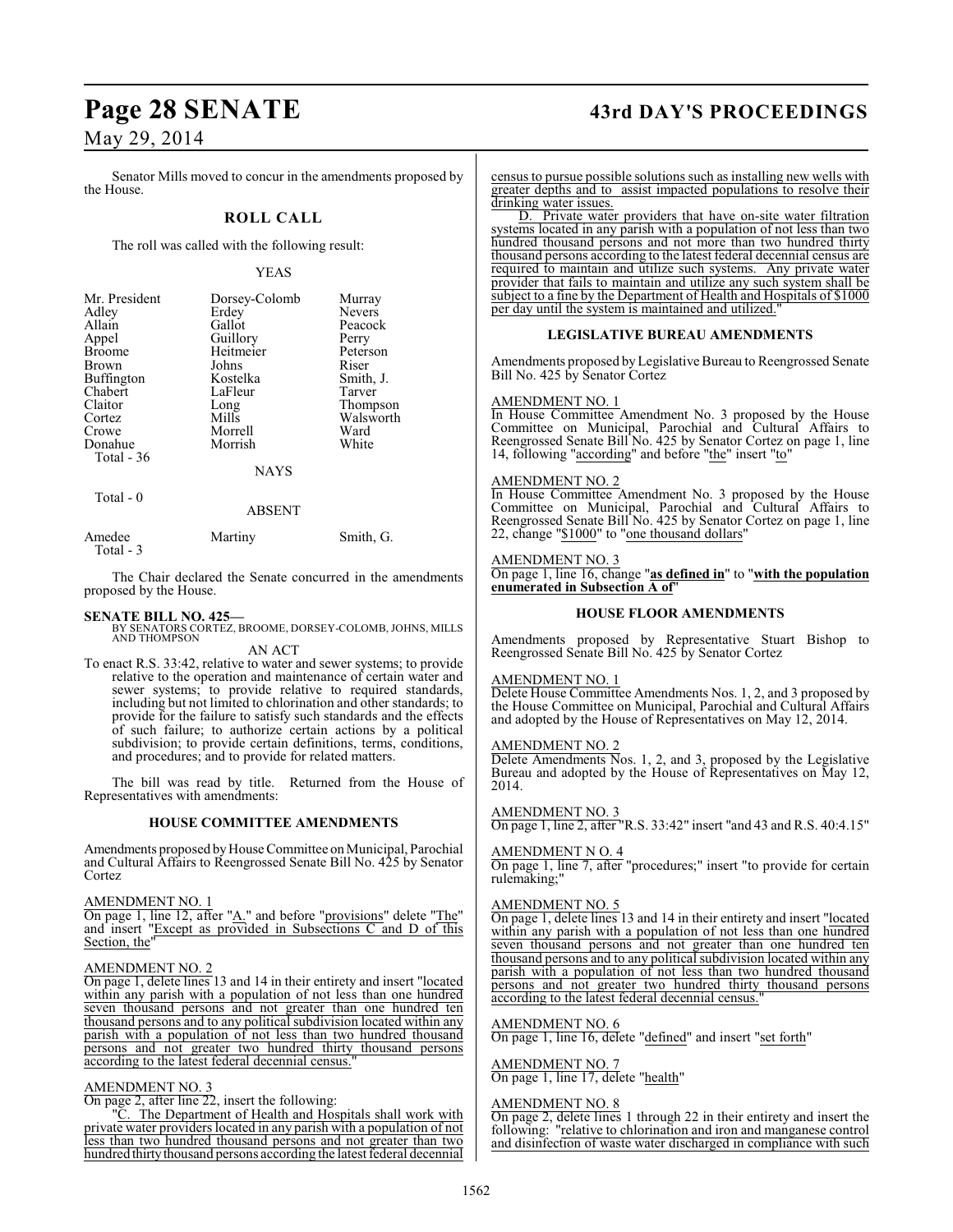# **43rd DAY'S PROCEEDINGS Page 29 SENATE**

#### sewer system provider's permit, rules, regulations, and laws governing the operation of such sewer system provider.

 $C(1)$  In addition to any other penalty or liability authorized by law that may be imposed upon a private water supply or sewer system provider that fails to meet applicable standards, a political subdivision may by ordinance adopt a remediation charge to be imposed upon such a system operating therein in accordance with such conditions and in such an amount as the political subdivision determines in order to implement the provisions of the Section.

(2) A private water supply or sewer system provider that is penalized by the state or political subdivision within which it operates at least two separate times within a consecutive twelve-month period due to failure to comply with applicable laws and regulations relative to water supply or wastewater treatment and discharge shall, upon request of the governing authority of the political subdivision, transfer such system to the political subdivision for just compensation or be subject to receivership pursuant to R.S. 30:2075.3 or R.S. 40:5.9. Such a transfer shall be subject to applicable rules. Such a transfer shall be subject to applicable rules, regulations, and laws governing the transfer of a permit, license, or certificate for a private water supply or sewer system provider and shall be subject to approval by the Public Service Commission.

D. The Department of Health and Hospitals shall provide technical assistance to private water providers to pursue possible solutions such as installing new wells with greater depths and to assist impacted populations to resolve their drinking water issues.

E. Private water supply providers that have on-site water filtration systems shall be required to maintain and utilize such systems. Any private water supply provider that fails to maintain and utilize any such system shall be subject to a fine by the Department of Health and Hospitals of one thousand dollars per day until the system is maintained and utilized.

Section 2. R.S. 40:4.15 is hereby enacted to read as follows:

§4.15. Water systems; iron and manganese control

The office of public health of the Department of Health and Hospitals shall promulgate and adopt rules in accordance with the Administrative Procedure Act to implement iron and manganese control requirements for water systems.

Section 3. R.S. 33:43 is hereby enacted to read as follows:

§43. Water supply and sewer system providers; receivership Notwithstanding any other provision of law to the contrary, if a private water supply or sewer system provider located in any parish with a population of not less than one hundred seven thousand persons and not more than one hundred ten thousand persons according to the latest federal decennial census fails to comply with applicable laws and regulations concerning health standards and the failure to comply with such standards has caused a grave public emergency, the Department of Environmental Quality or the parish may petition the court to place the private water supply or sewer system provider into receivership in order to operate and maintain the

system, collect any records relating to the current operation and users of the system, and collect money owed to the system.

Section 4. The provisions of this Act shall not apply to any private water supplier or sewer system operator, who on January 1, 2014, conducts operations in three or fewer parishes.

Section 5. If any provision of this Act or the application thereof is held invalid, such invalidity shall not affect other provisions or applications of this Act which can be given effect without the invalid provisions or applications, and to this end the provisions of this Act are hereby declared severable."

Senator Cortez moved to reject the amendments proposed by the House.

### **ROLL CALL**

The roll was called with the following result:

#### YEAS

| Mr. President | Dorsey-Colomb | Murray        |
|---------------|---------------|---------------|
| Adley         | Erdey         | <b>Nevers</b> |
| Allain        | Gallot        | Peacock       |
| Appel         | Guillory      | Perry         |
| <b>Broome</b> | Heitmeier     | Peterson      |

# May 29, 2014

| Johns         | Riser     |
|---------------|-----------|
| Kostelka      | Smith, J. |
| LaFleur       | Tarver    |
| Long          | Thompson  |
| Mills         | Walsworth |
| Morrell       | Ward      |
| Morrish       | White     |
|               |           |
| <b>NAYS</b>   |           |
|               |           |
| <b>ABSENT</b> |           |
| Martiny       | Smith, G. |
|               |           |

The Chair declared the Senate rejected the amendments proposed by the House.

#### **SENATE BILL NO. 432—**

BY SENATORS BUFFINGTON, ADLEY, ALARIO, ALLAIN, AMEDEE,<br>APPEL, BROOME, CLAITOR, CORTEZ, CROWE, DORSEY-COLOMB,<br>ERDEY, GUILLORY, HEITMEIER, JOHNS, KOSTELKA, LAFLEUR,<br>LONG, MARTINY, MILLS, MORRELL, MURRAY, NEVERS, PEACOCK,<br>PET AN ACT

To amend and reenact Chapter 23 of Title 46 of the Louisiana Revised Statutes of 1950, comprised of R.S. 46:1951 through 1959, relative to service dogs for persons with disabilities; to provide for definitions; to provide relative to the full and equal use of public and commercial facilities by persons with disabilities and their service dogs; to provide relative to full and equal use of housing accommodations by persons with disabilities and their service dogs; to provide relative to service dog trainers and their rights and liabilities; to provide relative to penalties for the injury or interference with a service dog; and to provide for related matters.

The bill was read by title. Returned from the House of Representatives with amendments:

#### **HOUSE COMMITTEE AMENDMENTS**

Amendments proposed by House Committee on Health and Welfare to Reengrossed Senate Bill No. 432 by Senator Buffington

#### AMENDMENT NO. 1

On page 4, line 3, after "**ask**" and before "**person**" insert "**a**"

#### AMENDMENT NO. 2

On page 4, line 3, after "**with**" and before "**disability**" change "**the**" to "**a**"

## **LEGISLATIVE BUREAU AMENDMENTS**

Amendments proposed by Legislative Bureau to Reengrossed Senate Bill No. 432 by Senator Buffington

#### AMENDMENT NO. 1

On page 2, line 18, following "**as**" insert "**any of the following**"

#### AMENDMENT NO. 2

On page 4, line 5, following "**with**" and before "**disability**" change "**the**" to "**a**"

#### AMENDMENT NO. 3 On page 4, line 11, following "**make**" and before "**two**" insert "**the following**"

AMENDMENT NO. 4 On page 5, line 24, following "who" delete "**:**"

Senator Buffington moved to concur in the amendments proposed by the House.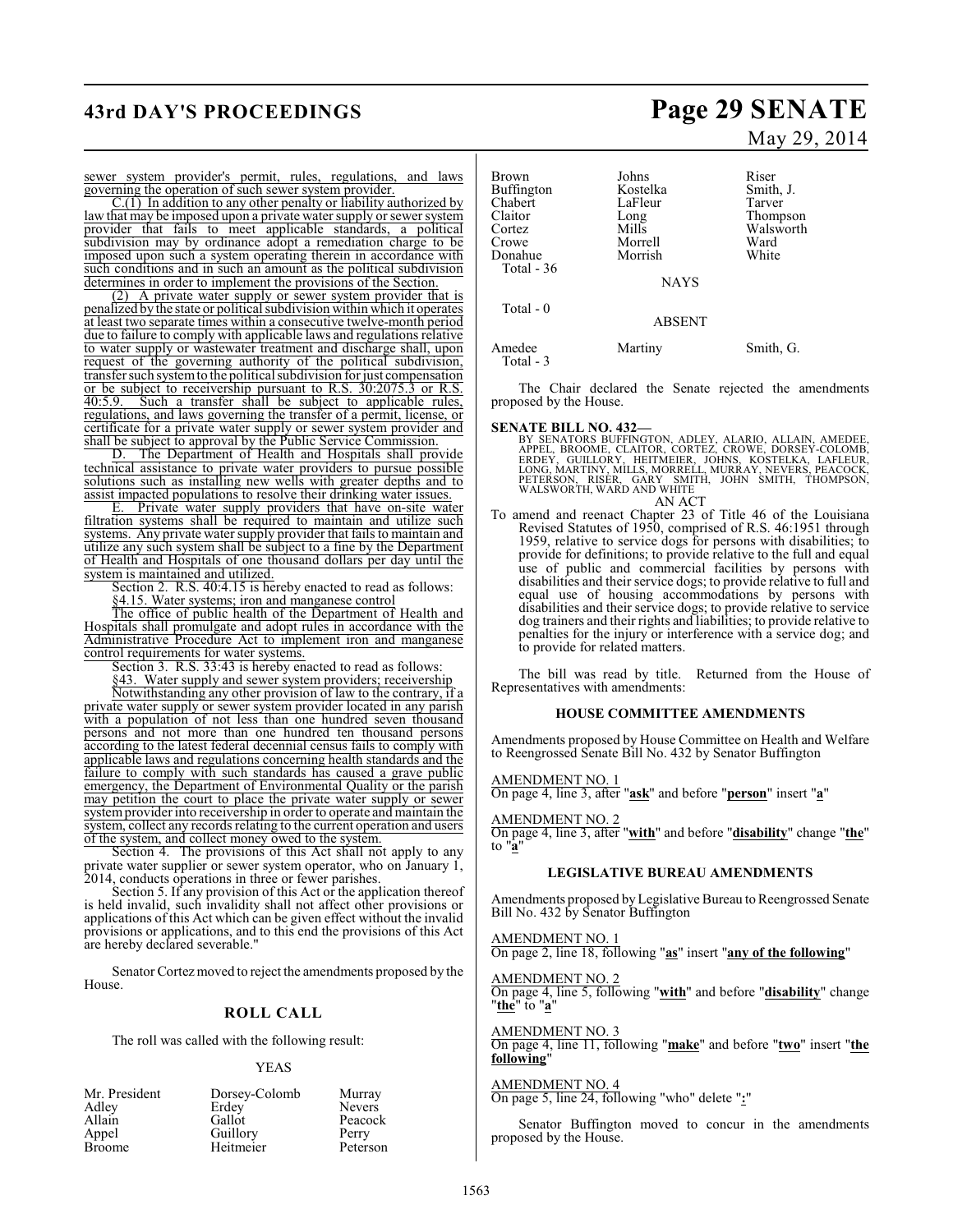## **ROLL CALL**

The roll was called with the following result:

#### YEAS

| Mr. President<br>Adley<br>Allain<br>Appel<br><b>Broome</b><br>Brown<br>Buffington<br>Chabert<br>Claitor<br>Crowe<br>Donahue | Erdey<br>Gallot<br>Guillory<br>Heitmeier<br>Johns<br>Kostelka<br>LaFleur<br>Long<br>Mills<br>Morrish<br>Murray | Peacock<br>Perry<br>Peterson<br>Riser<br>Smith, G.<br>Smith, J.<br>Tarver<br>Thompson<br>Walsworth<br>Ward<br>White |
|-----------------------------------------------------------------------------------------------------------------------------|----------------------------------------------------------------------------------------------------------------|---------------------------------------------------------------------------------------------------------------------|
| Dorsey-Colomb<br>Total $-35$                                                                                                | <b>Nevers</b>                                                                                                  |                                                                                                                     |
|                                                                                                                             | <b>NAYS</b>                                                                                                    |                                                                                                                     |
| Total - 0                                                                                                                   |                                                                                                                |                                                                                                                     |

Martiny Morrell

#### ABSENT

| Amedee    |  |
|-----------|--|
| Cortez    |  |
| Total - 4 |  |

The Chair declared the Senate concurred in the amendments proposed by the House.

#### **SENATE BILL NO. 445—** BY SENATOR CROWE

AN ACT

To amend and reenact R.S. 13:1568.3, 1595, and 1595.1, relative to Orleans Parish Juvenile Court judges; to designate special divisions of the Orleans Parish Juvenile Court; to abolish specific judgeships upon the expiration of terms or vacancy in the Orleans Parish Juvenile Court; to provide relative to funding; and to provide for related matters.

The bill was read by title. Returned from the House of Representatives with amendments:

#### **HOUSE COMMITTEE AMENDMENTS**

Amendments proposed by House Committee on Judiciary to Engrossed Senate Bill No. 445 by Senator Crowe

#### AMENDMENT NO. 1

On page 2, line 6, after "**office**" delete the remainder of the line, and at the beginning of line 7, delete "**at midnight**"

#### **HOUSE FLOOR AMENDMENTS**

Amendments proposed by Representative Moreno to Engrossed Senate Bill No. 445 by Senator Crowe

#### AMENDMENT NO. 1

Delete the set of committee amendments proposed by the House Committee on Judiciary and adopted by the House of Representatives on May 12, 2014.

#### AMENDMENT NO. 2

On page 2, delete lines 6 and 7 in their entirety and insert the following: "**retirement, disqualification from exercising any judicial function pursuant to order of the Louisiana Supreme Court, or removal during the term of office shall be abolished the following day.**"

#### AMENDMENT NO. 3

On page 3, line 15, after "retirement," and before "or" insert "**disqualification from exercising any judicial function pursuant to order of the Louisiana Supreme Court,**"

# **Page 30 SENATE 43rd DAY'S PROCEEDINGS**

Tarver Thompson Walsworth<br>Ward

Senator Crowe moved to concur in the amendments proposed by the House.

#### **ROLL CALL**

The roll was called with the following result:

#### YEAS

| Mr. President<br>Adley<br>Allain<br>Appel<br><b>Broome</b><br>Brown<br>Buffington<br>Chabert<br>Claitor<br>Cortez<br>Crowe<br>Donahue<br>Total - 34 | Dorsey-Colomb<br>Erdey<br>Gallot<br>Guillory<br>Heitmeier<br>Johns<br>Kostelka<br>LaFleur<br>Long<br>Mills<br>Morrish<br>Murray<br><b>NAYS</b> | Nevers<br>Peacock<br>Riser<br>Smith, G.<br>Smith, J.<br>Tarver<br>Thompso:<br>Walswort<br>Ward<br>White |
|-----------------------------------------------------------------------------------------------------------------------------------------------------|------------------------------------------------------------------------------------------------------------------------------------------------|---------------------------------------------------------------------------------------------------------|
| Peterson<br>Total - 1                                                                                                                               | <b>ABSENT</b>                                                                                                                                  |                                                                                                         |
|                                                                                                                                                     | $\sim$                                                                                                                                         |                                                                                                         |

Amedee Morrell<br>Martiny Perry Martiny Total - 4

The Chair declared the Senate concurred in the amendments proposed by the House.

#### **Explanation of Vote**

Senator Murray stated he intended to vote nay on Senate Bill No. 445, and asked that the Official Journal so state.

#### **SENATE BILL NO. 456—** BY SENATOR ALLAIN

AN ACT To amend and reenact R.S. 42:1119(B)(2)(b)(i), relative to the Code of Governmental Ethics; to provide for the applicability of the nepotism provisions to hospital service districts; and to provide for related matters.

The bill was read by title. Returned from the House of Representatives with amendments:

#### **HOUSE COMMITTEE AMENDMENTS**

Amendments proposed by House Committee on House and Governmental Affairs to Engrossed Senate Bill No. 456 by Senator Allain

#### AMENDMENT NO. 1

On page 1, line 2, after "R.S. 42:1119(B)(2)(b)(i)" delete the comma "," and insert "and to repeal R.S.  $42:1119(B)(2)(b)(ii)$ ,"

#### AMENDMENT NO. 2

On page 1, line 4, after "districts;" insert the following: "to remove an exception for certain immediate family members in certain hospital service districts and hospital public trust authorities in certain parishes;

#### AMENDMENT NO. 3

On page 2, between lines 11 and 12, insert the following: "Section 2. R.S.  $42:1119(B)(2)(b)(ii)$  is hereby repealed in its entirety.'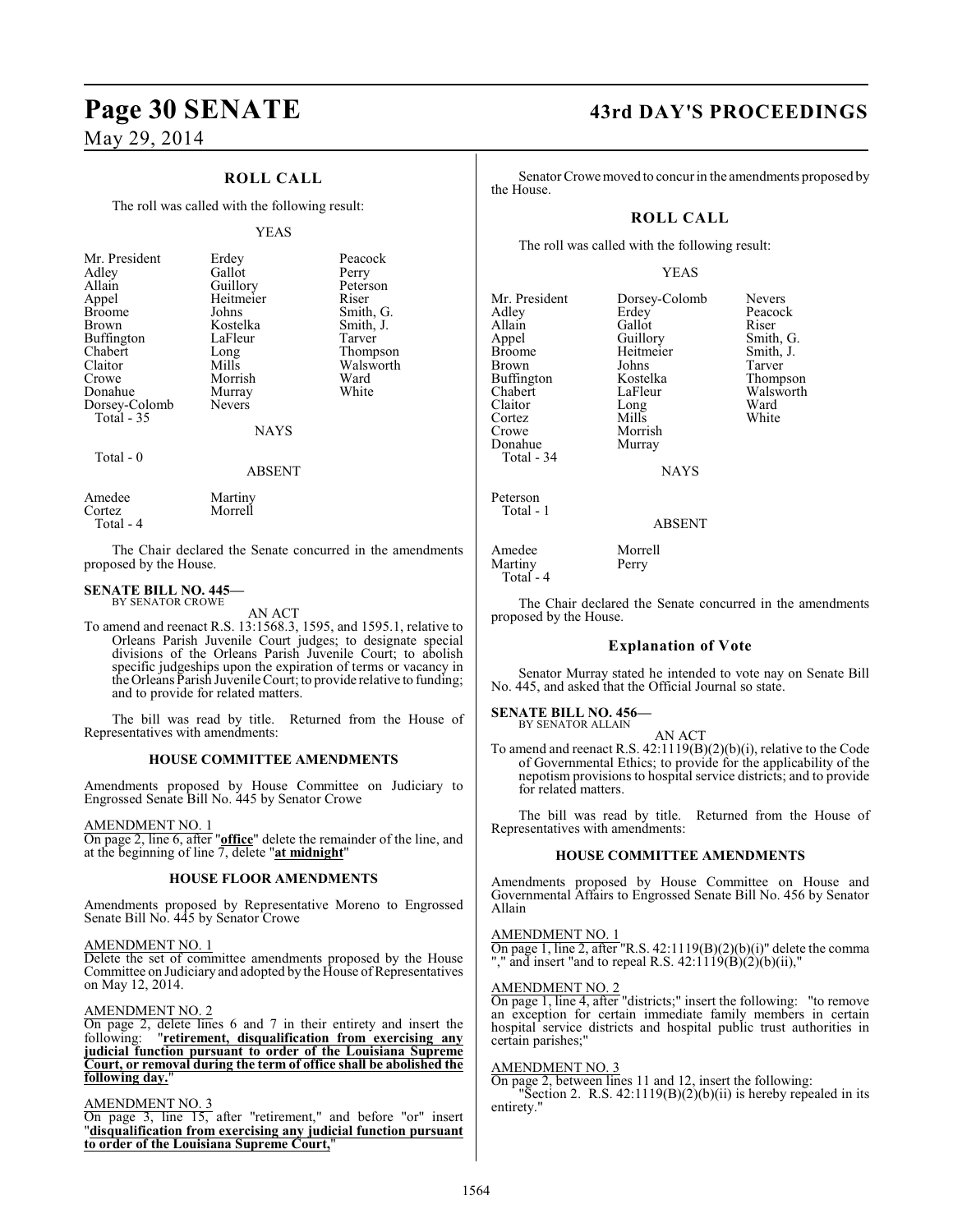# **43rd DAY'S PROCEEDINGS Page 31 SENATE**

#### AMENDMENT NO. 4

On page 2, line 12, change "Section 2." to "Section 3."

Senator Allain moved to reject the amendments proposed by the House.

#### **ROLL CALL**

The roll was called with the following result:

#### YEAS

| Mr. President     | Dorsey-Colomb | Murray        |
|-------------------|---------------|---------------|
| Adley             | Erdey         | <b>Nevers</b> |
| Allain            | Gallot        | Peacock       |
| Appel             | Guillory      | Perry         |
| <b>Broome</b>     | Heitmeier     | Riser         |
| <b>Brown</b>      | Johns         | Smith, G.     |
| <b>Buffington</b> | Kostelka      | Smith, J.     |
| Chabert           | LaFleur       | Tarver        |
| Claitor           | Long          | Thompson      |
| Cortez            | Mills         | Walsworth     |
| Crowe             | Morrell       | Ward          |
| Donahue           | Morrish       | White         |
| Total $-36$       |               |               |
|                   | <b>NAYS</b>   |               |

#### ABSENT

| Amedee    | Martiny | Peterson |
|-----------|---------|----------|
| Total - 3 |         |          |

The Chair declared the Senate rejected the amendments proposed by the House.

#### **SENATE BILL NO. 460—** BY SENATOR ADLEY

Total - 0

AN ACT

To amend and reenact R.S. 17:4022(3) and R.S. 24:513(A)(1)(b)(iv), relative to the legislative auditor; to provide relative to public funds received by schools as tuition payments under the Student Scholarships for Educational Excellence Program; to provide authority to the legislative auditor; and to provide for related matters.

The bill was read by title. Returned from the House of Representatives with amendments:

#### **HOUSE COMMITTEE AMENDMENTS**

Amendments proposed by House Committee on House and Governmental Affairs to Reengrossed Senate Bill No. 460 by Senator Adley

AMENDMENT NO. 1

On page 1, between lines 8 and 9, insert "Each participating school shall:"

Senator Adleymoved to concur in the amendments proposed by the House.

#### **ROLL CALL**

The roll was called with the following result:

#### YEAS

| Mr. President | Erdey     | Peacock   |
|---------------|-----------|-----------|
| Adley         | Gallot    | Perry     |
| Allain        | Guillory  | Peterson  |
| Appel         | Heitmeier | Riser     |
| <b>Broome</b> | Johns     | Smith, G. |
| <b>Brown</b>  | Kostelka  | Smith, J. |

# May 29, 2014

Thompson Walsworth<br>Ward

| Buffington<br>Chabert<br>Claitor<br>Cortez<br>Crowe | LaFleur<br>Long<br>Mills<br>Morrell<br>Morrish | Tarver<br>Thomp<br>Walsw<br>Ward<br>White |
|-----------------------------------------------------|------------------------------------------------|-------------------------------------------|
| Donahue<br>Dorsey-Colomb<br>Total - 37              | Murray<br><b>Nevers</b>                        |                                           |
|                                                     | <b>NAYS</b>                                    |                                           |
| Total - 0                                           | <b>ABSENT</b>                                  |                                           |

Amedee Martiny Total - 2

The Chair declared the Senate concurred in the amendments proposed by the House.

# **SENATE BILL NO. 481—** BY SENATOR DONAHUE

AN ACT To amend and reenact R.S. 36:4(B)(1)(e), Subpart C of Chapter 1 of Subtitle I of Title 39 of the Louisiana Revised Statutes of 1950, to be comprised of R.S. 39:15.1, 15.2, 15.3, and Part V-A of Chapter 1 of Subtitle I of Title 39 of the Louisiana Revised Statutes of 1950, to be comprised of R.S. 39:196, 197, 198, 199, and 200, all relative to technology and technology procurement; to provide for the structure of the executive branch of state government; to change the office of information technology to the office of technology services; to provide for the state chief information officer to replace the chief information officer; to grant authority over procurement for information technology systems and services to the state chief information officer; to provide for additional duties and responsibilities of the office of technology services relative to operations, procurement, and customer service charges; to place the office of telecommunications management under the state chief information officer; to provide authority for centralized information technology procurement under the office of technology services and the state chief information officer; to provide for certain reporting requirements; to provide relative to certain multi-year contracts; to provide for an effective date; and to provide for related matters.

The bill was read by title. Returned from the House of Representatives with amendments:

#### **HOUSE COMMITTEE AMENDMENTS**

Amendments proposed by House Committee on Appropriations to Reengrossed Senate Bill No. 481 by Senator Donahue

#### AMENDMENT NO. 1

On page 1, line 2, after "Subpart C of" and before "Chapter 1" insert "Part I of"

#### AMENDMENT NO. 2

On page 2, line 15, after "Subpart C of" and before "Chapter 1" insert "Part I of"

#### AMENDMENT NO. 3

On page 6, delete lines 16 through 18, and insert the following: "**(15)** Providing direction to the Louisiana Geographic Information Systems Council and the Louisiana Geographic Information Center (LAGIC) for coordination of geographic data, geographic technology, and geographic standards of the state."

#### AMENDMENT NO. 4

On page 6, line 19, change "(15)" to "**(16)**"

#### AMENDMENT NO. 5

On page 6, line 22, change "(16)" to "**(17)**"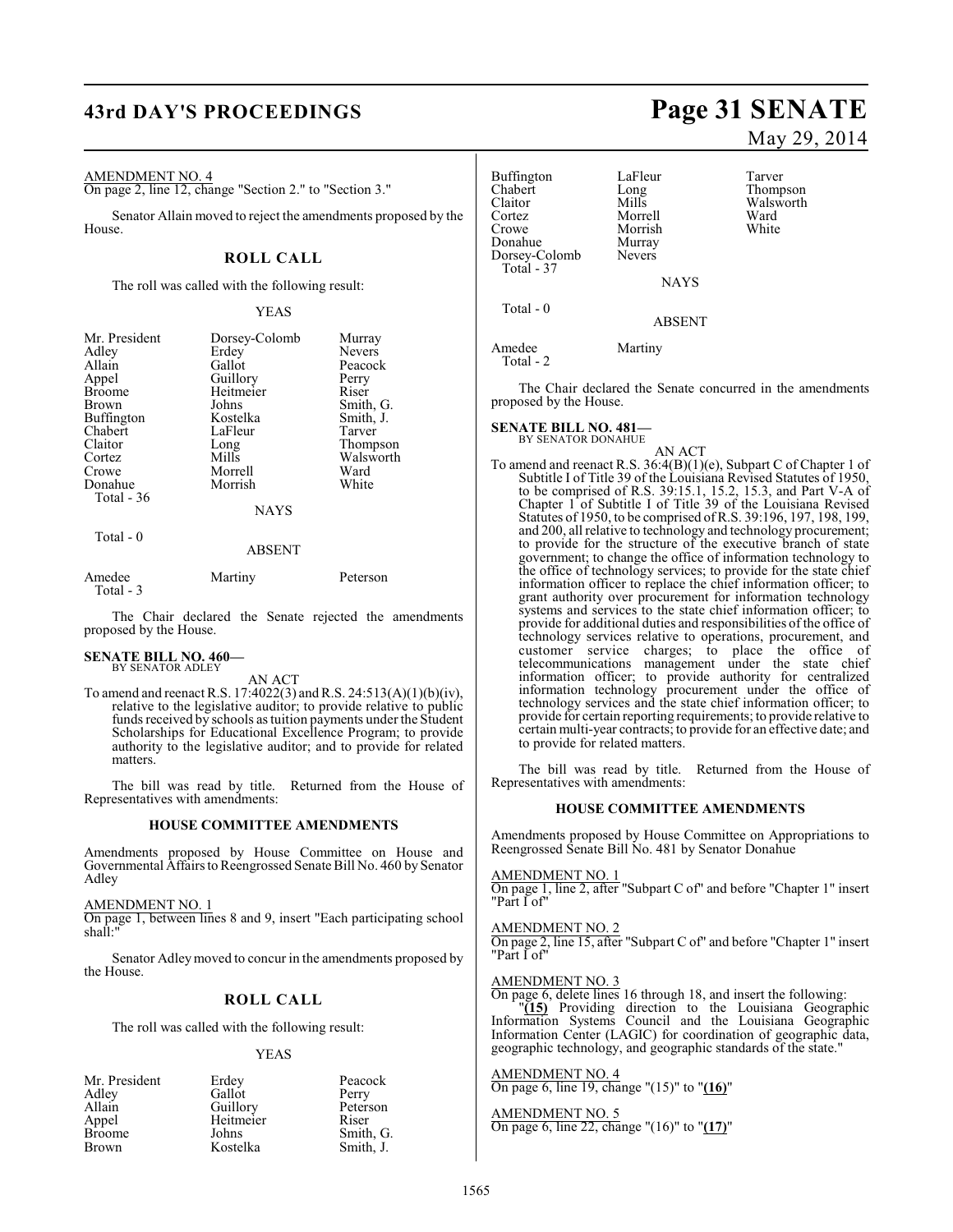#### AMENDMENT NO. 6 On page 6, line 26, change "(17)" to "**(18)**"

AMENDMENT NO. 7 On page 6, line 29, change "(18)" to "**(19)**"

AMENDMENT NO. 8 On page 7, line 2, change "(19)" to "**(20)**"

AMENDMENT NO. 9 On page 7, line 7, change "**(20)**" to "**(21)**"

AMEND<u>MENT NO. 10</u> On page 7, line 12, change "**(21)**" to "**(22)**"

AMENDMENT NO. 11 On page 7, line 18, change "**(22)**" to "**(23)**"

#### AMENDMENT NO. 12

On page 13, between lines 14 and 15, insert the following: "**(19) For the purposes of this Part, "financed lease" means**

**a contract or lease of an information technology system made pursuant to a solicitation for procurement, according to which: (a) The successful proposer, as lessor, shall retain title to the**

**information technology system, although the using agency, as lessee, shall take possession of the system.**

**(b) Payments shall be made by the lessee according to a payment schedule to the lessor.**

**(c) The lessor may transfer its designation as lessor to its choice of financial institution; however, such transfer shall have no effect on the contracted payment schedule, contracted interest rate, or any other right or obligation of either the lessee or lessor under the contract.**"

AMENDMENT NO. 13

On page 13, line 25, after "**proposals as**" and before the period "**.**" delete "**defined in this Part**" and insert "**provided in R.S. 39:199**"

AMENDMENT NO. 14

On page 14, line 3, after "**proposals as**" and before the period "**.**" delete "**defined in this Part**" and insert "**provided in R.S. 39:199**"

AMENDMENT NO. 15 On page 14, line 11, after "**proposals as**" and before the period "**.**" delete "**defined in this Part**" and insert "**provided in R.S. 39:199**"

#### **LEGISLATIVE BUREAU AMENDMENTS**

Amendments proposed by Legislative Bureau to Reengrossed Senate Bill No. 481 by Senator Donahue

#### AMENDMENT NO. 1

In House Committee Amendment No. 12 proposed by the House Committee on Appropriations to Reengrossed Senate Bill No. 481 by Senator Donahue on page 2, line 1, change "**For the purposes of this part, "financed**" to "**"Financed**"

#### AMENDMENT NO. 2 On page 9, line 11, delete "**as used in this Part**"

AMENDMENT NO. 3 On page 12, line 10, change "Title 39" to "**this Title**"

AMENDMENT NO. 4 On page 15, line 19, change "and/or" to "**or**"

AMENDMENT NO. 5 On page 15, line 20, following "**technology**" and before "may" insert "**equipment**"

AMENDMENT NO. 6 On page 19, delete line 5 and insert "**Subparagraph (G)(1)(d) of this Section**"

# **Page 32 SENATE 43rd DAY'S PROCEEDINGS**

AMENDMENT NO. 7 On page 19, lines 23-24, change "month to month" to "**month-tomonth**"

AMENDMENT NO. 8 On page 23, line 3, change "and/or" to "**or**"

AMENDMENT NO. 9 On page 23, lines 4-5, change "Health Care Financing Administration" to "**Centers for Medicare and Medicaid Services**"

AMENDMENT NO. 10 On page 23, line 5, change "propose" to "**proposes**"

AMENDMENT NO. 11 On page 28, line 8, change "federal" to "**United States**"

AMENDMENT NO. 12 On page 29, line 4, change "and/or" to "**or**"

Senator Donahue moved to concur in the amendments proposed by the House.

#### **ROLL CALL**

The roll was called with the following result:

#### YEAS

| Dorsey-Colomb | Murray        |
|---------------|---------------|
| Erdey         | <b>Nevers</b> |
| Gallot        | Peacock       |
| Guillory      | Perry         |
|               | Riser         |
| Johns         | Smith, G.     |
| Kostelka      | Smith, J.     |
| LaFleur       | Tarver        |
| Long          | Thompson      |
| Mills         | Walsworth     |
| Morrell       | Ward          |
| Morrish       | White         |
|               |               |
|               | Heitmeier     |

NAYS

Peterson Total - 1

Total - 2

#### ABSENT

Amedee Martiny

The Chair declared the Senate concurred in the amendments proposed by the House.

**SENATE BILL NO. 516—**<br>BY SENATORS BUFFINGTON, DORSEY-COLOMB, GUILLORY AND MILLS AND REPRESENTATIVE STUART BISHOP AN ACT

To enact Part VII of Chapter 15 of Title 37 of the Louisiana Revised Statutes of 1950, to be comprised of R.S. 37:1360.81 through 1360.91, relative to direct primary care; to provide for definitions; to provide for prohibitions on discrimination; to provide for direct fees; to provide for prohibited and authorized practices; to provide for acceptance and discontinuation of patients; to provide exemptions from state insurance laws; to provide for business conduct; to provide for annual reports; to provide for violations and penalties; to provide for rules and regulations; and to provide for related matters.

The bill was read by title. Returned from the House of Representatives with amendments: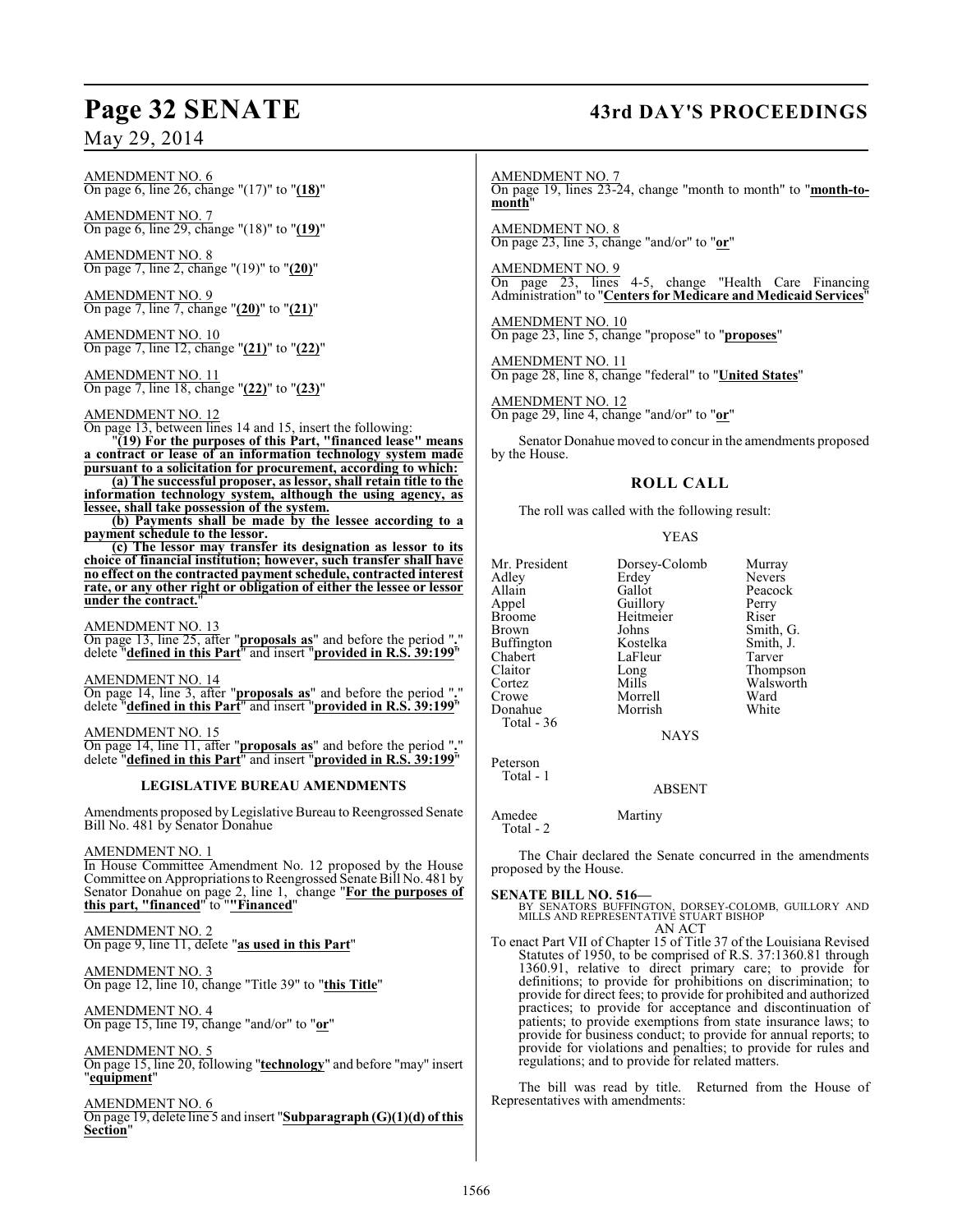# **43rd DAY'S PROCEEDINGS Page 33 SENATE**

# May 29, 2014

#### **HOUSE FLOOR AMENDMENTS**

Amendments proposed by Representative Johnson to Reengrossed Senate Bill No. 516 by Senator Buffington

#### AMENDMENT NO. 1

On page 1, line 2, after "To enact" and before "Part VII" insert "R.S. 37:1270(D) and"

#### AMENDMENT NO. 2

On page 1, line 3, after "primary care;" and before "to" insert "to provide for agreements between physicians and other primary care providers;"

#### AMENDMENT NO. 3

On page 1, line 8, delete "rules and regulations" and insert in lieu thereof "rules, regulations, duties, and powers of the Louisiana State Board of Medical Examiners"

#### AMENDMENT NO. 4

On page 1, line 11, after "Section 1." and before "Part VII" insert "R.S. 37:1270(D) and"

AMENDMENT NO. 5 On page 1, line 12, delete "is" and insert in lieu thereof "are"

#### AMENDMENT NO. 6

On page 1, between lines 12 and 13, insert the following: "§1270. Duties and powers of the board**; limitation** \* \* \*

**D. Nothing in this Part shall be construed to authorize the board to limit the right of a physician and an advanced practice registered nurse to engage in a collaborative practice agreement as provided in R.S. 37:913.** \* \* \*"

Senator Buffington moved to reject the amendments proposed by the House.

#### **ROLL CALL**

The roll was called with the following result:

#### YEAS

| Mr. President<br>Adley<br>Allain<br>Appel<br><b>Broome</b><br>Brown<br><b>Buffington</b><br>Chabert<br>Claitor<br>Cortez<br>Crowe<br>Donahue<br>Dorsey-Colomb<br>Total - 37 | Erdey<br>Gallot<br>Guillory<br>Heitmeier<br>Johns<br>Kostelka<br>LaFleur<br>Long<br>Mills<br>Morrell<br>Morrish<br>Murray<br><b>Nevers</b><br><b>NAYS</b> | Peacock<br>Perry<br>Peterson<br>Riser<br>Smith, G.<br>Smith, J.<br>Tarver<br>Thompson<br>Walsworth<br>Ward<br>White |
|-----------------------------------------------------------------------------------------------------------------------------------------------------------------------------|-----------------------------------------------------------------------------------------------------------------------------------------------------------|---------------------------------------------------------------------------------------------------------------------|
| Total - 0                                                                                                                                                                   | ABSENT                                                                                                                                                    |                                                                                                                     |
| Amedee<br>Total - 2                                                                                                                                                         | Martiny                                                                                                                                                   |                                                                                                                     |

The Chair declared the Senate rejected the amendments proposed by the House.

#### **SENATE BILL NO. 522—**

BY SENATOR WARD

AN ACT To amend and reenact R.S. 39:1484(A)(4)(b) and 1540, relative to consulting service contracts; to authorize the office of risk management to enter into consulting service contracts with one or more licensed insurance producers; to provide for the definition of consulting services; to provide for approvals of such contracts; and to provide for related matters.

The bill was read by title. Returned from the House of Representatives with amendments:

#### **HOUSE COMMITTEE AMENDMENTS**

Amendments proposed by House Committee on Appropriations to Engrossed Senate Bill No. 522 by Senator Ward

AMENDMENT NO. 1 On page 2, at the beginning of line 4, delete "**39:1540(B) or,**" and insert "**39:1540(B), or**"

Senator Ward moved to concur in the amendments proposed by the House.

#### **ROLL CALL**

The roll was called with the following result:

#### YEAS

| Mr. President     | Dorsey-Colomb | Murray        |
|-------------------|---------------|---------------|
| Adley             | Erdey         | <b>Nevers</b> |
| Allain            | Gallot        | Peacock       |
| Appel             | Guillory      | Perry         |
| <b>Broome</b>     | Heitmeier     | Riser         |
| Brown             | Johns         | Smith, G.     |
| <b>Buffington</b> | Kostelka      | Smith, J.     |
| Chabert           | LaFleur       | Tarver        |
| Claitor           | Long          | Thompson      |
| Cortez            | Mills         | Walsworth     |
| Crowe             | Morrell       | Ward          |
| Donahue           | Morrish       | White         |
| Total - 36        |               |               |

**NAYS** 

ABSENT

Amedee Martiny Total - 2

Peterson Total - 1

The Chair declared the Senate concurred in the amendments proposed by the House.

#### **SENATE BILL NO. 532—**

| BY SENATORS GUILLORY, ADLEY, ALARIO, APPEL, BROOME,      |
|----------------------------------------------------------|
| BROWN, BUFFINGTON, CLAITOR, CORTEZ, CROWE, DORSEY-       |
| COLOMB, ERDEY, JOHNS, LONG, MARTINY, MILLS, MORRELL,     |
| MORRISH, MURRAY, NEVERS, PEACOCK, PERRY, RISER, GARY     |
| SMITH, JOHN SMITH, TARVER, THOMPSON, WALSWORTH, WARD     |
| AND WHITE AND REPRESENTATIVES ARMES, BADON, BARROW,      |
| BERTHELOT, BROADWATER, BROWN, HENRY BURNS, BURRELL,      |
| DIXON, DOVE, EDWARDS, FOIL, GEYMANN, GISCLAIR, HARRISON, |
| HAZEL, HENRY, HODGES, HOFFMANN, HUNTER, IVEY, JEFFERSON, |
| JOHNSON, TERRY LANDRY, LEBAS, LORUSSO, MACK, MILLER,     |
| MONTOUCET, PYLANT, RITCHIE, SCHEXNAYDER, TALBOT,         |
| THIERRY, PATRICK WILLIAMS, WILLMOTT AND WOODRUFF         |
| AN ACT                                                   |
|                                                          |

To enact Chapter 33-B of Title 13 of the Louisiana Revised Statutes of 1950, to be comprised of R.S. 13:5361 through 5367, to provide relative to the Veterans Court program; to provide for the creation; to provide for the goals; to provide definitions; to provide for the Veterans Court probation program; to provide for veteran indicator documents; and to provide for related matters.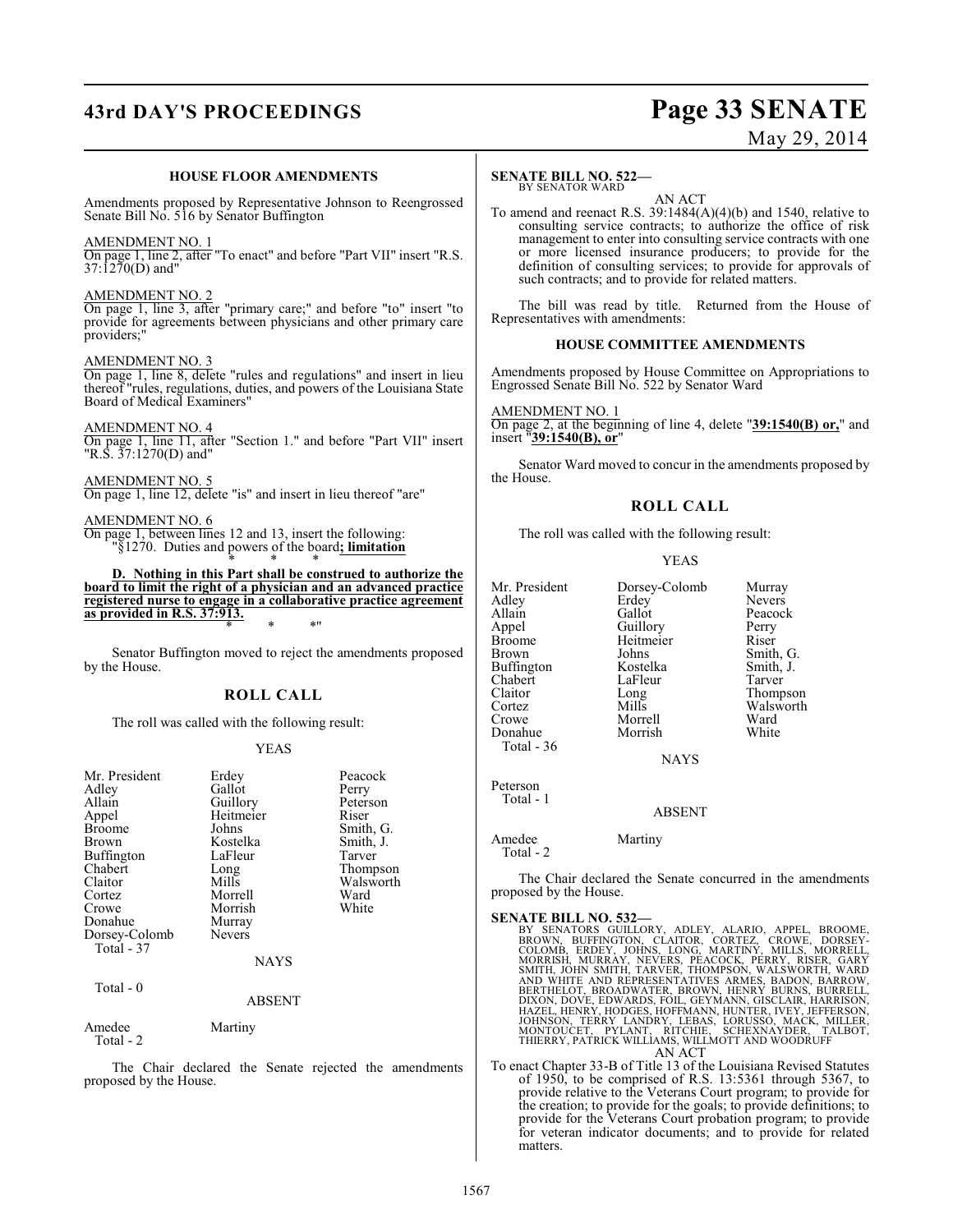# **Page 34 SENATE 43rd DAY'S PROCEEDINGS**

May 29, 2014

The bill was read by title. Returned from the House of Representatives with amendments:

#### **HOUSE COMMITTEE AMENDMENTS**

Amendments proposed by House Committee on House and Governmental Affairs to Reengrossed Senate Bill No. 532 by Senator Guillory

#### AMENDMENT NO. 1

On page 1, line 2, after "To" and before "enact" insert "amend and reenact R.S.  $44:4.1(B)(6)$  and to"

AMENDMENT NO. 2

On page 1, line 6, after "documents;" and before "and" insert "to provide for an exception to the Public Records Law;"

AMENDMENT NO. 3

On page 4, line 2, after "**means**" delete the remainder of the line and at the beginning of line 3, delete "**against him who is**"

AMENDMENT NO. 4

On page 5, at the beginning of line 17, delete "**It**" and insert "**The district attorney has reason to believe that it**"

AMENDMENT NO. 5 On page 13, line 27, change "**3participation**" to "**participation**"

### AMENDMENT NO. 6

On page 18, after line 8, insert the following:

"Section 2. R.S. 44:4.1(B)(6) is hereby amended and reenacted to read as follows: §4.1. Exceptions

\* \* \*

B. The legislature further recognizes that there exist exceptions, exemptions, and limitations to the laws pertaining to public records throughout the revised statutes and codes of this state. Therefore, the following exceptions, exemptions, and limitations are hereby continued in effect by incorporation into this Chapter by citation:

\* \* \* (6) R.S. 13:1905, 2593, 3715.3, 3715.4, 3734, 4687, 5108.1, 5304**, 5366(L)** \* \* \*"

#### **LEGISLATIVE BUREAU AMENDMENTS**

Amendments proposed by Legislative Bureau to Reengrossed Senate Bill No. 532 by Senator Guillory

#### AMENDMENT NO. 1

Delete House Committee Amendment No. 5 proposed by the House Committee on House and Governmental Affairs to Reengrossed Senate Bill No. 532 by Senator Guillory

#### AMENDMENT NO. 2

In House Committee Amendment No. 6 proposed by the House Committee on House and Governmental Affairs to Reengrossed Senate Bill No. 532 by Senator Guillory on page 1, line 14, change "<sup>6"</sup> to "<sup>5"</sup>

AMENDMENT NO. 3

On page 4, line 9, following "**predecessor**" and before "**the**" insert "**,**"

AMENDMENT NO. 4 On page 4, line 25, change "**defendants**" to "**defendant's**"

AMENDMENT NO. 5 On page 5, line 12, following "**state**" insert "**,**"

AMENDMENT NO. 6 On page 6, line 7, and before "**successfully**" insert "**has**"

AMENDMENT NO. 7 On page 7, line 9, change "**U.S.**" to "**United States**"

AMENDMENT NO. 8 On page 7, line 27, change "**interests**" to "**interest**"

AMENDMENT NO. 9 On page 9, line 9, following "**plea**" and before "**suspend**" change "**and**" to "**,**"

AMENDMENT NO. 10 On page 9, line 9, following "**sentence**" insert "**,**"

AMENDMENT NO. 11 On page 10, line 20, change "**constitution**" to "**constitutions**"

AMENDMENT NO. 12

On page 12, line 5, following "**(a)**" delete the remainder of the line and insert "**Revoke the probationer's probation and sentence the probationer because he**"

AMENDMENT NO. 13 On page 12, line 6, delete "**sentenced because the probationer**"

AMENDMENT NO. 14 On page 12, line 7, change "**already**" to "**the probationer has already been**"

AMENDMENT NO. 15 On page 12, delete line 8, in its entirety and insert "**revoke the probation and remand the probationer to the**"

AMENDMENT NO. 16 On page 12, line 10, following "**(b)**" and before "**so**" change "**That the period of probation be extended**" to "**Extend the period of probation**"

AMENDMENT NO. 17 On page 12, line 12, following "**(c)**" delete the remainder of the line and insert "**Set aside the probationer's conviction and dismiss the prosecution**"

AMENDMENT NO. 18 On page 12, line 13, delete "**dismissed**"

AMENDMENT NO. 19 On page 14, line 10, before "**acquittal**" insert "**an**"

Senator Guillory moved to concur in the amendments proposed by the House.

### **ROLL CALL**

The roll was called with the following result:

#### YEAS

Mr. President Erdey Peacock<br>Adley Gallot Perry Adley Gallot<br>Allain Guillorv Allain Guillory Peterson<br>
Appel Heitmeier Riser Appel Heitmeier<br>Broome Johns Broome Johns Smith, G.<br>Brown Kostelka Smith, J. Buffington LaFle<br>Chabert Long Chabert Long Thompson Claitor Mills Walsworth<br>
Cortez Morrell Ward Cortez Morrell Ward Morrish<br>Murray Donahue Murray<br>Dorsey-Colomb Nevers Dorsey-Colomb Total - 37

Kostelka Smith,<br>LaFleur Tarver

**NAYS** 

Total - 0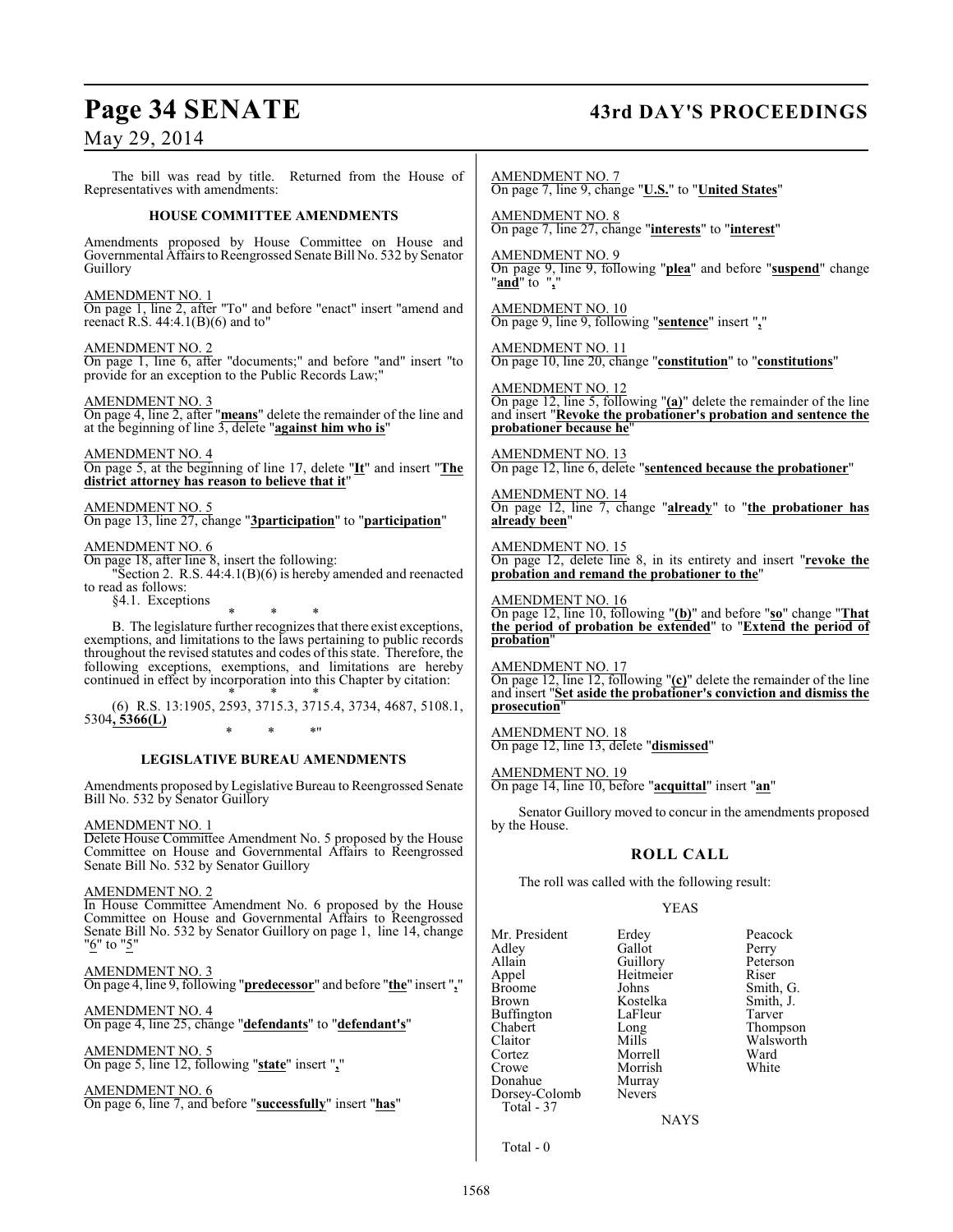# **43rd DAY'S PROCEEDINGS Page 35 SENATE**

#### ABSENT

Amedee Martiny Total - 2

The Chair declared the Senate concurred in the amendments proposed by the House.

#### **SENATE BILL NO. 549—** BY SENATOR GALLOT

- AN ACT
- To amend and reenact R.S. 33:1992(A)(1) and 2002(A)(3)(a), relative to minimum wages for firefighters; to provide relative to the components of a firefighter's starting salary; to provide relative to compliance with the requirements of the Fair Labor Standards Act; and to provide for related matters.

The bill was read by title. Returned from the House of Representatives with amendments:

#### **HOUSE FLOOR AMENDMENTS**

Amendments proposed by Representative Lopinto to Engrossed Senate Bill No. 549 by Senator Gallot

#### AMENDMENT NO. 1

On page 1, line 2, after "R.S. 33:1992(A)(1)" delete "and  $2002(A)(3)(a)$ ," and insert a comma "," and "2002(A)(3)(a), 2490(E), and  $2550(E)$ ,

#### AMENDMENT NO. 2

On page 1, line 2, after "relative to" delete the remainder of the line and at the beginning of line 3, delete "for"

#### AMENDMENT NO. 3

On page 1, line 3, after "firefighters;" and before "to provide" insert "to provide relative to the minimum wage paid to firefighters;"

#### AMENDMENT NO. 4

On page 1, line 5, after "Act;" and before "and to" insert "to provide relative to the reinstatement, reemployment, and seniority of firefighters who retire or resign due to an injury;"

#### AMENDMENT NO. 5

On page 1, line 7, after "R.S. 33:1992(A)(1) and before "are hereby" delete "and  $2002(A)(3)(a)$ " and insert a comma "," and  $"2002(A)(3)(a)$ ,  $2490(E)$ , and  $2550(E)$ "

#### AMENDMENT NO. 6

On page 2, after line 16, insert the following:

"§2490. Reinstatement and reemployment \* \* \*

E.(1) Any regular employee who resigns or retires from a position in the classified police service may, with the prior approval of the board, be reemployed in a position of the class in which he was employed immediately preceding his resignation or retirement or in a position in any lower class. Any such employee may be reemployed at any time after his resignation or retirement, but he shall be qualified for the position to which he is reemployed. In addition, the employee shall be reemployed with the seniority accumulated through the date of reinstatement; however, a regular employee shall be reemployed as provided in this Subsection Paragraph only if his resignation or retirement occurred as a result of the employee being unable to perform the essential functions of his job upon sustaining any injury that is compensable pursuant to the provisions of Chapter 10 of Title 23 of the Louisiana Revised Statutes of 1950.

(2) Any regular employee who resigns or retires froma position in the classified fire service may, with the prior approval of the board, be reemployed in a position of the class in which he was employed immediately preceding his resignation or retirement or in a position in any lower class. Any such employee may be reemployed at any time after his resignation or retirement, but he shall be qualified for the position to which he is reemployed. In addition, the employee shall be reemployed with the seniority accumulated through the date

# May 29, 2014

of reinstatement; however, a regular employee shall be reemployed as provided in this Paragraph only if his resignation or retirement occurred as a result of the employee being unable to perform the essential functions of his job upon sustaining an injury.

\* \* \* §2550. Reinstatement and reemployment

\* \* \* E.(1) Any regular employee who resigns or retires from a position in the classified police service may, with the prior approval of the board, be reemployed in a position of the class in which he was employed immediately preceding his resignation or retirement or in a position in any lower class. Any such employee may be reemployed at any time after his resignation or retirement, but he shall be qualified for the position to which he is reemployed. In addition, the employee shall be reemployed with the seniority accumulated through the date of reinstatement; however, a regular employee shall be reemployed as provided in this Subsection Paragraph only if his resignation or retirement occurred as a result of the employee being unable to perform the essential functions of his job upon sustaining any injury that is compensable pursuant to the provisions of Chapter 10 of Title 23 of the Louisiana Revised Statutes of 1950.

(2) Any regular employee who resigns or retires from a position in the classified fire service may, with the prior approval of the board, be reemployed in a position of the class in which he was employed immediately preceding his resignation or retirement or in a position in any lower class. Any such employee may be reemployed at any time after his resignation or retirement, but he shall be qualified for the position to which he is reemployed. In addition, the employee shall be reemployed with the seniority accumulated through the date of reinstatement; however, a regular employee shall be reemployed as provided in this Paragraph only if his resignation or retirement occurred as a result of the employee being unable to perform the essential functions of his job upon sustaining an injury.

Senator Gallot moved to reject the amendments proposed by the House.

#### **ROLL CALL**

The roll was called with the following result:

#### YEAS

| Erdey         | <b>Nevers</b>           |
|---------------|-------------------------|
| Gallot        | Peacock                 |
|               | Perry                   |
| Heitmeier     | Peterson                |
| Johns         | Riser                   |
| Kostelka      | Smith, G.               |
| LaFleur       | Smith, J.               |
| Long          | Tarver                  |
| Mills         | Thompson                |
| Morrell       | Walsworth               |
| Morrish       | White                   |
| Murray        |                         |
|               |                         |
|               |                         |
|               |                         |
| <b>ABSENT</b> |                         |
| Martiny       |                         |
|               | Guillory<br><b>NAYS</b> |

Claitor Ward

Total - 4

The Chair declared the Senate rejected the amendments proposed by the House.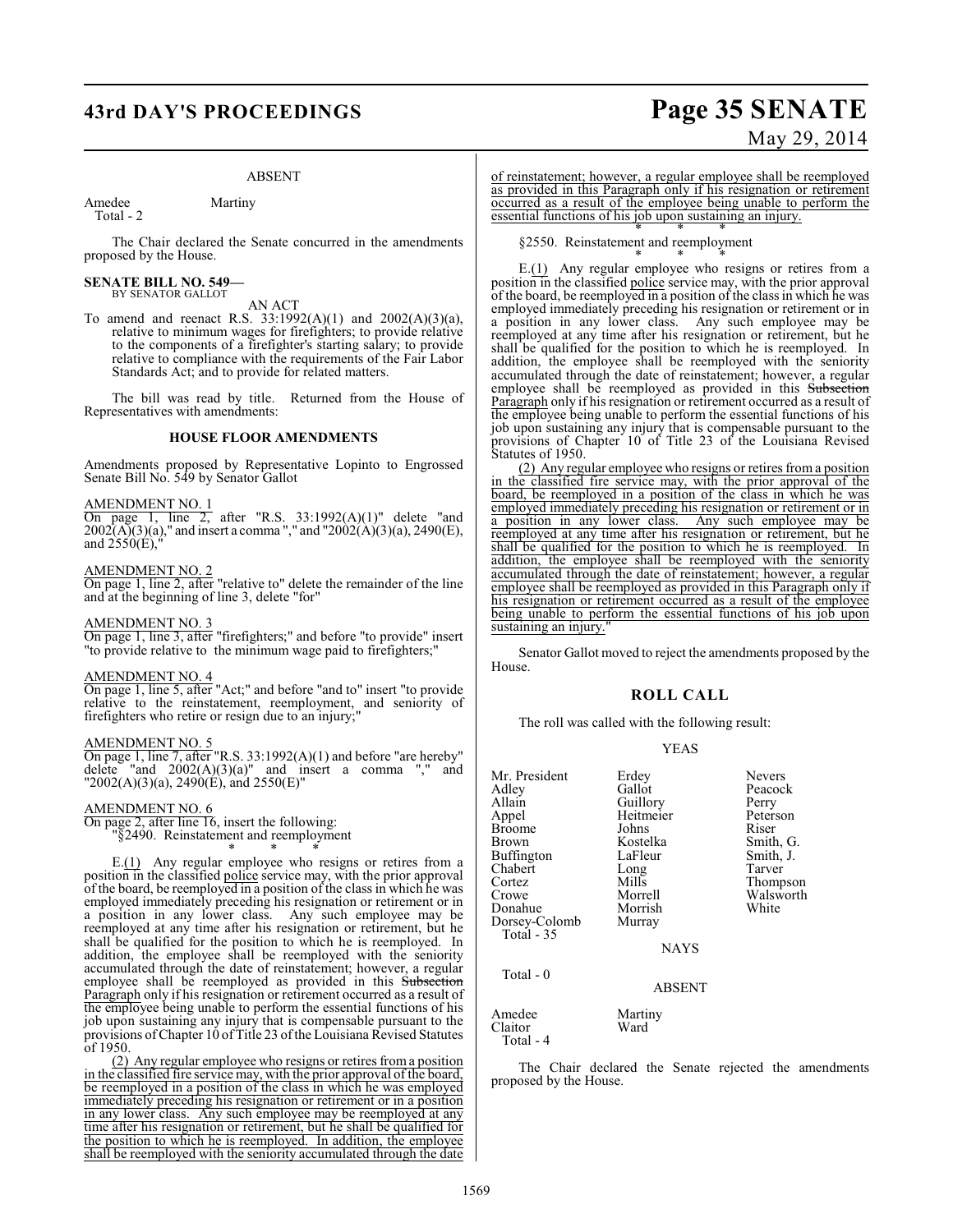# **Page 36 SENATE 43rd DAY'S PROCEEDINGS**

## May 29, 2014

#### **SENATE BILL NO. 554—** BY SENATOR GARY SMITH

AN ACT

To amend and reenact R.S. 22:972, Subpart D of Part III of Chapter 4 of Title 22 of the Louisiana Revised Statutes of 1950, comprised of R.S. 22:1091 through 1099, relative to health insurance rate review; to provide for definitions; to provide for rate filings and rate increases; to provide relative to form approval; to provide relative to rating factors, risk pools, and individual market plan and calendar year requirements; to provide with respect to review of proposed rate filings and rate changes; to provide for implementation and enforcement; to provide for the frequency of rate increase limitations; to provide relative to the prohibition of discrimination in rates due to severe disability; and to provide for related matters.

The bill was read by title. Returned from the House of Representatives with amendments:

#### **HOUSE COMMITTEE AMENDMENTS**

Amendments proposed by House Committee on Insurance to Reengrossed Senate Bill No. 554 by Senator Gary Smith

#### AMENDMENT NO. 1

On page 13, at the end of line 2, insert the following:

"**A review of rates made pursuant to this Subpart shall not constitute a determination under the Louisiana Administrative Procedure Act, R.S. 49:950 et seq., nor shall such a review of rates be subject to other administrative or judicial relief.**"

#### **LEGISLATIVE BUREAU AMENDMENTS**

Amendments proposed by Legislative Bureau to Reengrossed Senate Bill No. 554 by Senator Gary Smith

#### AMENDMENT NO. 1

On page 3, line 9, following "**Section**" and before "**be controlled**" change "**are to**" to "**shall**"

#### AMENDMENT NO. 2

On page 3, line 16, following "**market**" and before "**including**" insert "**,**"

#### AMENDMENT NO. 3

On page 3, line 17, following "**agreement**" and before "**covering**" delete ",

AMENDMENT NO. 4 On page 14, line 3, following "**increase**" and before the end of the line change "**which**" to "**that**"

AMENDMENT NO. 5 On page 14, line 10, following ""**website**" and before "**and**"delete "**,**"

AMENDMENT NO. 6 On page 20, line 6, following "**Section**" and before "**"**" insert "**,**"

## AMENDMENT NO. 7

On page 22, lines 23 and 24, following "**the**" and before "**makes**" change "**Division of Administrative Law**" to "**division of administrative law**"

#### **HOUSE FLOOR AMENDMENTS**

Amendments proposed by Representative Broadwater to Reengrossed Senate Bill No. 554 by Senator Gary Smith

#### AMENDMENT NO. 1

On page 6, line 22, after "excepted benefits" insert "as defined in R.S.  $22:\overline{1061(3)(a)}$ "

Senator Gary Smith moved to concur in the amendments proposed by the House.

#### **ROLL CALL**

The roll was called with the following result:

#### YEAS

| Mr. President<br>Adley<br>Allain | Dorsey-Colomb<br>Erdey<br>Gallot | Morrish<br>Murray<br><b>Nevers</b> |
|----------------------------------|----------------------------------|------------------------------------|
| Broome                           | Guillory                         | Perry                              |
| Brown                            | Heitmeier                        | Riser                              |
| Buffington                       | Johns                            | Smith, G.                          |
| Chabert                          | Kostelka                         | Smith, J.                          |
| Claitor                          | LaFleur                          | Tarver                             |
| Cortez                           | Long                             | Thompson                           |
| Crowe                            | Mills                            | Ward                               |
| Donahue                          | Morrell                          | White                              |
| Total - 33                       |                                  |                                    |
|                                  | <b>NAYS</b>                      |                                    |
| Peterson<br>Total - 1            |                                  |                                    |
|                                  | 1.00131                          |                                    |

#### ABSENT

| Amedee             | Martiny | Walsworth |
|--------------------|---------|-----------|
| Appel<br>Total - 5 | Peacock |           |
|                    |         |           |

The Chair declared the Senate concurred in the amendments proposed by the House.

#### **SENATE BILL NO. 582—**

BY SENATOR CLAITOR AN ACT

To amend and reenact R.S.  $32:412(A)(4)(a)$  and the introductory paragraph of (b) and (7)(a) and the introductory paragraph of  $(b)$ ,  $(b)$  $(7)(a)$  $(i)$  and the introductory paragraph of  $(ii)$ ,  $(b)$  $(i)$  and the introductory paragraph of (ii), (c)(i) and the introductory paragraph of  $(ii)$ ,  $(d)(i)$  and the introductory paragraph of  $(ii)$ ,  $(e)(i)(aa)$ , the introductory paragraph of  $(bb)$ , and  $(dd)$  and (ii)(aa), (bb), and (dd), and (C), relative to motor vehicles; to provide for the duration of a driver's license; and to provide for related matters.

The bill was read by title. Returned from the House of Representatives with amendments:

#### **HOUSE COMMITTEE AMENDMENTS**

Amendments proposed by House Committee on Transportation, Highways, and Public Works to Engrossed Senate Bill No. 582 by Senator Claitor

#### AMENDMENT NO. 1

On page 1, line 2, after "R.S." delete the remainder of the line and delete lines 3 through 8 in their entirety and insert the following: "32:412(A)(1),(2), (3), (4)(a) and introductory paragraph of (b), (5),  $(6)$ ,  $(7)(a)$  and introductory paragraph of  $(b)$ ,  $(\overline{B})(1)$ ,  $(2)$ ,  $(5)$ ,  $(7)(a)(i)$ and introductory paragraph of (ii), (b)(i) and introductory paragraph of (ii),  $(c)(i)$  and introductory paragraph of (ii),  $(d)(i)$  and introductory paragraph of (ii), (e)(i)(aa), introductory paragraph of (bb),  $(cc)$ ,  $(d\bar{d})$ , and  $(ee)$ , and  $(ii)(aa)$ ,  $(bb)$ ,  $(cc)$ ,  $(dd)$ , and  $(ee)$  and  $(C)$ , 32:412.1(B), $(C)$ ,  $(D)$ , and 32:429(A), to enact R.S. 32:412.1(E) and 412.3, and to repeal R.S. 32:412.1(A)(1), relative to the duration of driver's licenses; to provide that driver's licenses be renewed every six years; to provide for fees; to provide for the distribution of revenue; to create and provide for special funds; and to provide for related matters."

#### AMENDMENT NO. 2

On page 1, line 10, after "R.S." delete the remainder of the line and delete lines 11 through 14 in their entirety and insert the following: "32:412(A)(1),(2),(3),(4)(a) and introductory paragraph of (b), (5),  $(6)$ ,  $(7)(a)$  and introductory paragraph of  $(b)$ ,  $(\overline{B})(1)$ ,  $(2)$ ,  $(5)$ ,  $(\overline{7})(a)(i)$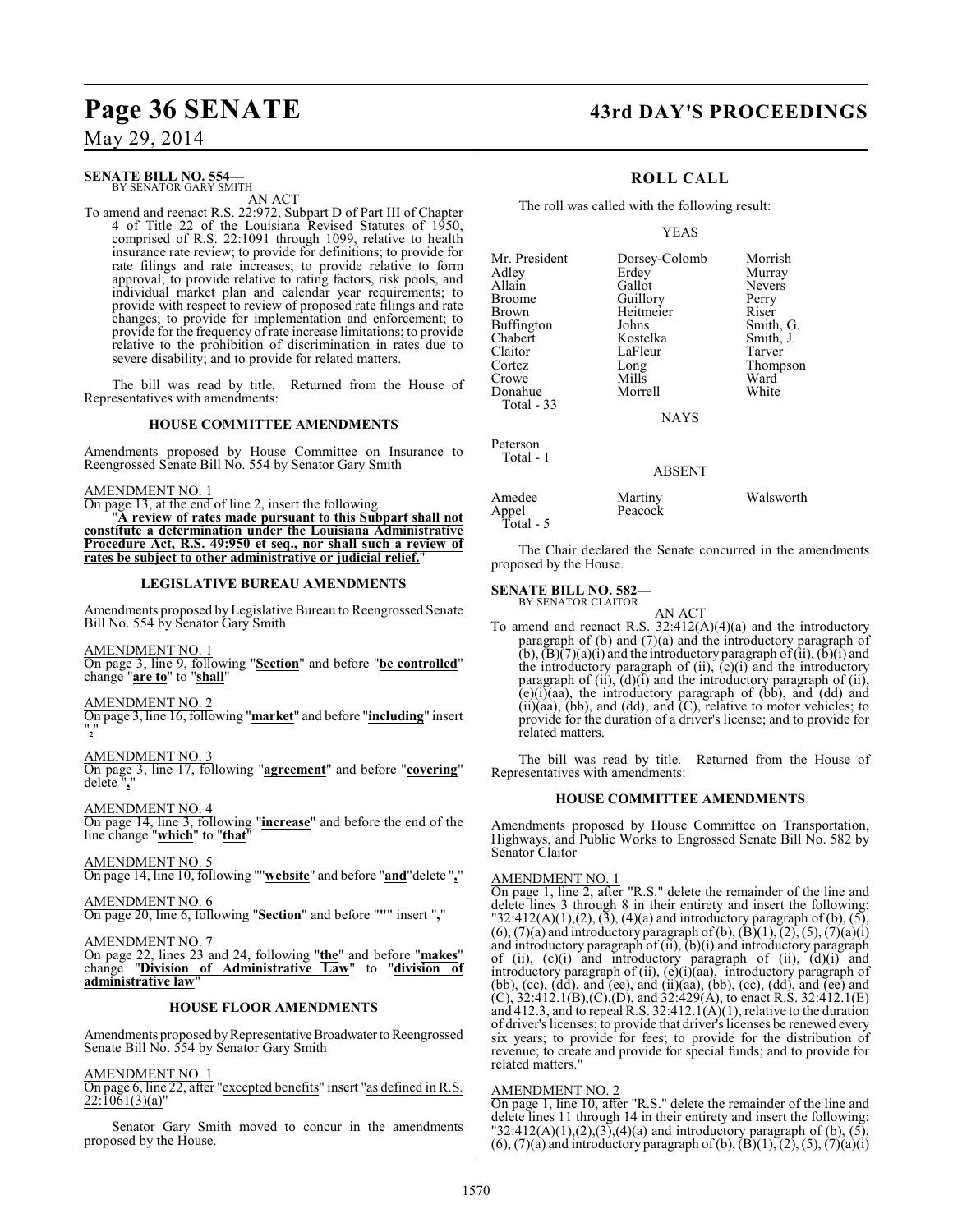# **43rd DAY'S PROCEEDINGS Page 37 SENATE**

# May 29, 2014

and introductory paragraph of (ii), (b)(i) and introductory paragraph of (ii), (c)(i) and introductory paragraph of (ii), (d)(i) and introductory paragraph of (ii), (e)(i)(aa), introductory paragraph of (bb), (cc),  $(d\bar{d})$ , (ee), and (ii)(aa), (bb), (cc),(dd), and (ee) and (C),  $32:412.1(B)(C)(D)$ , and  $32:429(A)$  are hereby amended and reenacted and R.S.  $32:412.1(E)$  and  $412.3$  are hereby enacted to read as follows"

#### AMENDMENT NO. 3

On page 2, line 2, after "A." delete the remainder of the line in its entirety and insert the following:

"(1) Every applicant for a Class "D" driver's license, or for a renewal of a Class "D" driver's license, except those bona fide residents of the city of New Orleans, shall pay for such basic license a fee of twenty-eight dollars and fifty cents **forty-two dollars and seventy-five cents**. Seven dollars and forty three cents **Eleven dollars and fifteen cents** of the fee shall be paid to the State Police Pension and Retirement Fund. One dollar **and fifty cents** of the fee shall be forwarded by the department to the litter abatement and education account which is created with the Conservation Fund through the provisions of R.S.  $56:10(B)(15)$ .

(2) The fee for Class "D" driver's licenses, or renewal of a Class "D" driver's license, issued to bona fide residents of the city of New Orleans shall be thirty-six dollars, ten dollars **fifty-four dollars**, **fifteen dollars** of which shall be payable by the department to the board of trustees of the police pension fund of the city of New Orleans. One dollar and twenty three cents **eighty four cents** of the fee shall be paid to the State Police Pension and Retirement Fund. One dollar **and fifty cents** of fee shall be forwarded by the department to the litter abatement and education account which is created within the Conservation Fund through the provisions of R.S. 56:10(B)(15).

(3) There shall be a fee of five dollars **seven dollars and fifty cents** for an emergency vehicle endorsement for any vehicle group.

#### AMENDMENT NO. 4

On page 2, delete line 11 in its entirety and insert the following:

"(5) Every applicant for a Class "E" driver's license, or for a renewal of a Class "E" driver's license, except those bona fide residents of the city of New Orleans, shall pay for such basic license a fee of thirteen dollars and fifty cents **twenty dollars and twentyfive cents**, which shall be the cost of such basic license. Three dollars and seventy-five cents **Five dollars and sixty-three cents** of the fee shall be paid to the State Police Pension and Retirement Fund. One dollar **and fifty cents** of the fee shall be forwarded by the department to the litter abatement and education account which is created within the Conservation Fund through the provisions of R.S. 56:10(B)(15).

(6) The fee for a Class "E" driver's license, or renewal of a Class "E" driver's license, issued to bona fide residents of the city of New Orleans shall be thirteen dollars and fifty cents, two dollars and fifty cents **twenty dollars and twenty-five cents, three dollars and seventy-five cents** of which fee shall be paid by the department to the board of trustees of the police pension funds of the city of New Orleans. Two dollars and fifty cents **Three dollars and seventy-five cents** of the fee shall be paid to the State Police Pension and Retirement Fund. One dollar **and fifty cents** of the fee shall be forwarded by the department to the litter abatement and education account which is created within the Conservation Fund through the provisions of R.S. 56:10(B)(15)."

#### AMENDMENT NO. 5

On page 2, line 21, after "B." delete the remainder of the line in its entirety and insert the following:

"(1) Every applicant for a Class "A", "B", or "C" commercial driver's license, or for a renewal of a basic Class "A", "B", or "C" commercial driver's license, except for those bona fide residents of the city of New Orleans, shall pay for such basic license a fee of forty-one dollars. Ten dollars and eighty cents **sixty-one dollars and fifty cents. Sixteen dollars and twenty cents** of the fee shall be paid to the State Police Pension and Retirement Fund. One dollar **and fifty cents** of the fee shall be forwarded by the department to the litter abatement and education account which is created within the Conservation Fund through the provisions of R.S. 56:10(B)(15).

(2) The fee for a basic Class "A", "B", or "C" commercial driver's license, or for the renewal of a basic Class "A", "B", or "C" commercial driver's license, issued to bona fide residents of the city of New Orleans shall be fifty one dollars, ten **seventy-six dollars and fifty cents, fifteen dollars** of which fee shall be paid by the department to the board of trustees of the police pension fund of the city of New Orleans. Ten **Fifteen** dollars of the fee shall be paid to the State Police Pension and Retirement Fund. One dollar **and fifty cents** of the fee shall be forwarded by the department to the litter abatement and education account which is created with the Conservation Fund through the provisions of R.S. 56:10(B)(15).

\* \* \* (5) There shall be a fee of five dollars **seven dollars and fifty** cents for each endorsement to the basic licenses listed in R.S.  $32:408(B)$ .

#### AMENDMENT NO. 6

On page 4, at the beginning of line 10, delete "four dollars and fifty cents" and insert "**six dollars and seventy-five cents**"

#### AMENDMENT NO. 7

On page 4, delete line 19 in its entirety and insert the following:

"(cc) Fifty cents **Seventy-five cents** of the fee shall be paid to the office of state police. One dollar and fifty cents **Two dollars and** seventy-five cents of the fee shall be paid to the State Police Pension and Retirement Fund. One dollar **and fifty cents** of the fee shall be forwarded by the department to the litter abatement and education account which is created within the Conservation Fund through the provisions of R.S.  $56:10(B)(15)$ ."

#### AMENDMENT NO. 8

On page 4, line 22, after "fee of" delete "fourteen" and at the beginning of line 23, delete "dollars and seventy-five cents" and insert "**twenty-two dollars and thirteen cents**"

#### AMENDMENT NO. 9

On page 5, delete line 6 in its entirety and insert the following:

"(ee) Three dollars and seventy-one cents **Five dollars and fifty-six cents** of the fee shall be paid to the State Police Pension and Retirement Fund. One dollar **and fifty cents** of the fee shall be forwarded by the department to the litter abatement and education account which is created within the Conservation Fund through the provisions of R.S. 56:10(B)(15)."

#### AMENDMENT NO. 10

On page 5, at the end of line 9 delete "four" and on line 10, delete "dollars and fifty cents" and insert "**six dollars and seventy-five cents**"

#### AMENDMENT NO. 11

On page 5, delete line 22 in its entirety and insert the following:

"(cc) One dollar **and fifty cents** of the fee shall be paid to the Board of Trustees of the Police Pension Fund of the city of New Orleans. One dollar **and fifty cents** of the fee shall be paid to the State Police Pension and Retirement Fund. One dollar **and fifty cents** of the fee shall be forwarded by the department to the litter abatement and education account which is created within the Conservation Fund through the provisions of R.S.  $56:10(B)(15)$ ."

#### AMENDMENT NO. 12

On page 5, at the beginning of line 26, delete "eighteen dollars and fifty cents" and insert "**twenty-seven dollars and seventy-five cents**"

### AMENDMENT NO. 13

On page 6, between lines 8 and 9, insert the following:

"(ee) Five dollars **Seven dollars and fifty cents** of the fee shall be payable by the department to the board of trustees of the police pension fund of the city of New Orleans. Sixty-one cents **Ninety-two cents** of the fee shall be paid to the State Police Pension and Retirement Fund. One dollar **and fifty cents** of the fee shall be forwarded by the department to the litter abatement and education account which is created within the Conservation Fund through the provisions of R.S. 56:10(B)(15)."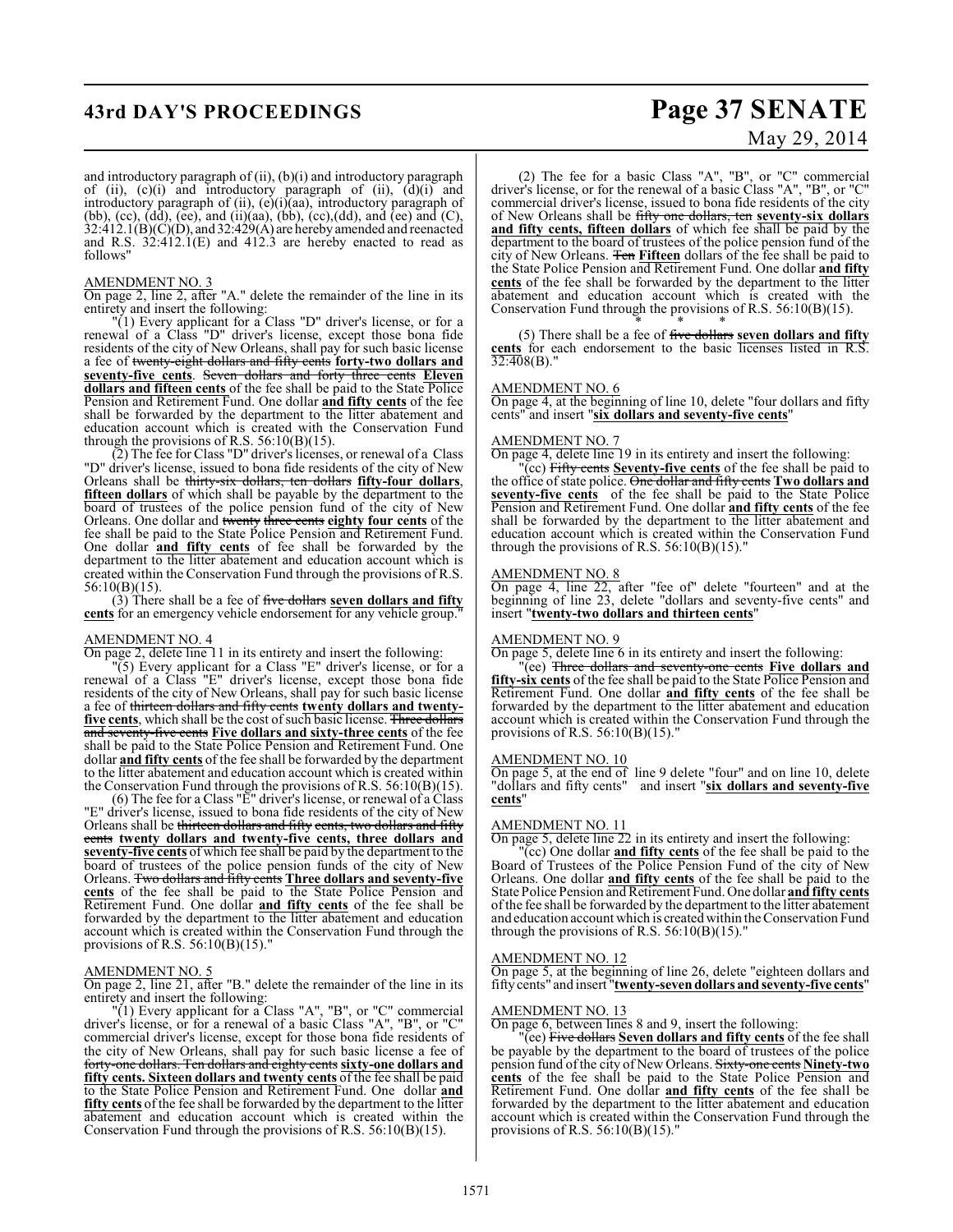AMENDMENT NO. 14 On page 6, line 12, change "eight" to "**twelve**"

AMENDMENT NO. 15

On page 6, line 17, delete "five dollars" and insert "**seven dollars and fifty cents**" and on line 18, change "two" to "**three**"

AMENDMENT NO. 16

On page 7, after line 6, insert the following: "§412.1. Handling charges

\* \* \*

B. **Except as provided in Subsection D, the office of motor vehicles shall collect, in addition to any fee authorized by law, a handling charge of twelve dollars for each of the following transactions:**

**(1) Class D and Class E drivers' licenses:**

- **(a) New applications.**
- **(b) Renewals.**
- **(c) Duplicates.**
- **(d) Valid without photo.**

B. **C.** Additional handling charges of eight dollars may be established by the office of motor vehicles upon transactions not specifically named in Subsection A of this Section in accordance with procedures in the Administrative Procedure Act.

C. **D.** Two **Three dollars and seventy-five cents on Class "D" and "E" driver's license transactions, and two** dollars and fifty cents of the fee charged for any **all other** handling fees charged or collected shall be forwarded to the state treasurer for deposit in to the Office of Motor Vehicles Customer Service and Technology Fund created pursuant to the provisions of R.S. 32:429.2.

D. **E.** A child who is in foster care, as defined in Article 603 of the Louisiana Children's Code, shall not be required to pay the handling fee or other charge in order to obtain a driver's license or identification card.

#### \* \* \* **§412.3. Office of Motor Vehicles Driver's License Escrow Fund; Office of Motor Vehicles Handling Fee Escrow Fund**

There is hereby created, as special funds in the state **treasury, the Office of Motor Vehicles Driver's License Escrow Fund, and the Office of Motor Vehicles Handling Fee Escrow Fund.**

**B.(1) After compliance with the requirements of Article VII, Section 9(B) of the Constitution of Louisiana relative to the Bond Security and Redemption Fund, and after a sufficient amount is allocated from that fund to pay all of the obligations secured by the full faith and credit of the state which become due and payable within any fiscal year, the treasurer shall pay an amount equal to one third of the monies received by the state treasury pursuant to the provisions of R.S. 32:412 into the Office of Motor Vehicles Driver's License Escrow Fund. The monies in this fund shall be used solely as provided in Subsection D of this Section. All unexpended and unencumbered monies in this fund at the end of the fiscal year shall remain in the fund to cover under collections in any subsequent fiscal year. The monies in the fund shall be invested by the state treasurer in the same manner as monies in the state general fund and shall be deposited into the state general fund.**

**(2) The calculation required under the provisions of Subsection D of this Section shall be made prior to the distribution to the board of trustees of the police pension funds of the city of New Orleans, the State Police Pension and Retirement Fund, and the Conservation Fund under the provisions of R.S. 56:10(B)(15).**

**C. After compliance with the requirements of Article VII, Section 9(B) of the Constitution of Louisiana relative to the Bond Security and Redemption Fund, and after a sufficient amount is allocated from that fund to pay all of the obligations secured by the full faith and credit of the state which become due and payable within any fiscal year, the treasurer shall pay an amount equal to one third of the monies received by the state treasury pursuant to the provisions of R.S. 32:412.1 into the Office of Motor Vehicles Handling Fee Escrow Fund. The monies in this fund shall be used solely as provided in Subsection E of this**

## **Page 38 SENATE 43rd DAY'S PROCEEDINGS**

**Section. All unexpended and unencumbered monies in this fund at the end of the fiscal year shall remain in the fund to cover under collections in any subsequent fiscal year. The monies in the fund shall be invested by the state treasurer in the same manner as monies in the state general fund and shall be deposited into the state general fund.**

**D. Of the monies escrowed in the Office of Motor Vehicles Driver's License Escrow Fund, one-half shall be appropriated in Fiscal Years 2019, 2025, and 2031 and one-half shall be appropriated in Fiscal Years 2020, 2026, and 2032.** 

**E.(1) Of the monies escrowed in the Office of Motor Vehicles Handling Fee Escrow Fund. In appropriating money from this fund in the fifth and sixth year of the driver's license cycle, one-half shall be appropriated in Fiscal Years 2019, 2025, and 2031 and one-half shall be appropriated in Fiscal Years 2020, 2026, and 2032. (2) Of the monies appropriated under the provisions of this Subsection, sixty-eight and seventy-five onehundredths percent of the funds shall be allocated to self-generated revenue and thirty-one and twenty-five onehundredths percent of the funds shall be allocated to the Office of Motor Vehicles Customer Service and Technology Fund.**

\* \* \* §429. Office of motor vehicles field offices; authorization of fees

A.(1) The governing authority of any local governmental subdivision is hereby authorized to levy, by resolution, a fee for each service or transaction carried out as an operation of an office of motor vehicles field office that is not fully funded by the state. Except as provided in Paragraph (2) of this Subsection, the fee shall not exceed three dollars **four dollars and fifty cents** per service or transaction and shall be used solely to defray the cost of operations of that local field office, including but not limited to facility rental, utilities, and maintenance. The fee shall not be charged for the procurement or renewal of a motor vehicle registration license.

(2) The fee provided for in Paragraph (1) of this Subsection may be levied in an amount not to exceed four **six** dollars by the local governing authority of Orleans Parish.

Section 2. R.S.  $32:412.1(A)(1)$  is hereby repealed in its entirety.

Section 3. This Act shall become effective February 1, 2015."

#### **LEGISLATIVE BUREAU AMENDMENTS**

Amendments proposed by Legislative Bureau to Engrossed Senate Bill No. 582 by Senator Claitor

#### AMENDMENT NO. 1

In House Committee Amendment No. 7 proposed by the House Committee on Transportation, Highways, and Public Works to Engrossed Senate Bill No. 582 by Senator Claitor on page 3, between lines 2 and 3, insert

"\* \* \*"

AMENDMENT NO. 2 On page 2, line 24, change "United States Code" to "**U.S.C.**"

AMENDMENT NO. 3 On page 3, line 7, change "United States Code" to "**U.S.C.**"

#### **HOUSE FLOOR AMENDMENTS**

Amendments proposed by Representative Foil to Engrossed Senate Bill No. 582 by Senator Claitor

#### AMENDMENT NO. 1

In Amendment No. 16 proposed by the House Committee on Transportation, Highways, Public Works and adopted by the House on May 12, 2014, on page 4, line 19, change "Subsection" to "Subsections" and after "A" insert "and B"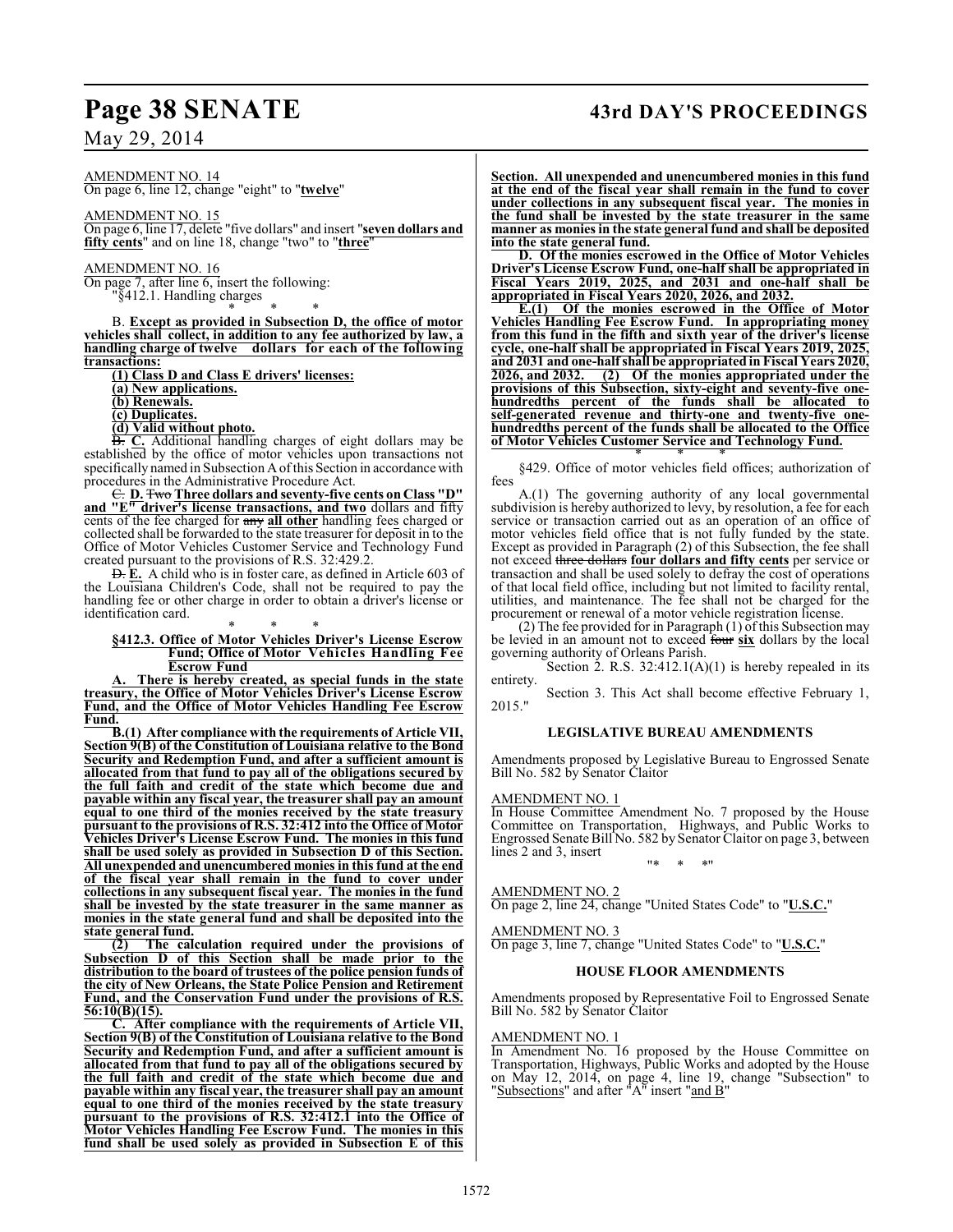## **43rd DAY'S PROCEEDINGS Page 39 SENATE**

#### **HOUSE FLOOR AMENDMENTS**

Amendments proposed by Representative Foil to Engrossed Senate Bill No. 582 by Senator Claitor

#### AMENDMENT NO. 1

In Amendment No. 16 proposed by the House Committee on Transportation, Highways and Public Works and adopted by the House on May 12, 2014, on page 5, line 15, change "**2019, 2025,**" to "**2020, 2026,**" and delete lines 16 and 17 and insert the following: "**and 2032 and one-half shall be appropriated in Fiscal Years 2021, 2027, and 2033.**"

#### AMENDMENT NO. 2

In Amendment No. 16 proposed by the House Committee on Transportation, Highways and Public Works and adopted by the House on May 12, 2014, on page 5, at the beginning of line 21, change "**2019, 2025, and 2031**" to "**2020, 2026, and 2032**" and at the end of line 21, change "**2020**" to "**2021**"

#### AMENDMENT NO. 3

In Amendment No. 16 proposed by the House Committee on Transportation, Highways and Public Works and adopted by the House on May 12, 2014, on page 5, at the beginning of line 22, delete "**2026, and 2032**" and insert "**2027, and 2033**"

#### AMENDMENT NO. 4

In Amendment No. 16 proposed by the House Committee on Transportation, Highways and Public Works and adopted by the House on May 12, 2014, on page 5, line 41, delete "February 1, 2015" and insert "**July 1, 2015**"

#### **HOUSE FLOOR AMENDMENTS**

Amendments proposed by Representative Ortego to Engrossed Senate Bill No. 582 by Senator Claitor

#### AMENDMENT NO. 1

In Amendment No. 1 proposed by the House Committee on Transportation, Highways and Public Works and adopted by the House on May 12, 2014, on page 1, at the beginning of line 4 after "32:" insert "409.1(A)(2)(ff),"

#### AMENDMENT NO. 2

In Amendment No. 16 proposed by the House Committee on Transportation, Highways and Public Works and adopted by the House on May 12, 2014, on page 5, delete lines 40 and 41 in their entirety and insert the following:

"Section. 2. R.S.  $32:409.1(A)(2)(ff)$  is hereby amended and reenacted to read as follows:

§409.1. Application or special certificate applications; penalties for false information

A.

\* \* \*

(2) An applicant for a driver's license shall provide the following information:

\* \* \* (ff) Passport. Foreign passports must be appropriately stamped and accompanied by proper immigration documents that permit the applicant to maintain a legal presence in the United States for at least one hundred eighty calendar days; except, however, such passports and immigration documents of applications who are employed in the agricultural industry must permit the applicant to maintain a legal presence in the United States for at least sixty calendar days**, and such passports and immigration documents of applicants who are attempting to renew a driver's license must permit the applicant to maintain a legal presence in the United States for at least thirty calendar days**.

\* \* \* Section 3. R.S. 32:412.1(A)(1) is hereby repealed in its entirety. Section 4. Sections 1 and 3 of this Act shall become effective July 1, 2015.

Section 5. This Section and Sections 2 and 4 shall become effective upon signature by the governor or, if not signed by the

# May 29, 2014

governor, upon expiration ofthe time for bills to become law without signature by the governor, as provided by Article III, Section 18 of the Constitution of Louisiana. If vetoed by the governor and subsequently approved by the legislature, this Act shall become effective on the day following such approval."

Senator Claitor moved to concur in the amendments proposed by the House.

#### **ROLL CALL**

The roll was called with the following result:

YEAS

Mr. President Erdey Peacock<br>Adley Gallot Perry Adley Gallot Perry<br>Allain Guillory Peterson Allain Guillory Peters<br>Appel Heitmeier Riser Appel Heitmeier<br>Broome Johns Broome Johns Smith, G.<br>Brown Kostelka Smith, J. Buffington LaFle<br>Chabert Long Chabert Long Thompson Claitor Mills Walsworth<br>Cortez Morrell Ward Cortez Morrell Ward Donahue Murray<br>Dorsey-Colomb Nevers Dorsey-Colomb Total - 37

Kostelka Smith,<br>LaFleur Tarver

Morrish<br>Murray

Total - 0

Amedee Martiny Total - 2

The Chair declared the Senate concurred in the amendments proposed by the House.

**NAYS** 

ABSENT

#### **SENATE BILL NO. 585—**

BY SENATOR MILLS AN ACT

To enact R.S. 30:4(N), relative to solution-mined cavern permits; to require public notice for certain solution-mined cavern permits in Vermilion and Iberia parishes; to require a public hearing for permits to drill, expand, operate, convert, or alter certain solution-mined caverns; to provide terms, conditions, and requirements; and to provide for related matters.

The bill was read by title. Returned from the House of Representatives with amendments:

#### **HOUSE COMMITTEE AMENDMENTS**

Amendments proposed by House Committee on Natural Resources and Environment to Engrossed Senate Bill No. 585 by Senator Mills

AMENDMENT NO. 1

On page 1, line 3, delete "Vermilion and Iberia parishes" and insert "Iberia Parish"

AMENDMENT NO. 2

On page 1, line 4, after "operate," insert "or" and after "convert" delete the comma "," and "or alter"

AMENDMENT NO. 3

On page 1, delete lines 12 and 13 in their entirety and insert in lieu thereof the following:

"**N.(1) No permit to drill or operate a new solution-mined cavern, or expand or convert an existing solution-mined cavern in**"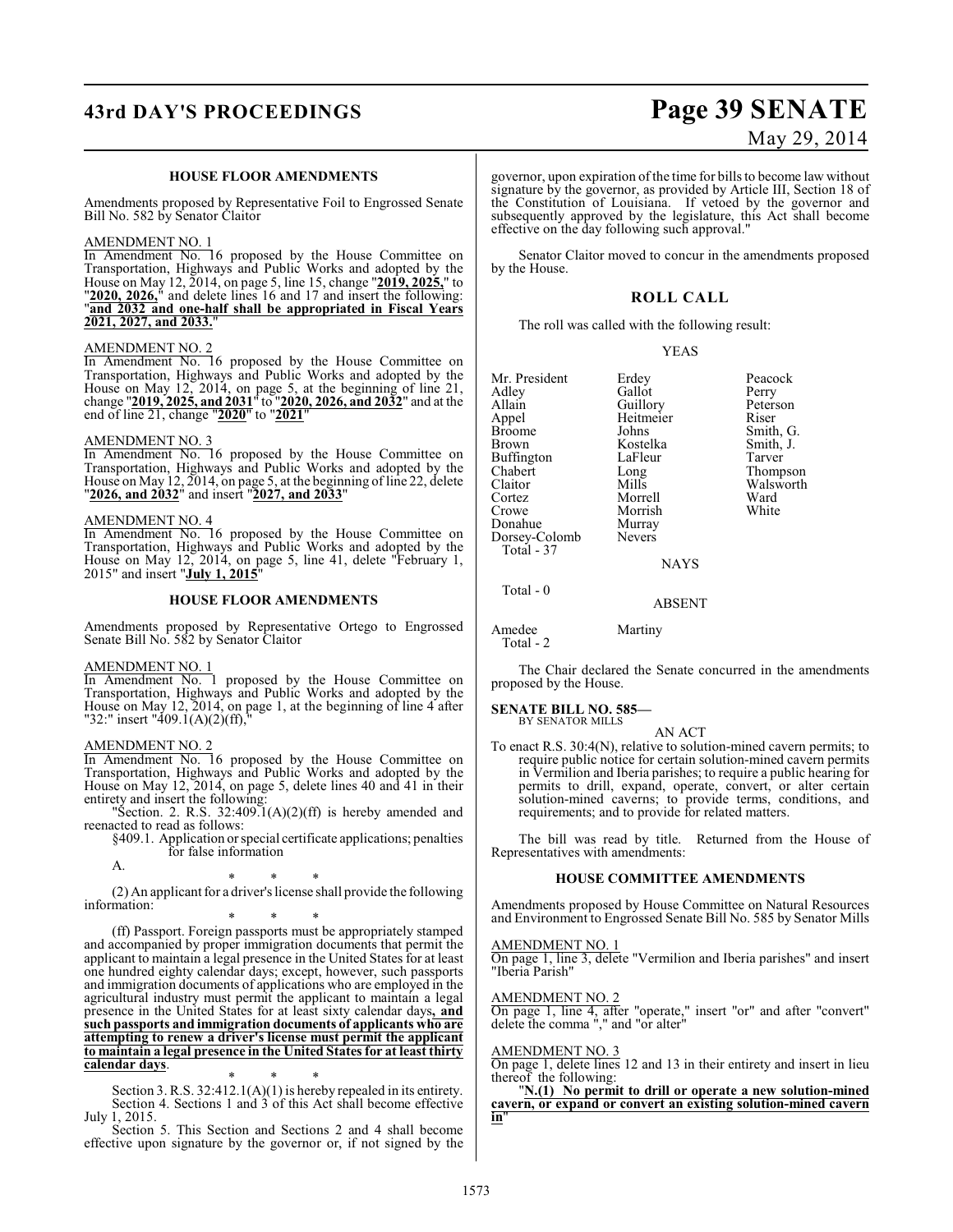# Page 40 SENATE 43rd DAY'S PROCEEDINGS

May 29, 2014

#### AMENDMENT NO. 4

On page 1, line 14, change "**parishes**" to "**Parish**" and change "**is issued,**" to "**may be issued until after**" and change "**shall be**" to "**is**"

#### AMENDMENT NO. 5

On page 1, line 14, after "**held**" insert "**no earlier than August 15, 2015,**"

#### AMENDMENT NO. 6

On page 1, line 15, after "**permit**" change the comma "**,**" to a period "**.**" and insert the following: "**The commissioner shall promulgate rules and regulations to provide for such public hearings**"

#### AMENDMENT NO. 7

On page 2, after line 2, add the following:

"**(2) At least thirty days prior to such public hearing on a permit to expand or convert an existing solution-mined cavern or to drill and operate a new solution-mined cavern in Iberia Parish, the permit applicant shall submit a report to the commissioner of conservation, to Save Lake Peigneur Inc., and to the governing authority of Iberia Parish. The report shall provide a baseline analysis of groundwater levels and salt content in the nearby groundwater wells that can be accessed for such analysis; a plan to monitor groundwater levels and salt water content for the duration of the activity for the creation of cavern storage should a permit be granted; a geologic analysis by a qualified third party geologist that examines the integrity of the salt dome; and the results of an analysis of testing that attempts to determine the source and composition of intermittent foaming or bubbling appearing in Lake Peigneur.**

**(3) No permit to expand or convert an existing solutionmined cavern or to drill and operate a new solution-mined cavern in Iberia Parish shall be issued prior to January 31, 2016.**

**(4) The provisions of this Subsection shall not apply to any activity or operation related to safety, maintenance, inspection, testing or regulatory compliance, when necessary, or when required by regulators.**"

Senator Mills moved to concur in the amendments proposed by the House.

#### **ROLL CALL**

The roll was called with the following result:

#### YEAS

| Mr. President<br>Adley<br>Allain<br>Appel<br><b>Broome</b><br>Brown<br><b>Buffington</b><br>Chabert<br>Cortez<br>Crowe<br>Donahue<br>Dorsey-Colomb<br>Total $-36$ | Erdey<br>Gallot<br>Guillory<br>Heitmeier<br>Johns<br>Kostelka<br>LaFleur<br>Long<br>Mills<br>Morrell<br>Morrish<br>Murray<br><b>NAYS</b> | <b>Nevers</b><br>Peacock<br>Perry<br>Peterson<br>Riser<br>Smith, G.<br>Smith, J.<br>Tarver<br>Thompson<br>Walsworth<br>Ward<br>White |
|-------------------------------------------------------------------------------------------------------------------------------------------------------------------|------------------------------------------------------------------------------------------------------------------------------------------|--------------------------------------------------------------------------------------------------------------------------------------|
| Total - 0                                                                                                                                                         | ABSENT                                                                                                                                   |                                                                                                                                      |
| Amedee<br>Total - 3                                                                                                                                               | Claitor                                                                                                                                  | Martiny                                                                                                                              |

The Chair declared the Senate concurred in the amendments proposed by the House.

#### **SENATE BILL NO. 586—**

BY SENATORS DORSEY-COLOMB, BROOME, BUFFINGTON AND JOHNS

AN ACT To amend and reenact Children's Code Articles 1217, 1239, 1255, 1282.3, 1283.14, 1284.3, 1285.14 and R.S. 15:87.1(C)(1) and to enact R.S. 14:46.4, relative to children; to provide relative to adoptions; to prohibit the re-homing of a child; to provide certain definitions, terms, conditions, procedures, prohibitions, crimes, penalties, and effects; and to provide for related matters.

The bill was read by title. Returned from the House of Representatives with amendments:

#### **HOUSE COMMITTEE AMENDMENTS**

Amendments proposed by House Committee on Health and Welfare to Reengrossed Senate Bill No. 586 by Senator Dorsey-Colomb

#### AMENDMENT NO. 1

On page 3, line 22, after "**is**" and before the colon "**:**" insert "**any one of the following**"

#### AMENDMENT NO. 2

On page 4, line 11, after "**licensed attorney**" and before "**or the**" insert a comma "**,**" and insert "**licensed adoption agency,**"

#### **HOUSE FLOOR AMENDMENTS**

Amendments proposed by Representative Willmott to Reengrossed Senate Bill No. 586 by Senator Dorsey-Colomb

#### AMENDMENT NO. 1

On page 4, line 15, after "**due to**" and before "**incarceration**" insert "**a vacation or a school-sponsored function or activity, or the**"

AMENDMENT NO. 2

On page 4, between lines 18 and 19, insert the following:

"**(5) Relinquishment of a child pursuant to the safe haven** provisions of law.

Senator Dorsey-Colomb moved to concur in the amendments proposed by the House.

#### **ROLL CALL**

The roll was called with the following result:

#### YEAS

| Mr. President<br>Adley<br>Allain<br>Appel<br><b>Broome</b><br><b>Brown</b><br><b>Buffington</b><br>Chabert<br>Claitor<br>Cortez | Dorsey-Colomb<br>Erdey<br>Gallot<br>Guillory<br>Heitmeier<br>Johns<br>Kostelka<br>LaFleur<br>Long<br>Mills | Murray<br><b>Nevers</b><br>Peacock<br>Perry<br>Riser<br>Smith, G.<br>Smith, J.<br>Tarver<br>Thompson<br>Walsworth |
|---------------------------------------------------------------------------------------------------------------------------------|------------------------------------------------------------------------------------------------------------|-------------------------------------------------------------------------------------------------------------------|
| Crowe<br>Donahue<br>Total - 36<br>Total - 0                                                                                     | Morrell<br>Morrish<br><b>NAYS</b>                                                                          | Ward<br>White                                                                                                     |
|                                                                                                                                 | <b>ABSENT</b>                                                                                              |                                                                                                                   |
| Amedee                                                                                                                          | Martiny                                                                                                    | Peterson                                                                                                          |

The Chair declared the Senate concurred in the amendments proposed by the House.

Total - 3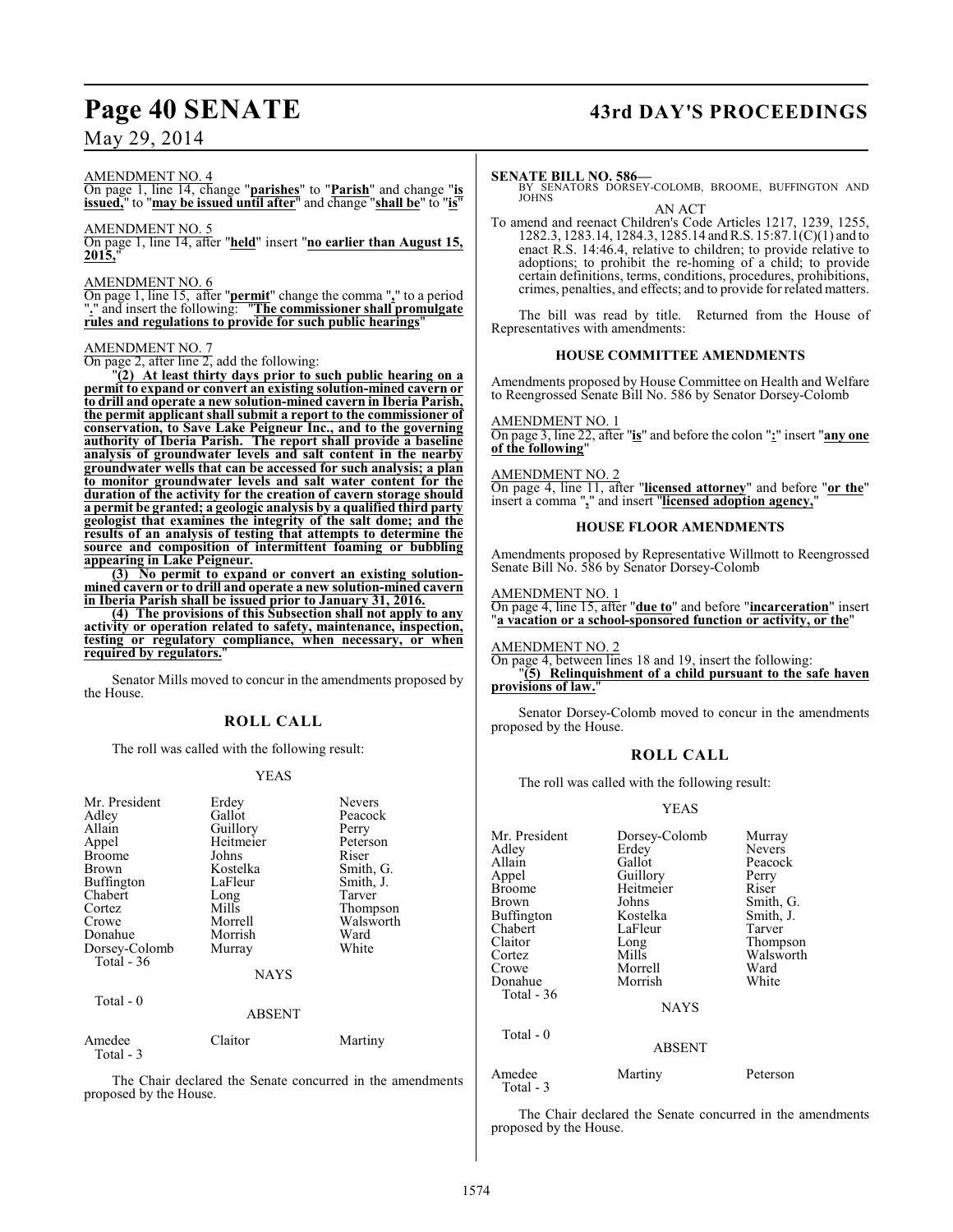## **43rd DAY'S PROCEEDINGS Page 41 SENATE**

## May 29, 2014

#### **SENATE BILL NO. 587—** BY SENATOR PETERSON

AN ACT

To amend and reenact R.S. 33:9091.14(D), (F)(1), (2) and (3)(c), relative to the Mid-City Security District; to provide for governance; to provide for a flat fee per parcel of land; to provide for election dates; to provide for an effective date; and to provide for related matters.

The bill was read by title. Returned from the House of Representatives with amendments:

#### **LEGISLATIVE BUREAU AMENDMENTS**

Amendments proposed by Legislative Bureau to Reengrossed Senate Bill No. 587 by Senator Peterson

AMENDMENT NO. 1

On page 1, line 2, following " $(F)(1)$ " and before "and  $(3)(c)$ " delete ", (2)"

AMENDMENT NO. 2 On page 1, line 8, following " $(F)(1)$ " and before "and  $(3)(c)$ " delete ", (2)"

AMENDMENT NO. 3 On page 2, line 28, delete "**or her**"

AMENDMENT NO. 4 On page 4, delete lines 3 and 4 in their entirety

Senator Peterson moved to concur in the amendments proposed by the House.

#### **ROLL CALL**

The roll was called with the following result:

#### YEAS

| Mr. President<br>Adley<br>Allain<br>Appel<br><b>Broome</b><br><b>Brown</b><br><b>Buffington</b><br>Chabert<br>Claitor<br>Cortez<br>Crowe<br>Donahue<br>Total $-36$ | Dorsey-Colomb<br>Erdey<br>Gallot<br>Guillory<br>Heitmeier<br>Johns<br>Kostelka<br>LaFleur<br>Long<br>Morrell<br>Morrish<br>Murray | <b>Nevers</b><br>Peacock<br>Perry<br>Peterson<br>Riser<br>Smith, G.<br>Smith, J.<br>Tarver<br>Thompson<br>Walsworth<br>Ward<br>White |
|--------------------------------------------------------------------------------------------------------------------------------------------------------------------|-----------------------------------------------------------------------------------------------------------------------------------|--------------------------------------------------------------------------------------------------------------------------------------|
|                                                                                                                                                                    | <b>NAYS</b>                                                                                                                       |                                                                                                                                      |

 $Total - 0$ 

Total - 3

ABSENT

Amedee Martiny Mills

The Chair declared the Senate concurred in the amendments proposed by the House.

## **SENATE BILL NO. 588—** BY SENATOR PETERSON

AN ACT

To amend and reenact R.S. 40:600.88 and 40:600.91(A)(29), relative to the Louisiana Housing Corporation; to provide for the corporation to become a political subdivision of the state; to provide for certain powers and duties; and to provide for related matters.

The bill was read by title. Returned from the House of Representatives with amendments:

#### **HOUSE COMMITTEE AMENDMENTS**

Amendments proposed by House Committee on Municipal, Parochial and Cultural Affairs to Engrossed Senate Bill No. 588 by Senator Peterson

#### AMENDMENT NO. 1

On page 1, line 2, change "40:600.88 and 40:600.91(A)(29)," to "40:600.88, 600.90(D), and 600.91(A)(29),"

#### AMENDMENT NO. 2

On page 1, line 3, after "Corporation;" delete the remainder of the line and insert "to provide relative to actions taken by the board of directors; to provide relative to the authority of the board of directors pursuant to the Louisiana Housing Authorities Law; to provide that the corporation is a political"

#### AMENDMENT NO. 3

On page 1, line 7, change "40:600.88 and 40:600.91(A)(29)," to "40:600.88, 600.90(D), and 600.91(A)(29),"

#### AMENDMENT NO. 4

On page 1, between lines 14 and 15, insert the following: "§600.90. Officers of the corporation; duties; liability

\* \* \* D. The powers of the board. (1) The powers of the corporation shall be vested in the board of directors.

(2) A majority of the members of the board currently serving shall constitute a quorum for the transaction of any business, and the presence of a quorum shall be required for the exercise of any power or function of the corporation. No vacant office shall be included in the determination of the number of members of the board necessary to establish a quorum.

(3) No action shall be taken by the board until such time as at least seven of the members have been appointed and have taken the oath of office.

(4) No vacancy in the board shall impair the rights of a quorum of the board to exercise any power or function of the corporation as provided in Paragraph (5) of this Subsection.

(5) Action may be taken by a quorum of the board upon an affirmative vote of a majority of the members present.

 $(6)$  The board may create and appoint members to any committee deemed necessary or beneficial to carrying out the duties of the board, **including but not limited to an executive committee**.

(7) **(6)** The board may employ counsel to represent the board.

(8) **(7)** The board may appoint and, so appointing, prescribe the duties of the officers as are named to assist in the operation of the corporation, including, but not limited to, a secretary or treasurer of the corporation. The offices and duties shall be included in the bylaws of the corporation. \* \* \*"

#### AMENDMENT NO. 5

On page 1, delete line 16, and insert the following:

"A. The corporation shall have the powers necessary or convenient to carry out and effectuate the purposes and provisions of this Chapter, including the following powers in addition to all other powers granted by other provisions of this Chapter: \* \* \*"

#### **HOUSE FLOOR AMENDMENTS**

Amendments proposed by Representative Badon to Engrossed Senate Bill No. 588 by Senator Peterson

#### AMENDMENT NO. 1

In Amendment No. 1 proposed by the House Committee on Municipal, Parochial and Cultural Affairs and adopted by the House on May 12, 2014, on page 1, line 2, after "(D)" and before the comma "," insert "(6)"

#### AMENDMENT NO. 2

In Amendment No. 3 proposed by the House Committee on Municipal, Parochial and Cultural Affairs and adopted by the House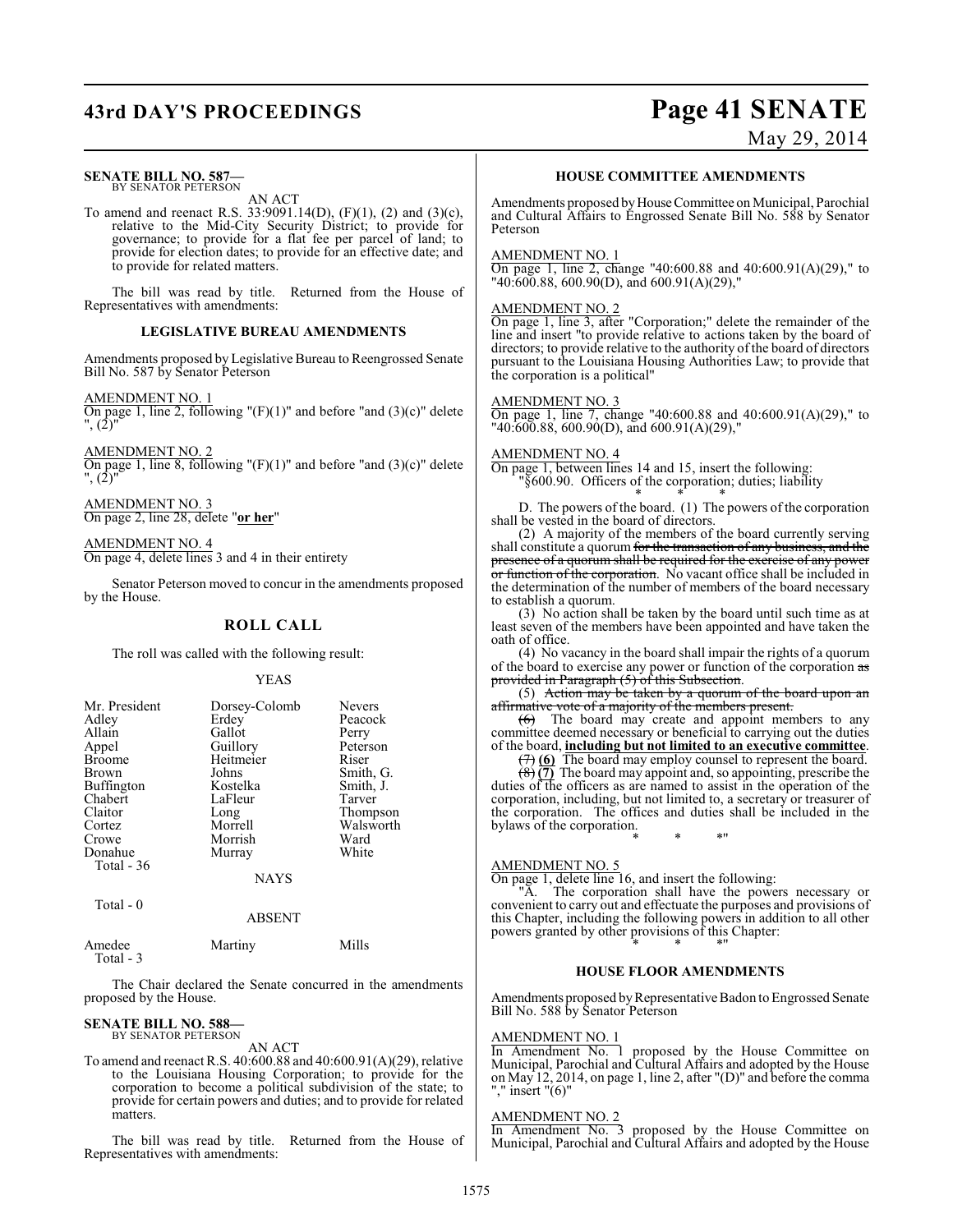# Page 42 SENATE 43rd DAY'S PROCEEDINGS

## May 29, 2014

on May 12, 2014, on page 1, line 10, after "(D)" and before the comma "," insert "(6)"

#### AMENDMENT NO. 3

In Amendment No. 3 proposed by the House Committee on Municipal, Parochial and Cultural Affairs and adopted by the House on May 12, 2014, on page 1, line 16, after "board." delete the remainder of the line and lines 17 through 38 in their entirety and insert the following:

"\* \* \* (6) The board may create and appoint members to any committee deemed necessary or beneficial to carrying out the duties of the board, **including but not limited to an executive committee**."

#### **HOUSE FLOOR AMENDMENTS**

Amendments proposed by Representative Jay Morris to Engrossed Senate Bill No. 588 by Senator Peterson

#### AMENDMENT NO. 1

In House Committee Amendment No. 1 proposed by the House Committee on Municipal, Parochial and Cultural Affairs and adopted by the House of Representatives on May 12, 2014, on page 1, delete line 3 in its entirety and insert  $(600.91(A)(29))$  and to enact R.S. 40:600.91(A)(30),"

#### AMENDMENT NO. 2

Delete House Committee Amendment No. 3 proposed by the House Committee on Municipal, Parochial and Cultural Affairs and adopted by the House of Representatives on May 12, 2014.

#### AMENDMENT NO. 3

On page 1, line 4, after "duties;" and before "and to provide" insert "to require the corporation to broadcast and record meetings of the board of directors and the board's committees;"

#### AMENDMENT NO. 4

On page 1, line 7, after "R.S. 40:600.88" delete the remainder of the line and insert a comma "," and "600.90(D), and 600.91(A)(29) are hereby amended and reenacted and R.S.  $40:(600.91(A)(30))$  is hereby enacted"

#### AMENDMENT NO. 5

On page 2, between lines 4 and 5, insert the following:

 $\Gamma(30)(a)$  The corporation shall broadcast, over the Internet, live audio and video streams of all meetings of the board of directors and the board's committees.

(b) The provisions of Subparagraph (a) of this Paragraph shall not apply to executive sessions held in accordance with the Open Meetings Law.

(c) All meetings broadcast in accordance with the provisions of Subparagraph (a) of this Paragraph shall be recorded, archived, and made accessible to the public for at least two years after the date of the meeting.

(d) The audio and video records created pursuant to this Paragraph shall not be construed in any manner to be the official record or any part of the official record of the proceedings of any meeting of the board of directors or any of the board's committees.

Senator Peterson moved to reject the amendments proposed by the House.

## **ROLL CALL**

The roll was called with the following result:

#### YEAS

|           | Peacock   |
|-----------|-----------|
| Gallot    | Perry     |
| Guillory  | Peterson  |
| Heitmeier | Riser     |
| Johns     | Smith, G. |
| Kostelka  | Smith, J. |
|           | Erdey     |

Buffington LaFleur Tarver<br>
Chabert Long Thomp Chabert Long Thompson Claitor Mills Walsworth<br>
Cortez Morrell Ward Cortez Morrell Ward Morrish<br>Murray Donahue Murray<br>Dorsey-Colomb Nevers Dorsey-Colomb Total - 37

NAYS

ABSENT

Amedee Martiny Total - 2

Total - 0

The Chair declared the Senate rejected the amendments proposed by the House.

## **SENATE BILL NO. 650—**<br>BY SENATOR WALSWORTH

AN ACT

To enact R.S. 30:2060.1, relative to air control standards; to create a carbon dioxide emissions program; to measure carbon dioxide emissions from existing fossil fuel-fired electric generating units; to provide criteria for the standards of performance; to provide terms, conditions, and requirements; and to provide for related matters.

The bill was read by title. Returned from the House of Representatives with amendments:

#### **HOUSE COMMITTEE AMENDMENTS**

Amendments proposed by House Committee on Natural Resources and Environment to Reengrossed Senate Bill No. 650 by Senator Walsworth

AMENDMENT NO. 1

On page 1, line 14, after "**Commission,**" change "**shall**" to "**may**" and after "**establish**" delete "**separate**"

#### AMENDMENT NO. 2

On page 1, line 16, before the period "." delete "**in accordance with Subsection B of this Section**"

#### AMENDMENT NO. 3

On page 2, line 2, after "**generating units**" and before the period "**.**" insert "**as provided in Subsection B of this Section**"

AMENDMENT NO. 4 On page 2, line 3, after "**provided**" delete "**for under**" and insert "**in**"

AMENDMENT NO. 5 On page 2, line 9, change "**which**" to "**that**"

#### AMENDMENT NO. 6 On page 2, line 21, after "**performance**" delete the remainder of the line and at the beginning of line 22 delete "**Section**"

AMENDMENT NO. 7 On page 2, line 24, after "**schedules**" insert "**for such individual units**"

AMENDMENT NO. 8 On page 3, line 11, after **"D.**" insert "**(1)**"

AMENDMENT NO. 9 On page 3, line 12, change "**established in**" to "**authorized by**"

AMENDMENT NO. 10 On page 3, at the beginning of line 17, change "**E.**" to "**(2)**"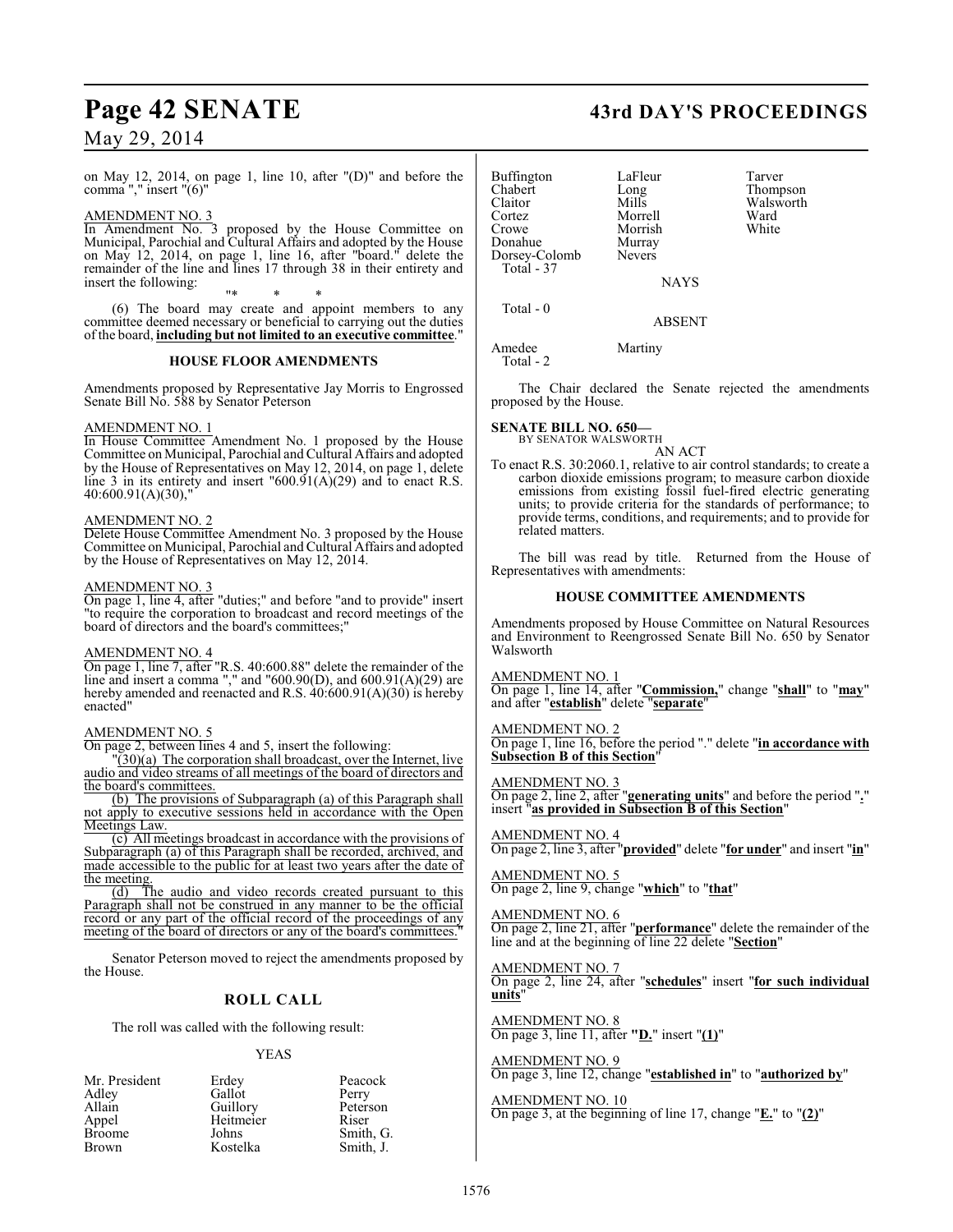## **43rd DAY'S PROCEEDINGS Page 43 SENATE**

# May 29, 2014

AMENDMENT NO. 11

On page 3, line 17, after "**plan**" insert "**for**" and after "**establishing**" insert "**and implementing**"

AMENDMENT NO. 12 On page 3, line 19, after "**Section**" delete the remainder of the line and insert the following: "**and may include alternative compliance options for meeting such standards to the extent that those compliance options:**

## **(a) Comply**"

AMENDMENT NO. 13

On page 3, between lines 22 and 23, insert the following:

"**(b) Are based on measures that can be implemented by the owners or operators of existing fossil fuel-fired electric generating units.**

**(c) Are authorized by and consistent with all applicable provisions of state law.**"

AMENDMENT NO. 14 On page 3, at the beginning of line 23, change "**F.**" to "**E.**"

#### **LEGISLATIVE BUREAU AMENDMENTS**

Amendments proposed by Legislative Bureau to Reengrossed Senate Bill No. 650 by Senator Walsworth

AMENDMENT NO. 1 On page 2, line 5, following "**provided**" and before "**Subsection**" change "**for under**" to "**in**"

AMENDMENT NO. 2 On page 3, line 2, at the beginning of the line and before "**measures.**" change "**reductions**" to "**reduction**"

Senator Walsworth moved to concur in the amendments proposed by the House.

#### **ROLL CALL**

The roll was called with the following result:

#### YEAS

| Mr. President<br>Adley<br>Allain<br>Amedee<br>Appel<br><b>Broome</b><br>Brown<br><b>Buffington</b><br>Chabert<br>Cortez<br>Crowe<br>Donahue<br>Dorsey-Colomb<br>Total - 37 | Erdey<br>Gallot<br>Guillory<br>Heitmeier<br>Johns<br>Kostelka<br>LaFleur<br>Long<br>Mills<br>Morrell<br>Morrish<br>Murray<br><b>Nevers</b> | Peacock<br>Perry<br>Peterson<br>Riser<br>Smith, G.<br>Smith, J.<br>Tarver<br>Thompson<br>Walsworth<br>Ward<br>White |
|----------------------------------------------------------------------------------------------------------------------------------------------------------------------------|--------------------------------------------------------------------------------------------------------------------------------------------|---------------------------------------------------------------------------------------------------------------------|
|                                                                                                                                                                            | <b>NAYS</b>                                                                                                                                |                                                                                                                     |
| Claitor<br>Total - 1                                                                                                                                                       |                                                                                                                                            |                                                                                                                     |

ABSENT

Martiny

Total - 1

The Chair declared the Senate concurred in the amendments proposed by the House.

#### **Explanation of Vote**

Senator Peterson stated she intended to vote nay on Senate Bill No. 650, and asked that the Official Journal so state.

#### **SENATE BILL NO. 651—**

BY SENATOR ALLAIN AN ACT

To amend and reenact R.S. 14:95(G), (H), and (K), relative to carrying of weapons; to provide that members and officers of the legislature may carry weapons; and to provide for related matters.

The bill was read by title. Returned from the House of Representatives with amendments:

#### **HOUSE COMMITTEE AMENDMENTS**

Amendments proposed by House Committee on Administration of Criminal Justice to Reengrossed Senate Bill No. 651 by Senator Allain

#### AMENDMENT NO. 1

On page 1, line 2, after "reenact" delete the remainder of the line and insert the following: "R.S.  $14:95(G)(2)$  and  $(3)$ ,  $(H)$ , and  $(K)(1)$ , relative to carrying of weapons; to"

#### AMENDMENT NO. 2

On page 1, line 6, after "Section 1." delete the remainder of the line and insert the following: "R.S.  $14:95(G)(2)$  and  $(3)$ ,  $(H)$ , and  $(K)(1)$ are hereby amended and reenacted to read as"

#### AMENDMENT NO. 3

On page 1, line 10, after "G." delete the remainder of the line, delete lines 11 through 17 in their entirety, and insert a set of asterisks "\* \* \*"

#### AMENDMENT NO. 4

On page 3, at the end of line 12, delete the period "." and insert a comma "," and insert "**and have undergone a psychiatric evaluation and have been determined to be competent to possess** a handgun.

#### **LEGISLATIVE BUREAU AMENDMENTS**

Amendments proposed by Legislative Bureau to Reengrossed Senate Bill No. 651 by Senator Allain

AMENDMENT NO.

On page 2, line 4, following "parks" and before the end of the line delete ","

#### AMENDMENT NO. 2

On page 2, line 10, following "by the" and before "Peace" delete "Council on" and following "Training" and before "and" insert "**Council**"

#### AMENDMENT NO. 3

On page 2, lines 15-16, following "by the" and before "Peace" delete "Council on" and on line 16, following "Training" and before "and" insert "**Council**"

#### AMENDMENT NO. 4

On page 2, line 19, following "by the" and before "Peace" delete "Council on"

AMENDMENT NO. 5

On page 2, line 20, following "Training" and before "and" insert "**Council**"

#### AMENDMENT NO. 6

On page 2, line 23, following "**by the**" and before "**Peace**" delete "**Council on**"

#### AMENDMENT NO. 7

On page 2, line 24, following "**Training**" and before "**and**" insert "**Council**"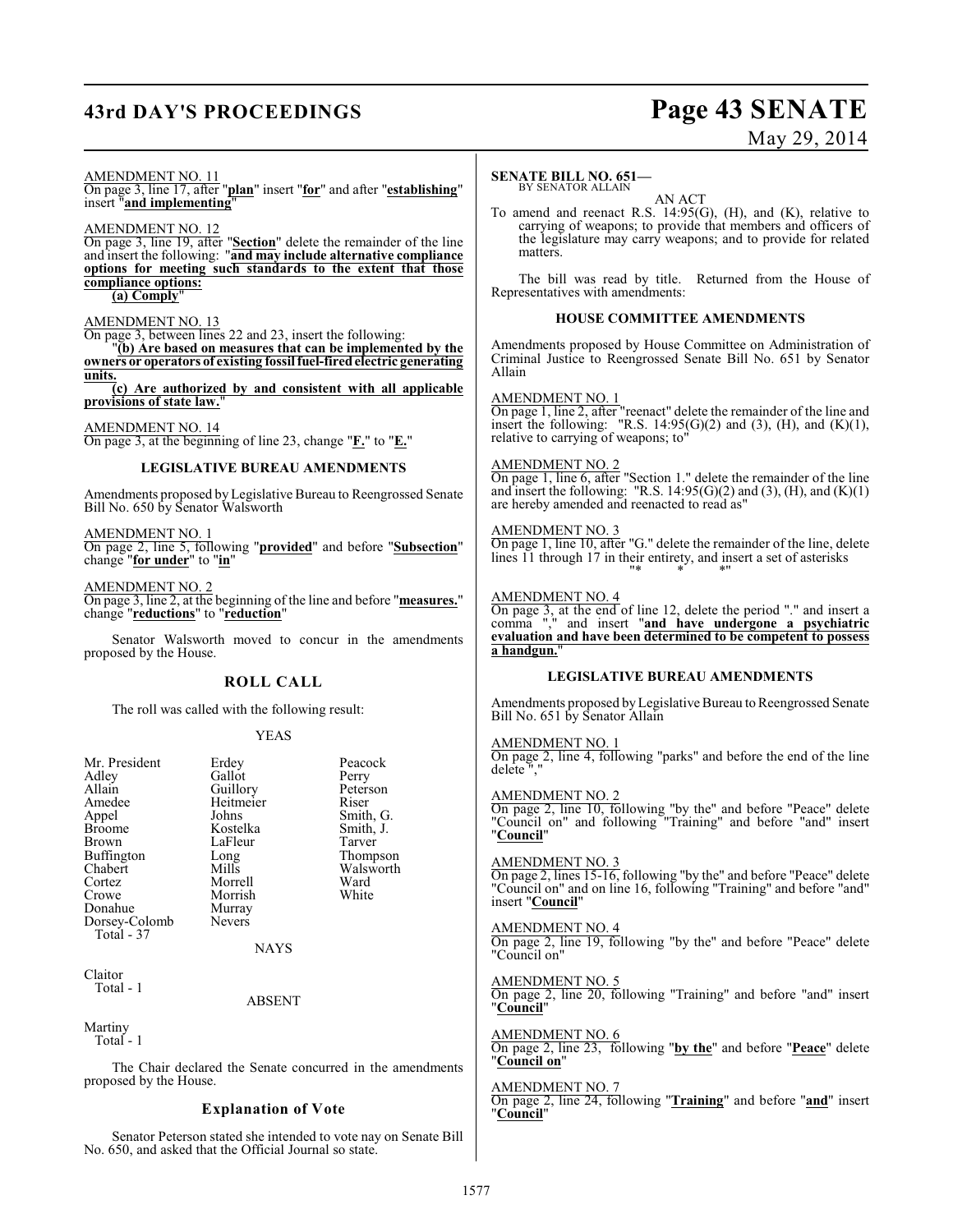#### AMENDMENT NO. 8

On page 2, line 27, following the beginning of the line and before "**Peace**" delete "**Council on**" and following "**Training**" and before "**and**" insert "**Council**"

#### AMENDMENT NO. 9

On page 3, line 11, following "by the" and before the end of the line delete "Council on"

#### AMENDMENT NO. 10

On page 3, line 12, following "Training" and before "," insert "**Council**"

AMENDMENT NO. 11 On page 3, line 20, following "by the" and before "Peace" delete "Council on" and following "Training" and before the end of the line insert "**Council**"

#### **HOUSE FLOOR AMENDMENTS**

Amendments proposed byRepresentative Thompson to Reengrossed Senate Bill No. 651 by Senator Allain

#### AMENDMENT NO. 1

Delete Amendment Nos. 1 through 4 proposed by the Administration of Criminal Justice Committee and adopted by the House of Representatives on May 8, 2014.

#### AMENDMENT NO. 2

On page 1, line 2, after "reenact" delete the remainder of the line and insert the following: "R.S. 14:95(H), relative to carrying of weapons; to"

#### AMENDMENT NO. 3

On page 1, line 6, after "Section 1." delete the remainder of the line and insert the following: "R.S. 14:95(H) is hereby amended and reenacted to read as"

AMENDMENT NO. 4 On page 1, delete lines 10 through 17 in their entirety and on page 2, delete lines 1 through 28 in their entirety

AMENDMENT NO. 5 On page 3, delete lines 16 through 23 in their entirety

Senator Allain moved to concur in the amendments proposed by the House.

## **ROLL CALL**

The roll was called with the following result:

#### YEAS

| Erdey<br>Gallot<br>Guillory<br>Heitmeier<br>Johns<br>Kostelka<br>LaFleur<br>Long<br>Mills<br>Morrell<br>Morrish<br><b>NAYS</b> | <b>Nevers</b><br>Peacock<br>Perry<br>Riser<br>Smith, G.<br>Smith, J.<br>Tarver<br>Thompson<br>Walsworth<br>Ward<br>White |
|--------------------------------------------------------------------------------------------------------------------------------|--------------------------------------------------------------------------------------------------------------------------|
| Murray<br>Peterson                                                                                                             |                                                                                                                          |
|                                                                                                                                |                                                                                                                          |

# Page 44 SENATE 43rd DAY'S PROCEEDINGS

#### ABSENT

Amedee Martiny Total - 2

The Chair declared the Senate concurred in the amendments proposed by the House.

**SENATE BILL NO. 661—** BY SENATOR ERDEY

AN ACT

To enact R.S. 32:155, relative to motor vehicles; to provide authority to remove vehicles, cargo, or other personal property from roadways; to provide for reopening roadway lanes during peak traffic hours; and to provide for related matters.

The bill was read by title. Returned from the House of Representatives with amendments:

#### **HOUSE COMMITTEE AMENDMENTS**

Amendments proposed by House Committee on Transportation, Highways, and Public Works to Reengrossed Senate Bill No. 661 by Senator Erdey

#### AMENDMENT NO. 1

On page 2, line 10, after "included" delete the remainder of line 10 and insert the following: "in the state and federal highway "in the state and federal highway **system.**"

#### **LEGISLATIVE BUREAU AMENDMENTS**

Amendments proposed byLegislative Bureau to Reengrossed Senate Bill No. 661 by Senator Erdey

AMENDMENT NO. 1 On page 1, line 8, change "**collision**" to "**crash**"

AMENDMENT NO. 2 On page 1, line 13, change "**collision**" to "**crash-**"

AMENDMENT NO. 3 On page 1, line 15, change "**collision**" to "**crash**"

Senator Erdeymoved to concur in the amendments proposed by the House.

### **ROLL CALL**

The roll was called with the following result:

### YEAS

| Mr. President<br>Adlev<br>Allain<br>Amedee<br>Appel<br>Broome<br>Brown<br>Buffington<br>Chabert<br>Claitor<br>Cortez<br>Crowe<br>Donahue<br>Total - 38 | Dorsey-Colomb<br>Erdey<br>Gallot<br>Guillory<br>Heitmeier<br>Johns<br>Kostelka<br>LaFleur<br>Long<br>Mills<br>Morrell<br>Morrish<br>Murray<br><b>NAYS</b> | <b>Nevers</b><br>Peacock<br>Perry<br>Peterson<br>Riser<br>Smith, G.<br>Smith, J.<br>Tarver<br>Thompson<br>Walsworth<br>Ward<br>White |
|--------------------------------------------------------------------------------------------------------------------------------------------------------|-----------------------------------------------------------------------------------------------------------------------------------------------------------|--------------------------------------------------------------------------------------------------------------------------------------|
| Total $-0$                                                                                                                                             | ARSENT                                                                                                                                                    |                                                                                                                                      |

Martiny Total - 1

1578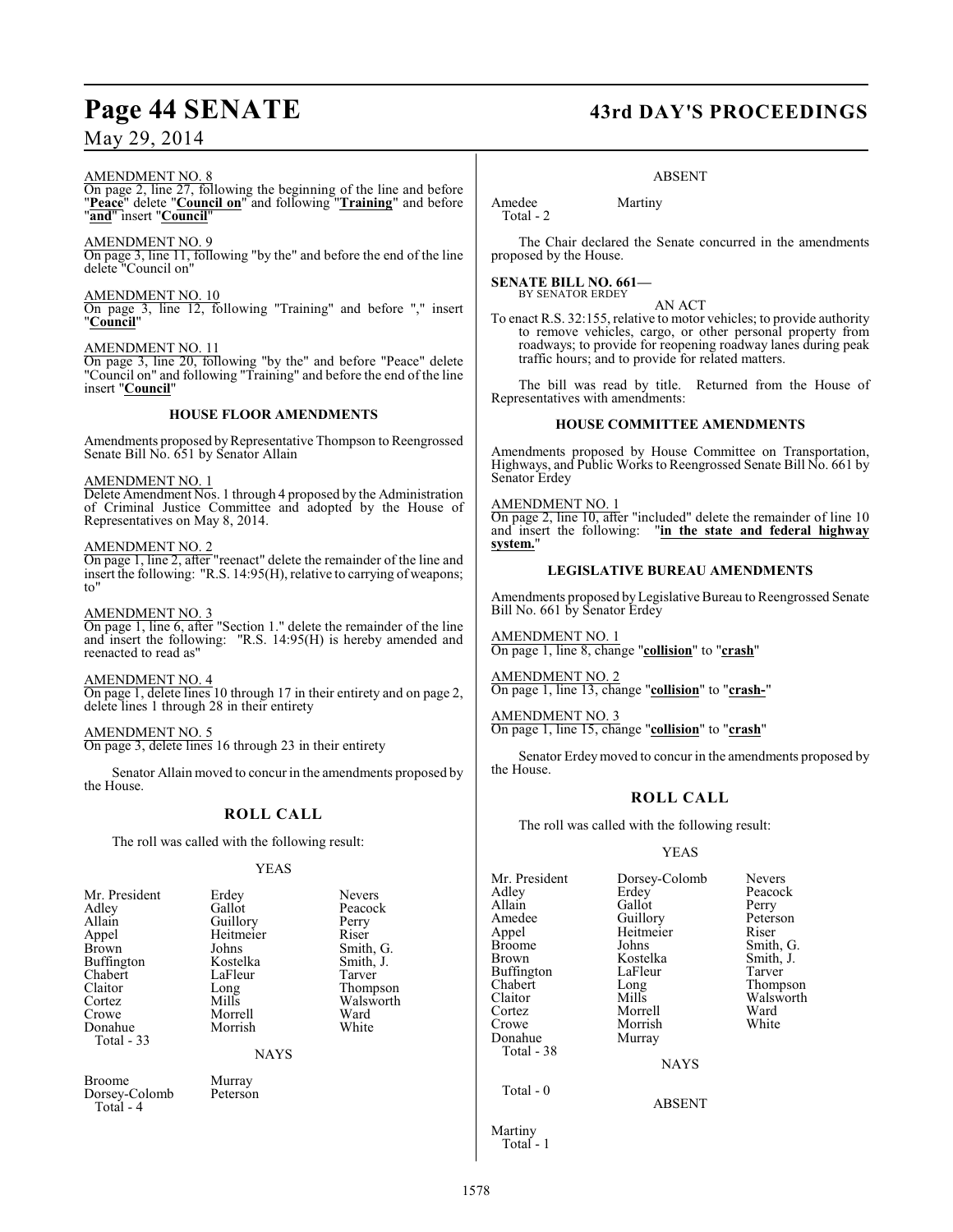## **43rd DAY'S PROCEEDINGS Page 45 SENATE**

May 29, 2014

The Chair declared the Senate concurred in the amendments proposed by the House.

**SENATE BILL NO. 680— (Substitute of Senate Bill No. 552 by Senator Adley)**<br>BY SENATORS ADLEY AND GARY SMITH<br>AN ACT

To enact R.S. 38:2225.2.4, relative to public contracts; to authorize use of the construction management at risk method for public contracts; and to provide for related matters.

The bill was read by title. Returned from the House of Representatives with amendments:

#### **LEGISLATIVE BUREAU AMENDMENTS**

Amendments proposed by Legislative Bureau to Reengrossed Senate Bill No. 680 by Senator Adley

AMENDMENT NO. 1

On page 4, line 2, following "**submit**" and before "**a**" insert "**in**"

Senator Adley moved to concur in the amendments proposed by the House.

## **ROLL CALL**

The roll was called with the following result:

#### YEAS

| Mr. President | Dorsey-Colomb | <b>Nevers</b> |
|---------------|---------------|---------------|
| Adley         | Erdey         | Peacock       |
| Allain        | Gallot        | Perry         |
| Amedee        | Guillory      | Peterson      |
| Appel         | Heitmeier     | Riser         |
| <b>Broome</b> | Johns         | Smith, G.     |
| Brown         | Kostelka      | Smith, J.     |
| Buffington    | LaFleur       | Tarver        |
| Chabert       | Long          | Thompson      |
| Claitor       | Mills         | Walsworth     |
| Cortez        | Morrell       | White         |
| Crowe         | Morrish       |               |
| Donahue       | Murray        |               |
| Total - 37    |               |               |
|               | <b>NAYS</b>   |               |
|               |               |               |

Total - 0

ABSENT

Martiny Ward Total - 2

The Chair declared the Senate concurred in the amendments proposed by the House.

### **Senate Resolutions on Second Reading Reported by Committees**

#### **SENATE RESOLUTION NO. 150—** BY SENATOR MORRELL

A RESOLUTION

To establish and provide for the Pretrial Service Commission to review the state's pretrial service laws and policies and to make recommendations for policy and legislative changes on or before February 1, 2015, that will assist in providing more effective pretrial decision-making.

Reported with amendments by the Committee on Judiciary B.

#### **SENATE COMMITTEE AMENDMENTS**

Amendments proposed by Senate Committee on Judiciary B to Original Senate Resolution No. 150 by Senator Morrell

#### AMENDMENT NO. 1

On page 2, between lines 14 and 15, insert the following: "BE IT FURTHER RESOLVED that the commission shall also

- have the following ex officio, nonvoting members: (1) The president of the Pelican Institute for Public Policy, or
	- his designee. (2) The executive director of the Micah Project, or his designee.
	- (3) The secretary of the Department of Children and Family Services, or her designee.
	- (4) The secretary of the Department of Public Safety and Corrections, Correction Services, or his designee.
	- (5) The chairman of the Louisiana Sentencing Commission, or his designee.
	- (6) The executive director of the Louisiana Sheriffs' Association, or his designee.
	- (7) The executive director of Families and Friends of Louisiana's Incarcerated Children, or her designee.
	- (8) The deputy secretary of the office of juvenile justice, or her designee.

BE IT FURTHER RESOLVED that the commission shall be chaired by the chairman of the Senate Committee on Judiciary B and be staffed by the staff of the Senate."

#### AMENDMENT NO. 2

On page 2, after line 20, insert the following:

"BE IT FURTHER RESOLVED that a copy of this Resolution be transmitted to the following departments and organizations: the Pelican Institute for Public Policy; the Micah Project; the Department of Children and Family Services; the Department of Public Safety Services and Corrections, Correction Services; the Louisiana Sentencing Commission; the Louisiana Sheriffs' Association; Family and Friends of Louisiana's Incarcerated Children; and, the office of juvenile justice."

On motion of Senator Morrell, the committee amendment was adopted. The amended resolution was read by title and ordered engrossed and passed to a third reading.

#### **SENATE RESOLUTION NO. 168—** BY SENATOR AMEDEE

A RESOLUTION

To amend and readopt the introductory paragraph of Senate Rule No. 3.7(B) and (B)(4), Senate Rule Nos. 3.7(C)(2), 8.1, 9.4, 9.5(B), 9.6, 10.9, 10.10, 13.4(3), (5)(i), (6)(d) and (i), 15(j), 13.5.1, 13.5.2, and 13.95, to adopt Senate Rule No. 10.17.1 and to repeal Senate Rule Nos. 3.7(D)(5) and 14.7 of the Rules of Order of the Senate; to delete references to the interim calendar; to provide relative to the duties of the Secretary relative to the interim calendar; to provide for the distribution of the daily journal; to provide for the order or consideration of proposed floor amendments; to provide that resolutions may be read by title upon introduction and printed in the journal by title; to provide for the consideration of certain instruments under the "Bagneris Rule"; to change certain terminology referring to persons with disabilities and other exceptionalities; to provide for the recommital of certain legislative instruments; to provide for the committee documents which shall be maintained; and to provide for an effective date.

Reported with amendments by the Committee on Senate and Governmental Affairs.

#### **SENATE COMMITTEE AMENDMENTS**

Amendments proposed by Senate Committee on Senate and Governmental Affairs to Original Senate Resolution No. 168 by Senator Amedee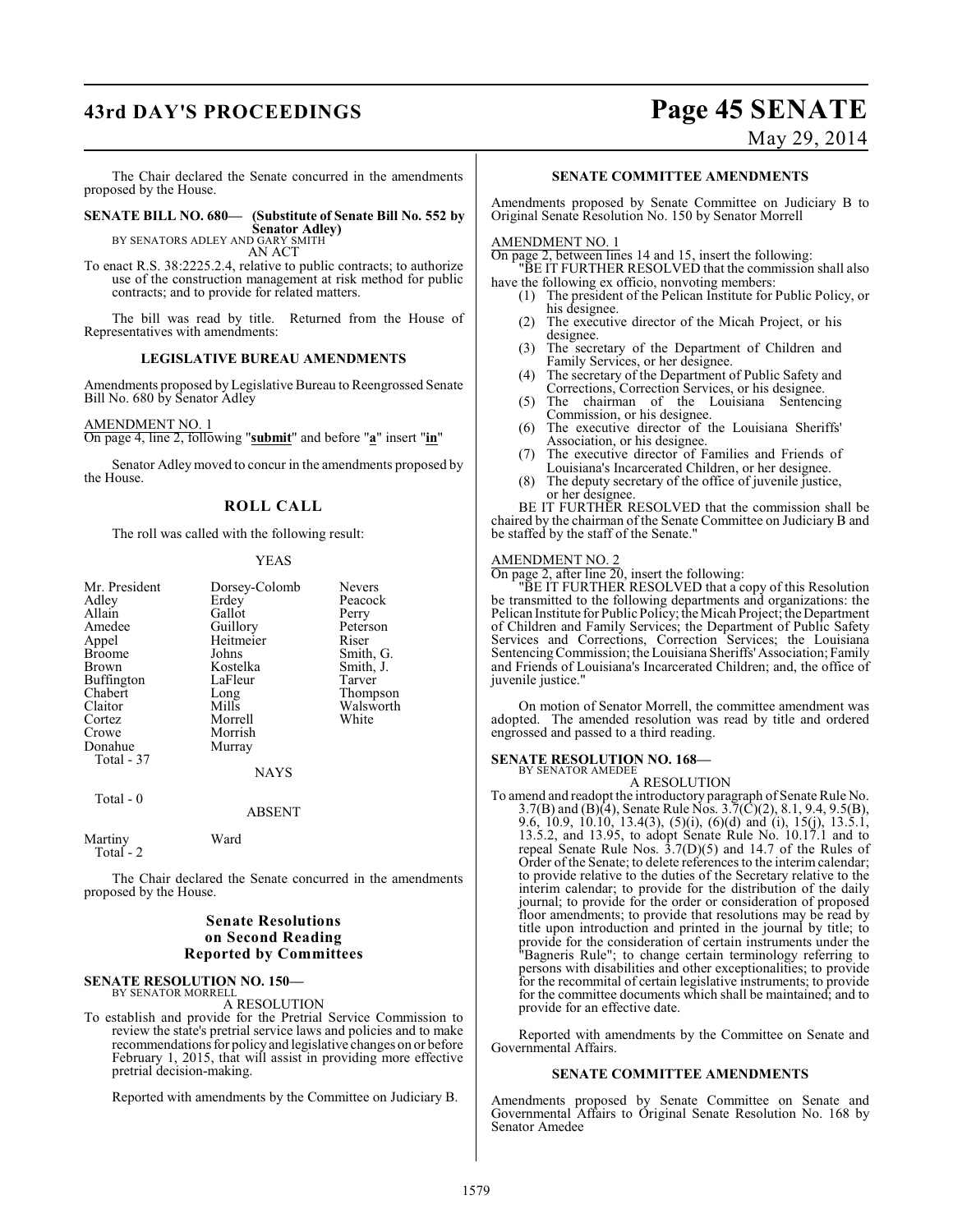# Page 46 SENATE 43rd DAY'S PROCEEDINGS

AMENDMENT NO. 1 On page 1, line 3, after "13.4(3)" insert "(o), (p) and (q)"

AMENDMENT NO. 2 On page 1, delete line 4 in its entirety and insert: "and (i), (8), (9) and (10)(p), (15)(j), (17)(i), (j), (k), (l) and (m), 13.5.1, 13.5.2, 13.95 and 14.3, to adopt Senate Rule Nos. 10.17.1, 13.4(16)(t) and (17)(n) and to"

AMENDMENT NO. 3 On page 1, line 5, after "3.7(D)(5)" insert ",13.4(3)(r)"

AMENDMENT NO. 4 On page 1, line 12, before "recomittal" insert "referral and"

AMENDMENT NO. 5 On page 1, line 17, after "13.4(3)" insert "(o), (p) and (q),"

#### AMENDMENT NO. 6

On page 2, delete line 1 in its entirety and insert: "(8), (9) and  $(10)(p)$ ,  $(15)(j)$ ,  $(17)(i)$ ,  $(j)$ ,  $(k)$ ,  $(l)$  and  $(m)$ , 13.5.1, 13.5.2, 13.95 and 14.3, adopts Senate Rule Nos. 10.17.1, 13.4(16)(t) and (17)(n) and repeals Senate Rule Nos. 3.7(D)(5), 13.4(3)(r) and"

#### AMENDMENT NO. 7

On page 4, line 25, change "**return to the calendar**" to "**pass over**"

#### AMENDMENT NO. 8

On page 5, line 2, change "**returned to the calendar**" to "**passed over**" and on line 3, change "**be placed**" to "**remain**"

AMENDMENT NO. 9 On page 5, delete lines 5 through 7 in their entirety

AMENDMENT NO. 10 On page 5, delete lines 16 through 29 in their entirety and insert: "\* \* \*"

AMENDMENT NO. 11 On page 6, delete lines 1 through 3 in their entirety

#### AMENDMENT NO. 12 On page 6, line 13, change "**general**" to "**or federal**"

AMENDMENT NO. 13 On page 6, line 16, change "**general**" to "**or federal**"

AMENDMENT NO. 14 On page 6, line 21, after "**with**" insert "**physical**"

#### AMENDMENT NO. 15

- On page 6, between lines 25 and 26 insert:
	- "(8) Judiciary A Committee, or
		- (9) Judiciary B Committee, or
		- (10) Judiciary C Committee, all matters relating to: \* \* \*

(p) National Guard, **Military affairs generally,** Code of Military Justice, and the Adjutant General \* \* \*"

#### AMENDMENT NO. 16

On page 6, delete line 29 and insert: "**of the state or any political subdivision whose boundaries are coterminous with those of the state** or produces an increase in taxes or fees **to the state or to any political subdivision whose boundaries are coterminous with those of the state**, as reflected in the"

AMENDMENT NO. 17

On page 7, between lines 7 and 8 insert: "(16) Senate and Governmental Affairs Committee, all matters relating to:

\* \* \* **(t) State buildings generally, including naming of state buildings**

(17) Transportation, Highways and Public Works Committee, all matters relating to:

\* \* \* (i) Public works **Ports**

(j) Railroads **Public works**

 $(K)$  Rules and regulations for highway, railroad, and air use **Railroads**

(l) Transportation, highways, and public works in general **Rules and Regulations for highway, railroad, and air use**

(m) Water conservation districts **Transportation, highways, and public works in general**

**(n) Water conservation districts** \* \* \*"

AMENDMENT NO. 18 On page 7, line 12, change "**general**" to "**or federal**"

AMENDMENT NO. 19 On page 7, line 15, change "**general**" to "**or federal**"

AMENDMENT NO. 20 On page 7, line 24, delete "**to**" and on line 25, change "**the state**" to "**of the state or any political subdivision whose boundaries are coterminous with those of the state**"

#### AMENDMENT NO. 21

On page 7, line 25, after "**to the state**" insert "**or to any political subdivision whose boundaries are coterminous with those of the state**"

#### AMENDMENT NO. 22

On page 8, between lines 23 and 24 insert:

"Rule 14.3. Journal; legislative instruments to be entered, form The author(s) and the title of each bill  $\Theta$ **<sub>r</sub>**, joint resolution and the full text of each**,** resolution or concurrent resolution introduced in the Senate shall be printed in the Journal for the day on which the instrument was introduced. The title of the instrument shall accompany each Journal entry of subsequent action taken upon the instrument. Each **The title of each** resolution, concurrent resolution, and joint resolution which originates in the Senate and which is ordered enrolled shall be printed in full in the Journal, as enrolled, as part of the report on enrollments of the Senate and Governmental Affairs Committee."

AMENDMENT NO. 23

On page 8, line 24, after "3.7(D)(5)," insert "13.4(3)(r),"

On motion of Senator Amedee, the committee amendment was adopted. The amended resolution was read by title and ordered engrossed and passed to a third reading.

### **House Bills and Joint Resolutions on Third Reading and Final Passage**

**HOUSE BILL NO. 1026—**

BY REPRESENTATIVE FANNIN AN ACT

To amend and reenact R.S.  $39:94(A)(3)$  and  $(C)(4)(b)$  and R.S. 47:1676(E) and to enact R.S. 17:3138.2 and 3138.3 and Subpart A of Part II-A of Chapter 1 of Subtitle I of Title 39 of the Louisiana Revised Statutes of 1950, to be comprised of R.S. 39:91, relative to special treasury funds; to provide for the transfer, dedication, use, and appropriations as specified of certain treasury funds; to provide for the deposit of certain funds into the state treasury; to provide for deposits into the Budget Stabilization Fund; to establish the Deepwater Horizon Economic Damages Collection Fund; to establish the Debt Recovery Fund; to establish the Competitive Core Growth Fund; to establish the Science, Technology, Engineering, and Math (STEM) Upgrade Fund; to provide for effective dates; and to provide for related matters.

On motion of Senator Murray, the bill was read by title and returned to the Calendar, subject to call.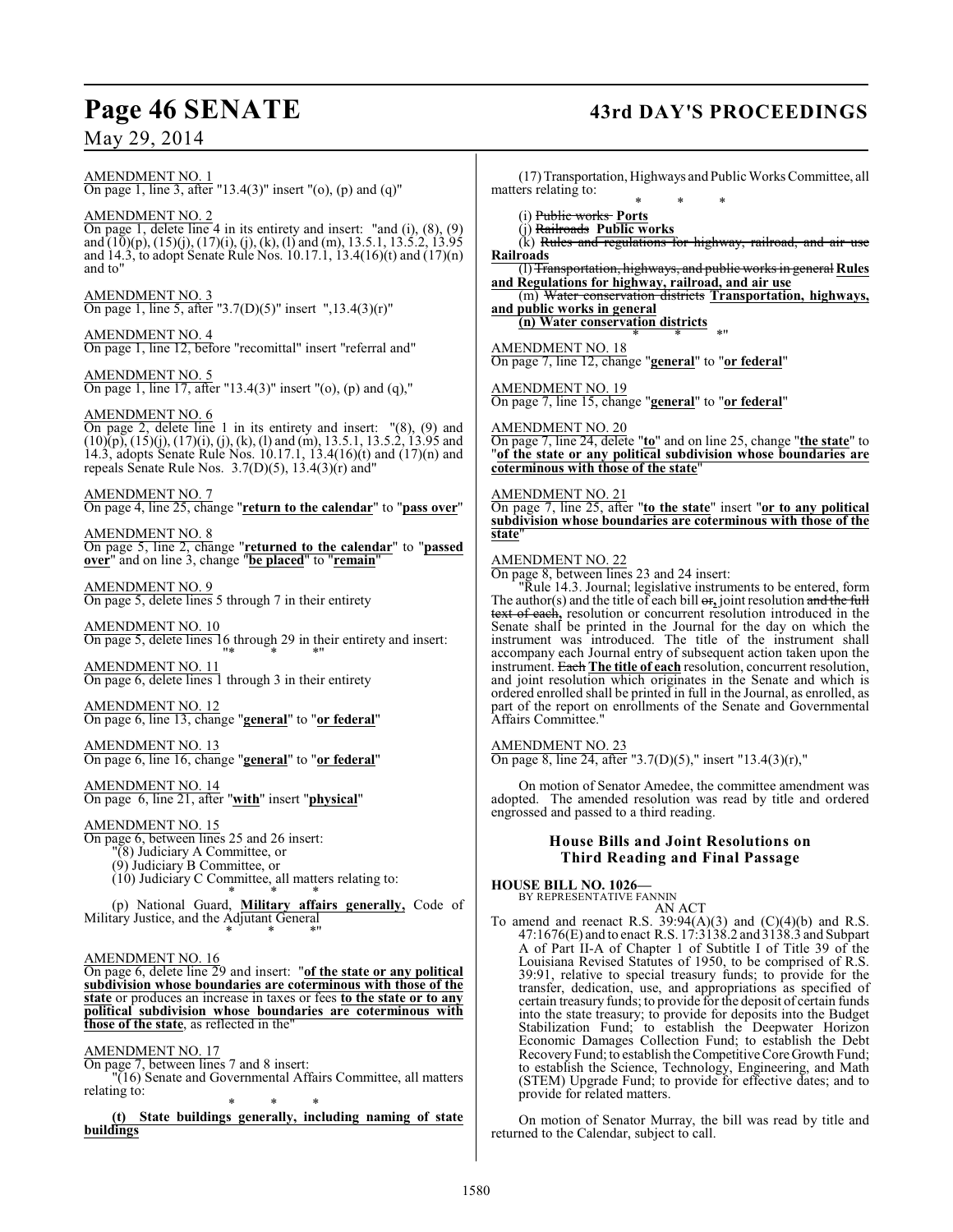## **43rd DAY'S PROCEEDINGS Page 47 SENATE**

#### **HOUSE BILL NO. 1068—**

BY REPRESENTATIVE SMITH AN ACT

To enact Chapter 42 of Title 46 of the Louisiana Revised Statutes of 1950, to be comprised of R.S. 46:2551 through 2553, relative to sex education programs; to provide for legislative findings; to require certain agencies to meet and review state programs aimed at reducing teen pregnancy and preventing the spread of sexually transmitted diseases; to require the agencies to review available programs aimed at reducing teen pregnancy and preventing the spread of sexually transmitted diseases; to require a written report to the legislature; and to provide for related matters.

#### **Floor Amendments**

Senator Ward proposed the following amendments.

#### **SENATE FLOOR AMENDMENTS**

Amendments proposed by Senator Ward to Reengrossed House Bill No. 1068 by Representative Smith

#### AMENDMENT NO. 1

On page 3, at the end of line 3, insert: "Any recommendations made by the state superintendent of education, the secretary of the Department of Children and Family Services, and the secretary of the Department of Health and Hospitals shall be in accordance with the provisions of R.S. 17:281.

On motion of Senator Ward, the amendments were adopted.

The bill was read by title. Senator Appel moved the final passage of the amended bill.

#### **ROLL CALL**

The roll was called with the following result:

#### YEAS

| Mr. President<br>Adley<br>Allain<br>Amedee<br>Appel<br>Brown<br>Buffington<br>Chabert<br>Claitor<br>Cortez<br>Donahue<br>Total - 31 | Dorsey-Colomb<br>Gallot<br>Heitmeier<br>Johns<br>Kostelka<br>LaFleur<br>Mills<br>Morrell<br>Morrish<br>Murray<br><b>Nevers</b><br><b>NAYS</b> | Peacock<br>Perry<br>Peterson<br>Smith, G.<br>Smith, J.<br>Tarver<br>Thompson<br>Ward<br>White |
|-------------------------------------------------------------------------------------------------------------------------------------|-----------------------------------------------------------------------------------------------------------------------------------------------|-----------------------------------------------------------------------------------------------|
| Crowe<br>Erdey<br>Total - 5                                                                                                         | Guillory<br>Long<br><b>ABSENT</b>                                                                                                             | Riser                                                                                         |
| Broome<br>Total - 3                                                                                                                 | Martiny                                                                                                                                       | Walsworth                                                                                     |

The Chair declared the amended bill was passed and ordered it returned to the House. Senator Appel moved to reconsider the vote by which the bill was passed and laid the motion on the table.

#### **Explanation of Vote**

Senator John Smith stated he intended to vote nay on House Bill No. 1068, and asked that the Official Journal so state.

# May 29, 2014

#### **HOUSE BILL NO. 1069—**

BY REPRESENTATIVES BROADWATER AND HENRY AN ACT

To amend and reenact R.S. 23:1021(13)(e) through (g) and to enact R.S. 23:1021(13)(h) and (14), relative to workers' compensation; to provide with respect to average weekly wage; to provide for the calculation of average weekly wage for any professional athlete contracted as an employee who earns a variable wage under a written employment contract dependent on specific activity, job description, job status, or temporal consideration under certain circumstances; to provide for definitions; and to provide for related matters.

The bill was read by title. Senator Murray moved to indefinitely postpone the bill.

#### **ROLL CALL**

The roll was called with the following result:

#### YEAS

Mr. President Dorsey-Colomb Peacock<br>Adley Erdey Perry Adley Erdey<br>Allain Guillory Allain Guillory Peterson<br>Amedee Heitmeier Riser Amedee Heitmeier<br>Broome Johns Broome Johns Smith, G.<br>Brown LaFleur Smith, J. LaFleur Smith, J.<br>Long Tarver Buffington Long<br>Chabert Mills Chabert Mills Thompson<br>Claitor Morrell Walsworth Claitor Morrell Walsworth Cortez Morrish Ward Murray<br>Nevers Donahue Total - 35 NAYS Total - 0 ABSENT

Appel Kostelka<br>Gallot Martiny

Martiny Total - 4

The Chair declared the bill was indefinitely postponed. Senator Murray moved to reconsider the vote by which the bill was indefinitely postponed and laid the motion on the table.

## **HOUSE BILL NO. 1076— (Substitute for House Bill No. 946**

by Representative Schroder)<br>BY REPRESENTATIVES SCHRODER, ADAMS, ANDERS, ARMES,<br>ARNOLD, BADON, BARRAS, BARRÓW, BERTHELOT, BURFORD,<br>CARMODY, CHAMPAGNE, COX, CROMÉR, GAROFALÓ, GISCLAIR,<br>HOLLIS, HAVARD, HENRY, HENSGENS, HODGES WILLMOTT

AN ACT

To enact R.S. 17:3913 and 3996(B)(34), relative to student information; to limit the type of information to be collected on students; to prohibit the collection of certain information; to prohibit the sharing of student information; to provide exceptions; to provide for access by parents and specified others to certain student information stored in public school computer systems; to provide for student identification numbers; to provide definitions; to provide criminal penalties; and to provide for related matters.

#### **Floor Amendments**

Senator Claitor proposed the following amendments.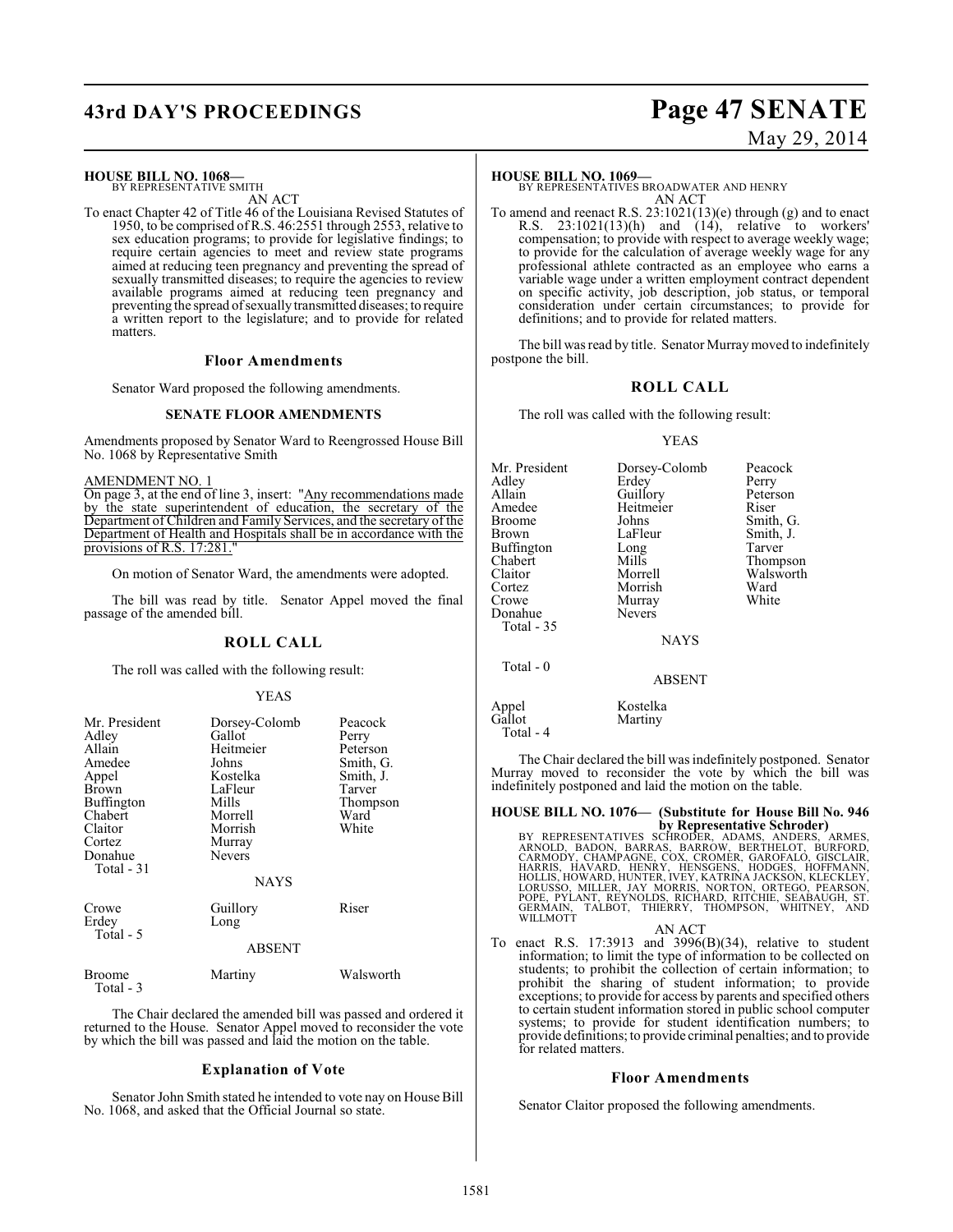## **Page 48 SENATE 43rd DAY'S PROCEEDINGS**

## May 29, 2014

#### **SENATE FLOOR AMENDMENTS**

Amendments proposed by Senator Claitor to Reengrossed House Bill No. 1076 by Representative Schroder

#### AMENDMENT NO. 1

Delete Legislative Bureau Amendment No. 2 proposed by the Legislative Bureau and adopted by the Senate on May 27, 2014.

#### AMENDMENT NO. 2

Delete Senate Committee Amendment No. 12 proposed by the Senate Committee on Education and adopted by the Senate on May 26, 2014.

#### AMENDMENT NO. 3

On page 4, delete lines 15 through 17, and insert the following:

"(a) A student who has reached the age of eighteen or is judicially emancipated or emancipated by marriage and the parent or legal guardian of a student who is under the age of eighteen and not emancipated. For a student who has reached the age of eighteen or is emancipated, such access is limited to information about the student. For the parent or legal guardian of a student who has not reached the age of eighteen and is not emancipated, such access shall be limited to information about the student. A student who has reached the age of eighteen or is emancipated and the parent or legal guardian of a student who has not reached the age of eighteen and is not emancipated may authorize, in writing, another person to access such information.

On motion of Senator Claitor, the amendments were adopted.

#### **Floor Amendments**

Senator Claitor proposed the following amendments.

#### **SENATE FLOOR AMENDMENTS**

Amendments proposed by Senator Claitor to Reengrossed House Bill No. 1076 by Representative Schroder

#### AMENDMENT NO. 1

Delete Senate Committee Amendment No. 8 proposed by the Senate Committee on Education and adopted by the Senate on May 26, 2014.

#### AMENDMENT NO. 2

In Senate Committee Amendment No. 21 proposed by the Senate Committee on Education and adopted by the Senate on May 26, 2014, on page 3, delete lines 4 through 7, and insert the following:

"J.(1) No city, parish, or other local public school system, local or state governmental agency, public or private entity, or any person with access to personally identifiable student information shall sell, transfer, share, or process any student data for use in commercial advertising, or marketing, or any other commercial purpose, unless otherwise stipulated in a contract for services as provided in Subsection  $(F)$  of this Section.

On motion of Senator Claitor, the amendments were adopted.

#### **Floor Amendments**

Senator Appel proposed the following amendments.

#### **SENATE FLOOR AMENDMENTS**

Amendments proposed by Senator Appel to Reengrossed House Bill No. 1076 by Representative Schroder

#### AMENDMENT NO. 1

In Senate Committee Amendment No. 21 proposed by the Senate Committee on Education to Reengrossed House Bill No. 1076 by Representative Schroder and adopted by the Senate on May 26, 2014, on page 3, line 24, between "required" and "program" change "financial aid" to "grant"

#### AMENDMENT NO. 2

In Senate Committee Amendment No. 21 proposed by the Senate Committee on Education to Reengrossed House Bill No. 1076 by Representative Schroder and adopted by the Senate on May 26, 2014, on page 3, delete lines 34 through 41, and insert the following:

"(c) The form will contain the following:

(i) A statement notifying the student's parent or legal guardian exactly what items of student information will be collected and that disclosure of the student information collected will be restricted to Louisiana postsecondary educational institutions and the Office of Student Financial Assistance to be used solely for the purpose of processing applications for admission and for state and federal financial aid.

(ii) A statement whereby a student's parent or legal guardian acknowledges that failure to provide written consent for the collection and disclosure of the student's information as provided in this Subsection may result in delays or may prevent successful application for admission to a postsecondary educational institution and for state and federal student financial aid. This statement shall be displayed prominently and shall be printed in bold type.<br>(4) The governing authority of each public so

The governing authority of each public school, each Louisiana postsecondary educational institution, and the Office of Student Financial Assistance shall destroy all data collected for purposes of this Subsection not later than five years after the student graduates, unless otherwise required by state or federal law or regulation.

On motion of Senator Appel, the amendments were adopted.

#### **Floor Amendments**

Senator Riser proposed the following amendments.

#### **SENATE FLOOR AMENDMENTS**

Amendments proposed by Senator Riser to Reengrossed House Bill No. 1076 by Representative Schroder

#### AMENDMENT NO. 1

On page 3, line 25, after "the" and before "penalties" insert "criminal"

AMENDMENT NO. 2 On page 5, line 8, after "is" and before "punishable" insert "a crime"

AMENDMENT NO. 3 On page 6, at the end of line 7, insert "not less than one thousand dollars and "

#### AMENDMENT NO. 4

On page 6, line 8, after "imprisoned for" insert "not less than one year and"

#### AMENDMENT NO. 5

On page 6, delete line 9, and insert "both, for each violation. Each violation of this Section with respect to a particular student's information shall be treated as a separate violation.

#### AMENDMENT NO. 6

On page 6, line 12, after "fine of" and before "not more" insert "not less than one hundred dollars and"

#### AMENDMENT NO. 7

On page 6, at the end of line 12, after "dollars" and before the period "." insert ", or both"

#### AMENDMENT NO. 8

In Senate Committee Amendment No. 21 proposed by the Senate Committee on Education and adopted by the Senate on May 26, 2014, on page 3, delete line 41 and insert: "graduates from high school.

L. Except as expressly authorized in this Section or another state law, no grades, scores, test results, or related information shall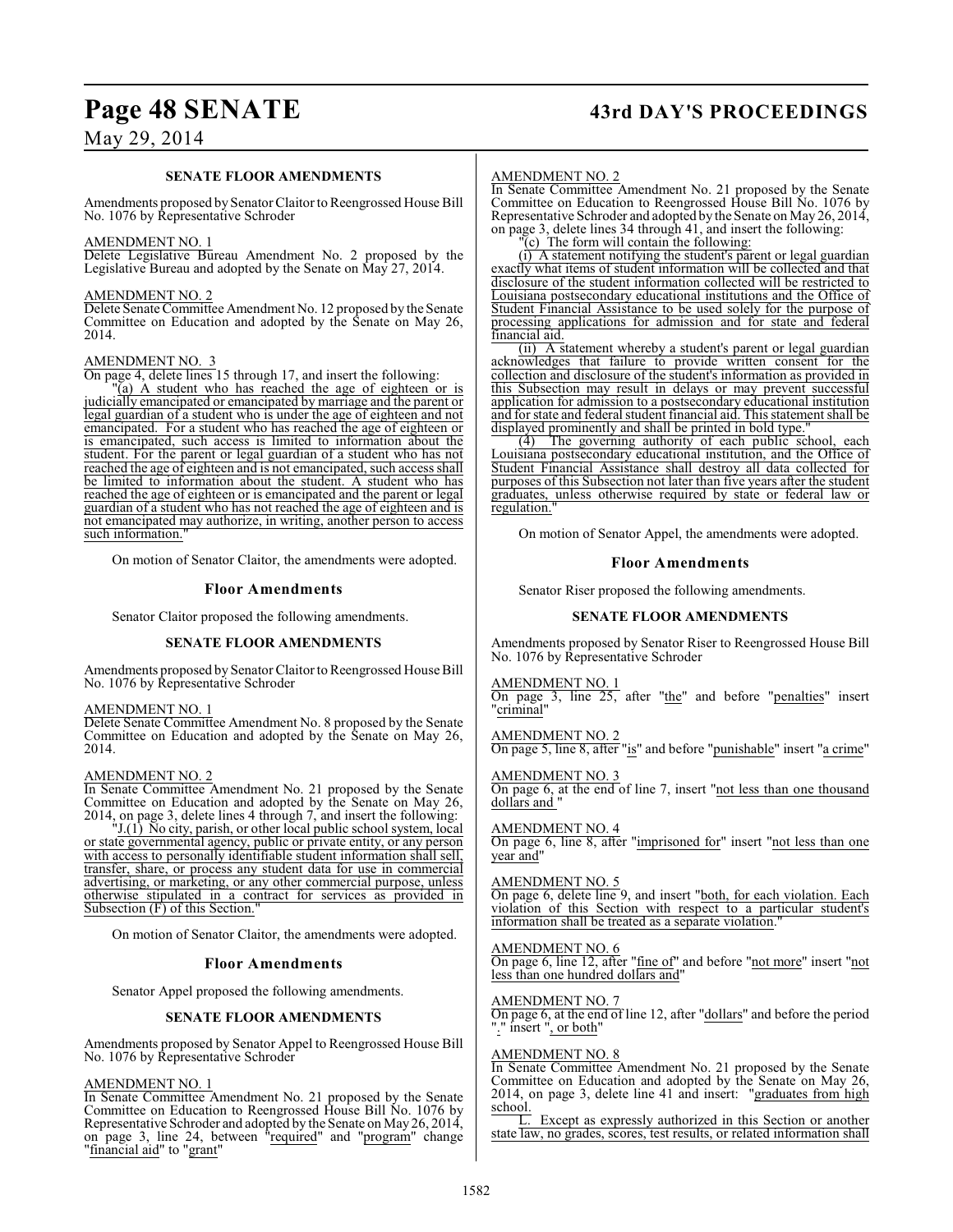## **43rd DAY'S PROCEEDINGS Page 49 SENATE**

# May 29, 2014

Thompson Walsworth<br>Ward

be shared with or provided to any federal agency, office, or department not required by law."

#### AMENDMENT NO. 9

On page 6, after line 27, insert the following:

"Section 2. In the event of any conflict between the provisions of this Act and the provisions of any other Act of the 2014 Regular Session, the provisions of this Act shall supercede and control regardless of the order of passage."

#### **Motion**

Senator Riser moved for a division of the question on the floor amendments.

Without objection, so ordered.

Senator Riser moved the adoption of Amendments No. 1-7 and No. 9.

Senator Appel objected.

#### **ROLL CALL**

The roll was called with the following result:

#### YEAS

| Mr. President<br>Allain<br>Amedee<br>Buffington<br>Chabert        | Erdey<br>Johns<br>Martiny<br>Mills<br>Morrell                              | Perry<br>Riser<br>Smith, G.<br>Smith, J.<br>Thompson  |
|-------------------------------------------------------------------|----------------------------------------------------------------------------|-------------------------------------------------------|
| Cortez<br>Crowe<br>Total - 21                                     | Morrish<br>Peacock                                                         | Walsworth<br>White                                    |
|                                                                   | <b>NAYS</b>                                                                |                                                       |
| Adley<br>Appel<br><b>Broome</b><br>Brown<br>Claitor<br>Total - 15 | Donahue<br>Dorsey-Colomb<br>Gallot<br>Kostelka<br>LaFleur<br><b>ABSENT</b> | Murray<br><b>Nevers</b><br>Peterson<br>Tarver<br>Ward |
| Guillory<br>Total - 3                                             | Heitmeier                                                                  | Long                                                  |
| The Chair declared Amendments No. 1-7 and No. 9 were<br>adopted.  |                                                                            |                                                       |
| On motion of Senator Riser, Amendment No. 8 was withdrawn.        |                                                                            |                                                       |
| $\sim$                                                            |                                                                            |                                                       |

#### **Floor Amendments**

Senator Riser proposed the following amendments.

#### **SENATE FLOOR AMENDMENTS**

Amendments proposed by Senator Riser to Reengrossed House Bill No. 1076 by Representative Schroder

#### AMENDMENT NO. 1

In the set of Senate Floor Amendments proposed by Senator Riser and adopted by the Senate on May 29, 2014, delete Amendment Nos. 1 through 7 and Amendment No. 9

On motion of Senator Riser, the amendments were adopted.

The bill was read by title. Senator Claitor moved the final passage of the amended bill.

#### **ROLL CALL**

The roll was called with the following result:

#### YEAS

| Mr. President | Dorsey-Colomb | Murray    |
|---------------|---------------|-----------|
| Adley         | Erdey         | Nevers    |
| Allain        | Gallot        | Peacock   |
| Amedee        | Guillory      | Perry     |
| Appel         | Heitmeier     | Riser     |
| <b>Broome</b> | Johns         | Smith, G. |
| Brown         | Kostelka      | Smith, J. |
| Buffington    | LaFleur       | Tarver    |
| Chabert       | Long          | Thompson  |
| Claitor       | Martiny       | Walswort  |
| Cortez        | Mills         | Ward      |
| Crowe         | Morrell       | White     |
| Donahue       | Morrish       |           |
| Total - 38    |               |           |
|               | <b>NAYS</b>   |           |
|               |               |           |

ABSENT

```
Peterson
   Total - 1
```
Total - 0

The Chair declared the amended bill was passed and ordered it returned to the House. Senator Claitor moved to reconsider the vote by which the bill was passed and laid the motion on the table.

#### **HOUSE BILL NO. 1080—**

BY REPRESENTATIVE MONTOUCET AN ACT

To enact R.S. 30:2154(E), relative to solid waste facilities; to prohibit landfills used exclusively to dispose or store waste tire material; to provide for exceptions; and to provide for related matters.

#### **Floor Amendments**

Senator Broome proposed the following amendments.

#### **SENATE FLOOR AMENDMENTS**

Amendments proposed by Senator Broome to Engrossed House Bill No. 1080 by Representative Montoucet

AMENDMENT NO. 1 On page 1, line 2, delete "R.S. 30:2154(E)" and insert "R.S.  $30:2154(B)(2)(i)$  and (E)"

AMENDMENT NO. 2 On page 1, line 6, delete "R.S. 30:2154(E) is" and insert "R.S.  $30:2154(B)(2)(i)$  and (E) are"

AMENDMENT NO. 3 On page 1, between lines 8 and 9, insert "B. The secretary is hereby directed: \* \* \*

(2)

\* \* \* (i) In a parish with a population greater than four hundred forty thousand persons according to the latest federal census, the secretary shall not permit or otherwise allow, nor shall any person engage in, the construction, establishment, or expansion of any solid waste disposal facility without the prior approval of the House Committee on Natural Resources and Environment and the Senate Committee on Environmental Quality. \* \* \*"

On motion of Senator Broome, the amendments were adopted.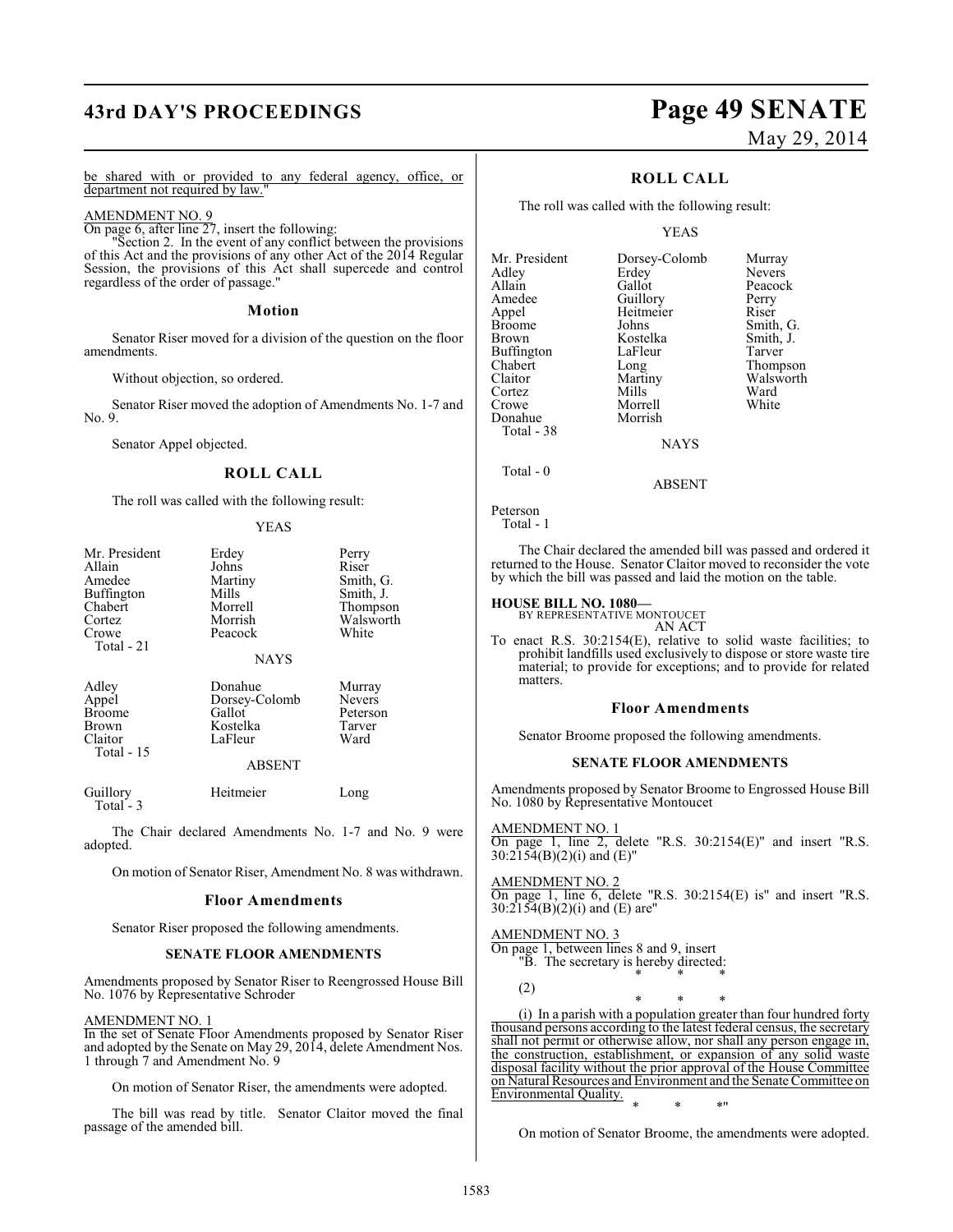The bill was read by title. Senator Morrish moved the final passage of the amended bill.

### **ROLL CALL**

The roll was called with the following result:

#### YEAS

| Mr. President | Erdey       | <b>Nevers</b> |
|---------------|-------------|---------------|
| Adley         | Gallot      | Peacock       |
| Allain        | Guillory    | Perry         |
| Amedee        | Heitmeier   | Peterson      |
| Appel         | Johns       | Riser         |
| <b>Broome</b> | Kostelka    | Smith, G.     |
| Brown         | LaFleur     | Smith, J.     |
| Buffington    | Long        | Tarver        |
| Chabert       | Martiny     | Thompson      |
| Claitor       | Mills       | Walsworth     |
| Cortez        | Morrell     | White         |
| Crowe         | Morrish     |               |
| Dorsey-Colomb | Murray      |               |
| Total - 37    |             |               |
|               | <b>NAYS</b> |               |
| $Total = 0$   |             |               |

## ABSENT

Donahue Ward Total - 2

The Chair declared the amended bill was passed and ordered it returned to the House. Senator Morrish moved to reconsider the vote by which the bill was passed and laid the motion on the table.

# **HOUSE BILL NO. 1081—** BY REPRESENTATIVE STUART BISHOP

AN ACT

To authorize and provide for the transfer of certain state property; to authorize the transfer of certain state property in Lafayette; to provide for the property description; to provide for reservation of mineral rights; to provide terms and conditions; to provide an effective date; and to provide for related matters.

#### **Floor Amendments**

Senator Cortez proposed the following amendments.

#### **SENATE FLOOR AMENDMENTS**

Amendments proposed by Senator Cortez to Reengrossed House Bill No. 1081 by Representative Stuart Bishop

#### AMENDMENT NO. 1

Delete Senate Committee Amendments Nos. 1 through 4 proposed by the Senate Committee on Natural Resources and adopted by the Senate on May 26, 2014.

On motion of Senator Cortez, the amendments were adopted.

The bill was read by title. Senator Cortez moved the final passage of the amended bill.

#### **ROLL CALL**

The roll was called with the following result:

#### YEAS

| Mr. President | Dorsey-Colomb | Murray        |
|---------------|---------------|---------------|
| Adley         | Erdey         | <b>Nevers</b> |
| Allain        | Gallot        | Peacock       |
| Amedee        | Guillory      | Perry         |
| Appel         | Heitmeier     | Peterson      |

## **Page 50 SENATE 43rd DAY'S PROCEEDINGS**

| Broome     | Johns         | Riser     |
|------------|---------------|-----------|
| Brown      | Kostelka      | Smith, G. |
| Buffington | LaFleur       | Smith, J. |
| Chabert    | Long          | Tarver    |
| Claitor    | Martiny       | Thompson  |
| Cortez     | Mills         | Walsworth |
| Crowe      | Morrell       | Ward      |
| Donahue    | Morrish       | White     |
| Total - 39 |               |           |
|            | <b>NAYS</b>   |           |
| Total - 0  |               |           |
|            | <b>ABSENT</b> |           |

Total - 0

The Chair declared the amended bill was passed and ordered it returned to the House. Senator Cortez moved to reconsider the vote by which the bill was passed and laid the motion on the table.

**HOUSE BILL NO. 1082—** BY REPRESENTATIVES STUART BISHOP AND REYNOLDS AN ACT

To enact R.S.  $56:10(B)(1)(g)$  and  $302.1(C)(1)(c)$ , relative to saltwater fishing licenses; to increase the fee for saltwater fishing licenses; to dedicate the funds derived from the increased cost to saltwater fish research and conservation; to create the Saltwater Fish Research and Conservation Fund; and to provide for related matters.

The bill was read by title. Senator Allain moved the final passage of the bill.

### **ROLL CALL**

The roll was called with the following result:

YEAS

Mr. President Dorsey-Colomb Morrish<br>Adley Erdey Murray Adley Erdey Murray<br>Allain Gallot Nevers Allain Callot Nevers<br>Amedee Guillory Peacock Amedee Guillory Peacock<br>
Appel Heitmeier Riser Appel Heitmeier<br>Broome Johns Broome Johns Smith, G.<br>Brown Kostelka Smith, J. Kostelka Smith,<br>LaFleur Tarver Buffington LaFle<br>Chabert Long Chabert Long Thompson<br>Claitor Martiny Walsworth Martiny Walsworth<br>
Mills Ward Cortez Mills Ward<br>
Donahue Morrell White Donahue Total - 36

NAYS

Perry Total - 1

#### ABSENT

Crowe Peterson Total - 2

The Chair declared the bill was passed and ordered it returned to the House. Senator Allain moved to reconsider the vote by which the bill was passed and laid the motion on the table.

#### **HOUSE BILL NO. 1094—**

BY REPRESENTATIVE FANNIN

AN ACT To appropriate funds and to make certain reductions in appropriations from certain sources to be allocated to designated agencies and purposes in specific amounts for the making of supplemental appropriations and reductions for said agencies and purposes; to provide for effective dates; and to provide for related matters.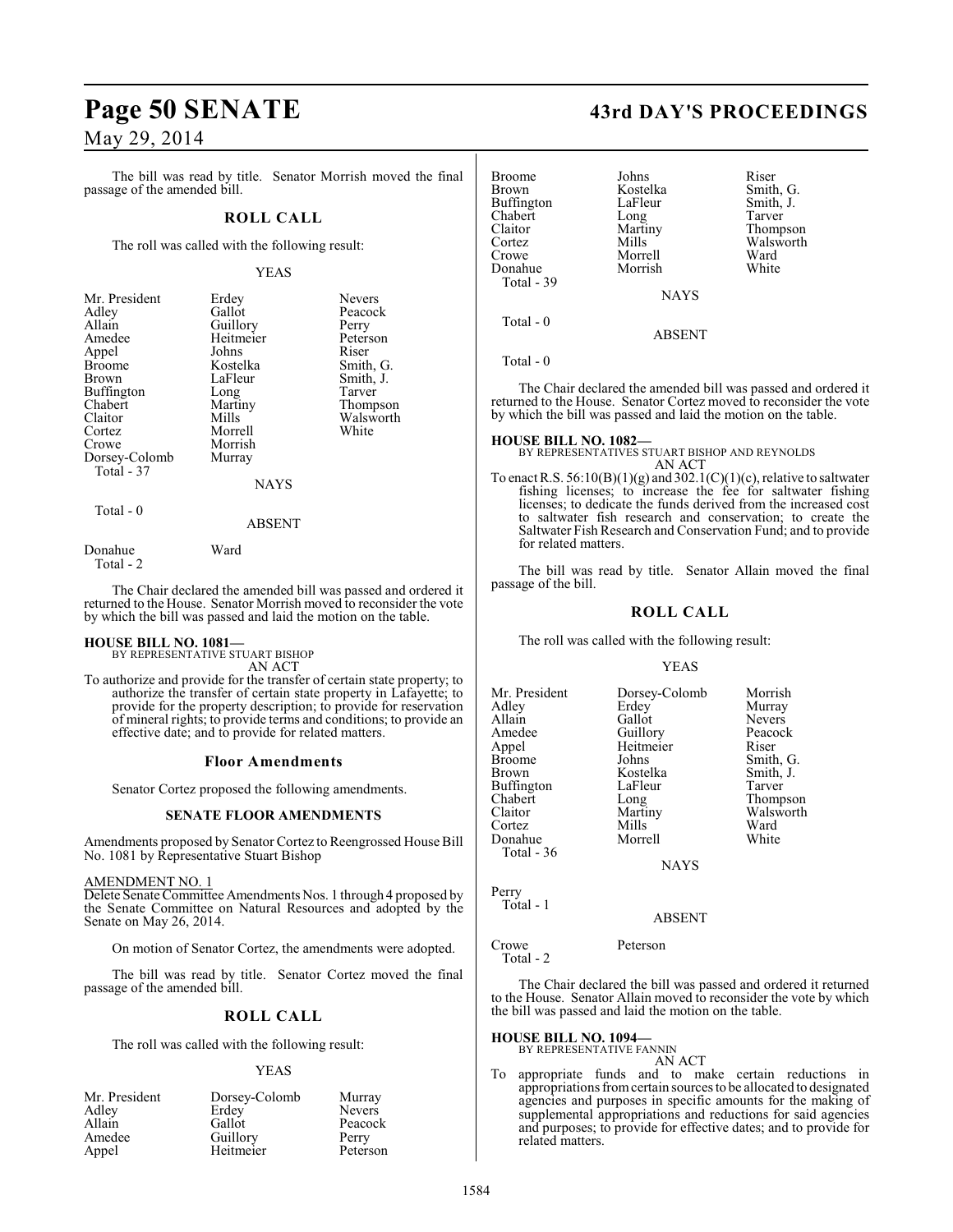# **43rd DAY'S PROCEEDINGS Page 51 SENATE**

On motion of Senator Murray, the bill was read by title and returned to the Calendar, subject to call.

## **HOUSE BILL NO. 1115—** BY REPRESENTATIVE THOMPSON

AN ACT

To amend and reenact R.S.  $17:274.1(A)$  and  $(B)(1)$  and 3048.1(A)(1)(f)(iv), relative to the Taylor Opportunity Program for Students; to provide relative to the high school core curriculum required for initial eligibility for a program award; to authorize the State Board of Elementary and Secondary Education to designate course equivalencies for certain courses required for high school graduation for purposes of alignment with such core curriculum; and to provide for related matters.

On motion of Senator Murray, the bill was read by title and returned to the Calendar, subject to call.

**HOUSE BILL NO. 1199—** BY REPRESENTATIVE SCHRODER AND SENATOR THOMPSON AN ACT

To amend and reenact R.S. 17:235.1(B)(introductory paragraph) and  $(4)(e)$  and (D), to enact R.S. 17:235.1(B)(4)(f) and 355, and to repeal R.S. 17:235.1(A), (C), and (F), relative to parental access to school-related information and materials; to provide relative to parental access to instructional materials in public schools; to require local school boards to adopt rules and policies to provide for such access, including provisions for reasonable fees for copies; to remove requirements for parents to attend parent orientation; to require inclusion of school board policies for parental access to instructional materials as a part of parent orientation; and to provide for related matters.

#### **Floor Amendments**

Senator Claitor proposed the following amendments.

#### **SENATE FLOOR AMENDMENTS**

Amendments proposed by Senator Claitor to Engrossed House Bill No. 1199 by Representative Schroder

#### AMENDMENT NO. 1

On page 2, between lines 17 and 18, insert the following: "(3) Examine at least one form of each statewide assessment administered each year in grades three through eight.

On motion of Senator Claitor, the amendments were adopted.

#### **Motion to Reconsider Vote**

Senator Claitor asked for and obtained a suspension of the rules to reconsider the vote by which Amendment No. 5334 to House Bill No. 1199 was adopted and to withdraw said amendments.

The Chair declared the vote was reconsidered and the amendments were withdrawn.

The bill was read by title. Senator Claitor moved the final passage of the bill.

## **ROLL CALL**

The roll was called with the following result:

#### YEAS

| Mr. President | Dorsey-Colomb | Murray        |
|---------------|---------------|---------------|
| Adley         | Erdey         | <b>Nevers</b> |
| Allain        | Gallot        | Peacock       |
| Amedee        | Guillory      | Perry         |
| Appel         | Heitmeier     | Peterson      |
| <b>Broome</b> | Johns         | Riser         |
| Brown         | Kostelka      | Smith, G.     |

# May 29, 2014

Buffington LaFleur Smith, J.<br>
Chabert Long Tarver Chabert Long<br>Claitor Martiny Claitor Martiny Thompson Cortez Mills Walsworth Morrell Ward<br>
Morrish White Donahue Total - 39 **NAYS** 

Total - 0

Total - 0

The Chair declared the bill was passed and ordered it returned to the House. Senator Claitor moved to reconsider the vote by which the bill was passed and laid the motion on the table.

ABSENT

#### **Rules Suspended**

Senator Kostelka asked for and obtained a suspension of the rules to revert to the Morning Hour.

#### **Reports of Committees**

The following reports of committees were received and read:

#### **REPORT OF COMMITTEE ON**

#### **FINANCE**

Senator Jack Donahue, Chairman on behalf of the Committee on Finance, submitted the following report:

May 29, 2014

To the President and Members of the Senate:

I am directed by your Committee on Finance to submit the following report:

## **HOUSE BILL NO. 562—** BY REPRESENTATIVE LOPINTO

AN ACT

To enact R.S.  $15:824(B)(1)(e)$ , relative to housing of inmates; to provide relative to the housing of persons committed to the custody oftheDepartment ofPublic Safety and Corrections who are released on parole and are subsequently arrested; to require the department to reimburse sheriffs for the housing of these inmates in parish jails; to provide for effectiveness; and to provide for related matters.

Reported favorably.

**HOUSE BILL NO. 628—** BY REPRESENTATIVE ST. GERMAIN A JOINT RESOLUTION

Proposing to amend Article VII, Section 14(B) of the Constitution of Louisiana, relative to public funds; to authorize public funds to be used to invest in a state infrastructure bank; to provide for submission of the proposed amendment to the electors; and to provide for related matters.

Reported favorably.

**HOUSE BILL NO. 629—** BY REPRESENTATIVE ST. GERMAIN

A JOINT RESOLUTION

Proposing to amend Article VII, Section 27(A) and to add Article VII, Section 10.3(A)(2)(a)(iv) of the Constitution of Louisiana, to provide with respect to special treasury funds; to provide for the deposit of certain excess mineral revenues into the Transportation Trust Fund; to provide for the use of monies deposited into the fund; to provide for submission of the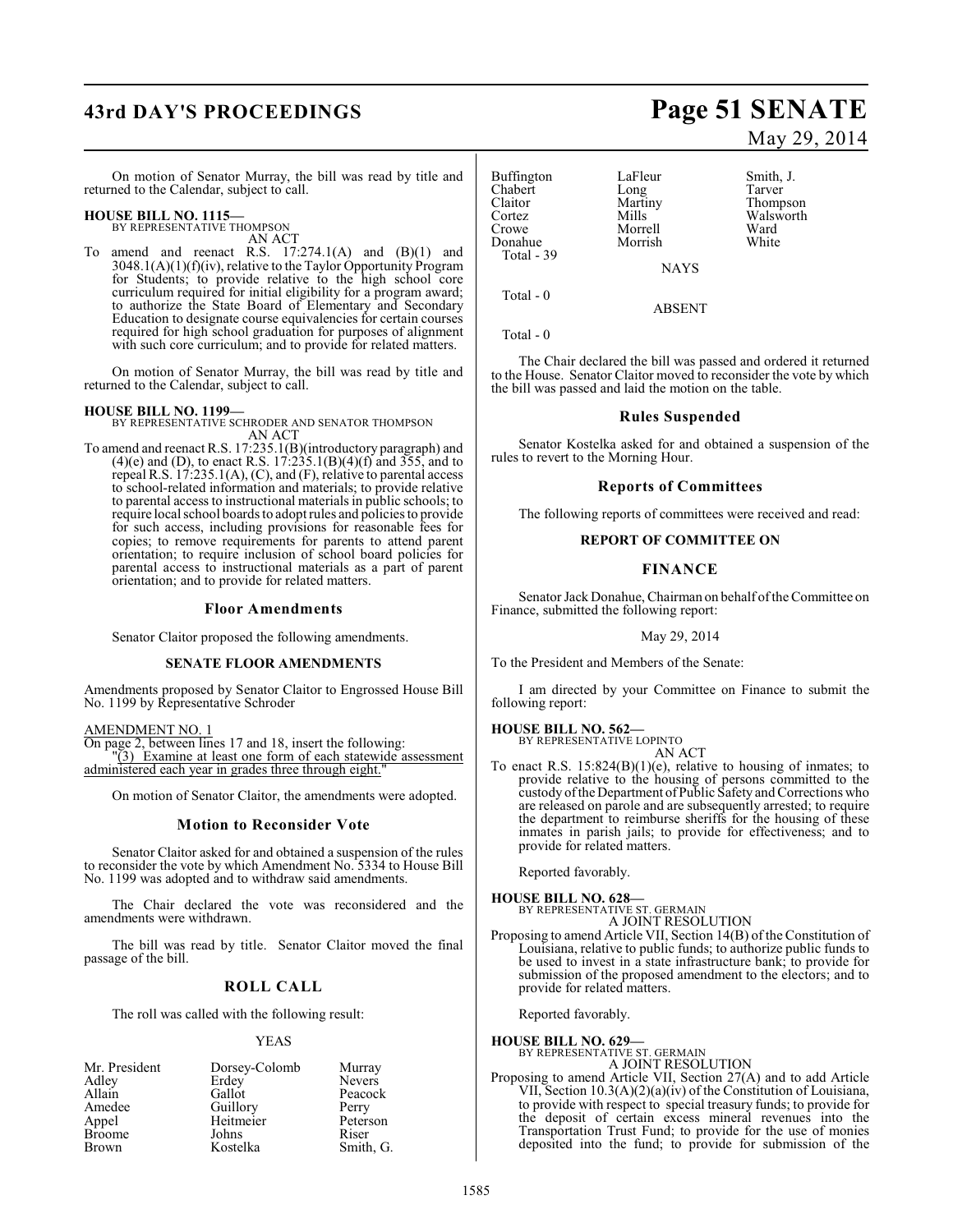proposed amendment to the electors; and to provide for related matters.

Reported with amendments.

#### **HOUSE BILL NO. 884—**

BY REPRESENTATIVE ST. GERMAIN AN ACT

To enact R.S. 39:94(A)(2)(a)(iv), relative to special treasury funds; to provide with respect to depositsinto the Budget Stabilization Fund; to provide for effectiveness; and to provide for related matters.

Reported with amendments.

#### **HOUSE BILL NO. 979—**

BY REPRESENTATIVE ST. GERMAIN AN ACT

To amend and reenact R.S. 48:77(B)(2) and to enact Chapter 18 of Title 32 of the Louisiana Revised Statutes of 1950, to be comprised of R.S. 32:1801 through 1806, relative to the Department of Transportation and Development; to create the Louisiana Transportation Infrastructure Bank; to provide for a board of directors; to provide for membership, duties, and authority of the board; to provide for the adoption of bylaws, rules, and regulations by the board; to provide for the receipt, administration, and expenditure of federal grants allotted for the fund; to create and provide for the capitalization of the Louisiana Transportation Infrastructure Fund, investment, and disposition of the funds; to authorize the bank to incur debt and issue bonds, notes, or other evidences of indebtedness and to guarantee the debt of other entities; to authorize loans from the fund to local governments, political subdivisions, and public entities; to provide procedures for political subdivisions to enter into such indebtedness; to exempt evidence of indebtedness from taxation; and to provide for related matters.

Reported with amendments.

Respectfully submitted, JACK DONAHUE Chairman

#### **House Bills and Joint Resolutions on Second Reading Just Reported by Committees**

Senator Kostelka asked for and obtained a suspension of the rules to take up House Bills and Joint Resolutions just reported by Committees.

#### **HOUSE BILL NO. 562—**

BY REPRESENTATIVE LOPINTO AN ACT

To enact R.S.  $15:824(B)(1)(e)$ , relative to housing of inmates; to provide relative to the housing of persons committed to the custody of theDepartment of Public Safety and Corrections who are released on parole and are subsequently arrested; to require the department to reimburse sheriffs for the housing of these inmates in parish jails; to provide for effectiveness; and to provide for related matters.

Reported favorably by the Committee on Finance. The bill was read by title and referred to the Legislative Bureau.

## **HOUSE BILL NO. 628—** BY REPRESENTATIVE ST. GERMAIN

A JOINT RESOLUTION

Proposing to amend Article VII, Section 14(B) of the Constitution of Louisiana, relative to public funds; to authorize public funds to be used to invest in a state infrastructure bank; to provide for submission of the proposed amendment to the electors; and to provide for related matters.

## **Page 52 SENATE 43rd DAY'S PROCEEDINGS**

Reported favorably by the Committee on Finance. The bill was read by title and referred to the Legislative Bureau.

## **HOUSE BILL NO. 629—** BY REPRESENTATIVE ST. GERMAIN

A JOINT RESOLUTION

Proposing to amend Article VII, Section 27(A) and to add Article VII, Section 10.3(A)(2)(a)(iv) of the Constitution of Louisiana, to provide with respect to special treasury funds; to provide for the deposit of certain excess mineral revenues into the Transportation Trust Fund; to provide for the use of monies deposited into the fund; to provide for submission of the proposed amendment to the electors; and to provide for related matters.

Reported with amendments by the Committee on Finance.

#### **SENATE COMMITTEE AMENDMENTS**

Amendments proposed by Senate Committee on Finance to Re-Reengrossed House Bill No. 629 by Representative St. Germain

### AMENDMENT NO. 1

On page  $1$ , line 2, change "Section  $27(A)$ " to "Section  $10.3(A)(2)(a)$ (introductory paragraph) and  $27(A)$ "

#### AMENDMENT NO. 2

On page 1, line 3, change "10.3(A)(2)(a)(iv)" to "10.3(A)(2)(c) and  $(C)(5)^{n}$ 

#### AMENDMENT NO. 3

On page 1, on line 4, after "funds;" and before "to provide" insert the following: "to rename the Budget Stabilization Fund to the Budget and Transportation Stabilization Fund and to provide for its purposes; to create the Budget Stabilization Account and the Transportation Stabilization Account in the Budget and Transportation Stabilization Fund;"

#### AMENDMENT NO. 4

On page 1, at the end of line 4, after "into the" insert "Budget and Transportation Stabilization Fund and the"

#### AMENDMENT NO. 5

On page 1, at the end of line 5, change "fund" to "funds"

#### AMENDMENT NO. 6

On page 1, delete line 11, and insert the following: "amend Article VII, Section 10.3(A)(2)(a)(introductory paragraph) and 27(A) and to add Article VII, Section  $10.3(A)(2)(c)$  and  $(C)(5)$  of the"

#### AMENDMENT NO. 7

On page 1, line 13, after "Budget" and before "Stabilization" insert "and Transportation"

#### AMENDMENT NO. 8

On page 1, at the end of line 14, insert "and Transportation"

#### AMENDMENT NO. 9

On page 2, line 6, after "fund" and before "after" insert "in accordance with Subparagraph (c) of this Paragraph"

#### AMENDMENT NO. 10

On page 2, delete lines 8 and 9, and insert:

"(c) In each fiscal year the monies in the Budget and Transportation Stabilization Fund as provided in Subsubparagraph (a) of this Subparagraph shall be allocated and deposited into the Budget Stabilization Account which is hereby established in the Budget and Transportation Stabilization Fund as a special account, and into the Transportation Stabilization Account which is hereby established in the Budget and Transportation Stabilization Fund as a special account, as follows:

(i) In Fiscal Year 2014-2015, revenues shall be deposited in the Budget Stabilization Account until the balance in the account equals four hundred seventy million dollars.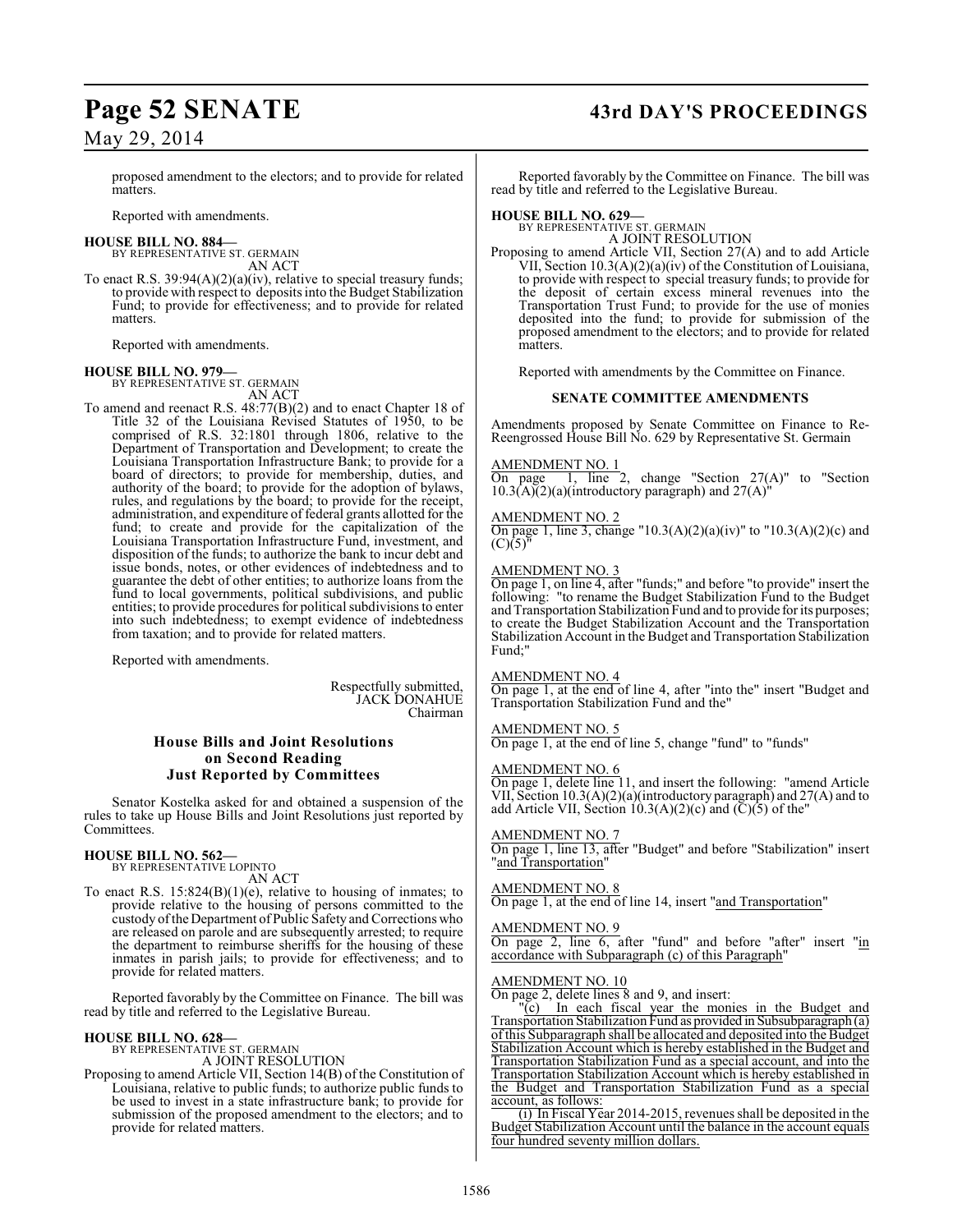## **43rd DAY'S PROCEEDINGS Page 53 SENATE**

# May 29, 2014

(ii) In Fiscal Year 2015-2016, revenues shall be deposited in the Budget Stabilization Account until the balance in the account equals four hundred ninety-five million dollars.

(iii) In Fiscal Year 2016-2017, revenues shall be deposited in the Budget Stabilization Account until the balance in the account equals five hundred twenty million dollars.

(iv) In Fiscal Year 2017-2018 and thereafter, revenues shall be deposited in the Budget Stabilization Account until the balance in the account equals six hundred million dollars to be annually adjusted for inflation pursuant to an inflation factor as determined by the Revenue Estimating Conference, beginning in Fiscal Year 2018-2019.

(v) Beginning in Fiscal Year 2017-2018 and each fiscal year thereafter, after the allocation of revenues to the Budget Stabilization Account in amounts which cause the balance to be in the amount set forth in Subsubparagraph (iv) of this Subparagraph, revenues shall be deposited into the Transportation Stabilization Account. In Fiscal Year 2017-2018, deposits to the account shall be in an amount not to exceed one hundred million dollars. No deposits shall be made to the account in Fiscal Year 2018-2019. In Fiscal Year 2019-2020 and each fiscal year thereafter, deposits shall be made to the account in an amount not to exceed fifty million dollars until the amount of five hundred million dollars is deposited into the Transportation Stabilization Account. Monies in the account shall be used as provided in Article VII, Section 27(A)(2) of this constitution.

\* \* \* (C) The money in the fund shall not be available for appropriation or use except under the following conditions: \* \* \*

(5) If at any time mineral revenues exceed the base as provided in Subsubparagraphs  $(A)(2)(a)$  and  $(b)$ , and monies in the fund are made available for appropriation or use as provided in Paragraph (C), no deposit of mineral revenues shall be made in the fiscal year for which money in the fund is appropriated for use or incorporated into the official forecast or in the ensuing fiscal year, except by specific appropriation by the legislature."

#### AMENDMENT NO. 11

On page 3, delete lines 14 through 29, and on page 4, delete lines 1 and 2, and insert the following:

"(2) Beginning in the 2018-2019 fiscal year and in each fiscal year thereafter, the state treasurer shall transfer an amount not to exceed fifty million dollars of the monies in the Transportation Stabilization Account in the Budget and Transportation Stabilization Fund into the Transportation Trust Fund to be expended in the same manner as"

#### AMENDMENT NO. 12

On page 4, between lines 9 and 10, insert the following:

Section 3. Upon the effective date of this proposition, the treasurer shall be immediately authorized and directed to transfer any unexpended, unencumbered balance in the Budget Stabilization Fund, including all interest and principal, to the Budget and Transportation Stabilization Fund as provided in the constitutional amendment."

#### AMENDMENT NO. 13

On page 4, line 10, change "Section 3" to "Section 4"

#### AMENDMENT NO. 14

On page 4, delete lines 14 through 19, and insert the following:

"Do you support an amendment to change the name of the Budget Stabilization Fund to the Budget and Transportation Stabilization Fund, to create accounts in the fund, and to authorize the deposit in increasing amounts from 2015 until June 30, 2018 of available excess mineral revenues into the Budget Stabilization Account for use in the event the State incurs a deficit and also to authorize deposits beginning July 1, 2018 of available excess mineral revenues into the Transportation Stabilization Account to be transferred to the Transportation Trust Fund and to capitalize a state infrastructure bank, if such a bank is established? (Amends Article VII, Section 10.3(A)(2)(a)(introductory paragraph) and Article VII, Section 27(A); Adds Article VII, Section  $10.\overline{3}(\overline{A})(2)(c)$  and  $(C)(5)$ <sup>"</sup>

On motion of Senator Donahue, the committee amendment was adopted. The amended bill was read by title and referred to the Legislative Bureau.

**HOUSE BILL NO. 884—** BY REPRESENTATIVE ST. GERMAIN AN ACT

To enact R.S.  $39:94(A)(2)(a)(iv)$ , relative to special treasury funds; to provide with respect to deposits into the Budget Stabilization Fund; to provide for effectiveness; and to provide for related matters.

Reported with amendments by the Committee on Finance.

#### **SENATE COMMITTEE AMENDMENTS**

Amendments proposed by Senate Committee on Finance to Reengrossed House Bill No. 884 by Representative St. Germain

#### AMENDMENT NO. 1

On page 1, line 2, change "R.S.  $39:94(A)(2)(a)(iv)$ " to "R.S. 39:94( $\check{A}$ )(2)(c) and (C)(5)"

#### AMENDMENT NO. 2

On page 1, line 3, after "Budget Stabilization Fund" delete the remainder of the line and insert "to change the name to the Budget and Transportation Stabilization Fund and to provide for its purposes; to create the Budget Stabilization Account and the Transportation Stabilization Account in the Budget and Transportation Stabilization Fund; to provide for effectiveness; and to"

#### AMENDMENT NO. 3

On page 1, line 7, change "Budget Stabilization Fund" to "Budget and Transportation Stabilization Fund"

#### AMENDMENT NO. 4

On page 1, line 9, change "Budget Stabilization Fund" to "Budget and Transportation Stabilization Fund"

#### AMENDMENT NO. 5

On page 2, delete lines 5 and 6 and insert the following:

"(c) In each fiscal year the monies in the Budget and Transportation Stabilization Fund as provided in Subparagraph (a) of this Paragraph shall be allocated and deposited into the Budget Stabilization Account which is hereby established in the Budget and Transportation Stabilization Fund as a special account, and into the Transportation Stabilization Account which is hereby established in the Budget and Transportation Stabilization Fund as a special account, as follows:

(i) In Fiscal Year 2014-2015, revenues shall be deposited in the Budget Stabilization Account, until the balance in the account equals four hundred seventy million dollars.

(ii) In Fiscal Year 2015-2016, revenues shall be deposited in the Budget Stabilization Account until the balance in the account equals four hundred ninety-five million dollars.

(iii) In Fiscal Year 2016-2017, revenues shall be deposited in the Budget Stabilization Account until the balance in the account equals five hundred twenty million dollars.

(iv) In Fiscal Year 2017-2018 and thereafter, revenues shall be deposited in the Budget Stabilization Account until the balance in the account equals six hundred million dollarsto be annually adjusted for inflation pursuant to an inflation factor as determined by the Revenue Estimating Conference, beginning in Fiscal Year 2018-2019.

(v) Beginning in Fiscal Year 2017-2018 and each fiscal year thereafter, after the allocation of revenues to the Budget Stabilization Account in amounts which cause the balance to be in the amount set forth in Item (iv) of this Subparagraph, revenues shall be deposited into the Transportation Stabilization Account. In Fiscal Year 2017- 2018, deposits to the account shall be in an amount not to exceed one hundred million dollars. No deposits shall be made to the account in Fiscal Year 2018-2019. In Fiscal Year 2019-2020 and each fiscal year thereafter, deposits shall be made to the account in an amount not to exceed fifty million dollars until the amount of five hundred million dollars is deposited into the Transportation Stabilization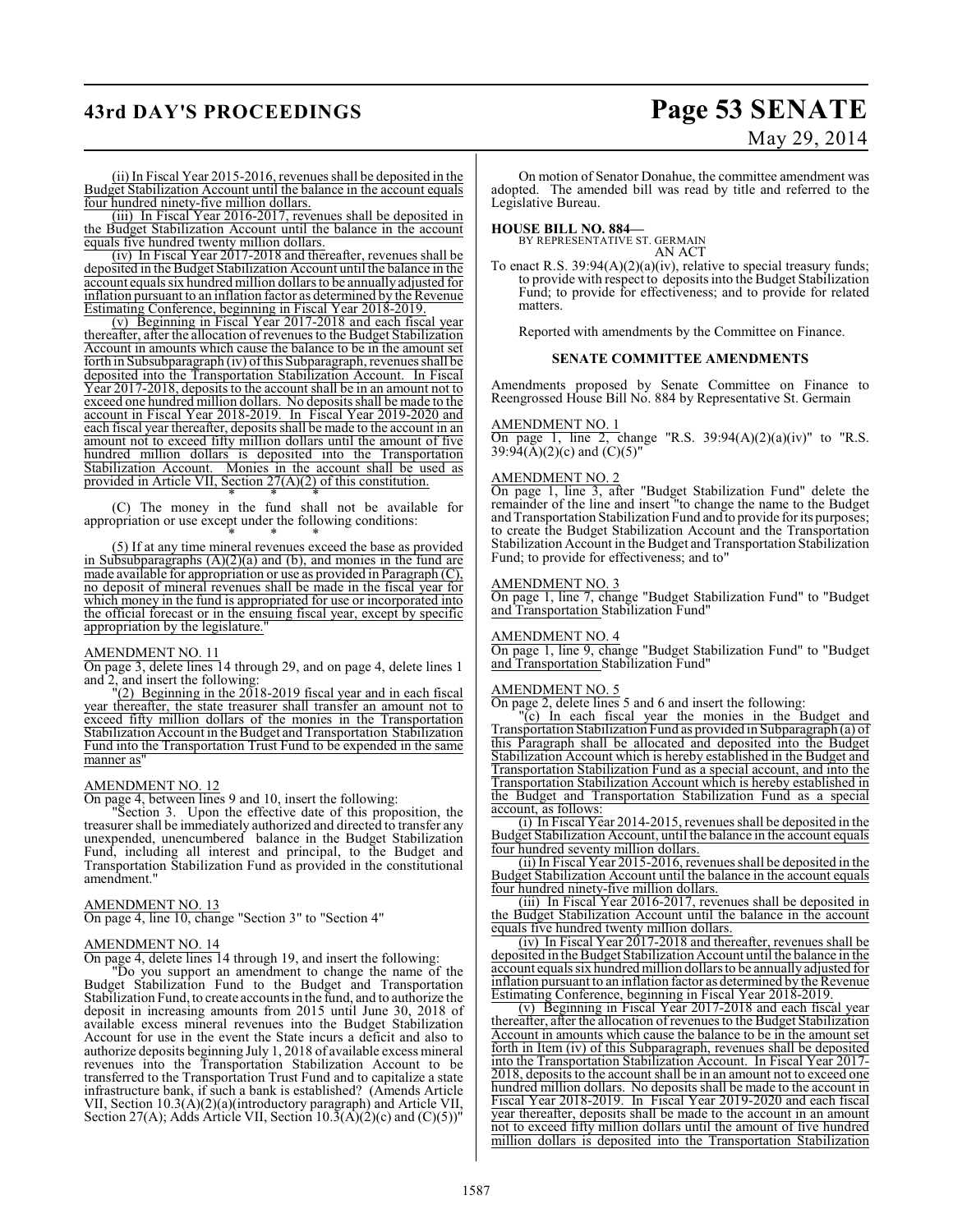## **Page 54 SENATE 43rd DAY'S PROCEEDINGS**

## May 29, 2014

Account. Monies in the account shall be used as provided in Article VII, Section 27(A)(2) of the Constitution of Louisiana. \* \* \*

(C) The money in the fund shall not be available for appropriation or use except under the following conditions: \* \* \*

(5) If at any time mineral revenues exceed the base as provided in Subparagraphs  $(A)(2)(a)$  and  $(b)$ , and monies in the fund are made available for appropriation or use as provided in Subsection (C), no deposit of mineral revenues shall be made in the fiscal year for which money in the fund is appropriated for use or incorporated into the official forecast or in the ensuing fiscal year, except by specific appropriation by the legislature.

On motion of Senator Donahue, the committee amendment was adopted. The amended bill was read by title and referred to the Legislative Bureau.

#### **HOUSE BILL NO. 979—**

BY REPRESENTATIVE ST. GERMAIN AN ACT

To amend and reenact R.S. 48:77(B)(2) and to enact Chapter 18 of Title 32 of the Louisiana Revised Statutes of 1950, to be comprised of R.S. 32:1801 through 1806, relative to the Department of Transportation and Development; to create the Louisiana Transportation Infrastructure Bank; to provide for a board of directors; to provide for membership, duties, and authority of the board; to provide for the adoption of bylaws, rules, and regulations by the board; to provide for the receipt, administration, and expenditure of federal grants allotted for the fund; to create and provide for the capitalization of the Louisiana Transportation Infrastructure Fund, investment, and disposition of the funds; to authorize the bank to incur debt and issue bonds, notes, or other evidences of indebtedness and to guarantee the debt of other entities; to authorize loans from the fund to local governments, political subdivisions, and public entities; to provide procedures for political subdivisions to enter into such indebtedness; to exempt evidence of indebtedness from taxation; and to provide for related matters.

Reported with amendments by the Committee on Finance.

#### **SENATE COMMITTEE AMENDMENTS**

Amendments proposed by Senate Committee on Finance to Reengrossed House Bill No. 979 by Representative St. Germain

#### AMENDMENT NO. 1

On page 1, line 14, after "taxation;" and before "and to provide" insert the following: "to exempt any debt of or obligation entered into by the infrastructure bank from being used in the calculation of net state tax supported debt;"

#### AMENDMENT NO. 2

On page 2, between lines 23 and 24, insert the following: "(4) Authorize the transportation infrastructure bank to issue bonds, notes, or other evidences of indebtedness."

#### AMENDMENT NO. 3

On page 3, line 15, change "state" to "state.", delete the remainder of the line, and delete lines 16 and 17

#### AMENDMENT NO. 4

On page 12, delete lines 1 through 4

#### AMENDMENT NO. 5

On page 12, line 7, after "the state." delete the remainder of the line and delete line 8

On motion of Senator Donahue, the committee amendment was adopted. The amended bill was read by title and referred to the Legislative Bureau.

#### **Privilege Report of the Legislative Bureau**

May 29, 2014

To the President and Members of the Senate:

I am directed by your Legislative Bureau to submit the following report:

The following instruments are approved as to construction and duplication. We advise and suggest the following amendments:

## **HOUSE BILL NO. 717—** BY REPRESENTATIVE HILL

AN ACT

To amend and reenact R.S. 17:500.2(A)(2)(c), 1202(A) and (E)(1)(a), and  $1206.2(A)(2)(c)$ , to enact R.S.  $17:500.2(A)(2)(d)$  and  $1206.2(A)(2)(d)$ , and to repeal R.S.  $17:500.2(E)(1)(b)$ ,  $1202(E)(1)(b)$ , and  $1206.2(E)(1)(b)$ , relative to extended sick leave for employees of school boards; to provide for additional such leave for teachers for certain purposes; to provide definitions; to provide relative to requirements for extension of such leave; and to provide for related matters.

Reported without amendments.

Respectfully submitted, LEE "JODY" AMEDEE Chairman

## **Adoption of Legislative Bureau Report**

On motion of Senator Martiny, the Bills and Joint Resolutions were read by title and passed to a third reading.

#### **Privilege Report of the Legislative Bureau**

#### May 29, 2014

To the President and Members of the Senate:

I am directed by your Legislative Bureau to submit the following report:

The following instruments are approved as to construction and duplication. We advise and suggest the following amendments:

## **HOUSE BILL NO. 562—** BY REPRESENTATIVE LOPINTO

AN ACT

To enact R.S. 15:824(B)(1)(e), relative to housing of inmates; to provide relative to the housing of persons committed to the custody of theDepartment ofPublic Safety and Corrections who are released on parole and are subsequently arrested; to require the department to reimburse sheriffs for the housing of these inmates in parish jails; to provide for effectiveness; and to provide for related matters.

Reported without amendments.

## **HOUSE BILL NO. 628—** BY REPRESENTATIVE ST. GERMAIN

A JOINT RESOLUTION Proposing to amend Article VII, Section 14(B) of the Constitution of Louisiana, relative to public funds; to authorize public funds to be used to invest in a state infrastructure bank; to provide for submission of the proposed amendment to the electors; and to provide for related matters.

Reported without amendments.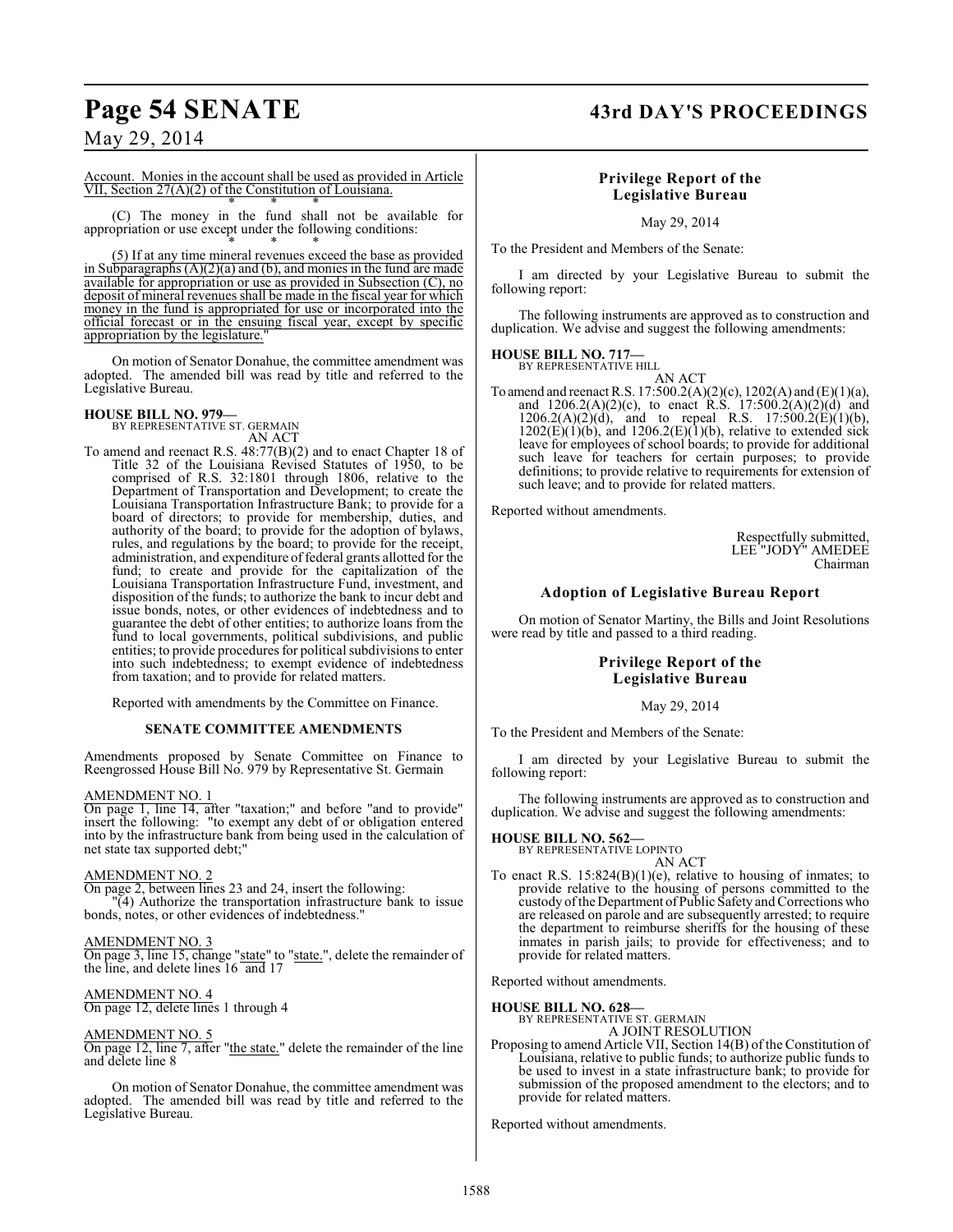# **43rd DAY'S PROCEEDINGS Page 55 SENATE**

#### **HOUSE BILL NO. 629—**

BY REPRESENTATIVE ST. GERMAIN A JOINT RESOLUTION

Proposing to amend Article VII, Section 27(A) and to add Article VII, Section 10.3(A)(2)(a)(iv) of the Constitution of Louisiana, to provide with respect to special treasury funds; to provide for the deposit of certain excess mineral revenues into the Transportation Trust Fund; to provide for the use of monies deposited into the fund; to provide for submission of the proposed amendment to the electors; and to provide for related matters.

Reported without amendments.

**HOUSE BILL NO. 884—** BY REPRESENTATIVE ST. GERMAIN

AN ACT

To enact R.S. 39:94(A)(2)(a)(iv), relative to special treasury funds; to provide with respect to deposits into the Budget Stabilization Fund; to provide for effectiveness; and to provide for related matters.

Reported without amendments.

#### **HOUSE BILL NO. 979—**

BY REPRESENTATIVE ST. GERMAIN AN ACT

To amend and reenact R.S. 48:77(B)(2) and to enact Chapter 18 of Title 32 of the Louisiana Revised Statutes of 1950, to be comprised of R.S. 32:1801 through 1806, relative to the Department of Transportation and Development; to create the Louisiana Transportation Infrastructure Bank; to provide for a board of directors; to provide for membership, duties, and authority of the board; to provide for the adoption of bylaws, rules, and regulations by the board; to provide for the receipt, administration, and expenditure of federal grants allotted for the fund; to create and provide for the capitalization of the Louisiana Transportation Infrastructure Fund, investment, and disposition of the funds; to authorize the bank to incur debt and issue bonds, notes, or other evidences of indebtedness and to guarantee the debt of other entities; to authorize loans from the fund to local governments, political subdivisions, and public entities; to provide procedures for political subdivisions to enter into such indebtedness; to exempt evidence of indebtedness from taxation; and to provide for related matters.

Reported without amendments.

Respectfully submitted, LEE "JODY" AMEDEE Chairman

## **Adoption of Legislative Bureau Report**

On motion of Senator Martiny, the Bills and Joint Resolutions were read by title and passed to a third reading.

#### **Recess**

On motion of Senator Thompson, the Senate took a recess at 11:50 o'clock A.M. until 1:00 o'clock P.M.

#### **After Recess**

The Senate was called to order at 1:20 o'clock P.M. by the President of the Senate.

### **ROLL CALL**

The roll being called, the following members answered to their names:

# May 29, 2014

#### PRESENT

Mr. President Dorsey-Colomb Peacock<br>Allain Guillory Perry Guillory Perry<br>Johns Riser Amedee Johns Riser<br>Appel Kostelka Tarver Appel Kostelka<br>Broome Long Buffington Morrell Walsworth<br>Chabert Morrish Ward Chabert Morrish<br>Claitor Murray Murray<br>Nevers Donahue Total - 25 ABSENT Adley Gallot Peterson Brown Heitmeier<br>
Cortez LaFleur Cortez LaFleur Smith, J.<br>Crowe Martiny White Martiny<br>Mills Erdey Total - 14

Thompson<br>Walsworth

The President of the Senate announced there were 25 Senators present and a quorum.

### **Senate Business Resumed After Recess**

#### **Message from the House**

#### **PASSED SENATE BILLS AND JOINT RESOLUTIONS**

May 29, 2014

To the Honorable President and Members of the Senate:

I am directed to inform your honorable body that the House of Representatives has finally passed the following Senate Bills and Joint Resolutions:

#### **SENATE BILL NO. 2—** BY SENATOR MILLS

AN ACT

To amend and reenact R.S. 11:1903(A)(2) and to enact R.S. 11:1903(F), relative to employer participation in the Parochial Employees' Retirement System; to provide relative to participating hospital districts; to provide for an effective date; and to provide for related matters.

Reported with amendments.

#### **SENATE BILL NO. 13—** BY SENATOR PEACOCK

AN ACT To amend and reenact R.S. 11:22(B)(6) and (13), 102.1(B)(4) and  $(C)(4)$ , 102.2(B)(4) and  $(C)(4)$ , 542(A)(2)(a) and (F)(2)(a), and  $883.1(A)(2)(a)$  and  $(G)(2)(a)$ , relative to the entry age normal valuation method; to provide for utilization of the method by certain state retirement systems; to provide for effective dates; and to provide for related matters.

Reported with amendments.

**SENATE BILL NO. 30—**

BY SENATOR CORTEZ AN ACT

To amend and reenact R.S. 11:446(F), 450(B), and 471.1(G), relative to the Louisiana State Employees' Retirement System; to specify procedures related to payment for and of benefits; to provide for options, contributions, and eligibility; to provide for an effective date; and to provide for related matters.

Reported with amendments.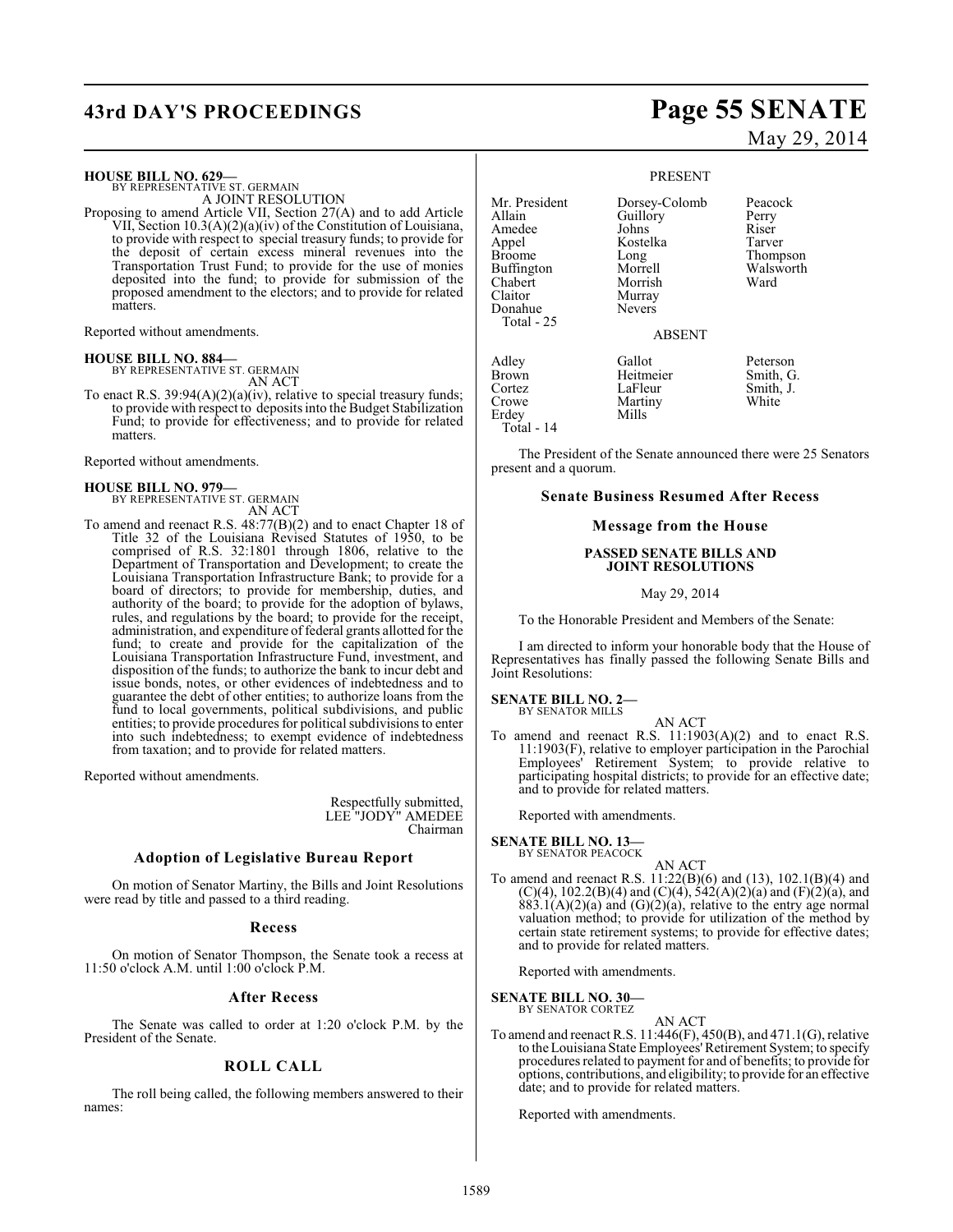#### **SENATE BILL NO. 155—** BY SENATOR NEVERS

AN ACT

To amend and reenact R.S. 23:382(B), 384(A), the introductory paragraph of  $384(B)$  and  $(B)(2)$ ,  $(3)$ , and  $(4)$  and  $(C)$ ,  $385(B)$ , 386, the introductory paragraph of 387 and 387(9), 388, 389, 390, and 391, relative to apprenticeship; to provide for prohibited discrimination in employment; to provide collective bargaining contracts; to make technical changes; to provide for exceptions; and to provide for related matters.

Reported with amendments.

#### **SENATE BILL NO. 207—** BY SENATOR JOHN SMITH

AN ACT

To amend and reenact R.S. 23:1514(D)(1), relative to the Incumbent Worker Training Program; to provide for certain third-party training providers; and to provide for related matters.

Reported with amendments.

**SENATE BILL NO. 482—** BY SENATORS HEITMEIER, JOHNS, MARTINY AND MURRAY AN ACT

To amend and reenact R.S. 23:3001, 3021, the introductory paragraph of R.S. 23:3022, 3023(A), (D), and (E), 3032(A), 3041, 3042(5), 3043(A) and (B), 3044(A), the introductory paragraph of (B), and (F), and 3045, and to enact R.S.  $23:3\bar{0}2\bar{2}(8)$  and  $(9),3023(F),$   $(G),$  and  $(H),$  and  $3042(8)$  and  $(9),$ and to repeal R.S. 23:3031, relative to Louisiana Rehabilitation Services; to provide for acceptance of federal act to promote vocational rehabilitation; to provide relative to prevention of blindness, vocational training, and rehabilitation; to provide relative to definitions; to provide relative to expenditures; to provide for an effective date; and to provide for related matters.

Reported with amendments.

# **SENATE BILL NO. 53—** BY SENATORS CORTEZ AND LAFLEUR

AN ACT

To amend and reenact R.S. 4:143(1), 155, 158, the introductory paragraph of 160, and 225 and to enact R.S. 4:158.1 and 160(7),  $(8)$ ,  $(9)$ , and  $(10)$ , relative to horse racing; to provide for certain terms, conditions, and procedures; to provide for definitions; to provide for the term of certain licenses; to provide for fines, suspension, denial, or termination of racing privileges of an association; to require a written report be submitted by certain licensees; and to provide for related matters.

Reported with amendments.

#### **SENATE BILL NO. 28—** BY SENATOR HEITMEIER

AN ACT

To amend and reenact R.S. 49:148.4.1(C), relative to suitable accommodation for breastfeeding and lactation in state-owned buildings; to provide for the effective date and the number of buildings involved; and to provide for related matters.

Reported with amendments.

# **SENATE BILL NO. 66—** BY SENATOR MILLS

AN ACT

To amend and reenact R.S. 37:1478(A) and to enact R.S. 37:1455(A)(36), relative to home inspections; to prohibit certain persons from recommending or referring a specific home inspector; to provide relative to the written home inspection report; to provide for certain terms, conditions, and procedures; and to provide for related matters.

Reported with amendments.

# Page 56 SENATE 43rd DAY'S PROCEEDINGS

BY SENATOR MORRISH

#### **SENATE BILL NO. 681— (Substitute of Senate Bill No. 660 by Senator Morrish)**

AN ACT

To amend and reenact R.S. 56:112, relative to the disposal of wild birds or wild quadrupeds becoming a nuisance; to allow the taking of certain outlaw quadrupeds during daylight hours from an aircraft; to allow for the promulgation of rules and regulations; to provide certain exemptions; to provide terms, conditions, and requirements; and to provide for related matters.

Reported without amendments.

#### **SENATE BILL NO. 372—** BY SENATOR MARTINY

AN ACT

To amend and reenact R.S. 23:1660(C), (D), (E), (F), and (G) and to enact R.S. 23:1660(H), relative to unemployment insurance; to provide for audits; to provide for administrative penalties for noncompliance with audits; to provide for reimbursement of administrative penalties; and to provide for related matters.

Reported without amendments.

**SENATE BILL NO. 594—** BY SENATOR CROWE

AN ACT

To amend and reenact R.S. 23:1625.1(A) and (B) and to enact R.S. 23:1553.1, relative to unemployment compensation; to provide for the determination of claims; to provide for payment of benefits; to provide for prohibitions for noncharging under certain circumstances; to provide for definitions; to provide for retroactive effect; and to provide for related matters.

Reported without amendments.

Respectfully submitted, ALFRED W. SPEER Clerk of the House of Representatives

#### **Conference Committee Reports Received**

May 28, 2014

**SENATE BILL NO. 360—** BY SENATOR RISER

AN ACT

To amend and reenact R.S. 47:1989.1(A) and (B) and to repeal R.S. 47:1989.1(C), relative to reimbursement of expenses incurred by assessors defending assessments; to provide for reimbursement for successfully defending the legality of an assessment; to require reimbursement from taxes related to the successfullydefended assessments and to provide procedures therefor; to provide for an effective date; and to provide for related matters.

## **HOUSE BILL NO. 457—** BY REPRESENTATIVE PIERRE

AN ACT

To amend and reenact R.S. 33:4720.171(F)(1) and (G), relative to Lafayette Parish; to provide relative to the North Lafayette Redevelopment Authority; to provide relative to the boundaries of the authority; to provide relative to the governing board of the authority; to change the membership of the governing board; to provide relative to the terms and qualifications of board members and their powers and duties; and to provide for related matters.

**HOUSE BILL NO. 495—**

BY REPRESENTATIVE ADAMS AN ACT

To amend and reenact R.S. 40:1563.1(A), relative to the authority of certain officials to conduct investigations and make arrests; to add simple arson of a religious building to the list of offenses for which a fire marshal and other officials may conduct investigations and make arrests; and to provide for related matters.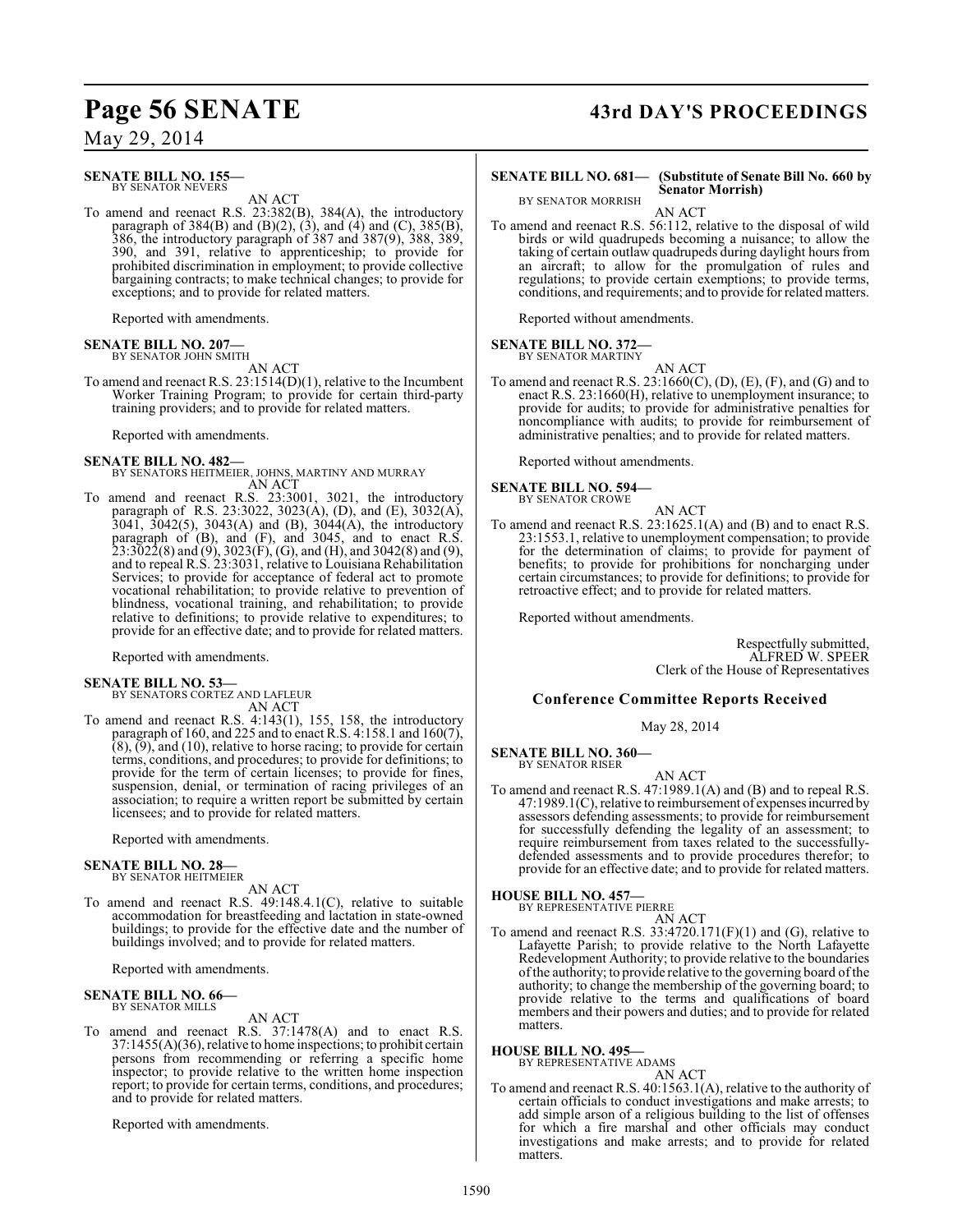## **43rd DAY'S PROCEEDINGS Page 57 SENATE**

#### **HOUSE BILL NO. 569—**

BY REPRESENTATIVES STOKES, ABRAMSON, HODGES, AND HOFFMANN AND SENATOR LONG AN ACT

To amend and reenact R.S. 13:587.4(A) and (C) and to enact R.S. 13:587.4(D), relative to district courts; to authorize the designation of human trafficking courts; to provide relative to training for the presiding judge; to require certain services for human trafficking victims; to provide for the disposition of human trafficking cases; and to provide for related matters.

#### **HOUSE BILL NO. 1010—**

BY REPRESENTATIVE ALFRED WILLIAMS AN ACT

To enact R.S. 33:9097.22, relative to East Baton Rouge Parish; to create the Villa del Rey Crime Prevention and Neighborhood Improvement District within the parish; to provide relative to the boundaries, purpose, governance, and powers and duties of the district; to provide relative to the funding, including the authority to impose a parcel fee, subject to voter approval, within the district; and to provide for related matters.

#### **HOUSE BILL NO. 1037—**

BY REPRESENTATIVE HAZEL

AN ACT To amend and reenact R.S. 14:284, relative to offenses affecting public morals; to amend the criminal penalty provisions in the statute regarding Peeping Toms; and to provide for related matters.

**HOUSE BILL NO. 1052—** BY REPRESENTATIVES MORENO, BARRAS, AND BROSSETT AND SENATORS BROOME AND DORSEY-COLOMB AN ACT

To enact Part III of Chapter 28 of Title 46 of the Louisiana Revised Statutes of 1950, to be comprised of R.S. 46:2145 through 2147, relative to domestic violence; to create the Domestic Violence Prevention Commission; to provide relative to the duties, powers, membership, and meetings of the commission; to authorize commission members to appoint certain persons as proxy; to require a certain vote of the membership for legislative recommendations; to provide for legislative findings; and to provide for related matters.

The Conference Committee Reports for the above legislative instruments lie over under the rules.

#### **Appointment of Conference Committee on House Bill No. 68**

The President of the Senate appointed to the Conference Committee on **House Bill No. 68** the following members of the Senate:

> Senators Amedee, Donahue and Heitmeier.

#### **Appointment of Conference Committee on House Bill No. 236**

The President of the Senate appointed to the Conference Committee on **House Bill No. 236** the following members of the Senate:

> Senators Riser, Martiny and Murray.

#### **Appointment of Conference Committee on House Bill No. 285**

The President of the Senate appointed to the Conference Committee on **House Bill No. 285** the following members of the Senate:

> Senators Adley, Gallot and Appel.

#### **Appointment of Conference Committee on House Bill No. 466**

The President of the Senate appointed to the Conference Committee on **House Bill No. 466** the following members of the Senate:

> Senators Martiny, Adley and Murray.

#### **Appointment of Conference Committee on House Bill No. 814**

The President of the Senate appointed to the Conference Committee on **House Bill No. 814** the following members of the Senate:

> Senators Heitmeier, LaFleur and Claitor.

#### **Appointment of Conference Committee on House Bill No. 824**

The President of the Senate appointed to the Conference Committee on **House Bill No. 824** the following members of the Senate:

> Senators Riser, Gallot and Donahue.

#### **Appointment of Conference Committee on House Bill No. 869**

The President of the Senate appointed to the Conference Committee on **House Bill No. 869** the following members of the Senate:

> Senators Martiny, Allain and White.

#### **Appointment of Conference Committee on House Bill No. 888**

The President of the Senate appointed to the Conference Committee on **House Bill No. 888** the following members of the Senate:

> Senators Donahue, Murray and White.

May 29, 2014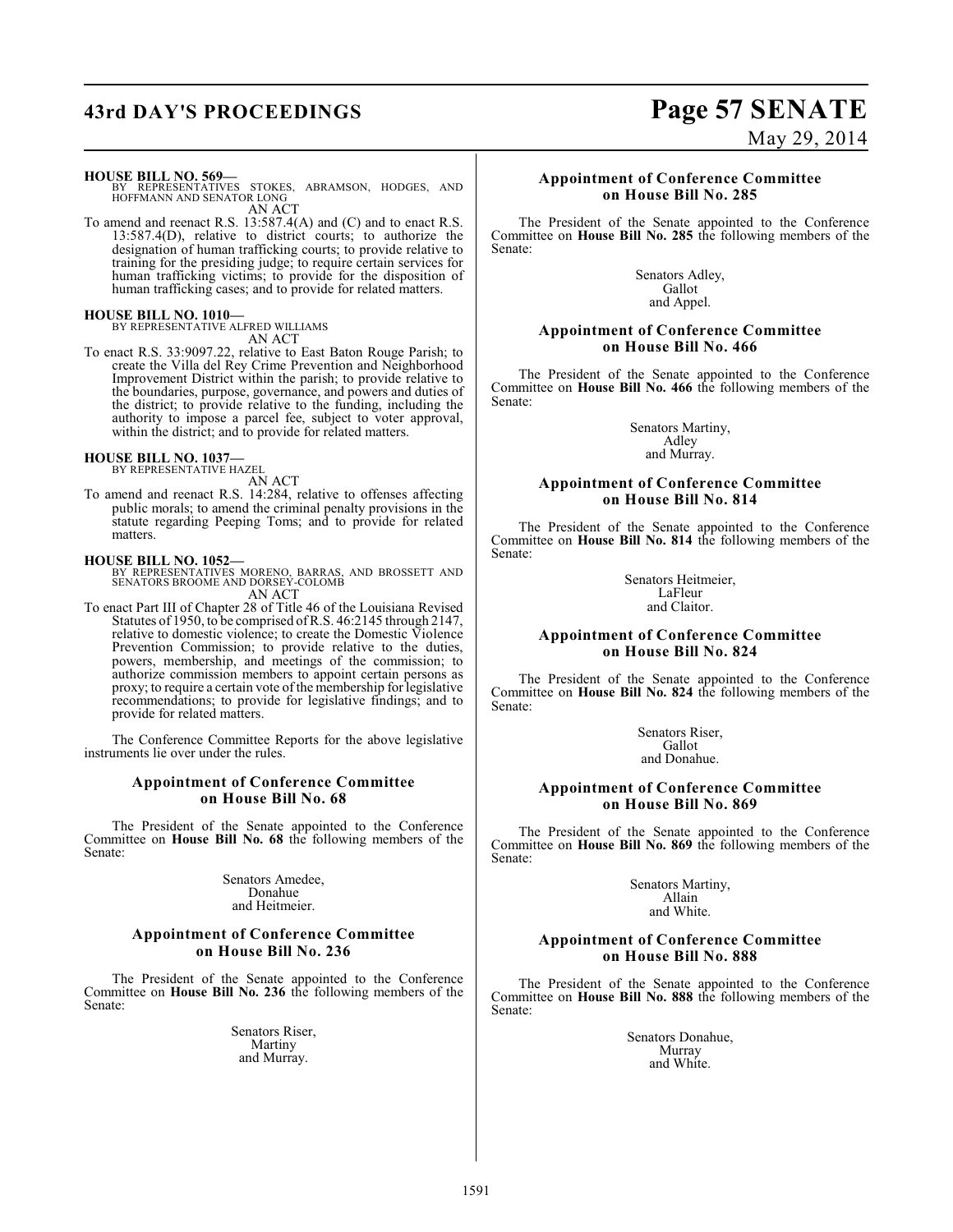## **Page 58 SENATE 43rd DAY'S PROCEEDINGS**

May 29, 2014

#### **Appointment of Conference Committee on House Bill No. 940**

The President of the Senate appointed to the Conference Committee on **House Bill No. 940** the following members of the Senate:

> Senators Nevers, Morrell and Murray.

#### **Appointment of Conference Committee on House Bill No. 1140**

The President of the Senate appointed to the Conference Committee on **House Bill No. 1140** the following members of the Senate:

> Senators Adley, Brown and Gary Smith.

#### **Appointment of Conference Committee on House Bill No. 1249**

The President of the Senate appointed to the Conference Committee on **House Bill No. 1249** the following members of the Senate:

> Senators Martiny, Johns and Thompson.

#### **Appointment of Conference Committee on House Bill No. 1253**

The President of the Senate appointed to the Conference Committee on **House Bill No. 1253** the following members of the Senate:

> Senators Appel, Dorsey-Colomb and Cortez.

### **Appointment of Conference Committee on Senate Bill No. 61**

The President of the Senate appointed the following members to confer with a like committee from the House to consider the disagreement on **Senate Bill No. 61**:

> Senators Nevers, Appel and White.

#### **Appointment of Conference Committee on Senate Bill No. 135**

The President of the Senate appointed the following members to confer with a like committee from the House to consider the disagreement on **Senate Bill No. 135**:

> Senators Long, Morrish and Johns.

#### **Appointment of Conference Committee on Senate Bill No. 272**

The President of the Senate appointed the following members to confer with a like committee from the House to consider the disagreement on **Senate Bill No. 272**:

> Senators Murray, Amedee and Tarver.

#### **Appointment of Conference Committee on Senate Bill No. 425**

The President of the Senate appointed the following members to confer with a like committee from the House to consider the disagreement on **Senate Bill No. 425**:

> Senators Cortez, Dorsey-Colomb and Claitor.

#### **Appointment of Conference Committee on Senate Bill No. 456**

The President of the Senate appointed the following members to confer with a like committee from the House to consider the disagreement on **Senate Bill No. 456**:

> Senators Allain, Amedee and Chabert.

### **Appointment of Conference Committee on Senate Bill No. 516**

The President of the Senate appointed the following members to confer with a like committee from the House to consider the disagreement on **Senate Bill No. 516**:

> Senators Buffington, Heitmeier and Mills.

### **Appointment of Conference Committee on Senate Bill No. 549**

The President of the Senate appointed the following members to confer with a like committee from the House to consider the disagreement on **Senate Bill No. 549**:

> Senators Gallot, Dorsey-Colomb and Peacock.

#### **Appointment of Conference Committee on Senate Bill No. 588**

The President of the Senate appointed the following members to confer with a like committee from the House to consider the disagreement on **Senate Bill No. 588**:

> Senators Peterson, Dorsey-Colomb and Peacock.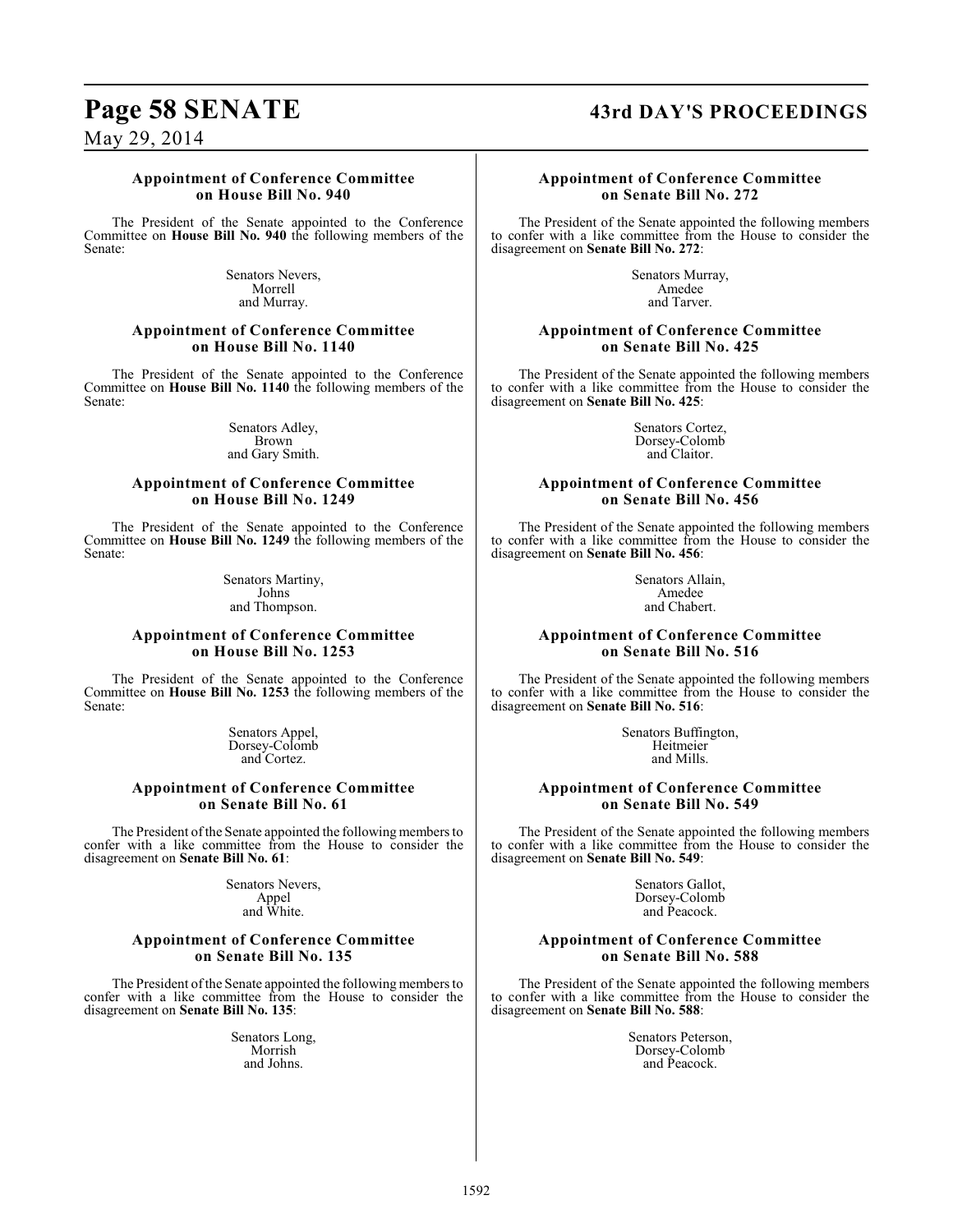## **43rd DAY'S PROCEEDINGS Page 59 SENATE**

### **Message from the House**

#### **DISAGREEMENT TO HOUSE BILL**

May 29, 2014

To the Honorable President and Members of the Senate:

I am directed to inform your honorable body that the House of Representatives has refused to concur in the proposed Senate Amendment(s) to **House Bill No. 216** by Representative Schroder, and ask the President to appoint on the part of the Senate a committee to confer with a like committee from the House on the disagreement.

> Respectfully submitted, ALFRED W. SPEER Clerk of the House of Representatives

#### **Message from the House**

### **DISAGREEMENT TO HOUSE BILL**

May 29, 2014

To the Honorable President and Members of the Senate:

I am directed to inform your honorable body that the House of Representatives has refused to concur in the proposed Senate Amendment(s) to **House Bill No. 1101** by Representative Broadwater, and ask the President to appoint on the part of the Senate a committee to confer with a like committee from the House on the disagreement.

> Respectfully submitted, ALFRED W. SPEER Clerk of the House of Representatives

#### **Message from the House**

#### **DISAGREEMENT TO HOUSE BILL**

May 29, 2014

To the Honorable President and Members of the Senate:

I am directed to inform your honorable body that the House of Representatives has refused to concur in the proposed Senate Amendment(s) to **House Bill No. 1118** by Representative Tim Burns, and ask the President to appoint on the part of the Senate a committee to confer with a like committee from the House on the disagreement.

> Respectfully submitted, ALFRED W. SPEER Clerk of the House of Representatives

#### **Message from the House**

#### **DISAGREEMENT TO HOUSE BILL**

May 29, 2014

To the Honorable President and Members of the Senate:

I am directed to inform your honorable body that the House of Representatives has refused to concur in the proposed Senate Amendment(s) to **House Bill No. 1176** by Representative Broadwater, and ask the President to appoint on the part of the Senate a committee to confer with a like committee from the House on the disagreement.

> Respectfully submitted, ALFRED W. SPEER Clerk of the House of Representatives

# May 29, 2014

#### **Message from the House**

#### **DISAGREEMENT TO HOUSE BILL**

May 29, 2014

To the Honorable President and Members of the Senate:

I am directed to inform your honorable body that the House of Representatives has refused to concur in the proposed Senate Amendment(s) to **House Bill No. 1181** by Representative Shadoin, and ask the President to appoint on the part of the Senate a committee to confer with a like committee from the House on the disagreement.

> Respectfully submitted, ALFRED W. SPEER Clerk of the House of Representatives

#### **Message from the House**

#### **DISAGREEMENT TO HOUSE BILL**

May 29, 2014

To the Honorable President and Members of the Senate:

I am directed to inform your honorable body that the House of Representatives has refused to concur in the proposed Senate Amendment(s) to **House Bill No. 1274** by Representative Badon, and ask the President to appoint on the part of the Senate a committee to confer with a like committee from the House on the disagreement.

> Respectfully submitted, ALFRED W. SPEER Clerk of the House of Representatives

#### **Message from the House**

#### **DISAGREEMENT TO HOUSE BILL**

May 29, 2014

To the Honorable President and Members of the Senate:

I am directed to inform your honorable body that the House of Representatives has refused to concur in the proposed Senate Amendment(s) to **House Bill No. 1278** by Representative Pearson, and ask the President to appoint on the part of the Senate a committee to confer with a like committee from the House on the disagreement.

> Respectfully submitted, ALFRED W. SPEER Clerk of the House of Representatives

#### **Message from the House**

#### **HOUSE CONFEREES APPOINTED**

May 29, 2014

To the Honorable President and Members of the Senate:

I am directed to inform your honorable body that the Speaker of the House of Representatives has appointed the following members, on the part of the House of Representatives, to confer, with a like committee from the Senate, on the disagreement to **House Bill No. 68** by Representative T. Burns:

Representatives T. Burns, Simon and Schroder.

Respectfully submitted, ALFRED W. SPEER Clerk of the House of Representatives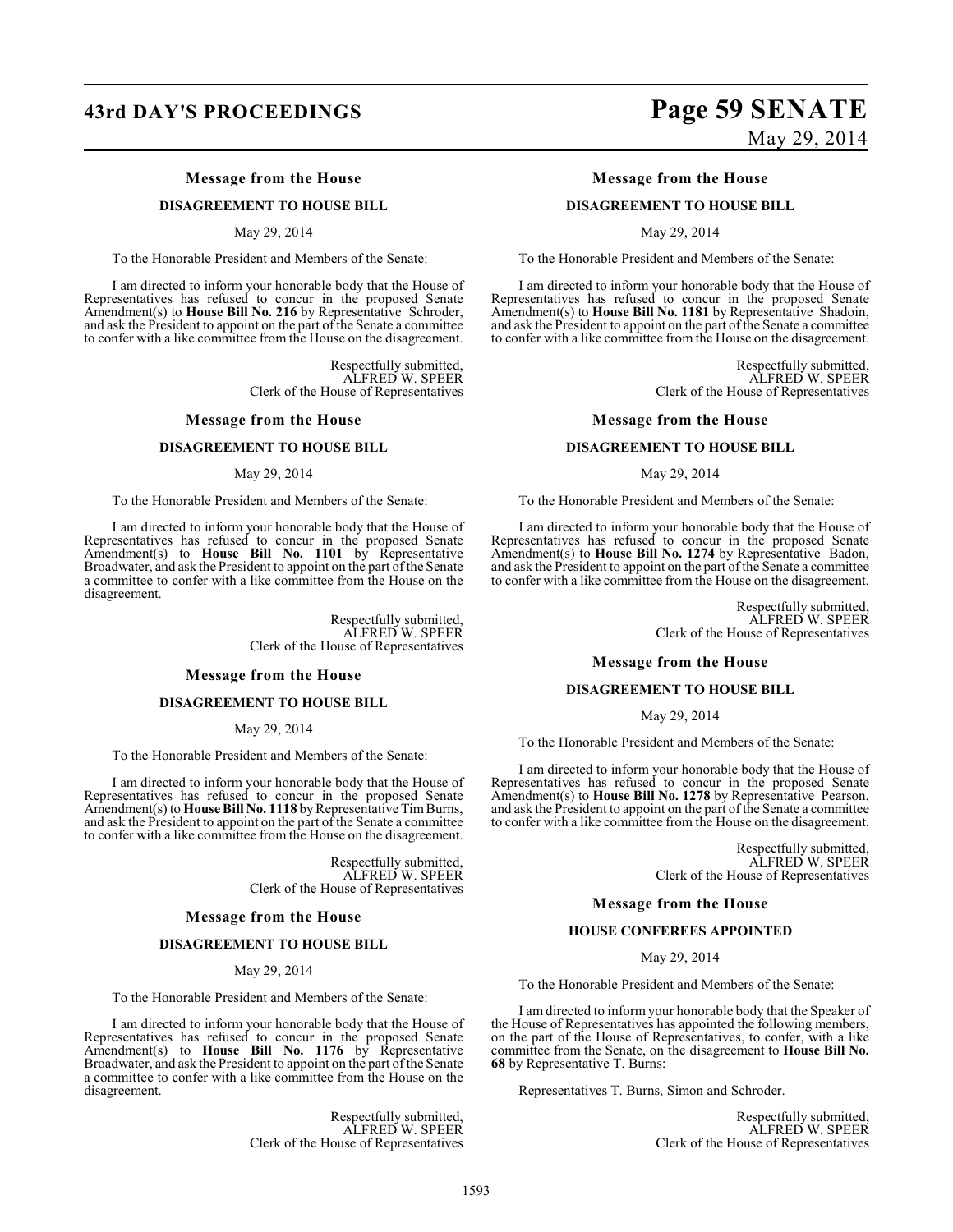# Page 60 SENATE 43rd DAY'S PROCEEDINGS

May 29, 2014

### **Message from the House**

#### **HOUSE CONFEREES APPOINTED**

#### May 29, 2014

To the Honorable President and Members of the Senate:

I am directed to inform your honorable body that the Speaker of the House of Representatives has appointed the following members, on the part of the House of Representatives, to confer, with a like committee from the Senate, on the disagreement to **House Bill No. 236** by Representative Broadwater:

Representatives Broadwater, Robideaux and S. Bishop.

Respectfully submitted, ALFRED W. SPEER Clerk of the House of Representatives

#### **Message from the House**

#### **HOUSE CONFEREES APPOINTED**

#### May 29, 2014

To the Honorable President and Members of the Senate:

I am directed to inform your honorable body that the Speaker of the House of Representatives has appointed the following members, on the part of the House of Representatives, to confer, with a like committee from the Senate, on the disagreement to **House Bill No. 285** by Representative St. Germain:

Representatives St. Germain, T. Landry and Mack.

Respectfully submitted, ALFRED W. SPEER Clerk of the House of Representatives

#### **Message from the House**

#### **HOUSE CONFEREES APPOINTED**

May 29, 2014

To the Honorable President and Members of the Senate:

I am directed to inform your honorable body that the Speaker of the House of Representatives has appointed the following members, on the part of the House of Representatives, to confer, with a like committee from the Senate, on the disagreement to **House Bill No. 814** by Representative James:

Representatives James, Abramson and Simon.

Respectfully submitted, ALFRED W. SPEER Clerk of the House of Representatives

#### **Message from the House**

### **HOUSE CONFEREES APPOINTED**

#### May 29, 2014

To the Honorable President and Members of the Senate:

I am directed to inform your honorable body that the Speaker of the House of Representatives has appointed the following members,

on the part of the House of Representatives, to confer, with a like committee from the Senate, on the disagreement to **House Bill No. 824** by Representative Leger:

Representatives Leger, Robideaux and Moreno.

Respectfully submitted, ALFRED W. SPEER Clerk of the House of Representatives

#### **Message from the House**

#### **HOUSE CONFEREES APPOINTED**

May 29, 2014

To the Honorable President and Members of the Senate:

I am directed to inform your honorable body that the Speaker of the House of Representatives has appointed the following members, on the part of the House of Representatives, to confer, with a like committee from the Senate, on the disagreement to **House Bill No. 869** by Representative Ponti:

Representatives Ponti, Carmody and Talbot.

Respectfully submitted, ALFRED W. SPEER Clerk of the House of Representatives

#### **Message from the House**

#### **HOUSE CONFEREES APPOINTED**

May 29, 2014

To the Honorable President and Members of the Senate:

I am directed to inform your honorable body that the Speaker of the House of Representatives has appointed the following members, on the part of the House of Representatives, to confer, with a like committee from the Senate, on the disagreement to **House Bill No. 888** by Representative Arnold:

Representatives Arnold, Moreno and Shadoin.

Respectfully submitted, ALFRED W. SPEER Clerk of the House of Representatives

#### **Message from the House**

#### **HOUSE CONFEREES APPOINTED**

May 29, 2014

To the Honorable President and Members of the Senate:

I am directed to inform your honorable body that the Speaker of the House of Representatives has appointed the following members, on the part of the House of Representatives, to confer, with a like committee from the Senate, on the disagreement to **House Bill No. 1140** by Representative Gaines:

Representatives Gaines, St. Germain and Price.

Respectfully submitted, ALFRED W. SPEER Clerk of the House of Representatives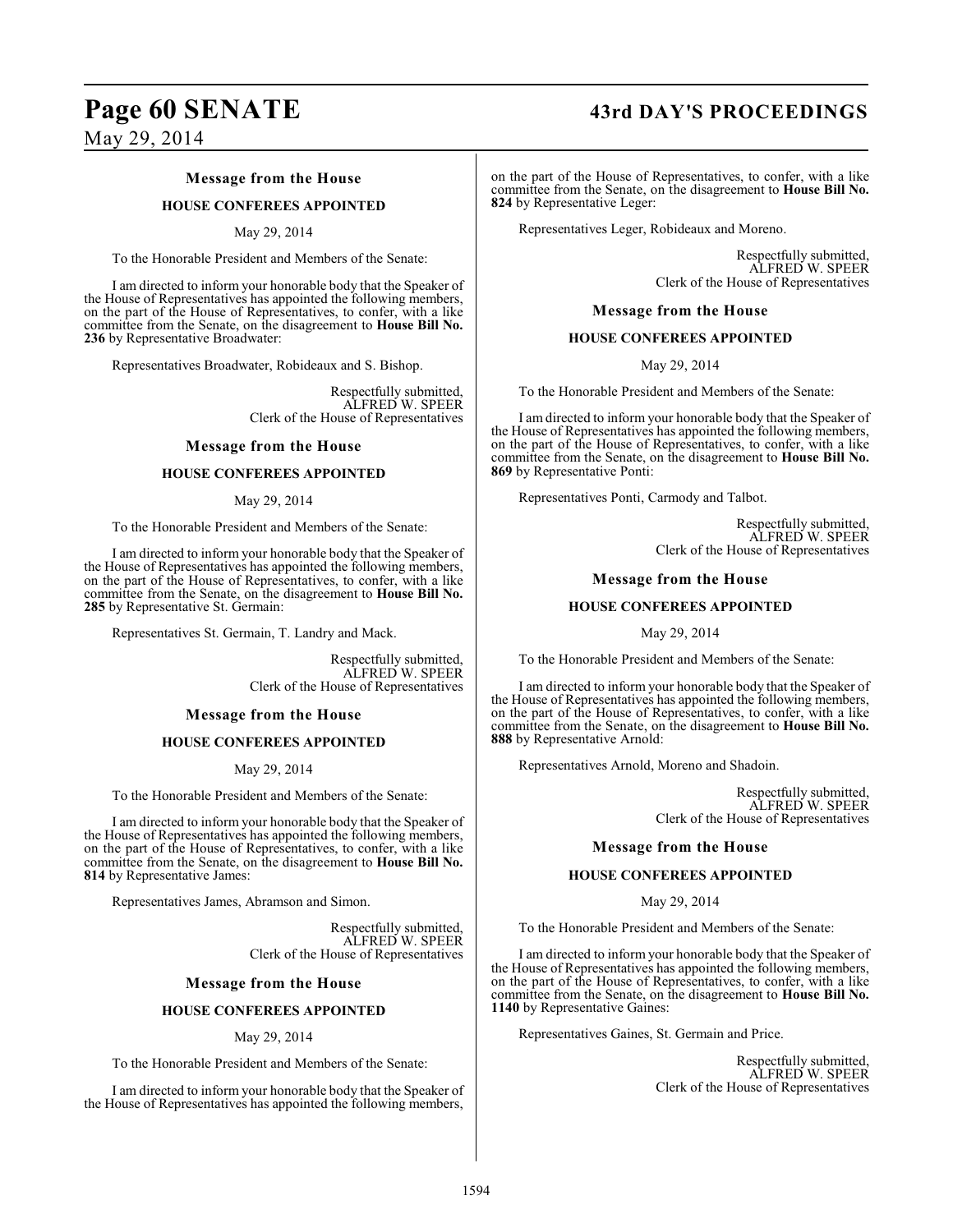## **43rd DAY'S PROCEEDINGS Page 61 SENATE**

# May 29, 2014

#### **Message from the House**

### **HOUSE CONFEREES APPOINTED**

#### May 29, 2014

To the Honorable President and Members of the Senate:

I am directed to inform your honorable body that the Speaker of the House of Representatives has appointed the following members, on the part of the House of Representatives, to confer, with a like committee from the Senate, on the disagreement to **House Bill No. 1253** by Representative N. Landry:

Representatives N. Landry, Carter and Champagne.

Respectfully submitted, ALFRED W. SPEER Clerk of the House of Representatives

#### **Message from the House**

#### **HOUSE CONFEREES APPOINTED**

#### May 29, 2014

To the Honorable President and Members of the Senate:

I am directed to inform your honorable body that the Speaker of the House of Representatives has appointed the following members, on the part of the House of Representatives, to confer, with a like committee from the Senate, on the disagreement to **Senate Bill No. 242** by Senator Morrell:

Representatives Leger, Arnold and Adams.

Respectfully submitted, ALFRED W. SPEER Clerk of the House of Representatives

#### **Message from the House**

#### **CONCURRING IN SENATE CONCURRENT RESOLUTIONS**

#### May 29, 2014

To the Honorable President and Members of the Senate:

I am directed to inform your honorable body that the House of Representatives has finally concurred in the following Senate Concurrent Resolutions:

#### **SENATE CONCURRENT RESOLUTION NO. 148—**

BY SENATOR BROOME A CONCURRENT RESOLUTION

To urge and request that the Department of Public Safety and Corrections, Youth Services, office of juvenile justice report to the Legislature of Louisiana on or before February 1, 2015, on Louisiana's progress in conforming to and complying with the goals of juvenile justice reform outlined in Act No. 1225 of the 2003 Regular Session of the legislature.

Reported without amendments.

## **SENATE CONCURRENT RESOLUTION NO. 170—** BY SENATOR CORTEZ

A CONCURRENT RESOLUTION

To commend the St. Thomas More softball team upon winning the Class 4A state championship of the Louisiana High School Athletic Association for the second consecutive year.

Reported without amendments.

#### **SENATE CONCURRENT RESOLUTION NO. 171—** BY SENATOR GUILLORY A CONCURRENT RESOLUTION

To commend posthumously Al J. Ransome for hisservice to the state of Louisiana and as a pioneer in the field of unemployment compensation cost control management.

Reported without amendments.

# **SENATE CONCURRENT RESOLUTION NO. 172—**

## BY SENATOR LONG A CONCURRENT RESOLUTION

To urge and request the office of conservation, in conjunction with the Public Service Commission, to study landowner's rights concerning expropriation or condemnation for the purpose of construction and operation of pipelines transmitting any form of hydrocarbon in a liquid or gaseous state.

Reported without amendments.

#### **SENATE CONCURRENT RESOLUTION NO. 173—** BY SENATOR BROWN

#### A CONCURRENT RESOLUTION

To urge and request the Reentry Advisory Council to identify strategies to afford offenders committed to the Department of Public Safety and Corrections who are confined in parish correctional facilities the support necessary to enhance education, job skills and training, and needed behaviors to facilitate successful reentry upon release pursuant to the Reentry Advisory Council and Offender Rehabilitation Workforce Development Act and to provide needed mental health care for all committed to the Department of Public Safety and Corrections in need of such services, whether confined to a state or parish correctional facility, all to facilitate successful reentry upon release, and to urge and request the secretary of the department to take steps to carry out such strategies.

Reported without amendments.

**SENATE CONCURRENT RESOLUTION NO. 174—**<br>BY SENATORS ALARIO, ADLEY, ALLAIN, AMEDEE, APPEL, BROOME, BROWN, BUFFINGTON, CHABERT, CLAITOR, CORTEZ, CROWE,<br>DONAHUE, DORSEY-COLOMB, ERDEY, GALLOT, GUILLORY,<br>HEITMEIER, JOHNS, KOSTE PUGH, PYLANT, REYNOLDS, RICHARD, RITCHIE, ROBIDEAUX,<br>SCHEXNAYDER,SCHRODER,SEABAUGH,SHADOIN,SIMON,SMITH,<br>ST.GERMAIN,STOKES,TALBOT,THIBAUT,THIERRY,THOMPSON,<br>WHITNEY, ALFRED WILLIAMS, PATRICK WILLIAMS, WILLMOTT<br>AND WOODRUFF

#### A CONCURRENT RESOLUTION

To express the sincere and heartfelt condolences of the Legislature of Louisiana upon the passing of former Louisiana state representative, Terry Wayne Gee Sr.

Reported without amendments.

**SENATE CONCURRENT RESOLUTION NO. 175—**<br>BY SENATORS ALARIO, ADLEY, ALLAIN, AMEDEE, APPEL, BROOME, BROWN, BUFFINGTON, CHABERT, CLAITOR, CORTEZ, CROWE,<br>DONAHUE, DORSEY-COLOMB, ERDEY, GALLOT, GUILLORY,<br>HEITMEIER, JOHNS, KOSTE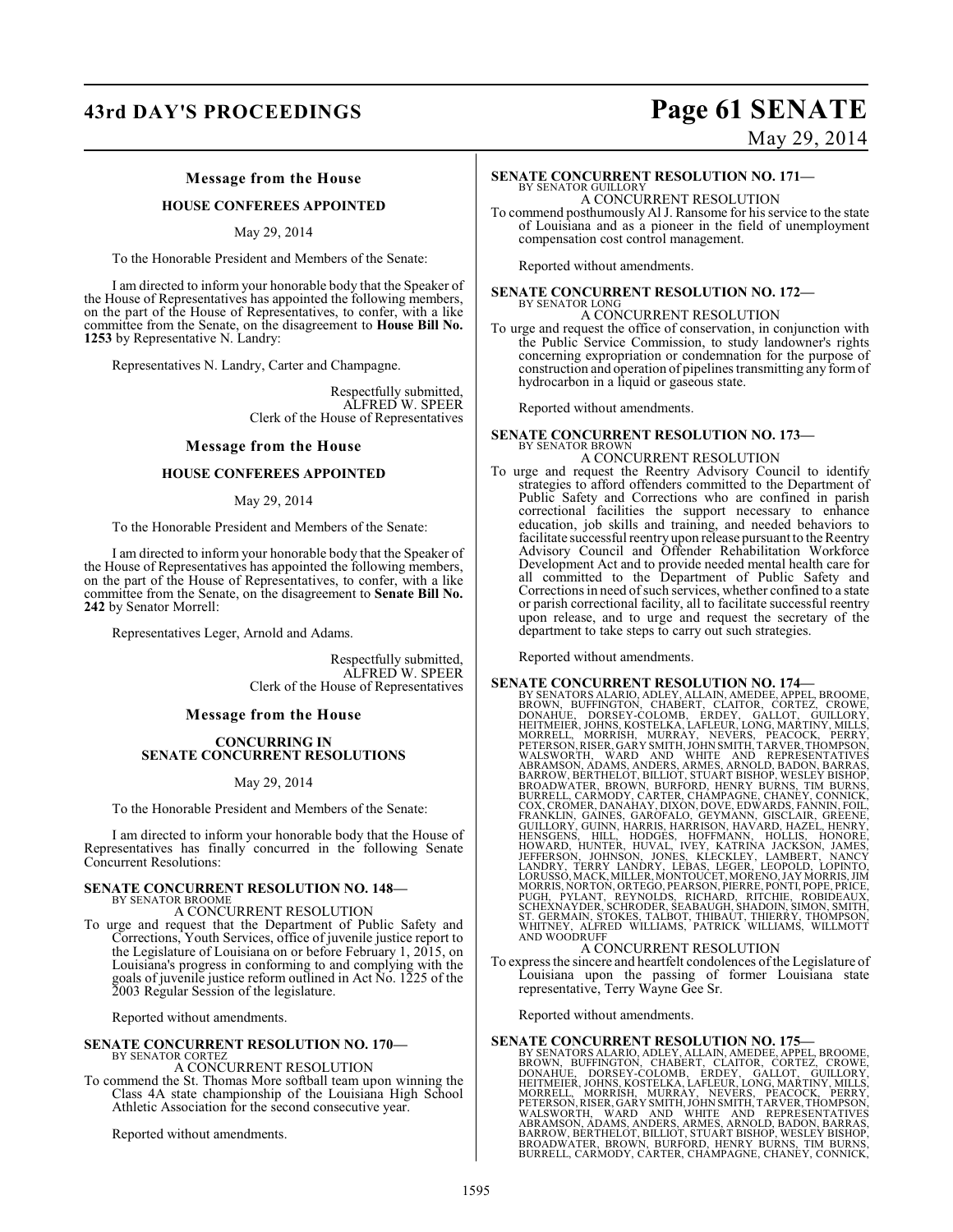## **Page 62 SENATE 43rd DAY'S PROCEEDINGS**

## May 29, 2014

COX, CROMER, DANAHAY, DIXON, DOVE, EDWARDS, FANNIN, FOIL,<br>FRANKLIN, GAINES, GAROFALO, GEYMANN, GISCLAIR, GREENE,<br>GUILLORY, GUINN, HARRIS, HARRISON, HAVARD, HAZEL, HENRY,<br>HENSGENS, HILL, HODGES, HOFFMANN, HOLLIS, HONORE,<br>HO

#### A CONCURRENT RESOLUTION

To express the sincere and heartfelt condolences of the Legislature of Louisiana upon the passing of John Maginnis, legendary Louisiana political journalist, publisher, and author.

Reported without amendments.

Respectfully submitted, ALFRED W. SPEER Clerk of the House of Representatives

#### **Introduction of Senate Resolutions**

#### **SENATE RESOLUTION NO. 179—** BY SENATOR BROOME

A RESOLUTION

To express the sincere condolences of the Senate of the Legislature of Louisiana upon the death of famed poet, author, and activist, Dr. Maya Angelou.

The resolution was read by title and placed on the Calendar for a second reading.

#### **SENATE RESOLUTION NO. 180—** BY SENATOR WARD

A RESOLUTION

To urge and request the U.S. Environmental Protection Agency to rely on state regulators when developing guidelines for regulating carbon dioxide emissions from fossil-fueled power plants.

The resolution was read by title and placed on the Calendar for a second reading.

#### **SENATE RESOLUTION NO. 181—** BY SENATOR NEVERS

A RESOLUTION

To urge and request the Department of Wildlife and Fisheries to build an artificial reef in Lake Maurepas.

The resolution was read by title and placed on the Calendar for a second reading.

#### **SENATE RESOLUTION NO. 182—**

BY SENATOR GALLOT A RESOLUTION

To commend the Simsboro High School boys track and field team on winning the Class B state championship.

The resolution was read by title and placed on the Calendar for a second reading.

#### **SENATE RESOLUTION NO. 183—** BY SENATOR MURRAY

A RESOLUTION

To direct the French Quarter Management District to adopt bylaws prior to the beginning of the next calendar year, but no later than January 1, 2015.

The resolution was read by title and placed on the Calendar for a second reading.

### **Introduction of Senate Concurrent Resolutions**

Senator Morrell asked for and obtained a suspension ofthe rules to read Senate Concurrent Resolutions a first and second time.

**SENATE CONCURRENT RESOLUTION NO. 176—**

BY SENATORS ALARIO AND DONAHUE AND REPRESENTATIVES FANNIN AND KLECKLEY A CONCURRENT RESOLUTION

To commend the Louisiana Legislative Fiscal Office on its fortieth anniversary.

The resolution was read by title and placed on the Calendar for a second reading.

**SENATE CONCURRENT RESOLUTION NO. 177—**

BY SENATOR MORRELL AND REPRESENTATIVES ABRAMSON AND **LEGER** A CONCURRENT RESOLUTION

To express the sincere condolences of the Legislature of Louisiana to the family of Courtney Elizabeth Giarruso upon her death.

The concurrent resolution was read by title. Senator Morrell moved to adopt the Senate Concurrent Resolution.

#### **ROLL CALL**

The roll was called with the following result:

#### YEAS

| Mr. President<br>Adley<br>Amedee | Crowe<br>Donahue<br>Dorsey-Colomb | Morrish<br>Murray<br><b>Nevers</b> |
|----------------------------------|-----------------------------------|------------------------------------|
| Appel                            | Gallot                            | Peacock                            |
| <b>Broome</b>                    | Guillory                          | Perry                              |
| Brown                            | Johns                             | Riser                              |
| <b>Buffington</b>                | Kostelka                          | Tarver                             |
| Chabert                          | Long                              | Thompson                           |
| Claitor                          | Martiny                           | Walsworth                          |
| Cortez                           | Morrell                           | Ward                               |
| Total - 30                       |                                   |                                    |
|                                  | <b>NAYS</b>                       |                                    |
| Total - 0                        |                                   |                                    |
|                                  | <b>ABSENT</b>                     |                                    |
| Allain                           | LaFleur                           | Smith, G.                          |

Allain LaFleur Smith, G.<br>Erdey Mills Smith, J. Mills Smith, J.<br>Peterson White Heitmeier Total - 9

The Chair declared the Senate adopted the Senate Concurrent Resolution and ordered it sent to the House.

#### **Rules Suspended**

Senator Martiny asked for and obtained a suspension of the rules to take up at this time:

## **Senate Bills and Joint Resolutions Returned from the House of Representatives with Amendments, Subject to Call**

#### **Called from the Calendar**

Senator Martiny asked that Senate Bill No. 167 be called from the Calendar.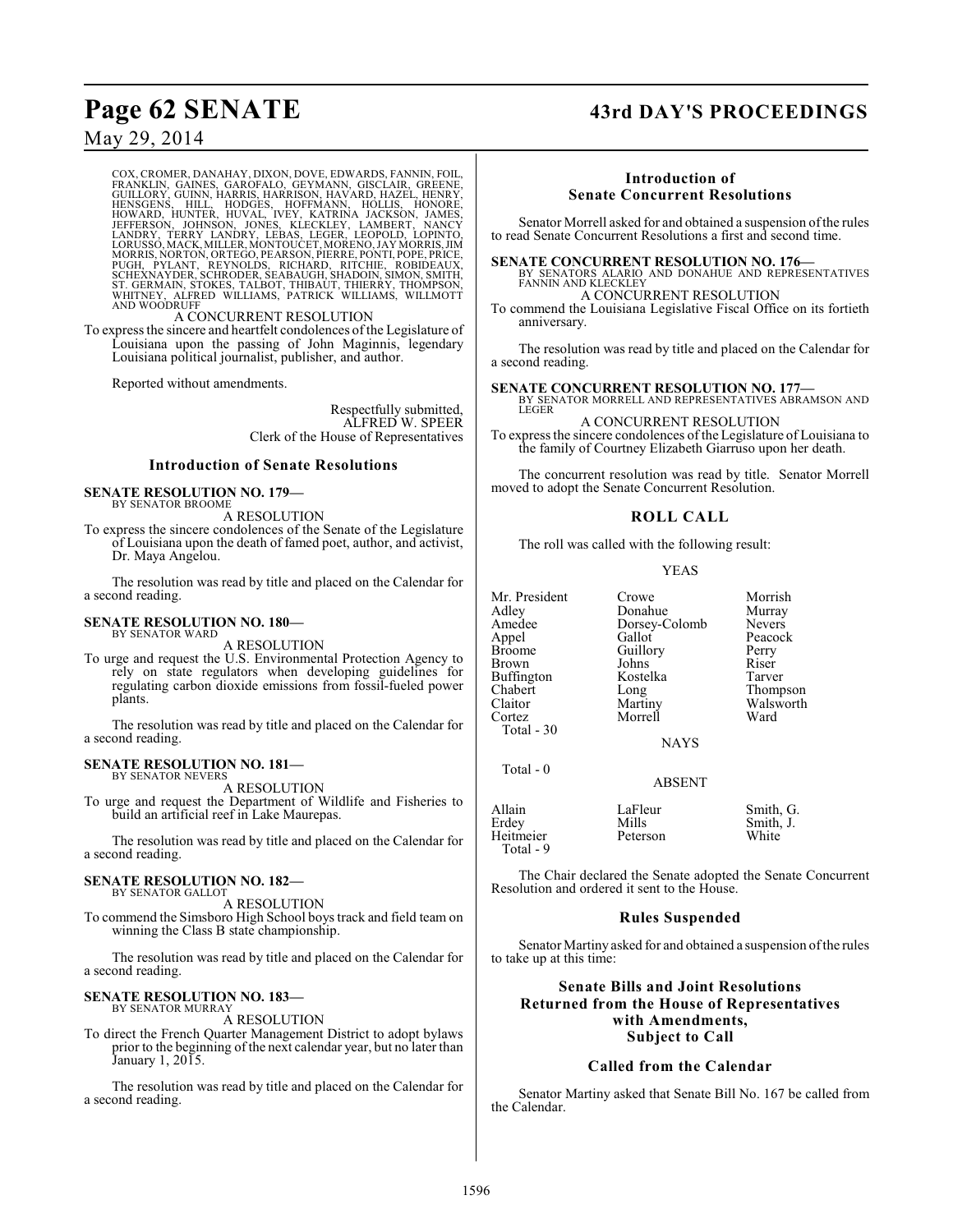## **43rd DAY'S PROCEEDINGS Page 63 SENATE**

#### **SENATE BILL NO. 167—** BY SENATOR MARTINY

AN ACT

To amend and reenact R.S. 37:751(A), 775(A)(2) and (9) and (B), and  $776(A)(14)$  and to enact R.S.  $37:780(B)(5)$ , relative to the Louisiana State Board of Dentistry; to provide for definitions; to provide for dental advertisements; to provide relative to unprofessional conduct; to provide for fines; to provide for terms, procedures, and conditions; and to provide for related matters.

The bill was read by title. Returned from the House of Representatives with amendments:

#### **HOUSE COMMITTEE AMENDMENTS**

Amendments proposed by House Committee on Health and Welfare to Reengrossed Senate Bill No. 167 by Senator Martiny

#### AMENDMENT NO. 1

On page 4, line 15, after "**(b)**" and before "**Intentionally**" insert "**(i)**"

#### AMENDMENT NO. 2

On page 4, line 17, after "**source**" insert a period "**.**" and delete the remainder of the line

#### AMENDMENT NO. 3

On page 4, delete lines 18 and 19 in their entirety and insert in lieu thereof the following:

"**(ii) Failing to take immediate steps to request the correction of inaccurate or misleading information that has been released by a source pursuant to the source's relationship with** the dentist.

AMENDMENT NO. 4

On page 4, at the beginning of line 20, change "**with the dentist.**" to "**(iii)**"

AMENDMENT NO. 5

On page 5, line 19, delete "**all dentists**" and insert in lieu thereof "**each dentist**"

AMENDMENT NO. 6 On page 6, line 16, delete "**subsequent advertisements**" and insert in lieu thereof "**a subsequent advertisement**"

#### **LEGISLATIVE BUREAU AMENDMENTS**

Amendments proposed by Legislative Bureau to Reengrossed Senate Bill No. 167 by Senator Martiny

AMENDMENT NO. 1

On page 5, line 8, following "under the" and before the end of the line delete "said"

AMENDMENT NO. 2

On page 5, line 29, following "**under**" and before "**, before**" change "**R.S. 37:775(A)(3), (4), or (5)**" to "**Paragraphs (A)(3), (4), or (5) of this Section**"

AMENDMENT NO. 3 On page 6, line 6, following "**within thirty days**" and before "**, the board**" insert "**of receipt of notice**"

AMENDMENT NO. 4 On page 6, line 10, following "**within thirty days**" and before "**that he has**" insert "**of receipt of notice**"

AMENDMENT NO. 5 On page 6, line 13, following "**conduct under**" and before the end of the line, change "**R.S. 37:775(A)(3), (4), or (5)**" to "**Paragraphs (A)(3), (4), or (5) of this Section**"

# May 29, 2014

AMENDMENT NO. 6

On page 6, line 14, at the beginning of the line and before "**only the first**" delete "**or (5)**"

#### **HOUSE FLOOR AMENDMENTS**

Amendments proposed by Representative Lopinto to Reengrossed Senate Bill No. 167 by Senator Martiny

AMENDMENT NO. 1

On page 7, at the end of line 14, insert "**If at least twelve consecutive months have elapsed from the date of an advertisement violation, any advertisement violation after such time shall be deemed a first offense.**"

#### **HOUSE FLOOR AMENDMENTS**

Amendments proposed by Representative Jones to Reengrossed Senate Bill No. 167 by Senator Martiny

AMENDMENT NO. 1

On page 2, line 1, after "**advertising.**" and before "**In addition**" insert the following: "**"Advertisement" and "advertising" shall not include any communication, oral or written, by a nonprofit entity that meets the statutory, regulatory, and program requirements for grantees supported under Section 330 of the Public Health Service Act, 42 U.S.C. §254b, or its successor.**"

Senator Martiny moved to reject the amendments proposed by the House.

### **ROLL CALL**

The roll was called with the following result:

Morrell<br>Morrish

#### YEAS

Mr. President Cortez Murray<br>Adlev Crowe Nevers Adley Crowe Nevers Allain Donahue Peacock<br>Amedee Dorsey-Colomb Perry Appel Gallot Riser Broome Johns<br>Brown Long Buffington Martiny Walsworth<br>Chabert Morrell Ward Claitor Total - 29

Total - 0

Dorsey-Colomb Perry<br>Gallot Riser Long Thompson<br>Martiny Walsworth

NAYS

ABSENT

Erdey LaFleur Smith, J.<br>
Guillorv Mills White Guillory Mills<br>Heitmeier Peterson Heitmeier Peterson<br>
Kostelka Smith, G. Kostelka Total - 10

The Chair declared the Senate rejected the amendments proposed by the House.

#### **Rules Suspended**

Senator Riser asked for and obtained a suspension of the rules to take up at this time: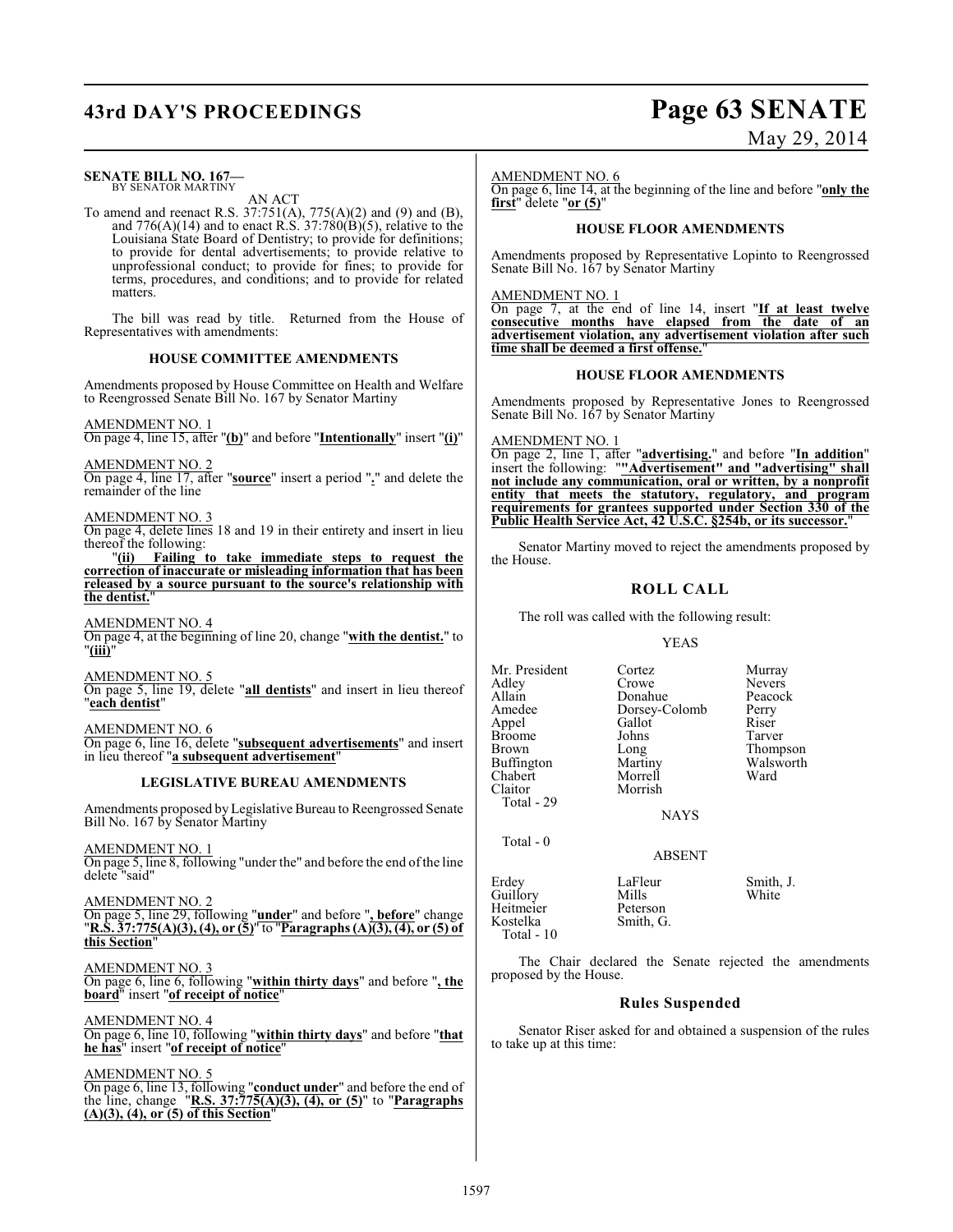# Page 64 SENATE 43rd DAY'S PROCEEDINGS

May 29, 2014

### **House Bills and Joint Resolutions on Third Reading and Final Passage, Beginning with House Bill No. 2**

#### **HOUSE BILL NO. 2—**

BY REPRESENTATIVE ROBIDEAUX AN ACT

To provide with respect to the capital outlay budget and the capital outlay program for state government, state institutions, and other public entities; to provide for the designation of projects and improvements; to provide for the financing thereof making appropriations from certain sources; and to provide for related matters.

#### **Floor Amendments**

Senator Riser proposed the following amendments.

#### **SENATE FLOOR AMENDMENTS**

Amendments proposed by Senator Riser to Re-Reengrossed House Bill No. 2 by Representative Robideaux

#### AMENDMENT NO. 1

In Senate Committee Amendment No. 9, proposed by the Senate Committee on Revenue and Fiscal Affairs and adopted by the Senate on May 26, 2014, on page 2, between lines 6 and 7 insert the following:

"Pending submittal and approval of a capital outlay budget request pursuant to the provisions of R.S. 30:112<sup>"</sup>

#### AMENDMENT NO. 2

In Senate Committee Amendment No. 28, proposed by the Senate Committee on Revenue and Fiscal Affairs and adopted by the Senate on May 26, 2014, on page 4, delete lines 29 and 30 and insert the following:

| "Priority 5 | 1.200.000    |
|-------------|--------------|
| Total       | \$4.100,000" |

#### AMENDMENT NO. 3

In Senate Committee Amendment No. 48, proposed by the Senate Committee on Revenue and Fiscal Affairs and adopted by the Senate on May 26, 2014, on page 7, delete line 28 and insert the following:

| "Priority 1 | 2,000,000  |
|-------------|------------|
| Priority 5  | 2.375,000  |
| Total       | 4.375.000" |

#### AMENDMENT NO. 4

In Senate Committee Amendment No. 49, proposed by the Senate Committee on Revenue and Fiscal Affairs and adopted by the Senate on May 26, 2014, on page 7, delete lines 32 and 33 and insert the following:

| "Priority 5 | \$12,800,000  |
|-------------|---------------|
| Total       | \$15,300,000" |

#### AMENDMENT NO. 5

In Senate Committee Amendment No. 58, proposed by the Senate Committee on Revenue and Fiscal Affairs and adopted by the Senate on May 26, 2014, on page 9, between lines  $4^{\circ}$  and  $5^{\circ}$  insert the following:

"Pending submittal and approval of a capital outlay budget request pursuant to the provisions of R.S. 30:112"

#### AMENDMENT NO. 6

In Senate Committee Amendment No. 59, proposed by the Senate Committee on Revenue and Fiscal Affairs and adopted by the Senate on May 26, 2014, on page 9, between lines 12 and 13 insert the following:

"Pending submittal and approval of a capital outlay budget request pursuant to the provisions of R.S. 30:112

#### AMENDMENT NO. 7

In Senate Committee Amendment No. 67, proposed by the Senate Committee on Revenue and Fiscal Affairs and adopted by the Senate on May 26, 2014, on page 10, delete line 16 and insert the following:

| "Priority 1 | 400,000       |
|-------------|---------------|
| Priority 2  | 1.330.000     |
| Total       | $1,730,000$ " |

## AMENDMENT NO. 8

In Senate Committee Amendment No. 72, proposed by the Senate Committee on Revenue and Fiscal Affairs and adopted by the Senate on May 26, 2014, on page 11, between lines 13 and 14 insert the following:

"(1137) New Basin Canal Park Bicycle and Jogging Path, Planning and Construction (Orleans) Payable from General Obligation Bonds Priority 2 \$ 100,000"

### AMENDMENT NO. 9

In Senate Committee Amendment No. 89, proposed by the Senate Committee on Revenue and Fiscal Affairs and adopted by the Senate on May 26, 2014, on page 13, line 38, change "Priority 2" to "Priority 1"

#### AMENDMENT NO. 10

In Senate Committee Amendment No. 90, proposed by the Senate Committee on Revenue and Fiscal Affairs and adopted by the Senate on May 26, 2014, on page 14, line 2, change "Priority 2" to "Priority 1"

#### AMENDMENT NO. 11

In Senate Committee Amendment No. 95, proposed by the Senate Committee on Revenue and Fiscal Affairs and adopted by the Senate on May 26, 2014, on page 14, line 27, change "List" to "Lift"

#### AMENDMENT NO. 12

In Senate Committee Amendment No. 147, proposed by the Senate Committee on Revenue and Fiscal Affairs and adopted by the Senate on May 26, 2014, on page 22, line 23, change "(Jefferson)" to "(Jefferson Davis)"

#### AMENDMENT NO. 13

In Senate Committee Amendment No. 185, proposed by the Senate Committee on Revenue and Fiscal Affairs and adopted on May 26, 2014, on page 27, delete line 30 and insert the following:

| "Priority 1 | 3.165.000     |
|-------------|---------------|
| Priority 2  | 1.525,000     |
| Total       | $4.690.000$ " |

#### AMENDMENT NO. 14

In Senate Committee Amendment No. 192, proposed by the Senate Committee on Revenue and Fiscal Affairs and adopted by the Senate on May 26, 2014, on page 28, delete lines 39 and 40 and insert the following:

| "Priority 2 | 100,000    |
|-------------|------------|
| Priority 5  | 500,000    |
| Total       | 1.200.000" |

#### AMENDMENT NO. 15

In Senate Committee Amendment No. 206, proposed by the Senate Committee on Revenue and Fiscal Affairs and adopted by the Senate on May 26, 2014, on page 30, delete lines 38 and 39 and insert the following:

| "Priority 2 | 250,000  |
|-------------|----------|
| Total       | 450,000" |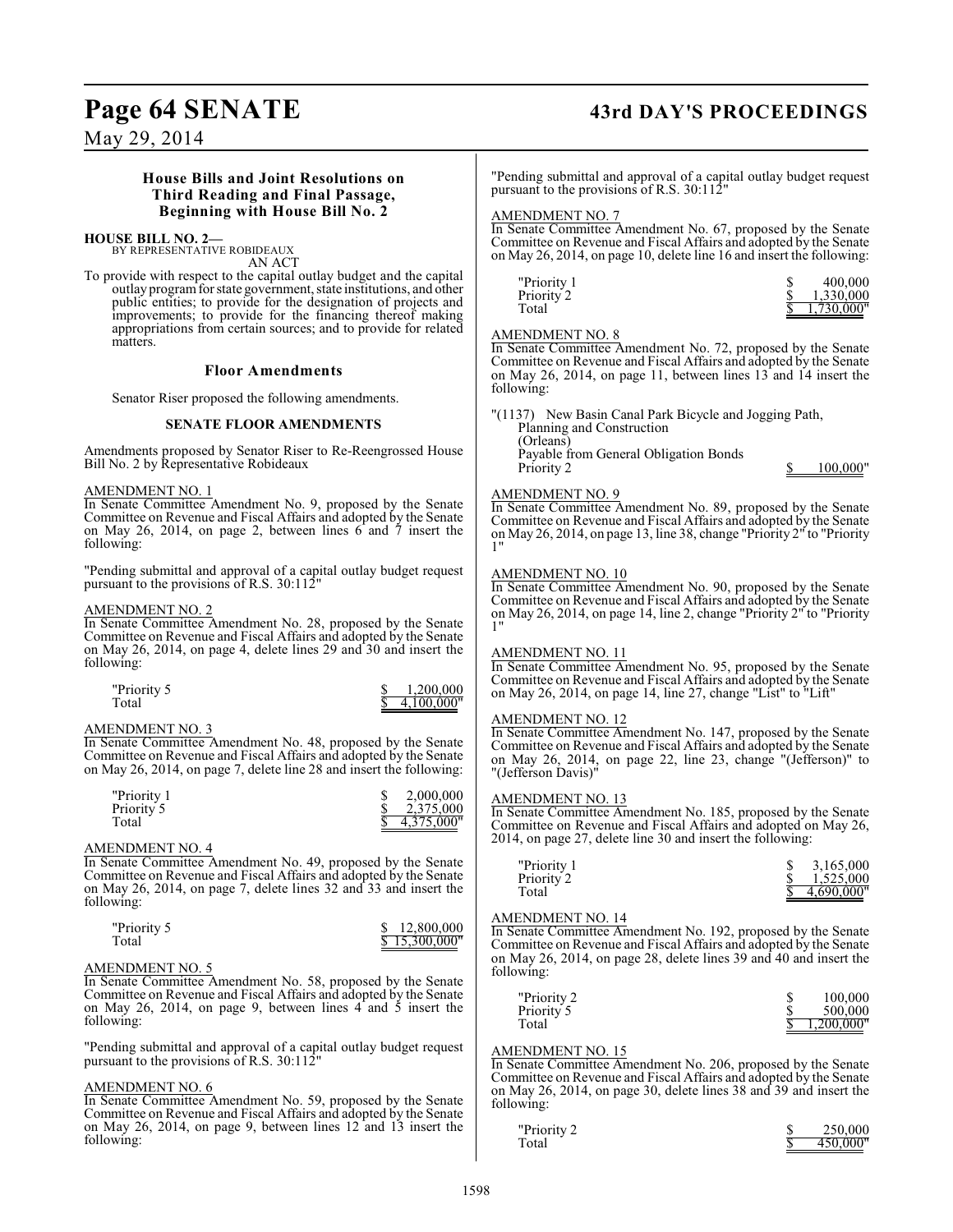## **43rd DAY'S PROCEEDINGS Page 65 SENATE**

# May 29, 2014

#### AMENDMENT NO. 16

In Senate Committee Amendment No. 209, proposed by the Senate Committee on Revenue and Fiscal Affairs and adopted by the Senate on May 26, 2014 on page 31, delete lines 9 through 16

#### AMENDMENT NO. 17

In Senate Committee Amendment No. 211, proposed by the Senate Committee on Revenue and Fiscal Affairs and adopted by the Senate on May 26, 2014, on page 31, delete lines 32 through 37

#### AMENDMENT NO. 18

In Senate Committee Amendment No. 211, proposed by the Senate Committee on Revenue and Fiscal Affairs and adopted by the Senate on May 26, 2014, on page 31, line 38, change "**50/NRV**" to ""**50/NRV**"

#### AMENDMENT NO. 19

In Senate Committee Amendment No. 223, proposed by the Senate Committee on Revenue and Fiscal Affairs and adopted by the Senate on May 26, 2014, on page 34, delete line 31 and insert the following:

"Total \$ 800,000"

#### AMENDMENT NO. 20

Delete Senate Committee Amendment No. 3, 5, and 6 proposed by the Senate Committee on Finance and adopted by the Senate on May 28, 2014

#### AMENDMENT NO. 21

Delete Senate Committee Amendment Nos. 32, 33, 56, 57, 79, 111, and 112 proposed by the Senate Committee on Revenue and Fiscal Affairs and adopted by the Senate on May 26, 2014

#### AMENDMENT NO. 22

On page 16, between lines 24 and 25, insert the following:

| "(1426) Louisiana Cancer Research Center in New Orleans, |             |
|----------------------------------------------------------|-------------|
| Planning and Construction                                |             |
| (Orleans)                                                |             |
| Payable from General Obligation Bonds                    |             |
| Priority 1                                               | 12,000,000  |
| Priority 2                                               | 3,000,000   |
| Total                                                    | 15,000,000" |
|                                                          |             |

#### AMENDMENT NO. 23

On page 17, between lines 3 and 4, insert the following:

| "(2073) Infrastructure for Cluster Development, |       |
|-------------------------------------------------|-------|
| Planning and Construction                       |       |
| (Rapides)                                       |       |
| Payable from General Obligation Bonds           |       |
| Priority 2                                      | 7.500 |

Provided, however, that \$7,500 ofthe Priority 2 appropriation for this project is used to replace general obligation bond proceeds reappropriated to Department of Education, LSU Health Sciences Center Health Care Services Division, University Medical Center in New Orleans (Orleans) in this Act."

#### AMENDMENT NO. 24

On page 17, between lines 3 and 4, insert the following:

| "(2074) Garyville Roadway Improvements, |         |
|-----------------------------------------|---------|
| Planning and Construction               |         |
| (St. John the Baptist)                  |         |
| Payable from General Obligation Bonds   |         |
| Priority 2                              | 254,000 |
|                                         |         |

Provided, however, that \$254,000 of the Priority 2 appropriation for this project is used to replace general obligation bond proceeds, reappropriated to Department of Education, LSU Health Sciences Center Health Care Services Division, University Medical Center in New Orleans (Orleans) in this Act."

On page 23, delete lines 7 through 13

AMENDMENT NO. 26 On page 23, delete lines 24 through 32

AMENDMENT NO. 27 On page 23, delete lines 33 through 41

#### AMENDMENT NO. 28

On page 32, delete line 10, and insert the following:

| "Priority 1                       | 2,260,000      |
|-----------------------------------|----------------|
| Priority 2                        | 505,000        |
| Priority 5                        | 1.995.000      |
| Payable from Transportation Trust |                |
| Fund Regular                      | \$ 34,161,950" |

AMENDMENT NO. 29

On page 33, delete lines 10 through 53, and insert the following:

"Administration, Highway Program (Up to \$4,000,000 for Secretary's Emergency Fund) (Statewide); and Act 2"

AMENDMENT NO. 30

On page 34, delete lines 36 through 40, and insert the following:

"of Way, Utilities and Construction (Orleans) \$ 4,888,144"

AMENDMENT NO. 31

On page 35, delete line 4, and insert the following:

"Total \$719,047,041"

## AMENDMENT NO. 32

On page 35, between lines 10 and 11, insert the following:

"Provided, however, that the Department of Transportation and Development shall use the Priority 1 General Obligation Bonds to administer the Off-System Roads and Bridges Match Program.

Provided further, however, that the Department of Transportation and Development shall use the Priority 2 and Priority 5 General Obligation Bonds for the LA Highway 92 Overlay, Preservation and Construction (Lafayette) project."

AMENDMENT NO. 33

On page 36, between lines 31 and 32, insert the following:

"( ) Study of Widening of LA 37 (Greenwell Springs Road) Between Hooper Road and Sullivan Road (East Baton Rouge) Payable from General Obligation Bonds Priority 5 5 750,000

Pending submission and approval of a capital outlay budget request pursuant to the provisions of R.S. 39:112

#### AMENDMENT NO. 34

On page 54, between lines 13 and 14, insert the following:

"(25) Medical School B-Building HVAC Replacement

| (Caddo)<br>Payable from General Obligation Bonds |            |
|--------------------------------------------------|------------|
| Priority 2                                       | 1,750,000  |
| Priority 5                                       | 3.350,000  |
| Total                                            | 5,100,000" |

## AMENDMENT NO. 35

On page 60, delete lines 18 through 24, and insert the following:

| "Priority 1 | 2,090,000 |
|-------------|-----------|
| Priority 5  | 900,000   |
| Total       | 2.990,000 |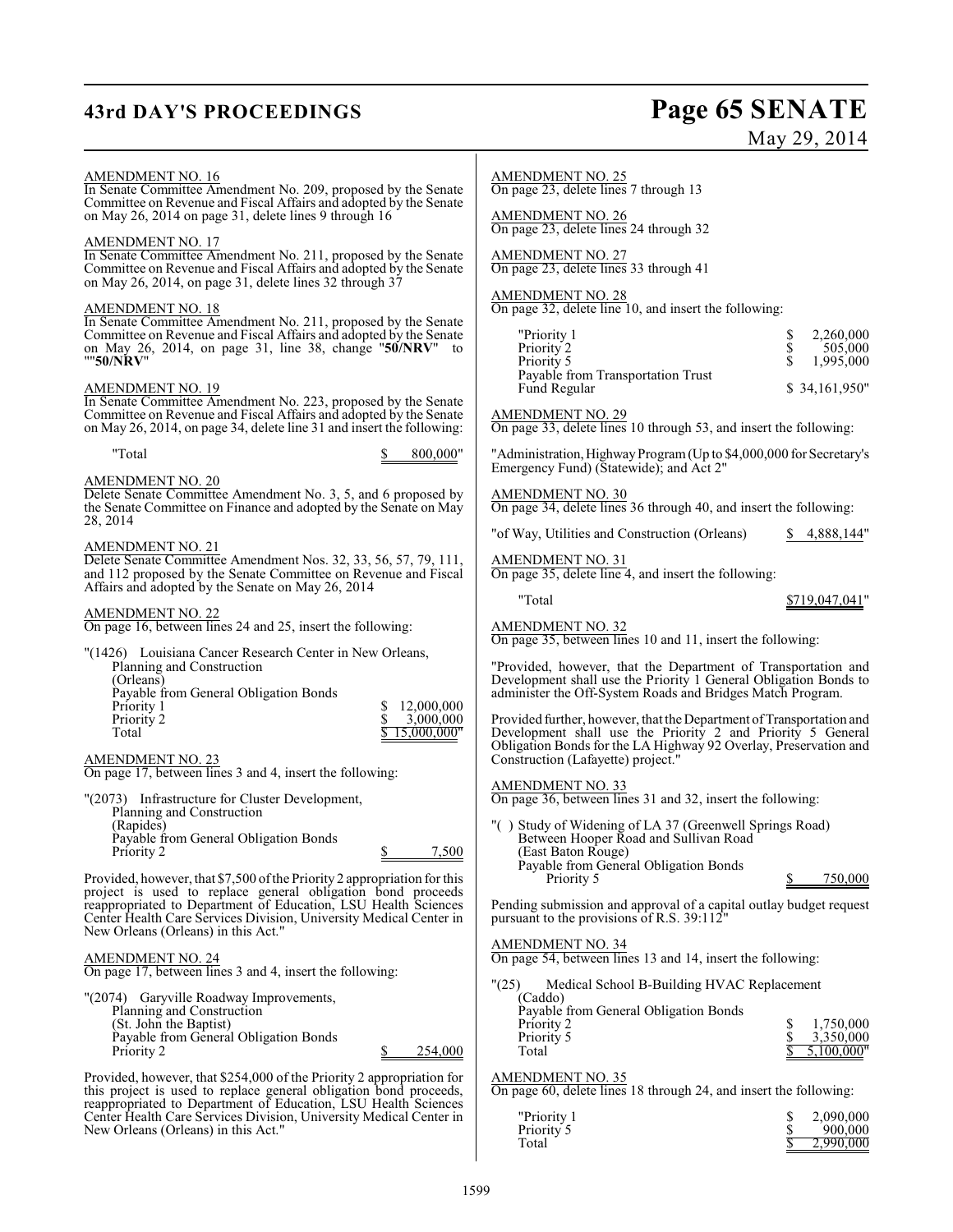# **Page 66 SENATE 43rd DAY'S PROCEEDINGS**

## May 29, 2014

Provided, however, that the scope of this appropriation is deemed to also include the demolition of the Earl K. Long Hospital facility in Baton Rouge and further provide that \$2,000,000 of this appropriation shall be used to pay the costs of demolishing the Earl K. Long Hospital facility in Baton Rouge."

#### AMENDMENT NO. 36

On page 61, delete lines 32 through 36 and insert:

### "**19/616 SOUTHERN UNIVERSITY BATON ROUGE**

| Central Parking Facility, Planning and Construction<br>(284)<br>(East Baton Rouge)<br>Payable from General Obligation Bonds |                                                |
|-----------------------------------------------------------------------------------------------------------------------------|------------------------------------------------|
| Priority 2                                                                                                                  | S<br>1,000,000                                 |
| Payable from Fees and Self Generated<br>Revenues<br>Total                                                                   | 14,000,000<br>\$<br>15,000,000"                |
| <u>AMENDMENT NO. 37</u><br>On page 64, between lines 9 and 10, insert the following:                                        |                                                |
| "() Construction of Intramural Complex, Planning<br>and Construction<br>(Caddo)                                             |                                                |
| Payable from Fees and Self Generated<br>Revenues                                                                            | 1,000,000<br>S.                                |
| Pending submittal and approval of a capital outlay budget request<br>pursuant to the provisions of R.S. 39:112              |                                                |
| Construction of New Student Housing, Planning<br>( )<br>and Construction<br>(Caddo)                                         |                                                |
| Payable from Fees and Self Generated<br>Revenues                                                                            | \$ 11,000,000                                  |
| Pending submittal and approval of a capital outlay budget request<br>pursuant to the provisions of R.S. 39:112"             |                                                |
| <b>AMENDMENT NO. 38</b><br>On page 65, delete lines 4 through 6, and insert the following:                                  |                                                |
| "Priority 2<br>Priority 5<br>Total                                                                                          | \$<br>835,000<br>\$<br>2,750,000<br>3,585,000" |
| <u>AMENDMENT NO. 39</u><br>On page 65, delete lines 11 through 13, and insert the following:                                |                                                |
| "Priority 5                                                                                                                 | \$2,750,000"                                   |
| AMENDMENT NO. 40<br>On page 71, between lines 4 and 5, insert the following:                                                |                                                |
| "19/644 BOSSIER COMMUNITY COLLEGE                                                                                           |                                                |
| Parking Lot, Planning and Construction<br>(442)<br>(Bossier)                                                                |                                                |
| Payable from General Obligation Bonds<br>Priority 2<br>Priority 5<br>Total                                                  | \$<br>150,000<br>Š<br>1,650,000<br>1,800,000"  |
| <u>AMENDMENT NO. 41</u><br>On page 77, delete line 14, and insert the following:                                            |                                                |
| "Priority 2<br>Priority 5<br>Total                                                                                          | 750,000<br>1,080,000<br>1,830,000"             |

AMENDMENT NO. 42

On page 79, between lines 13 and 14, insert the following:

| "36/P20_ST. BERNARD PORT |
|--------------------------|
|                          |
|                          |
|                          |

| Rehabilitation of Dock #1 Section A Seawall,<br>Planning and Construction (Supplemental Funding)<br>(St. Bernard) |            |
|-------------------------------------------------------------------------------------------------------------------|------------|
| Payable from General Obligation Bonds<br>Priority 5                                                               | 1,000,000" |
|                                                                                                                   |            |
| AMENDMENT NO. 43                                                                                                  |            |
| On page 81, delete line 30, and insert the following:                                                             |            |
|                                                                                                                   |            |

| "Priority 2 | 950,000      |
|-------------|--------------|
| Total       | \$1.250,000" |

#### AMENDMENT NO. 44

On page 81, delete lines 35 and 36, and insert the following:

| "Priority 2<br>Priority 5 | 2,500,000<br>\$4,100,000" |
|---------------------------|---------------------------|
|                           |                           |

## AMENDMENT NO. 45

On page 97, between lines 20 and 21, insert the following:

| "(1347) Delta Grand Upgrade Lighting Project          |
|-------------------------------------------------------|
| (St. Landry)<br>Payable from General Obligation Bonds |
| Priority 2                                            |

## AMENDMENT NO. 46

On page 100, delete lines 28 through 33

### AMENDMENT NO. 47

On page 100, delete line 37, and insert the following:

| "Priority 2 |  | \$11,000,000" |
|-------------|--|---------------|
|-------------|--|---------------|

75,000"

### AMENDMENT NO. 48

On page 101, delete lines 11 through 13, and insert the following:

| "Priority 2<br>Priority 5 | 190,000<br>2.500,000 |
|---------------------------|----------------------|
| Total                     | 2.690.000"           |

AMENDMENT NO. 49 On page 102, deletes lines 19 through 23

## AMENDMENT NO. 50

On page 102, delete lines 43 through 45 and insert the following:

| "Priority 2<br>Priority 5 | 780,000<br>500,000 |
|---------------------------|--------------------|
| Total                     | 1.280.000"         |

#### AMENDMENT NO. 51

On page 102, delete lines 49 through 51, and insert the following:

| "Priority 2 | 300,000    |
|-------------|------------|
| Priority 5  | 865,000    |
| Total       | 1,165,000" |

#### AMENDMENT NO. 52

On page 104, between lines 5 and 6, insert the following:

"( ) Catfish Hut Road Bridge Repair and/or Replacement, Planning and Construction (Vernon) Payable from General Obligation Bonds Priority 2  $\qquad \qquad \frac{\$}{325,000}$ 

Pending submittal and approval of a capital outlay budget request pursuant to the provisions of R.S. 39:112: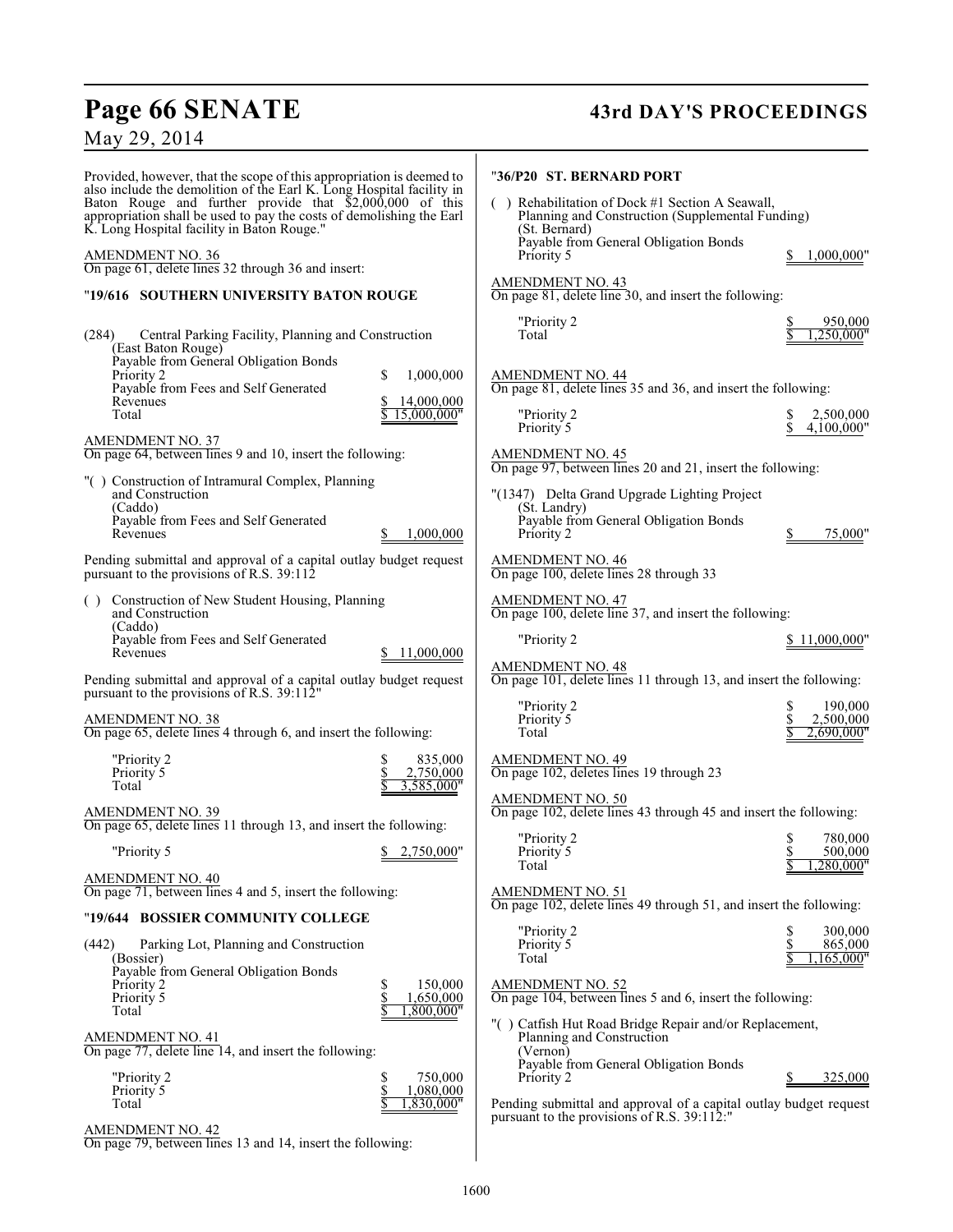# **43rd DAY'S PROCEEDINGS Page 67 SENATE**

# May 29, 2014

| AMENDMENT NO. 53<br>On page 110, between lines 35 and 36, insert the following:                                                                       | "Notwith<br>Outlay /                                            |
|-------------------------------------------------------------------------------------------------------------------------------------------------------|-----------------------------------------------------------------|
| "(589) Post Road Sewer Treatment Plant, Planning<br>and Construction<br>(Lafayette)<br>Payable from General Obligation Bonds                          | project, tl<br>in previo<br>pay and s<br>related to<br>Louisian |
| Priority 2<br>150,000"<br>S.<br>AMENDMENT NO. 54<br>On page 125, line 8, delete "Franklin"                                                            | Supervis<br>Mechani<br>Number:<br>District                      |
| <b>AMENDMENT NO. 55</b><br>On page 132, delete line 7, and insert the following:                                                                      | 2012-CA<br>state of L                                           |
| "(1869) Eastern New Orleans Hospital Medical Office<br>Buildings, Planning, Design,"                                                                  | On 1                                                            |
| AMENDMENT NO. 56<br>On page 139, between lines 11 and 12, insert the following:                                                                       | Sena                                                            |
| "(791) Valencia Park Spray Park, Planning<br>and Construction<br>(Caddo)                                                                              | Amendm                                                          |
| Payable from General Obligation Bonds<br>100,000"<br>Priority 2<br>\$                                                                                 | Bill No. 2<br>AMEND                                             |
| AMENDMENT NO. 57<br>On page 156, delete lines 31 and 32, and insert the following:                                                                    | $\overline{\ln}$ Senate<br>Committ<br>on May                    |
| "(1779) Water Distribution System Improvements<br>Including Water Meters"                                                                             | Council"<br>Developi                                            |
| <u>AMENDMENT NO. 58</u>                                                                                                                               | On 1                                                            |
| On page 166, delete line 12, and insert the following:                                                                                                | The                                                             |
| "Priority 1<br>\$<br>\$<br>405,000<br>125,000<br>Priority 2<br>Total<br>530,000"                                                                      | of the am                                                       |
| AMENDMENT NO. 59<br>On page 170, between lines 14 and 15, insert the following:                                                                       | The                                                             |
| "50/NSL DAUGHTERS OF CHARITY SERVICES OF<br><b>NEW ORLEANS</b>                                                                                        | Mr. Presi                                                       |
| (1104) Gentilly Health and Wellness Center, Planning<br>and Construction<br>(Orleans)<br>Payable from General Obligation Bonds                        | Adley<br>Allain<br>Amedee<br>Broome<br>Brown<br>Buffingto       |
| 100,000"<br>Priority 2<br>\$<br>AMENDMENT NO. 60<br>On page 175, between lines 6 and 7, insert the following:                                         | Chabert<br>Claitor<br>Cortez                                    |
| "50/NUZ COTTON COUNTRY PLAYERS, INC.                                                                                                                  | Crowe<br>Total -                                                |
| The Rose Theatre Upgrade Project, Planning<br>(777)<br>and Construction                                                                               | Total -                                                         |
| (Morehouse)<br>Payable from General Obligation Bonds<br>40,000"<br>\$<br>Priority 2                                                                   | Appel<br>Donahue                                                |
| <b>AMENDMENT NO. 61</b><br>On page 180, line 11, after "Authority," and before "the Division"<br>insert the following:                                | Total -<br>The<br>returned                                      |
| "the Board of Regents for the Library, Instructional and Scientific<br>Equipment Acquisitions<br>for Higher Education Institutions<br>appropriation," | which the                                                       |

On page 182, line 20 after "lighting." and before "Notwithstanding" insert the following:

istanding anything contained in this or any other Capital Act for the University Medical Center in New Orleans project, this appropriation and any other appropriation for this project us Acts of the Legislature shall be available for and used to atisfy the judgments related to the expropriation of property related to said project in accordance with Article I, Section 4 of the Louisiana Constitution of 1974 in the suit entitled "Board of Supervisors of Louisiana State University and Agricultural and Mechanical College v. 1732 Canal Street, LLC, et al." bearing Number 10-10488, Section "8", Division "N", on the docket of Civil District Court, parish of Orleans, state of Louisiana and No. -1370 on the docket of the Fourth Circuit Court of Appeal, ouisiana.'

motion of Senator Riser, the amendments were adopted.

#### **Floor Amendments**

ator Murray proposed the following amendments.

#### **SENATE FLOOR AMENDMENTS**

ents proposed by Senator Murray to Re-Reengrossed House 2 by Representative Robideaux

#### MENT NO. 1

E Committee Amendment No. 228, proposed by the Senate ee on Revenue and Fiscal Affairs and adopted by the Senate on May 26, 2014, on page 35, line 34, change "Jefferson Parish Council" to "Secretary of the Department of Economic ment"

motion of Senator Murray, the amendments were adopted.

bill was read by title. Senator Riser moved the final passage nended bill.

#### **ROLL CALL**

roll was called with the following result:

#### YEAS

| Mr. President<br>Adley<br>Allain<br>Amedee<br><b>Broome</b><br>Brown<br>Buffington<br>Chabert<br>Claitor<br>Cortez<br>Crowe<br>Total $-33$<br>Total $-0$ | Dorsey-Colomb<br>Erdey<br>Gallot<br>Guillory<br>Heitmeier<br>Johns<br>Long<br>Martiny<br>Morrell<br>Morrish<br>Murray<br><b>NAYS</b><br><b>ABSENT</b> | <b>Nevers</b><br>Peacock<br>Perry<br>Peterson<br>Riser<br>Smith, G.<br>Tarver<br>Thompson<br>Walsworth<br>Ward<br>White |
|----------------------------------------------------------------------------------------------------------------------------------------------------------|-------------------------------------------------------------------------------------------------------------------------------------------------------|-------------------------------------------------------------------------------------------------------------------------|
|                                                                                                                                                          |                                                                                                                                                       |                                                                                                                         |
| Appel<br>Donahue<br>Total - 6                                                                                                                            | Kostelka<br>LaFleur                                                                                                                                   | Mills<br>Smith, J.                                                                                                      |

Chair declared the amended bill was passed and ordered it to the House. Senator Riser moved to reconsider the vote by e bill was passed and laid the motion on the table.

#### **Rules Suspended**

ator Riser asked for and obtained a suspension of the rules to advance to: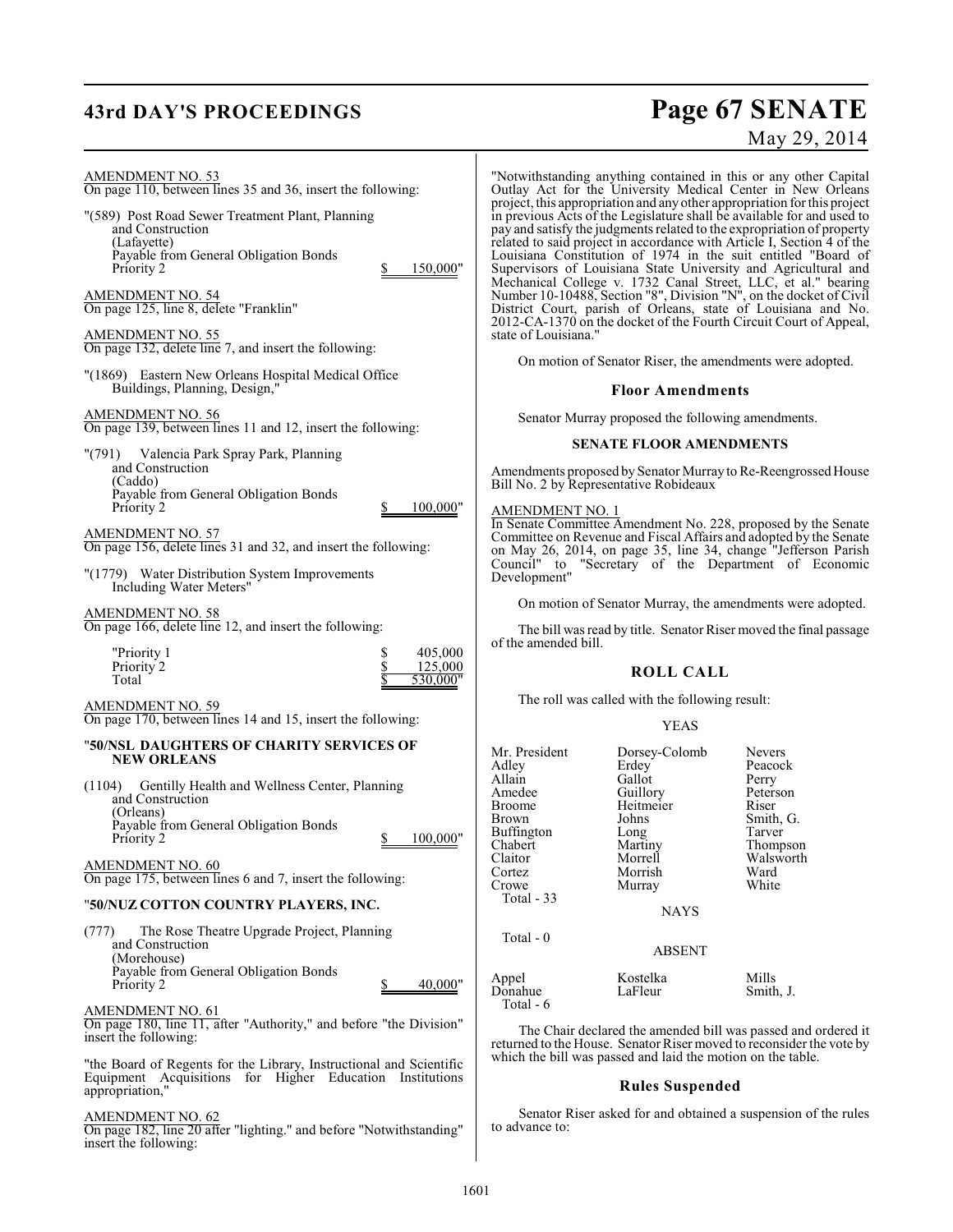#### **House Bills and Joint Resolutions on Third Reading and Final Passage, Subject to Call**

#### **Called from the Calendar**

Senator Riser asked that House Bill No. 3 be called from the Calendar.

#### **HOUSE BILL NO. 3—**

BY REPRESENTATIVE ROBIDEAUX

AN ACT

To enact the Omnibus Bond Authorization Act of 2014, relative to the implementation of a five-year capital improvement program; to provide for the repeal of certain prior bond authorizations; to provide for new bond authorizations; to provide for authorization and sale of such bonds by the State Bond Commission; and to provide for related matters.

The bill was read by title. Senator Riser moved the final passage of the bill.

#### **ROLL CALL**

The roll was called with the following result:

#### YEAS

| Mr. President    | Dorsey-Colomb    | <b>Nevers</b>        |
|------------------|------------------|----------------------|
| Adley            | Erdey            | Peacock              |
| Allain           | Gallot           | Perry                |
| Amedee           | Guillory         | Peterson             |
| <b>Broome</b>    | Heitmeier        | Riser                |
| Brown            | Johns            | Smith, G.            |
| Buffington       | Kostelka         | Tarver               |
| Chabert          | Long             | Thompson             |
| Claitor          | Martiny          | Walsworth            |
| Cortez           | Morrish          | Ward                 |
| Crowe            | Murray           | White                |
| Total - 33       |                  |                      |
|                  | <b>NAYS</b>      |                      |
| Total - 0        |                  |                      |
|                  | <b>ABSENT</b>    |                      |
| Appel<br>Donahue | LaFleur<br>Mills | Morrell<br>Smith, J. |
| Total - 6        |                  |                      |

The Chair declared the bill was passed and ordered it returned to the House. Senator Riser moved to reconsider the vote by which the bill was passed and laid the motion on the table.

#### **House Bills and Joint Resolutions on Third Reading and Final Passage, Resumed**

## **HOUSE BILL NO. 1252—** BY REPRESENTATIVE FOIL

AN ACT

To amend and reenact R.S.  $32:412(A)(1)$ , (2), (3), (4)(a) and (b)(introductory paragraph),  $(5)$ ,  $(6)$ ,  $(7)$  $(a)$  and  $(b)$ (introductory paragraph),  $(\vec{B})(1)$ ,  $(2)$ ,  $(5)$ ,  $(7)(a)(i)$  and  $(ii)(introducing$ paragraph), (b)(i) and (ii)(introductory paragraph), (c)(i) and (ii)(introductory paragraph), (d)(i) and (ii)(introductory paragraph), (e)(i)(aa), (bb)(introductory paragraph), (cc), (dd), and (ee), and (ii)(aa), (cc),(dd) and (ee) and (C),  $32:412.1$ (A)(introductory paragraph), (B), (C), and (D), and 32:429(A), to enact R.S.  $32:412.\overline{1}(E)$ , and to repeal R.S.  $32:412.1(A)(1)$ , relative to the duration of driver's licenses; to provide that driver's licenses be renewed every six years; and to provide for related matters.

## **Page 68 SENATE 43rd DAY'S PROCEEDINGS**

#### **Floor Amendments**

Senator Claitor proposed the following amendments.

#### **SENATE FLOOR AMENDMENTS**

Amendments proposed by Senator Claitor to Reengrossed House Bill No. 1252 by Representative Foil

#### AMENDMENT NO. 1

In Senate Committee Amendment No. 4, proposed by the Senate Committee on Revenue and Fiscal Affairs and adopted by the Senate on May 26, 2014, on page 2, delete lines 1 through 7, and insert:

D. Of the monies escrowed in the Office of Motor Vehicles Driver's License Escrow Fund, one-half shall be appropriated in Fiscal Years 2020, 2026, and 2032 and one-half shall be appropriated in Fiscal Years 2021, 2027, and 2033.

E.(1) Of the monies escrowed in the Office of Motor Vehicles Handling Fee Escrow Fund, one-half shall be appropriated in Fiscal Years 2020, 2026, and 2032 and one-half shall be appropriated in Fiscal Years 2021, 2027, and 2033.

On motion of Senator Claitor, the amendments were adopted.

The bill was read by title. Senator Claitor moved the final passage of the amended bill.

#### **ROLL CALL**

The roll was called with the following result:

#### YEAS

| Mr. President<br>Adley<br>Allain<br>Amedee<br>Appel<br><b>Broome</b><br>Brown<br>Buffington<br>Chabert<br>Claitor<br>Cortez<br>Crowe<br>Total - 35 | Dorsey-Colomb<br>Erdey<br>Gallot<br>Guillory<br>Heitmeier<br>Johns<br>Kostelka<br>Long<br>Martiny<br>Mills<br>Morrell<br>Morrish | Murray<br>Nevers<br>Peacock<br>Perry<br>Riser<br>Smith, G.<br>Tarver<br>Thompson<br>Walsworth<br>Ward<br>White |
|----------------------------------------------------------------------------------------------------------------------------------------------------|----------------------------------------------------------------------------------------------------------------------------------|----------------------------------------------------------------------------------------------------------------|
|                                                                                                                                                    | <b>NAYS</b>                                                                                                                      |                                                                                                                |
| Total - 0                                                                                                                                          | <b>ABSENT</b>                                                                                                                    |                                                                                                                |
| Donahue<br>LaFleur<br>Total - 4                                                                                                                    | Peterson<br>Smith, J.                                                                                                            |                                                                                                                |

The Chair declared the amended bill was passed and ordered it returned to the House. Senator Claitor moved to reconsider the vote by which the bill was passed and laid the motion on the table.

## **HOUSE BILL NO. 1272— (Substitute for House Bill No. 515 by Representative Henry)**<br>BY REPRESENTATIVE HENRY

AN ACT

To provide for the payment and satisfaction out of the monies appropriated and allocated to the LSU Health Sciences Center Health Care Services for the University Medical Center (Orleans) project in House Bill No. 2 of the 2014 Regular Session ofthe Legislature and previous capital outlay Acts to be used to pay and satisfy the judgments for just compensation related to the expropriation of property in accordance with Article I, Section 4 of the Louisiana Constitution of 1974, in the suit entitled "Board of Supervisors of Louisiana State University and Agricultural and Mechanical College v. 1732 Canal Street,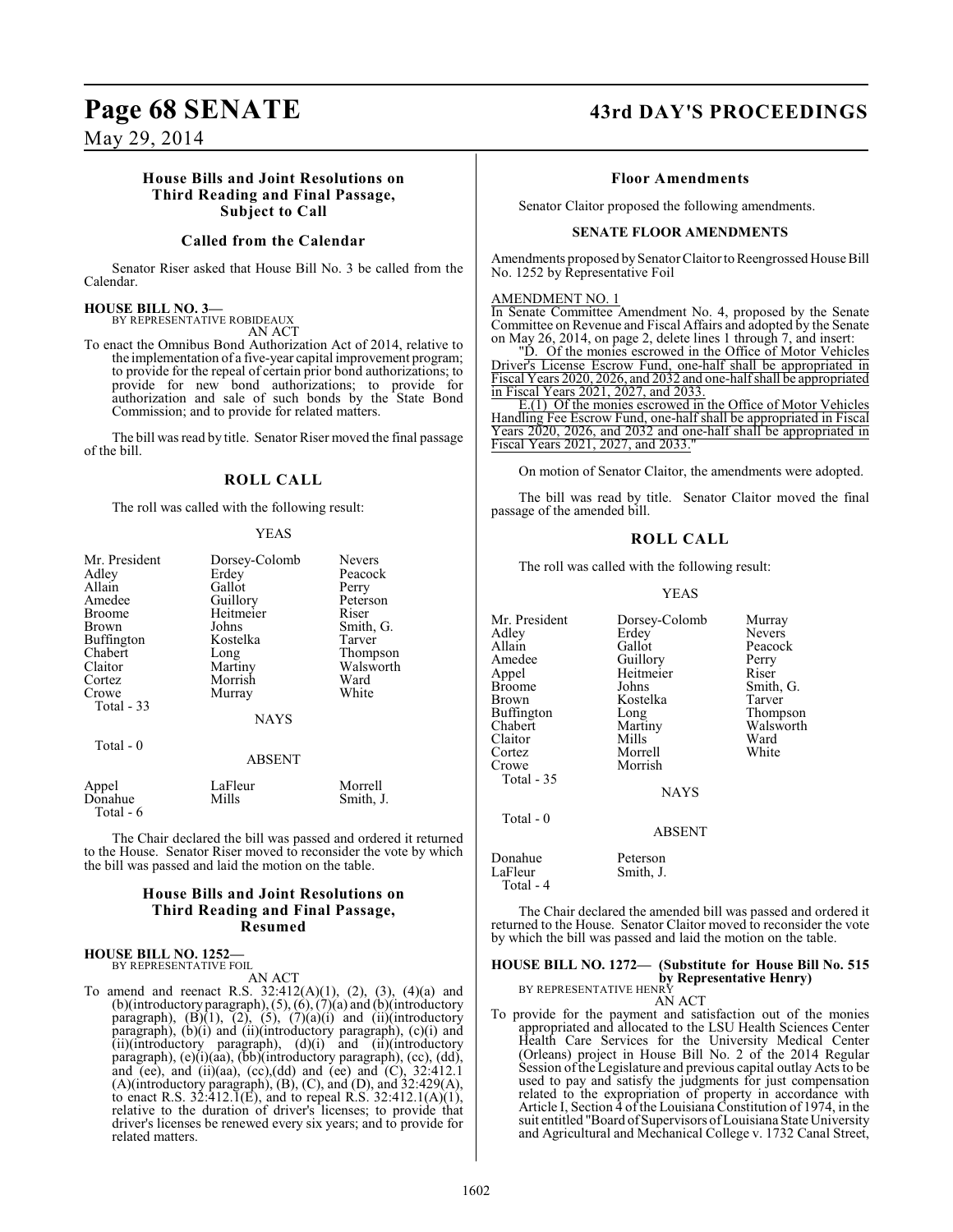## **43rd DAY'S PROCEEDINGS Page 69 SENATE**

LLC, et al."; to provide for costs; to provide for attorney fees; to provide for interest; and to provide for related matters.

The bill was read by title. Senator Murray moved the final passage of the bill.

#### **ROLL CALL**

The roll was called with the following result:

#### YEAS

| Mr. President<br>Adley<br>Allain<br>Amedee<br>Appel<br><b>Broome</b><br>Brown<br>Buffington<br>Chabert<br>Claitor<br>Cortez<br>Crowe<br>Donahue<br>Total - 37 | Dorsey-Colomb<br>Erdey<br>Gallot<br>Guillory<br>Heitmeier<br>Johns<br>Kostelka<br>Long<br>Martiny<br>Mills<br>Morrell<br>Morrish<br>Murray | <b>Nevers</b><br>Peacock<br>Perry<br>Peterson<br>Riser<br>Smith, G.<br>Tarver<br>Thompson<br>Walsworth<br>Ward<br>White |
|---------------------------------------------------------------------------------------------------------------------------------------------------------------|--------------------------------------------------------------------------------------------------------------------------------------------|-------------------------------------------------------------------------------------------------------------------------|
|                                                                                                                                                               | <b>NAYS</b>                                                                                                                                |                                                                                                                         |
| Total - 0                                                                                                                                                     | <b>ABSENT</b>                                                                                                                              |                                                                                                                         |

LaFleur Smith, J. Total - 2

The Chair declared the bill was passed and ordered it returned to the House. Senator Murray moved to reconsider the vote by which the bill was passed and laid the motion on the table.

## **HOUSE BILL NO. 1277— (Substitute for House Bill No. 987 by Representative Thompson)** BY REPRESENTATIVES THOMPSON AND GAINES

AN ACT

To amend and reenact R.S. 17:441, 442(C), 443, and  $444(B)(4)(c)(iii)$ , relative to teachers; to provide relative to tenure; to provide relative to removal of a teacher, disciplinary action against a teacher, and right to review and hearing procedures; to provide for disciplinary hearing officers; to provide for definitions; and to provide for related matters.

#### **Floor Amendments**

Senator Appel proposed the following amendments.

#### **SENATE FLOOR AMENDMENTS**

Amendments proposed by Senator Appel to Reengrossed House Bill No. 1277 by Representative Thompson

AMENDMENT NO. 1<br>On page 2, line 9, between "a" and "performance" change "summative" to "final"

On motion of Senator Appel, the amendments were adopted.

The bill was read by title. Senator Appel moved the final passage of the amended bill.

#### **ROLL CALL**

The roll was called with the following result:

#### YEAS

| Mr. President |  |  |
|---------------|--|--|
| Adley         |  |  |

Dorsey-Colomb Murray<br>Erdey Nevers

Nevers<sup>1</sup>

# May 29, 2014

Allain Gallot Peacock<br>Amedee Guillory Perry Amedee Guillory Perry<br>Appel Heitmeier Peterson Heitmeier Peters<br>Johns Riser Broome Johns<br>Brown Kostelka Brown Kostelka Smith, G.<br>Buffington Long Tarver Buffington Long<br>Chabert Martiny Martiny Thompson<br>
Mills Walsworth Cortez Mills Walsworth Morrell Ward<br>
Morrish White Donahue Total - 36 **NAYS**  Total - 0 ABSENT

Claitor LaFleur Smith, J. Total - 3

The Chair declared the amended bill was passed and ordered it returned to the House. Senator Appel moved to reconsider the vote by which the bill was passed and laid the motion on the table.

#### **HOUSE BILL NO. 1283— (Substitute for House Bill No. 560 by Representative Ivey)**

BY REPRESENTATIVE IVEY AN ACT

To enact R.S. 17:3913, relative to the transfer of personal student information by local education agencies and the state Department of Education; to require that information regarding such transfers be made available on the Internet; to provide for deadlines; and to provide for related matters.

#### **Floor Amendments**

Senator White proposed the following amendments.

#### **SENATE FLOOR AMENDMENTS**

Amendments proposed by Senator White to Reengrossed House Bill No. 1283 by Representative Ivey

#### AMENDMENT NO. 1

On page 1, line 12, change "armed with" to "provided"

On motion of Senator White, the amendments were adopted.

The bill was read by title. Senator Appel moved the final passage of the amended bill.

#### **ROLL CALL**

The roll was called with the following result:

#### YEAS

| Mr. President | Dorsey-Colomb | <b>Nevers</b> |
|---------------|---------------|---------------|
| Adlev         | Erdey         | Peacock       |
| Allain        | Gallot        | Perry         |
| Amedee        | Guillory      | Riser         |
| Appel         | Heitmeier     | Smith, G.     |
| Broome        | Johns         | Tarver        |
| Brown         | Long          | Thompson      |
| Buffington    | Martiny       | Walsworth     |
| Claitor       | Mills         | Ward          |
| Cortez        | Morrell       | White         |
| Crowe         | Morrish       |               |
| Donahue       | Murray        |               |
| Total - 34    |               |               |

NAYS

Peterson Total - 1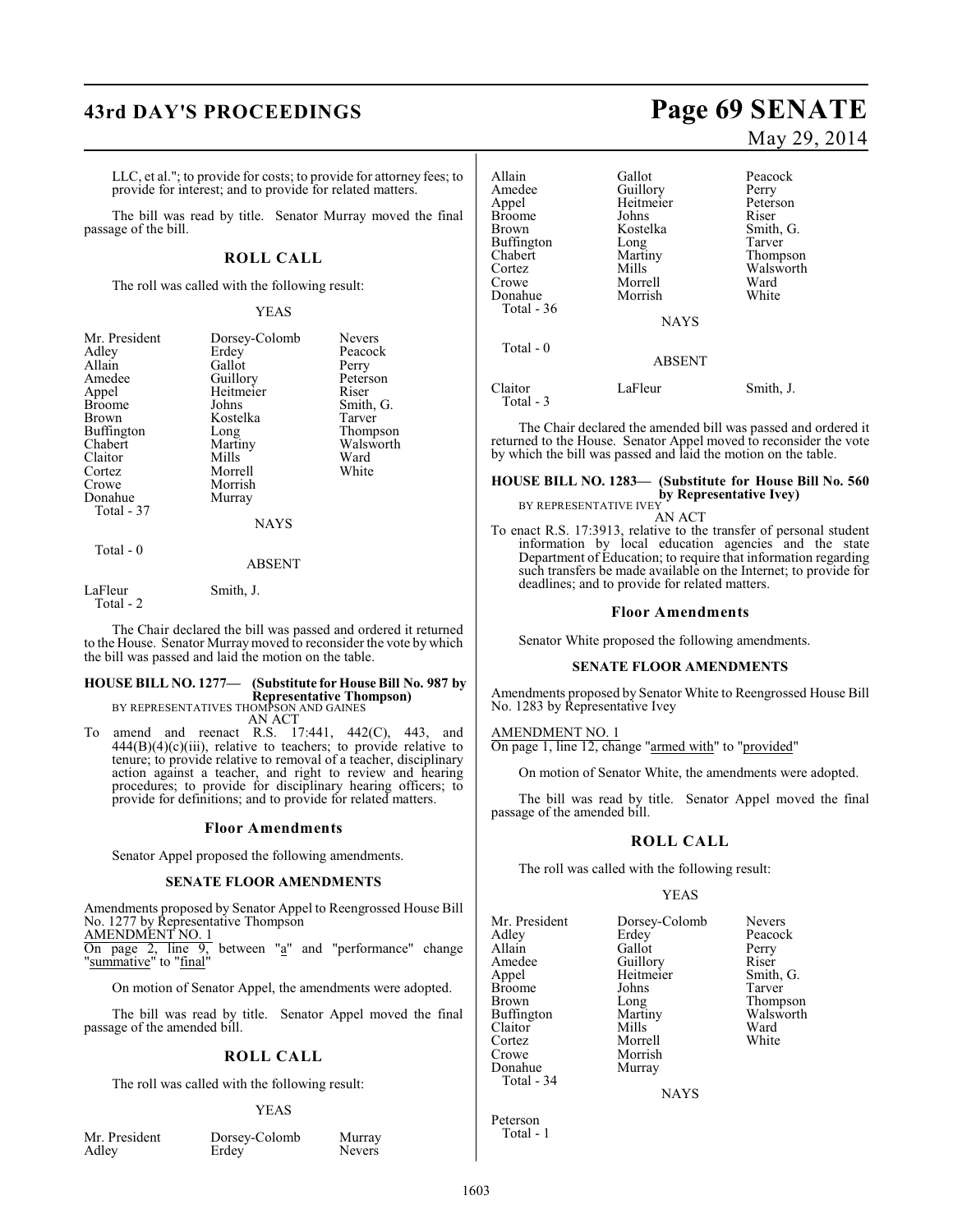#### ABSENT

Smith, J.

Chabert LaFleur<br>Kostelka Smith, J. Total - 4

The Chair declared the amended bill was passed and ordered it returned to the House. Senator Appel moved to reconsider the vote by which the bill was passed and laid the motion on the table.

## **HOUSE BILL NO. 1284— (Substitute for House Bill No. 312 by**

**Representative Thompson)<br>BARROW, BERTHELOT, BILLIOT, BROADWATER, ARMES, ARNOLD,<br>BARROW, BERTHELOT, BILLIOT, BROADWATER, HENRY BURNS,<br>BURRELL, CARMODY, CARTER, CROMER, DIXON, DOVE, EDWARDS,<br>FOLL, GAROFALO, GUINN, HARRIS, H** 

#### AN ACT

To amend and reenact R.S. 56:116(D), relative to deer hunting; to provide for a special deer hunting season for honorably discharged veterans who are Louisiana residents; and to provide for related matters.

The bill was read by title. Senator Ward moved the final passage of the bill.

## **ROLL CALL**

The roll was called with the following result:

#### YEAS

| Mr. President     | Dorsey-Colomb | <b>Nevers</b> |
|-------------------|---------------|---------------|
|                   |               |               |
| Adley             | Erdey         | Peacock       |
| Allain            | Gallot        | Perry         |
| Amedee            | Guillory      | Peterson      |
| Appel             | Heitmeier     | Riser         |
| <b>Broome</b>     | Johns         | Smith, G.     |
| <b>Brown</b>      | Kostelka      | Smith, J.     |
| <b>Buffington</b> | Long          | Tarver        |
| Chabert           | Martiny       | Thompson      |
| Claitor           | Mills         | Walsworth     |
| Cortez            | Morrell       | Ward          |
| Crowe             | Morrish       | White         |
| Donahue           | Murray        |               |
| Total - 38        |               |               |
|                   | <b>NAYS</b>   |               |
| Total - 0         |               |               |
|                   |               |               |

#### ABSENT

LaFleur

Total - 1

The Chair declared the bill was passed and ordered it returned to the House. Senator Ward moved to reconsider the vote by which the bill was passed and laid the motion on the table.

### **House Bills and Joint Resolutions on Third Reading and Final Passage, Subject to Call**

#### **Called from the Calendar**

Senator Donahue asked that House Bill No. 1026 be called from the Calendar.

## **Page 70 SENATE 43rd DAY'S PROCEEDINGS**

#### **HOUSE BILL NO. 1026—**

BY REPRESENTATIVE FANNIN

AN ACT To amend and reenact R.S.  $39:94(A)(3)$  and  $(C)(4)(b)$  and R.S. 47:1676(E) and to enact R.S. 17:3138.2 and 3138.3 and Subpart A of Part II-A of Chapter 1 of Subtitle I of Title 39 of the Louisiana Revised Statutes of 1950, to be comprised of R.S. 39:91, relative to special treasury funds; to provide for the transfer, dedication, use, and appropriations as specified of certain treasury funds; to provide for the deposit of certain funds into the state treasury; to provide for deposits into the Budget Stabilization Fund; to establish the Deepwater Horizon Economic Damages Collection Fund; to establish the Debt Recovery Fund; to establish the Competitive Core Growth Fund; to establish the Science, Technology, Engineering, and Math (STEM) Upgrade Fund; to provide for effective dates; and to provide for related matters.

#### **Floor Amendments**

Senator Donahue proposed the following amendments.

#### **SENATE FLOOR AMENDMENTS**

Amendments proposed by Senator Donahue to Reengrossed House Bill No. 1026 by Representative Fannin

#### AMENDMENT NO. 1

In Senate Committee amendment No. 17, proposed by the Senate Committee on Finance and adopted by the Senate on May 26, 2014, on page 3, line 19, after "the" insert "Louisiana Mega-Project Development Fund" and delete the remainder of the line

#### AMENDMENT NO. 2

In Senate Committee Amendment No. 17 proposed by the Senate Committee on Finance and adopted by the Senate on May 26, 2014, on page 3 between lines 30 and 31, insert the following:

"(M) Notwithstanding any provision of law to the contrary, the Louisiana Lottery Corporation or it successor is hereby authorized and directed to deposit into the state treasury the unrestricted or unemcumbered fund assets of Nine Million Dollars. The state treasurer is hereby authorized and directed to transfer the funds to the Louisiana Mega-Project Development Fund."

On motion of Senator Donahue, the amendments were adopted.

#### **Floor Amendments**

Senator Buffington proposed the following amendments.

#### **SENATE FLOOR AMENDMENTS**

Amendments proposed by Senator Buffington to Reengrossed House Bill No. 1026 by Representative Fannin

#### AMENDMENT NO. 1

On page 1, line 2, after " $(C)(4)(b)$ " insert ", R.S. 46:2691(A) and the introductory paragraph of  $\overrightarrow{B}(1)$  and  $2731(B)$  and  $\overrightarrow{E}(1)$ ,

#### AMENDMENT NO. 2

On page 1, line 11, after "Fund;" insert "to create a trust account in the Health Trust Fund for services provided by home and community based healthcare providers utilized by the developmentally disabled and provide for deposits to the Medicaid Trust Fund for the Elderly from the Deepwater Horizon Economic Damages Collection Fund; to provide for deposits to such account from the Deepwater Horizon Economic Damages Collection Fund"

#### AMENDMENT NO. 3

On page 3, delete lines 23 through 26, and insert:

"B. Within thirty days of each receipt of economic damages proceeds from the DWH litigation, the treasurer shall make the following deposits: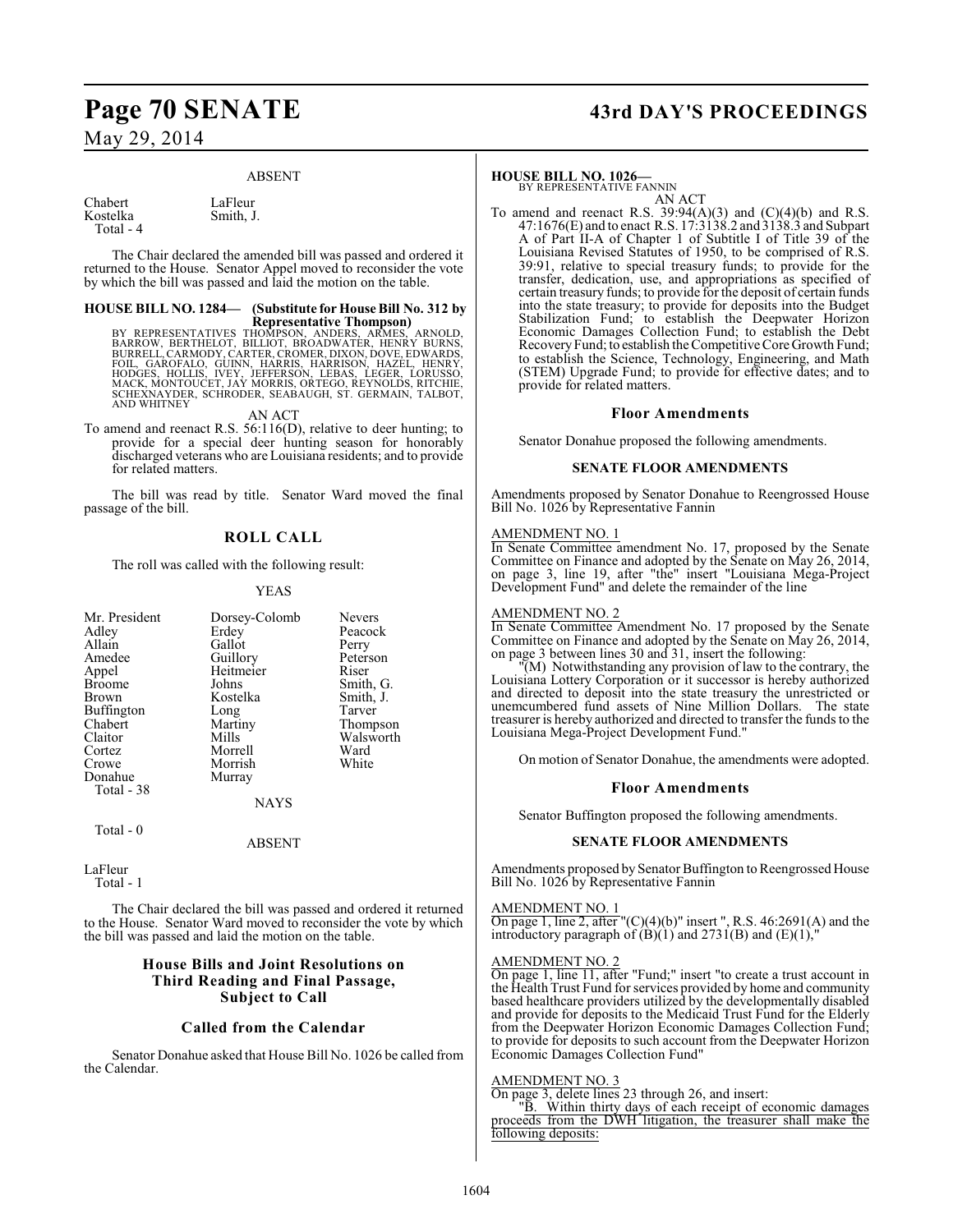## **43rd DAY'S PROCEEDINGS Page 71 SENATE**

# May 29, 2014

(1) Forty-five percent of each such receipt of economic damages proceeds to the Budget Stabilization Fund until that fund reaches the amount statutorily mandated by R.S. 39:94.

(2) Forty-five percent of each such receipt of economic damages proceeds to the Medicaid Trust Fund for the Elderly provided for in R.S. 46:2691 until an amount not to exceed seven hundred million dollars has been deposited into such fund.

(3) Ten percent of each such receipt of economic damages proceeds to the Health Trust Fund provided for in R.S. 46:2731 until an amount not to exceed thirty million dollars has been deposited into such fund."

#### AMENDMENT NO. 4

On page 9, between lines 19 and 20, insert:

Section 12. R.S. 46:2691(A)and the introductory paragraph of (B)(1) and 2731(B) and (E)(1) are hereby amended and reenacted to read as follows:

§2691. Medicaid Trust Fund for the Elderly

A.(1) There is hereby established as a permanent trust fund in the state treasury designated the "Medicaid Trust Fund for the Elderly", hereinafter referred to as the "fund". After allocation of money to the Bond Security and Redemption Fund as provided in Article VII, Section 9(B) of the Constitution of Louisiana, the treasurer shall deposit in and credit to the fund the following sources:

 $(a)$  all All money that is received from any source, including but not limited to an intergovernmental transfer program provided for in this Chapter and all income on investment of monies in the fund.

(b) As provided in R.S. 39:91, a portion of the proceeds of the settlement, judgment, or final disposition of the state's economic damages claims asserted in State of Louisiana v. BP Exploration & Production, et al., MDL NO. 2179 (E.D.LA. pending) to recover economic damages sustained by the state from the Deepwater Horizon explosion and oil spill that occurred on or about April 20, 2010, at the MC 252 site in the Gulf of Mexico, not to exceed seven hundred million dollars, except when the terms and conditions stipulated in the settlement or judgment require otherwise. Deposits into the fund fromsuch proceeds received by the state associated with the Deepwater Horizon oil spill shall cease when either of the following occurs:

(i) An amount not to exceed seven hundred million dollars has been deposited into the fund.

(ii) The full amount of the monies available as provided for in this Subparagraph has been deposited into the fund.

(2) Monies in the fund shall be invested by the treasurer in the manner hereinafter provided. All unencumbered and unexpended monies in the fund at the end of the fiscal year shall remain in the fund.

(3) Monies in the fund may be used as the source of state matching funds for Medicaid funds to make enhanced payments to local government-owned health care facilities.

 $\widetilde{B}(1)$  The After July 1, 2014, the principal in the fund from proceeds received by the state associated with the Deepwater Horizon oil spill or any other source shall not be subject to appropriation, appropriation unless authorized by a joint resolution approved by two-thirds of the elected members of each house of the legislature and except to provide for:

\* \* \* §2731. Health Trust Fund

\* \* \*

B.(1) After allocation of monies to the Bond Security and Redemption Fund as provided in Article VII, Section 9(B) of the Constitution of Louisiana, the treasurer in each fiscal year shall pay into the fund an amount equal to that which is appropriated by the legislature from the sources specified in Subsection C of this Section and all interest income on investment of monies in the fund. Monies in the fund shall be invested by the treasurer in the same manner as monies in the state general fund. All unencumbered and unexpended monies in the fund at the end of the fiscal year shall remain in the fund.

(2) Any money transferred or deposited to the Health Trust Fund from the receipt of economic damages proceeds of the Deepwater Horizon Economic Damages Collection Fund provided for in R.S. 39:91 shall be further deposited by the treasurer into a trust account hereby established in the Health Trust Fund and named the Medicaid

Disabilities Account. Notwithstanding any other provision of this Section, the money in the Medicaid Disabilities Account shall be used solely to be appropriated for services provided by home and community based healthcare providers utilized by the developmentally disabled.

\* \* \* E.(1) Monies in the fund shall not be used to displace, replace, or supplant appropriations from the state general fund for the Medicaid program, or the Children's Health Insurance Program (LaCHIP), or amounts appropriated for services provided by home and community based healthcare providers utilized by the developmentally disabled below the amounts of state general fund appropriations for those programs for the 2001-2002 Fiscal Year. \* \* \*"

#### AMENDMENT NO. 5

In Senate Committee Amendment No. 26 proposed by the Senate Committee on Finance and adopted by the Senate on May 26, 2014, on page 4, at the end ofline 17, change "Section 12." to "Section 13." and on line 18 change "12, and 13" to "13, and 14"

#### AMENDMENT NO. 6

In Senate Committee Amendment No. 27 proposed by the Senate Committee on Finance and adopted by the Senate on May 26, 2014, on page 4, at the end of line 20, change "Section 13." to "Section 14." and on line 21 after "through" change "11" to "12"

Senator Buffington moved the adoption of the amendments.

Senator Donahue objected.

#### **ROLL CALL**

The roll was called with the following result:

#### YEAS

| Mr. President     | Erdey       | <b>Nevers</b> |
|-------------------|-------------|---------------|
| Adley             | Gallot      | Peacock       |
| Amedee            | Guillory    | Perry         |
| Appel             | Heitmeier   | Riser         |
| <b>Broome</b>     | Johns       | Smith, G.     |
| <b>Brown</b>      | Kostelka    | Smith, J.     |
| <b>Buffington</b> | Long        | Tarver        |
| Chabert           | Martiny     | Thompson      |
| Claitor           | Mills       | Walsworth     |
| Cortez            | Morrell     | Ward          |
| Crowe             | Morrish     | White         |
| Dorsey-Colomb     | Murray      |               |
| Total - 35        |             |               |
|                   | <b>NAYS</b> |               |

ABSENT

LaFleur Total - 1

Total - 3

The Chair declared the amendments were adopted.

#### **Floor Amendments**

Senator Thompson proposed the following amendments.

#### **SENATE FLOOR AMENDMENTS**

Amendments proposed by Senator Thompson to Reengrossed House Bill No. 1026 by Representative Fannin

#### AMENDMENT NO. 1

In Senate Committee Amendment No. 19 proposed by the Senate Committee on Finance and adopted by the Senate on May 26, 2014, on page 3, delete line 37, and insert the following: "to the Workforce

Allain Donahue Peterson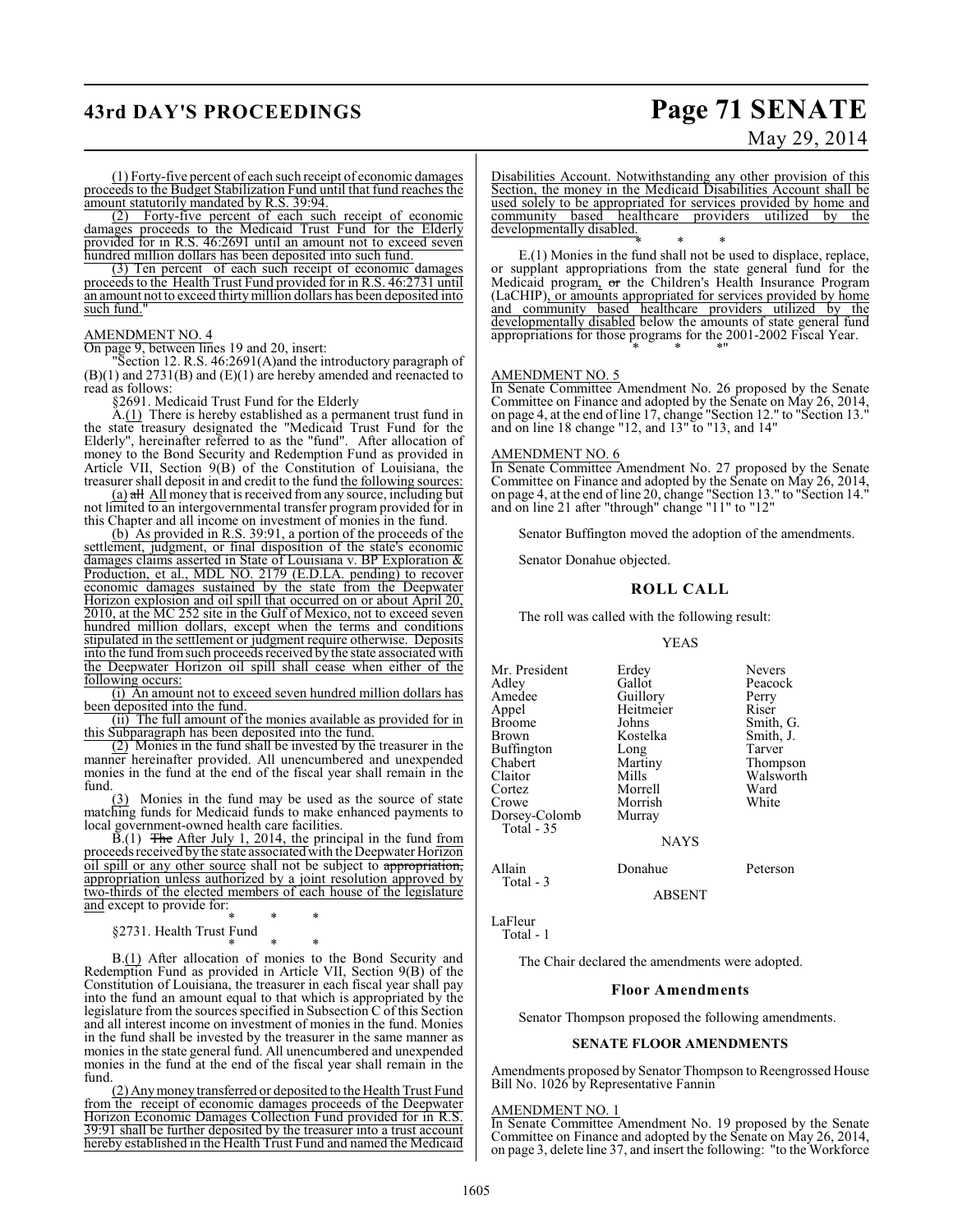and Innovation for a Stronger Economy Fund. Any specific legislative allocations to postsecondary education institutions from the WISE Fund shall not preclude any postsecondary education institutions from receiving additional monies from the WISE Fund."

On motion of Senator Thompson, the amendments were adopted.

#### **Floor Amendments**

Senator Chabert proposed the following amendments.

#### **SENATE FLOOR AMENDMENTS**

Amendments proposed by Senator Chabert to Reengrossed House Bill No. 1026 by Representative Fannin

#### AMENDMENT NO. 1

On page 1, at the end of line 4, insert the following: "Subpart A-1 of Part II-A of Chapter 1 of Subtitle I of Title 39 of the Louisiana Revised Statutes of 1950, to be comprised of R.S. 39:92,'

#### AMENDMENT NO. 2

On page 1, line 11, after "Fund;" and before "to provide", insert "to establish The Louisiana Culture, Recreation, and Tourism Fund;"

#### AMENDMENT NO. 3

On page 3, line 8, change "39:91, is" to "and Subpart A-1 of Part II-A of Chapter 1 of Subtitle I of Title 39 of the Louisiana Revised Statutes of 1950, to be comprised of R.S. 39:92, are"

AMENDMENT NO. 4 On page 3, line 23, change "B." to "B.(1)"

#### AMENDMENT NO. 5

On page 3, between lines 26 and 27, insert the following:

"(2) Within thirty days of each receipt of economic damages proceeds from the DWH litigation, the treasurer shall transfer no less than five percent of each such receipt of economic damages proceeds to the Culture, Recreation, and Tourism Fund as provided in R.S. 39:92.

#### \* \* \* SUBPART A.-1 THE LOUISIANA CULTURE, RECREATION, AND TOURISM FUND

The Louisiana Culture, Recreation, and Tourism Fund

A. There shall be established in the state treasury as a special permanent trust fund named The Louisiana Culture, Recreation, and Tourism Fund. In accordance with the provisions of R.S. In accordance with the provisions of R.S.  $39:91(B)(2)$ , the state treasurer shall deposit in and credit to the Culture, Recreation, and Tourism Fund proceeds of the settlement, judgment, or final disposition of the state's economic damages claims asserted in State of Louisiana v. BP Exploration & Production, et al., MDL NO. 2179 (E.D.LA. pending) (hereinafter "DWH litigation") to recover economic damages sustained by the state from the Deepwater Horizon explosion and oil spill that occurred on or about April 20, 2010, at the MC 252 site in the Gulf of Mexico. Monies in the fund shall be appropriated to the Department of Culture Recreation, and Tourism.

B. Subject to an annual appropriation, monies in the fund shall be used for cultural and tourism promotion purposes. Unencumbered and unexpended monies in the fund at the end of each fiscal year shall remain to the credit of the fund. Monies in the fund shall be invested in the same manner as the state general fund and interest earnings shall be deposited into the state general fund.

Senator Chabert moved the adoption of the amendments.

Senator Donahue objected.

## **Page 72 SENATE 43rd DAY'S PROCEEDINGS**

## **ROLL CALL**

The roll was called with the following result:

Smith, G.

#### YEAS

Chabert Morrell Thompson Gallot Peterson<br>Guillory Smith, G Total - 8

#### **NAYS**

Mr. President Donahue Murray<br>Adley Dorsey-Colomb Nevers Adley Dorsey-Colomb<br>Allain Erdey Allain Erdey Peacock<br>Amedee Heitmeier Perry Appel Johns Riser Brown Long Tarver<br>
Buffington Martiny Walsworth Buffington Martiny Walsworth Walsworth Martin<br>
2011 - Cortez Mills White Cortez Mills White Crowe Morrish Total - 29

Total - 2

Claitor LaFleur

Heitmeier Perry<br>Johns Riser Kostelka Smith,<br>Long Tarver

#### ABSENT

The Chair declared the amendments were rejected.

The bill was read by title. Senator Donahue moved the final passage of the amended bill.

#### **ROLL CALL**

The roll was called with the following result:

#### YEAS

| Mr. President<br>Adlev<br>Allain<br>Appel<br>Broome<br>Brown<br>Buffington<br>Chabert<br>Claitor<br>Cortez<br>Crowe<br>Donahue<br>Total - 35 | Dorsey-Colomb<br>Erdey<br>Gallot<br>Guillory<br>Heitmeier<br>Johns<br>Kostelka<br>Long<br>Martiny<br>Mills<br>Morrish<br>Murray<br><b>NAYS</b> | <b>Nevers</b><br>Peacock<br>Perry<br>Riser<br>Smith, G.<br>Smith, J.<br>Tarver<br>Thompson<br>Walsworth<br>Ward<br>White |
|----------------------------------------------------------------------------------------------------------------------------------------------|------------------------------------------------------------------------------------------------------------------------------------------------|--------------------------------------------------------------------------------------------------------------------------|
| Peterson<br>Total - 1                                                                                                                        | ABSENT                                                                                                                                         |                                                                                                                          |

# Amedee LaFleur Morrell

 Total - 3 The Chair declared the amended bill was passed and ordered it

returned to the House. Senator Donahue moved to reconsider the vote by which the bill was passed and laid the motion on the table.

#### **Called from the Calendar**

Senator Donahue asked that House Bill No. 1094 be called from the Calendar.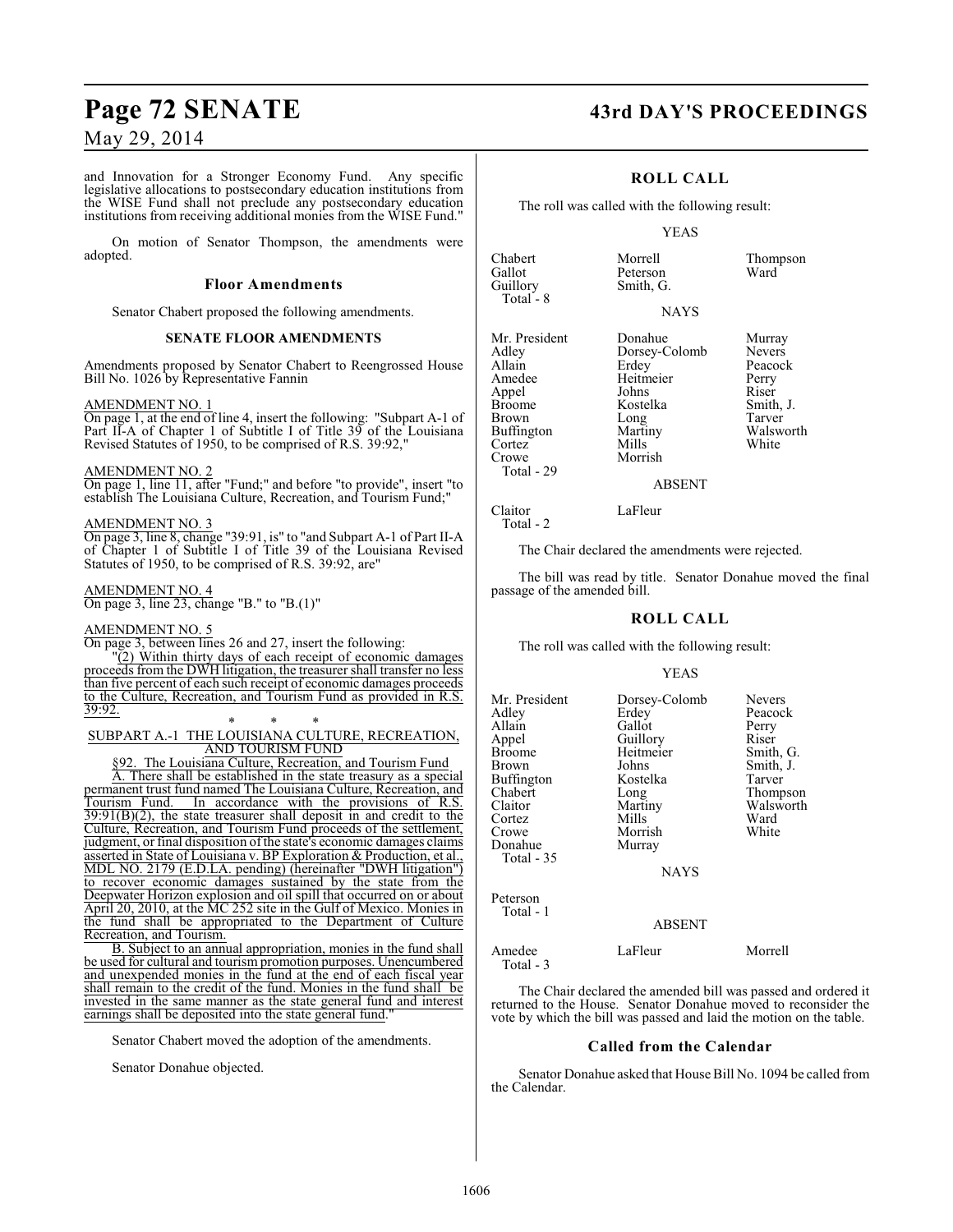# **43rd DAY'S PROCEEDINGS Page 73 SENATE**

#### **HOUSE BILL NO. 1094—**

BY REPRESENTATIVE FANNIN AN ACT

To appropriate funds and to make certain reductions in appropriations from certain sources to be allocated to designated agencies and purposes in specific amounts for the making of supplemental appropriations and reductions for said agencies and purposes; to provide for effective dates; and to provide for related matters.

The bill was read by title. Senator Donahue moved the final passage of the bill.

## **ROLL CALL**

The roll was called with the following result:

#### YEAS

Riser Smith, G. Smith, J. Tarver Thompson Walsworth<br>Ward

| Mr. President | Dorsey-Colomb | Nevers    |
|---------------|---------------|-----------|
| Adley         | Erdey         | Peacock   |
| Allain        | Gallot        | Perry     |
| Amedee        | Guillory      | Riser     |
| Appel         | Heitmeier     | Smith, C  |
| <b>Broome</b> | Johns         | Smith, J. |
| <b>Brown</b>  | Kostelka      | Tarver    |
| Buffington    | Long          | Thomps    |
| Chabert       | Martiny       | Walswor   |
| Claitor       | Mills         | Ward      |
| Cortez        | Morrell       | White     |
| Crowe         | Morrish       |           |
| Donahue       | Murray        |           |
| Total - 37    |               |           |

NAYS

Peterson Total - 1

#### ABSENT

LaFleur Total - 1

The Chair declared the bill was passed and ordered it returned to the House. Senator Donahue moved to reconsider the vote by which the bill was passed and laid the motion on the table.

#### **Rules Suspended**

Senator Cortez asked for and obtained a suspension of the rules to take up at this time:

#### **Senate Bills and Joint Resolutions on Third Reading and Final Passage, Subject to Call**

#### **Called from the Calendar**

Senator Cortez asked that Senate Bill No. 666 be called from the Calendar.

# **SENATE BILL NO. 666—** BY SENATOR CORTEZ

AN ACT

To amend and reenact R.S. 17:3995(A)(1)(b)(ii), relative to charter school funding; to provide relative to the use of certain local revenues for computing and allocating the per pupil amount provided to all charter schools; to provide exceptions; to provide for an effective date; and to provide for related matters.

# May 29, 2014

#### **Floor Amendments**

Senator Cortez proposed the following amendments.

#### **SENATE FLOOR AMENDMENTS**

Amendments proposed by Senator Cortez to Engrossed Senate Bill No. 666 by Senator Cortez

#### AMENDMENT NO. 1

On page 1, line 2, between "(b)(ii)" and the comma "," insert "and  $(2)(a)$ "

#### AMENDMENT NO. 2

On page 1, line 7, between "(b)(ii)" and "hereby" change "is" to "and  $(2)(a)$  are"

#### AMENDMENT NO. 3

On page 2, between lines 11 and 12, insert the following:

"(2)(a) Initial allocation of the per pupil amount required in Paragraph (1) of this Subsection shall be based on estimates provided by the state Department of Education using the most recent projected prior year local revenue data and projected pupil counts available. Allocations shall be adjusted during the year to reflect actual pupil counts and actual prior year local revenue collections. **In parishes** with a population between two hundred twenty thousand and two **hundred twenty-five thousand according the the latest federal decennial census, allocations to charter schools shall be funded solely from state minimum foundation program funds that would otherwise be received by the local school board.** \* \* \*"

On motion of Senator Cortez, the amendments were adopted.

The bill was read by title. Senator Cortez moved the final passage of the amended bill.

#### **ROLL CALL**

The roll was called with the following result:

#### YEAS

| Mr. President | Dorsey-Colomb | <b>Nevers</b> |
|---------------|---------------|---------------|
| Adley         | Erdey         | Peacock       |
| Allain        | Gallot        | Perry         |
| Amedee        | Guillory      | Peterson      |
| Appel         | Heitmeier     | Riser         |
| <b>Broome</b> | Johns         | Smith, G.     |
| <b>Brown</b>  | Kostelka      | Smith, J.     |
| Buffington    | Long          | Tarver        |
| Chabert       | Martiny       | Thompson      |
| Claitor       | Mills         | Ward          |
| Cortez        | Morrell       | White         |
| Crowe         | Morrish       |               |
| Donahue       | Murray        |               |
| Total - 37    |               |               |
|               | <b>NAYS</b>   |               |
| Total - 0     |               |               |
|               | <b>ABSENT</b> |               |
|               |               |               |

LaFleur Walsworth

Total - 2

The Chair declared the amended bill was passed, ordered reengrossed and sent to the House. Senator Cortez moved to reconsider the vote by which the bill was passed and laid the motion on the table.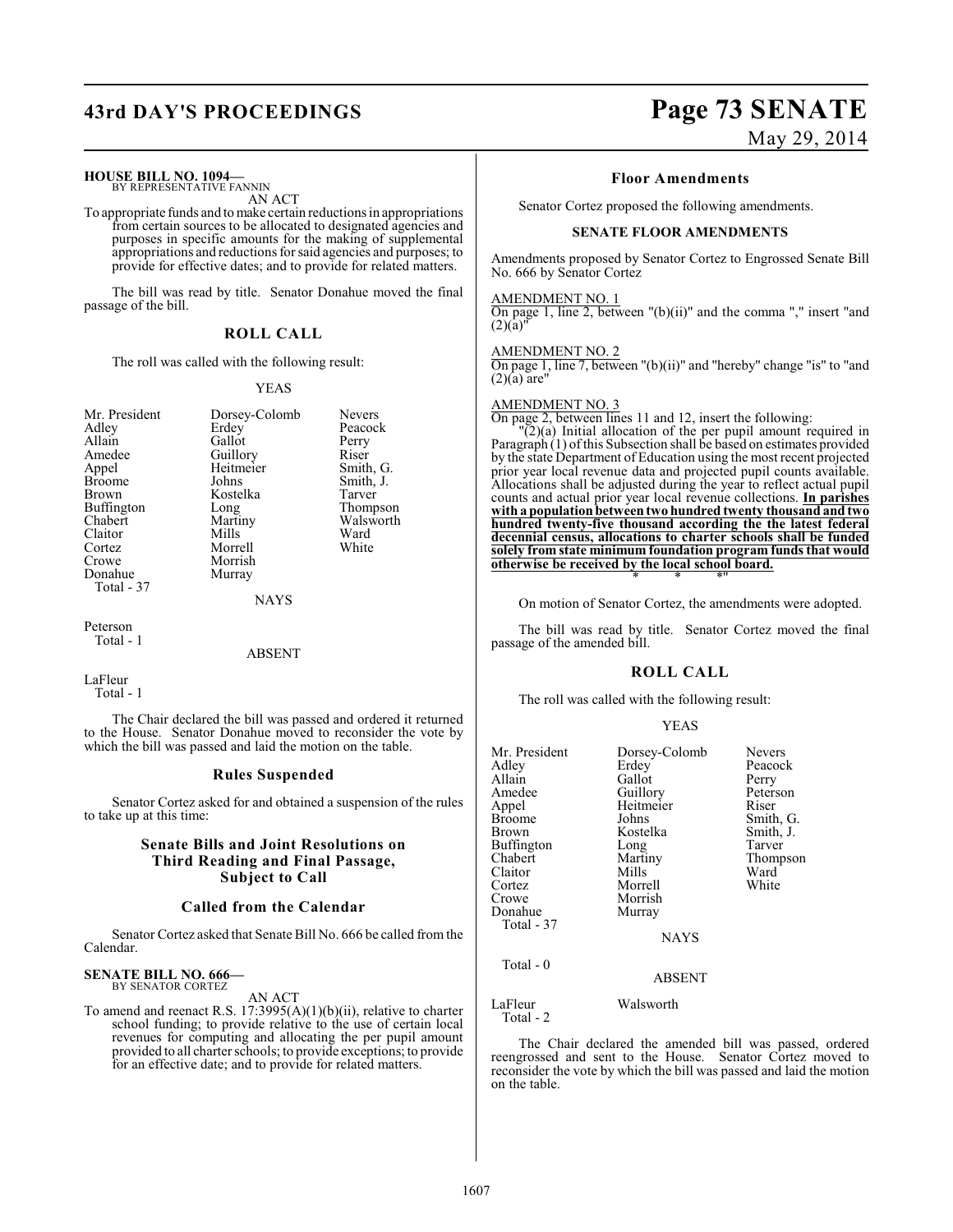## May 29, 2014

### **House Bills and Joint Resolutions on Third Reading and Final Passage, Subject to Call, Resumed**

#### **Called from the Calendar**

Senator Kostelka asked that House Bill No. 1020 be called from the Calendar.

#### **HOUSE BILL NO. 1020—**

BY REPRESENTATIVE HARRISON AN ACT

To enact R.S. 32:415.2, relative to driver's licenses; to provide for removal of license plates on motor vehicles driven by persons with suspended or revoked driving privileges; to provide for a notice of suspension of driving privileges; to provide time periods for proving compliance with requisite laws governing driving privileges; to provide for impoundment of motor vehicles under certain circumstances; to provide for the issuance of temporary stickers; to authorize the department to promulgate certain rules and regulations; and to provide for related matters.

The bill was read by title. Senator Kostelka moved the final passage of the bill.

#### **ROLL CALL**

The roll was called with the following result:

#### YEAS

| Mr. President<br>Adley<br>Allain<br>Amedee<br>Appel<br><b>Broome</b><br>Brown<br><b>Buffington</b><br>Chabert<br>Claitor<br>Cortez<br>Crowe<br>Total - 36<br>Total $-0$ | Donahue<br>Dorsey-Colomb<br>Erdey<br>Gallot<br>Guillory<br>Heitmeier<br>Johns<br>Kostelka<br>Long<br>Martiny<br>Mills<br>Morrell<br><b>NAYS</b> | Morrish<br>Murray<br><b>Nevers</b><br>Peacock<br>Perry<br>Peterson<br>Riser<br>Smith, G.<br>Smith, J.<br>Tarver<br>Thompson<br>Walsworth |
|-------------------------------------------------------------------------------------------------------------------------------------------------------------------------|-------------------------------------------------------------------------------------------------------------------------------------------------|------------------------------------------------------------------------------------------------------------------------------------------|
|                                                                                                                                                                         | <b>ABSENT</b>                                                                                                                                   |                                                                                                                                          |
| LaFleur<br>Total - 3                                                                                                                                                    | Ward                                                                                                                                            | White                                                                                                                                    |

The Chair declared the bill was passed and ordered it returned to the House. Senator Kostelka moved to reconsider the vote by which the bill was passed and laid the motion on the table.

#### **Called from the Calendar**

Senator Appel asked that House Bill No. 1196 be called from the Calendar.

#### **HOUSE BILL NO. 1196—**

BY REPRESENTATIVE LOPINTO

AN ACT To amend and reenact R.S. 9:228 and 242(A), relative to marriage licenses; to authorize retired justices of the peace to sign certain waivers; and to provide for related matters.

The bill was read by title. Senator Appel moved the final passage of the bill.

# **Page 74 SENATE 43rd DAY'S PROCEEDINGS**

#### **ROLL CALL**

The roll was called with the following result:

YEAS

| Mr. President<br>Adley<br>Allain<br>Amedee<br>Appel<br><b>Broome</b><br>Brown<br><b>Buffington</b><br>Chabert<br>Claitor<br>Cortez<br>Crowe<br>Total - 35 | Donahue<br>Dorsey-Colomb<br>Erdey<br>Gallot<br>Guillory<br>Heitmeier<br>Johns<br>Long<br>Martiny<br>Mills<br>Morrell<br>Murray | <b>Nevers</b><br>Peacock<br>Perry<br>Riser<br>Smith, G.<br>Smith, J.<br>Tarver<br>Thompson<br>Walsworth<br>Ward<br>White |
|-----------------------------------------------------------------------------------------------------------------------------------------------------------|--------------------------------------------------------------------------------------------------------------------------------|--------------------------------------------------------------------------------------------------------------------------|
| Peterson                                                                                                                                                  | <b>NAYS</b>                                                                                                                    |                                                                                                                          |
| Total - 1                                                                                                                                                 | <b>ABSENT</b>                                                                                                                  |                                                                                                                          |
| Kostelka                                                                                                                                                  | LaFleur                                                                                                                        | Morrish                                                                                                                  |

The Chair declared the bill was passed and ordered it returned to the House. Senator Appel moved to reconsider the vote by which the bill was passed and laid the motion on the table.

#### **Called from the Calendar**

Senator Morrell asked that House Bill No. 1206 be called from the Calendar.

## **HOUSE BILL NO. 1206—**

Total - 3

- BY REPRESENTATIVE LEGER
- AN ACT<br>amend and reenact R.S. To amend and reenact R.S. 13:2491, 2492, 2493, 2493.1(A)(introductory paragraph), (B), (C), and (D), 2495, 2495.1(A), 2496.1, 2496.2(A), 2496.3(A), (B), (E), (F), (G)(introductory paragraph), (3) and (5), 2496.4, 2497, 2498(A), (B), and (C), 2499, 2500(A) and (B), 2500.1, 2500.2, 2500.4, 2501, 2512, 2513, 2514, 2515, 2516, and 2519(A) and to repeal R.S. 13:2501.1, 2505, 2506, 2507, 2507.1, and 2509, relative to the consolidation of the municipal and traffic courts of New Orleans; to require the consolidation of the municipal and traffic courts in New Orleans; to transfer the traffic court; to provide relative to jurisdiction; to eliminate the clerk of court and judicial administrator for the traffic court; to transfer certain employees of the traffic court to the consolidated court; to create the consolidated judicial expense fund; to provide for the payment of salaries for clerks and deputy clerks; to provide relative to security detail; to authorize additional costs to defray expenses of the court; and to provide for related matters.

#### **Floor Amendments**

Senator Morrell proposed the following amendments.

#### **SENATE FLOOR AMENDMENTS**

Amendments proposed by Senator Morrell to Reengrossed House Bill No. 1206 by Representative Leger

#### AMENDMENT NO. 1

Delete Committee Amendments Nos 1. through 11 proposed by the Senate Committee on Judiciary A and adopted by the Senate on May 21, 2014.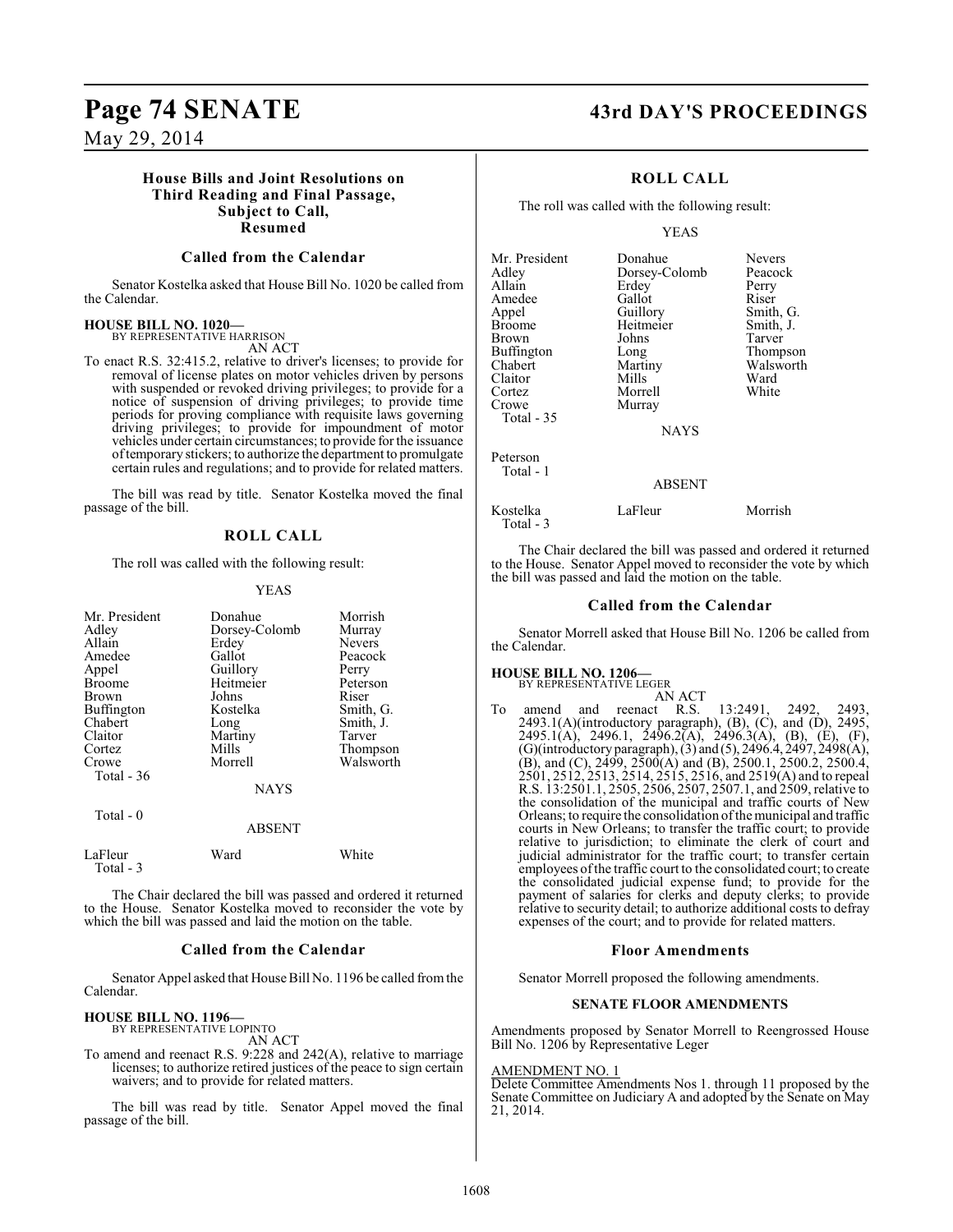# **43rd DAY'S PROCEEDINGS Page 75 SENATE**

# May 29, 2014

#### AMENDMENT NO. 2

Delete Amendments Nos. 1 and 2 proposed by the Legislative Bureau and adopted by the Senate on May 22, 2014.

#### AMENDMENT NO. 3

On page 1, line 10, after "court;" delete the remainder of the line and delete lines 11 through 13 in their entirety and insert: "to provide for the creation of a task force to perform a study to provide for recommendations on the number of judges necessary in the municipal and traffic courts of New Orleans, and on methods and procedures to effectuate the consolidation of the New Orleans Traffic Court and the New Orleans Municipal Court; to provide for certain procedures, duties, membership, and reporting deadlines of the task force; and"

#### AMENDMENT NO. 4

On page 3, line 27, after "then the" delete the remainder of the line and insert "judges of the municipal and traffic court, sitting en banc, shall choose a judge to"

#### AMENDMENT NO. 5

On page 3, at the beginning of line 28, delete "may"

AMENDMENT NO. 6 On page 17, delete lines 19 through 21 in their entirety

AMENDMENT NO. 7 On page 17, at the beginning of line 22, change "Section 5." to "Section 4."

AMENDMENT NO. 8 On page 17, at the end of line 24, delete "as long as" and insert "the remainder of his term of office"

AMENDMENT NO. 9 On page 17, at the beginning of line 25, delete "he holds office"

AMENDMENT NO. 10

On page 17, line 28, after "judge, the" delete the remainder of the line and insert "judges sitting en banc shall choose a judge to"

#### AMENDMENT NO. 11 On page 17, at the beginning of line 29, delete "Traffic Court may"

AMENDMENT NO. 12

On page 18, line 1, change "Section 6." to "Section 5."

AMENDMENT NO. 13 On page 18, line 14, after "a" and before "reduction" insert "recommendation related to the"

AMENDMENT NO. 14 On page 18, delete line 15, and insert "judges through attrition and to establish the methods and procedures to"

AMENDMENT NO. 15 On page 18, line 27, change "Section 7." to "Section 6."

AMENDMENT NO. 16 On page 19, line 1, change "Section 8." to "Section 7."

## AMENDMENT NO. 17

On page 19, delete line 5, and insert: "Section 8. This Section and Section 5 of this Act shall become effective upon"

#### AMENDMENT NO. 18

On page 19, delete line 10, and insert: "Section 9. Sections 1 through 4, 6, and 7 of this Act shall become effective on"

On motion of Senator Morrell, the amendments were adopted.

#### **Floor Amendments**

Senator Morrell proposed the following amendments.

#### **SENATE FLOOR AMENDMENTS**

Amendments proposed by Senator Morrell to Reengrossed House Bill No. 1206 by Representative Leger

#### AMENDMENT NO. 1

Delete Committee Amendments Nos.1 through 11 proposed by the Senate Committee on Judiciary A and adopted by the Senate on May 21, 2014.

#### AMENDMENT NO. 2

Delete Amendments Nos. 1 and 2 proposed by the Legislative Bureau and adopted by the Senate on May 22, 2014.

## AMENDMENT NO. 3

On page 1, at the end of line 5, delete "and"

#### AMENDMENT NO. 4

On page 1, line 6, after "2519(A)" and before "and" insert ", and Section 1 of Act 277 of the 2013 Regular Session of the Louisiana Legislature,"

## AMEND<u>MENT NO. 5</u>

On page 1, line 10, after "court;" delete the remainder of the line and delete lines 11 through 13 in their entirety and insert "to provide for the creation of a task force to perform a study to provide for recommendations on the number of judges necessary in the municipal and traffic courts of New Orleans, and on methods and procedures to effectuate the consolidation of the New Orleans Traffic Court and the New Orleans Municipal Court; to provide for certain procedures, duties, membership, and reporting deadlines of the task force; to authorize and provide for the transfer of certain state property; to provide for the creation of a committee to make a recommendation regarding certain state property and to provide for its membership; and"

#### AMENDMENT NO. 6

On page 19, after line 11, add the following:

"Section 11. Section 1 of Act 227 of the 2013 Legislative Session of the Louisiana Legislature is hereby amended and reenacted as follows:

Section 1.(A) The commissioner of administration shall have the authority to enter into a cooperative endeavor agreement with the BioDistrict New Orleans to allow the former Louisiana State Supreme Court site and the former state office building site located at 325 Loyola Avenue, New Orleans, Louisiana, to be utilized as the new civil district court site or to transfer such site to the city of New Orleans either for the appraised value or in exchange for value equivalent to the appraised value.

(B) The Joint Legislative Committee on the Budget may create a committee to provide a recommendation to the commissioner of administration regarding the transfer of the property sites provided for in Paragraph A of this Section. The committee shall consist of the following members:

(1) Five members from the Division of Administration.

(2) Three members of the Louisiana House of Representatives as follows:

(a) One member whose legislative district includes the property located at 325 Loyola Avenue, New Orleans, Louisiana.

(b) Two members appointed by the Speaker of the House of Representatives.

(3) Three members of the Senate as follows:

(a) One member whose legislative district includes the property located at 325 Loyola Avenue, New Orleans, Louisiana. (b) Two members appointed by the President of the Senate."

On motion of Senator Morrell, the amendments were adopted.

The bill was read by title. Senator Morrell moved the final passage of the amended bill.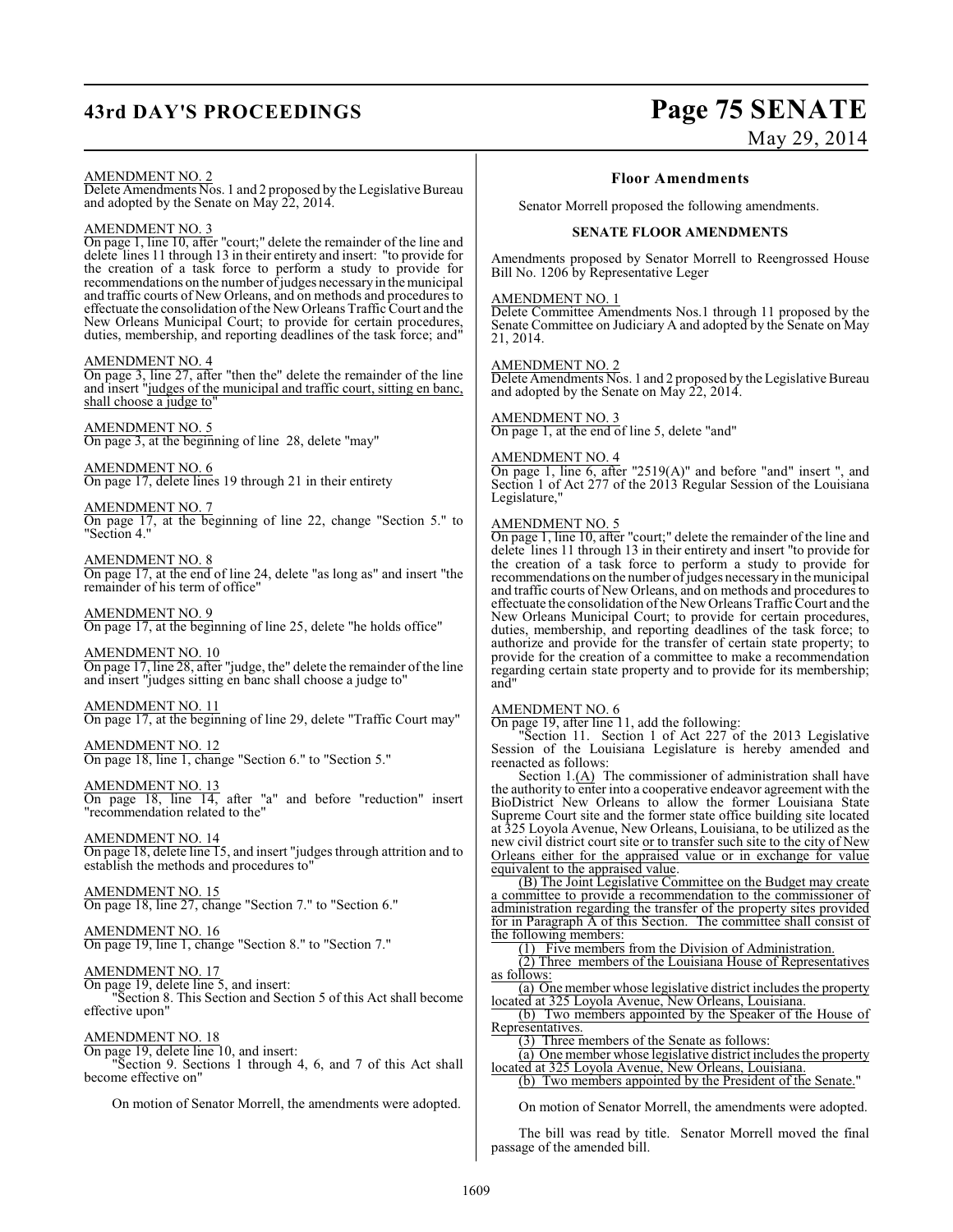# May 29, 2014

## **ROLL CALL**

The roll was called with the following result:

#### YEAS

| Mr. President<br>Adley<br>Allain<br>Amedee<br>Appel<br><b>Broome</b><br><b>Brown</b><br><b>Buffington</b><br>Chabert<br>Claitor<br>Cortez<br>Crowe<br>Total - 36 | Donahue<br>Dorsey-Colomb<br>Erdey<br>Gallot<br>Heitmeier<br>Johns<br>Kostelka<br>Long<br>Martiny<br>Mills<br>Morrell<br>Morrish<br><b>NAYS</b> | Murray<br><b>Nevers</b><br>Peacock<br>Perry<br>Peterson<br>Riser<br>Smith, G.<br>Smith, J.<br>Tarver<br>Thompson<br>Ward<br>White |
|------------------------------------------------------------------------------------------------------------------------------------------------------------------|------------------------------------------------------------------------------------------------------------------------------------------------|-----------------------------------------------------------------------------------------------------------------------------------|
|                                                                                                                                                                  |                                                                                                                                                |                                                                                                                                   |

#### Total - 0

#### **ABSENT**

| LaFleur | Walsworth |  |
|---------|-----------|--|
|         |           |  |

The Chair declared the amended bill was passed and ordered it returned to the House. Senator Morrell moved to reconsider the vote by which the bill was passed and laid the motion on the table.

#### **Called from the Calendar**

Senator Appel asked that House Bill No. 919 be called from the Calendar.

#### **HOUSE BILL NO. 919—**

BY REPRESENTATIVE PONTI AN ACT

To enact R.S. 37:1367(I), relative to plumbing; to provide relative to licensing requirements for utility line work; to provide for applicability; and to provide for related matters.

The bill was read by title. Senator Appel moved the final passage of the bill.

## **ROLL CALL**

The roll was called with the following result:

#### YEAS

| Mr. President | Donahue   | <b>Nevers</b> |
|---------------|-----------|---------------|
| Adley         | Erdey     | Peacock       |
| Allain        | Gallot    | Perry         |
| Amedee        | Heitmeier | Peterson      |
| Appel         | Johns     | Riser         |
| <b>Broome</b> | Kostelka  | Smith, G.     |
| <b>Brown</b>  | Long      | Smith, J.     |
| Buffington    | Martiny   | Tarver        |
| Chabert       | Mills     | Thompson      |
| Claitor       | Morrell   | Walsworth     |
| Cortez        | Morrish   | Ward          |
| Crowe         | Murray    | White         |
| Total - 36    |           |               |
|               | NAYS      |               |

Dorsey-Colomb Total - 1

#### ABSENT

Guillory LaFleur Total<sup>-</sup>2

# **Page 76 SENATE 43rd DAY'S PROCEEDINGS**

The Chair declared the bill was passed and ordered it returned to the House. Senator Appel moved to reconsider the vote by which the bill was passed and laid the motion on the table.

#### **Called from the Calendar**

Senator Claitor asked that House Bill No. 1151 be called from the Calendar.

#### **HOUSE BILL NO. 1151—**

BY REPRESENTATIVE PONTI

AN ACT To amend and reenact R.S. 13:1952(4), relative to the City Court of Baton Rouge; to provide for the election of judges to the City Court of Baton Rouge; to remove provisions relative to use of election sections to elect judges of the court; and to provide for related matters.

#### **Floor Amendments**

Senator Claitor submitted the following amendments on behalf of Senator Amedee.

#### **SENATE FLOOR AMENDMENTS**

Amendments proposed by Senator Amedee to Engrossed House Bill No. 1151 by Representative Ponti

#### AMENDMENT NO. 1

Delete Committee Amendments Nos. 1 through 4, proposed by the Senate Committee on Senate and Governmental Affairs and adopted by the Senate on May 22, 2014.

#### AMENDMENT NO. 2

On page 1, delete lines 3 and 4 and insert the following: "for the composition of the election sections; to provide for the number of judges elected from each election section; to provide for the assignment of divisions to each election section; to provide relative to the assignment of certain annexations to election sections; and to provide for"

#### AMENDMENT NO. 3

On page 1, line 15, after "(4)" insert "(a)"

#### AMENDMENT NO. 4

Delete pages 2 and 3 and insert the following:

"(b) For the purpose of electing judges, the court shall be divided into two election sections.

(i) Election section one shall consist of  $precinets$ : 1 1-3A, 1-3B, 1-4, 1-5, 1-6, 1-8, 1-11, 1-13A, 1-13B, 1-16, 1-17, 1-18, 1-19, 1-20, 1-21, 1-22, 1-23, 1-24, 1-25, 1-26, 1-27, 1-28, 1-29, 1- 31A, 1-31B, 1-38A, 1-38B, 1-45, 1-46A, 1-46B, 1-46C, 1-46D, 1- 50A, 1-50B, 1-51A, 1-51B, 1-58A, 1-58B, 1-61, 1-67, 1-68, 1-84A, 1-84B, 1-85A, 1-85B, 1-86A, 1-86B, 1-91, 1-92A, 1-92B, 1-93, 1- 94A, 1-94B, 1-95A, 1-95B, 1-96A and 1-96B the following precincts and parts of precincts contained within the corporate limits of the city of Baton Rouge: 1-1, 1-3, 1-4, 1-5, 1-6, 1-8, 1-10, 1-13, 1-16, 1-17 (part), 1-18, 1-19, 1-21, 1-22, 1-23 (part),1-24, 1-25, 1-26, 1-27, 1- 28, 1-29, 1-31, 1-38, 1-45, 1-46, 1-50, 1-51, 1-58, 1-61, 1-67, 1-68, 1-77 (part), 1-84 (part), 1-85 (part), 1-86, 1-91, 1-92, 1-93, 1-94, 1-95 (part), 1-100 (part), 1-101 (part),1-102 (part), 2-1 (part), 2-9 (part), 2-11 (part), 2-22 (part), 2-24 (part), 2-25 (part), 3-5 (part), and 3-50 (part).

(ii) Election section two shall consist of precincts:  $1$ 14A, 1-14B, 1-15A, 1-15B, 1-30, 1-32, 1-33, 1-34A, 1-34B, 1-35, 1- 36A, 1-36B, 1-36C, 1-36D, 1-37, 1-39, 1-40, 1-41, 1-42, 1-43, 1-44, 1-48A, 1-48B, 1-49A, 1-49B, 1-52A, 1-52B, 1-53A, 1-53D, 1-54A, 1-54B, 1-55A, 1-55B, 1-56A, 1-56B,  $60A$ , 1-60B, 1-62, 1-63, 1-64, 1-65, 1-69A, 1-69B, 1-71C, 1-71D, 1-72A, 1-72B, 1-72C, 1-73A, 1-73B, 1-74A, 1-74B, 1- 74C, 1-75A, 1-75B, 1-75C, 1-75D, 1-76A, 1-76B, 1-76C, 1-76D, 1- 78A, 1-78B, 1-79, 1-80, 1-81, 1-82A, 1-82B, 1-82C, 1-82D, 1-83A, 1-83B, 1-87, 1-88A, 1-88B, 1-89, 1-90, 1-97, 1-98A, 1-98B, 1-99A, 1-99B, and 1-99C the following precincts and parts of precincts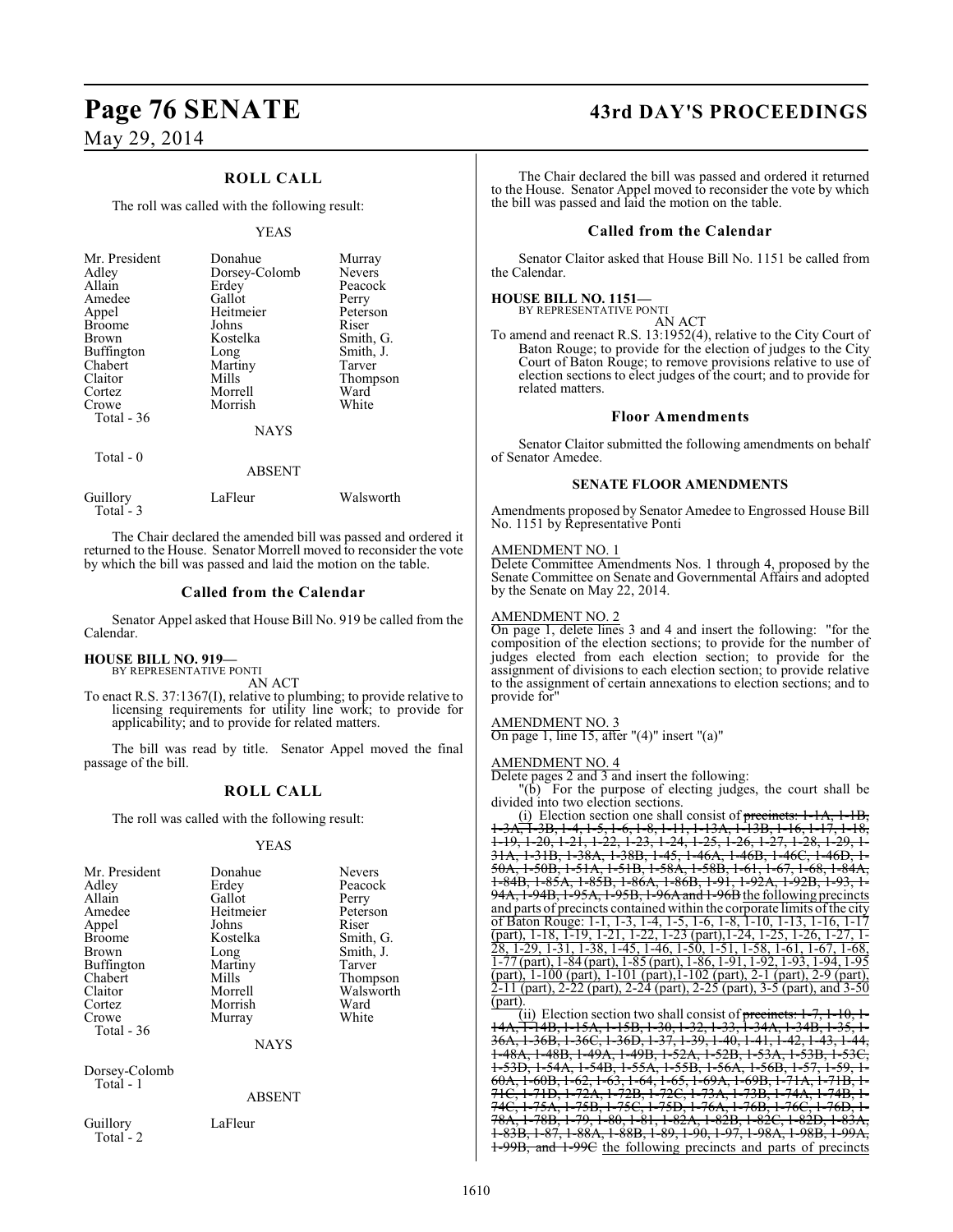# **43rd DAY'S PROCEEDINGS Page 77 SENATE**

# May 29, 2014

contained within the corporate limits of the city of Baton Rouge: 1-2, 1-7, 1-9, 1-12, 1-14, 1-15, 1-30, 1-32, 1-33, 1-34, 1-35, 1-36, 1-37, 1- 39, 1-40, 1-41, 1-42, 1-43, 1-44, 1-47, 1-48, 1-49, 1-52, 1-53, 1-54, 1-55, 1-56, 1-57, 1-59, 1-60, 1-62, 1-63, 1-64, 1-65 (Part),1-66,1-69, 1-70, 1-71, 1-72, 1-73, 1-74, 1-75, 1-78, 1-80 (part),1-81, 1-82, 1-83, 1-87, 1-88 (part), 1-89 (part), 1-90, 1-97 (part),1-98, 1-99 (part), 1- 103, 1-104, 1-105 (part), 1-107 (part), 3-7 (part), 3-8 (part), 3-10 (part), 3-11 (part), 3-12 (part), 3-17 (part), 3-21 (part), 3-23 (part), 3- 24 (part), 3-27 (part), 3-28 (part), 3-29 (part), 3-31 (part), 3-32, 3-51 (part), 3-52 (part), and 3-55 (part).

(c) Two judges shall be elected by election section one, and three two judges shall be elected by election section two, and one judge shall be elected from the city at large.

(d) The metropolitan council for the city of Baton Rouge, parish of East Baton Rouge is hereby authorized to assign annexations which are approved subsequent to June 15, 1993, the effective date of Act No. 609 of the 1993 Regular Session of the Legislature, May 26, 2010, to the appropriate election section. After each such assignment, the metropolitan council shall submit the assignment by certified mail or by hand delivery with receipt to the Senate Committee on Senate and Governmental Affairs and the House Committee on House and Governmental Affairs for approval. Upon the receipt of the submission, the Senate Committee on Senate and Governmental Affairs and the House Committee on House and Governmental Affairs shall have forty-five days to determine, either jointly or separately, whether the assignment shall be approved or disapproved. If the time period for action by the committees has lapsed without any action by such committees, the assignment shall be deemed approved. If one or both committees disapprove the assignment, such assignment to the election section shall not be effective for any purpose.

\* \* \* Section 2.(A) The judgeships designated on the effective date of this Act as divisions "B" and "D" of the City Court of Baton Rouge are hereby assigned to election section one for election purposes. The first vacancy occurring on or after the effective date of this Act in a judgeship designated as division "A", "C", or "E" of the City Court of Baton Rouge shall be filled by election from the city of Baton Rouge at large and thereafter such judgeship shall be elected from the city of Baton Rouge at large; however, if no special election to fill such a vacancy has occurred or is scheduled to occur prior to the opening of the qualifying period for the regularly scheduled election to fill judgeships for the City Court of Baton Rouge, then the judgeship designated as division "C" shall be elected from the city of Baton Rouge at large for such regularly scheduled election and thereafter. The two remaining judgeships shall be assigned to thereafter. The two remaining judgeship election section two for election purposes.

(B) The provisions of this Act shall not be construed in any manner to decrease the term of any judge serving on the effective date of this Act or to prohibit any judge from seeking reelection in any division of the court.

Section 3.(A) The precincts for the Parish of East Baton Rouge referenced in this Act are those contained in the file named "2013 Precinct Shapefiles" published on the Louisiana House of Representatives website. The 2013 Precinct Shapefiles are based upon those Voting Districts (VTDs) contained in the 2010 Census Redistricting TIGER/Line Shapefiles for the State of Louisiana as those files have been modified by the staff of the Legislature of Louisiana to represent precinct changes submitted through August 14, 2013, to the Legislature of Louisiana by parish governing authorities pursuant to the provisions of R.S. 18:532 and 532.1.

(B) When a precinct referenced in this Act has been subdivided by action of the parish governing authority on a nongeographic basis or subdivided by action of the parish governing authority on a geographic basis in accordance with the provisions of R.S. 18:532.1, the enumeration in this Act of the general precinct designation shall include all nongeographic and all geographic subdivisions thereof, however such subdivisions may be designated. The territorial limits of the election sections as provided in this Act shall continue in effect without change regardless of any changes made to the precincts by the parish governing authority. However, the territorial limits of the election sections may change due to annexations as provided in R.S. 13:1952(4)(d).

Section 4. This Act shall become effective upon signature by the governor or, if not signed by the governor, upon expiration of the time for bills to become law without signature by the governor, as provided by Article III, Section 18 of the Constitution of Louisiana. If vetoed by the governor and subsequently approved by the legislature, this Act shall become effective on the day following such approval."

On motion of Senator Claitor, the amendments were adopted.

On motion of Senator Claitor, the amended bill was read by title and returned to the Calendar, subject to call.

#### **Rules Suspended**

Senator Murray asked for and obtained a suspension of the rules to revert to the Morning Hour.

#### **Message from the House**

#### **PASSED SENATE BILLS AND JOINT RESOLUTIONS**

#### May 29, 2014

To the Honorable President and Members of the Senate:

I am directed to inform your honorable body that the House of Representatives has finally passed the following Senate Bills and Joint Resolutions:

#### **SENATE BILL NO. 118—**

BY SENATOR DORSEY-COLOMB

AN ACT To enact R.S. 39:1357, relative to fiscal administrators for political subdivisions; to establish the Fiscal Administrator Revolving Loan Fund as a special fund in the state treasury; to provide for the deposit of certain monies into the fund; to provide for the uses of monies in the fund; to authorize certain political subdivisions to borrow from the fund; to provide the terms and conditions of such borrowing; to provide for an effective date; and to provide for related matters.

Reported with amendments.

**SENATE BILL NO. 359—**

BY SENATOR DONAHUE AN ACT

To amend and reenact R.S. 23:632, relative to employers' failure to pay wages; to provide for penalties; to provide for limitation of penalties; to provide for good faith exception; and to provide for related matters.

Reported with amendments.

**SENATE BILL NO. 299—** BY SENATOR MORRISH

AN ACT

To enact Chapter 2-C of Code Title XII of Code Book III of Title 9 of the Louisiana Revised Statutes of 1950, to be comprised of R.S. 9:3580.1 through 3580.10, relative to civil justice funding companies; to enact the Civil Justice Funding Model Act; to provide for definitions, terms, conditions, procedures, requirements, effects, and prohibitions; to provide for form and terms of contract; to provide for contract disclosures; to provide for violations and penalties; and to provide for related matters.

Reported with amendments.

Respectfully submitted, ALFRED W. SPEER Clerk of the House of Representatives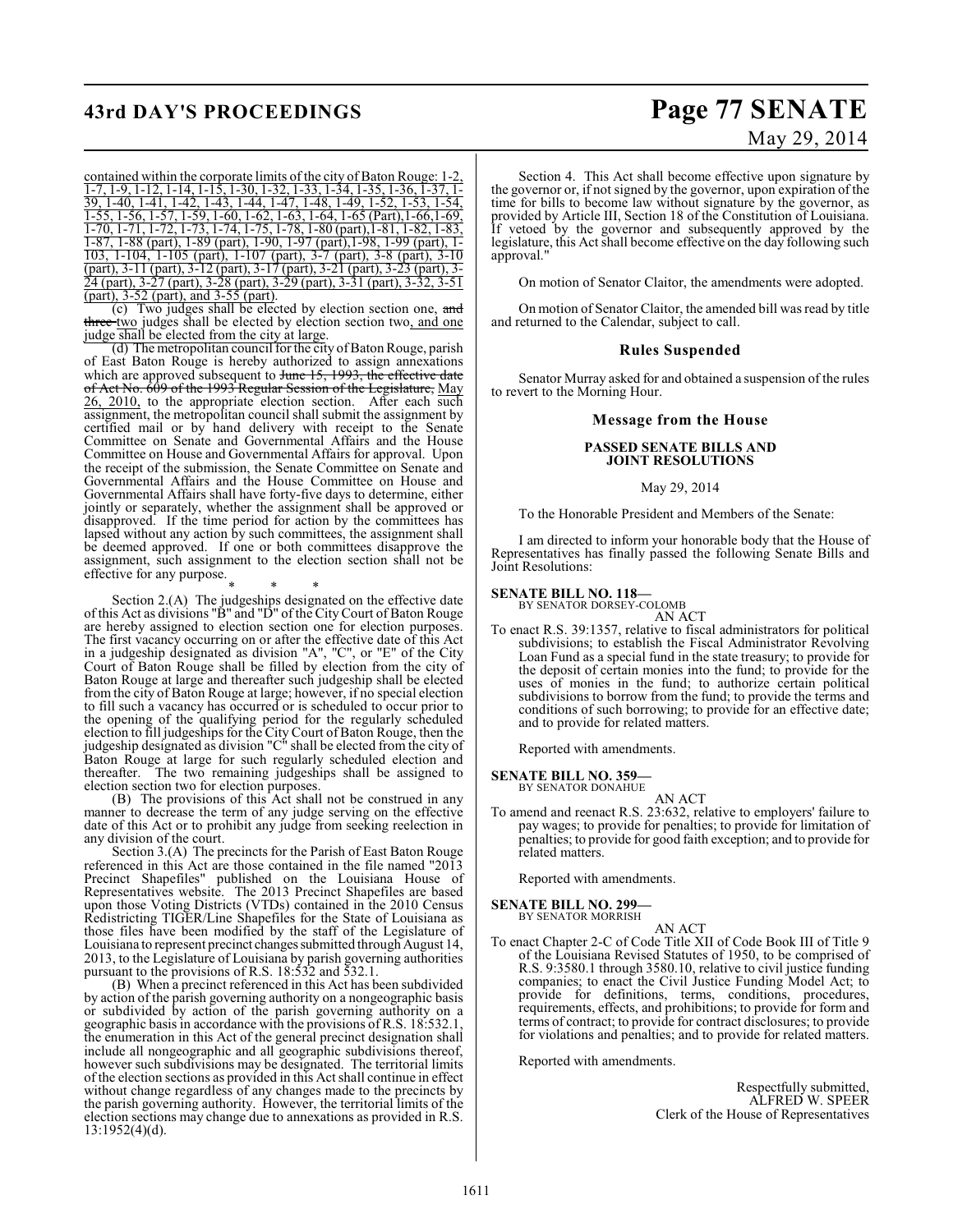## **Page 78 SENATE 43rd DAY'S PROCEEDINGS**

May 29, 2014

#### **Appointment of Conference Committee on House Bill No. 216**

The President of the Senate appointed to the Conference Committee on **House Bill No. 216** the following members of the Senate:

> Senators Heitmeier, Mills and Donahue.

#### **Appointment of Conference Committee on House Bill No. 1101**

The President of the Senate appointed to the Conference Committee on **House Bill No. 1101** the following members of the Senate:

> Senators Morrell, Amedee and Murray.

#### **Appointment of Conference Committee on House Bill No. 1118**

The President of the Senate appointed to the Conference Committee on **House Bill No. 1118** the following members of the Senate:

> Senators Riser, Donahue and Peacock.

#### **Appointment of Conference Committee on House Bill No. 1176**

The President of the Senate appointed to the Conference Committee on **House Bill No. 1176** the following members of the Senate:

> Senators Heitmeier, Erdey and Broome.

#### **Appointment of Conference Committee on House Bill No. 1181**

The President of the Senate appointed to the Conference Committee on **House Bill No. 1181** the following members of the Senate:

> Senators Nevers, Murray and Gallot.

#### **Appointment of Conference Committee on House Bill No. 1274**

The President of the Senate appointed to the Conference Committee on **House Bill No. 1274** the following members of the Senate:

> Senators Heitmeier, Nevers and Long.

#### **Appointment of Conference Committee on House Bill No. 1278**

The President of the Senate appointed to the Conference Committee on **House Bill No. 1278** the following members of the Senate:

> Senators Guillory, Peacock and Cortez.

#### **Appointment of Conference Committee on Senate Bill No. 167**

The President of the Senate appointed the following members to confer with a like committee from the House to consider the disagreement on **Senate Bill No. 167**:

> Senators Martiny, Heitmeier and Gallot.

#### **Introduction of Senate Resolutions**

**SENATE RESOLUTION NO. 184—** BY SENATOR JOHN SMITH A RESOLUTION

To commend Dottie Neugebauer for her many contributions and years of loyal and dedicated service and commitment to education in Vernon Parish and in Louisiana.

The resolution was read by title and placed on the Calendar for a second reading.

**SENATE RESOLUTION NO. 185—** BY SENATOR ERDEY

A RESOLUTION

To urge and request the Louisiana School Board Association, the Louisiana Department of Insurance, and the Louisiana Department of Education to study the portability of health insurance benefits for employees and retirees of local public school systems.

The resolution was read by title and placed on the Calendar for a second reading.

## **Introduction of Senate Concurrent Resolutions**

Senator Johns asked for and obtained a suspension of the rules to read Senate Concurrent Resolutions a first and second time.

#### **SENATE CONCURRENT RESOLUTION NO. 178—** BY SENATOR JOHNS

A CONCURRENT RESOLUTION

To create a study committee to study and make recommendations with respect to the implementation of the FDA Food Safety Modernization Act.

The concurrent resolution was read by title. Senator Johns moved to adopt the Senate Concurrent Resolution.

## **ROLL CALL**

The roll was called with the following result:

#### YEAS

Mr. President Donahue Nevers<br>Adley Dorsey-Colomb Peacock Dorsey-Colomb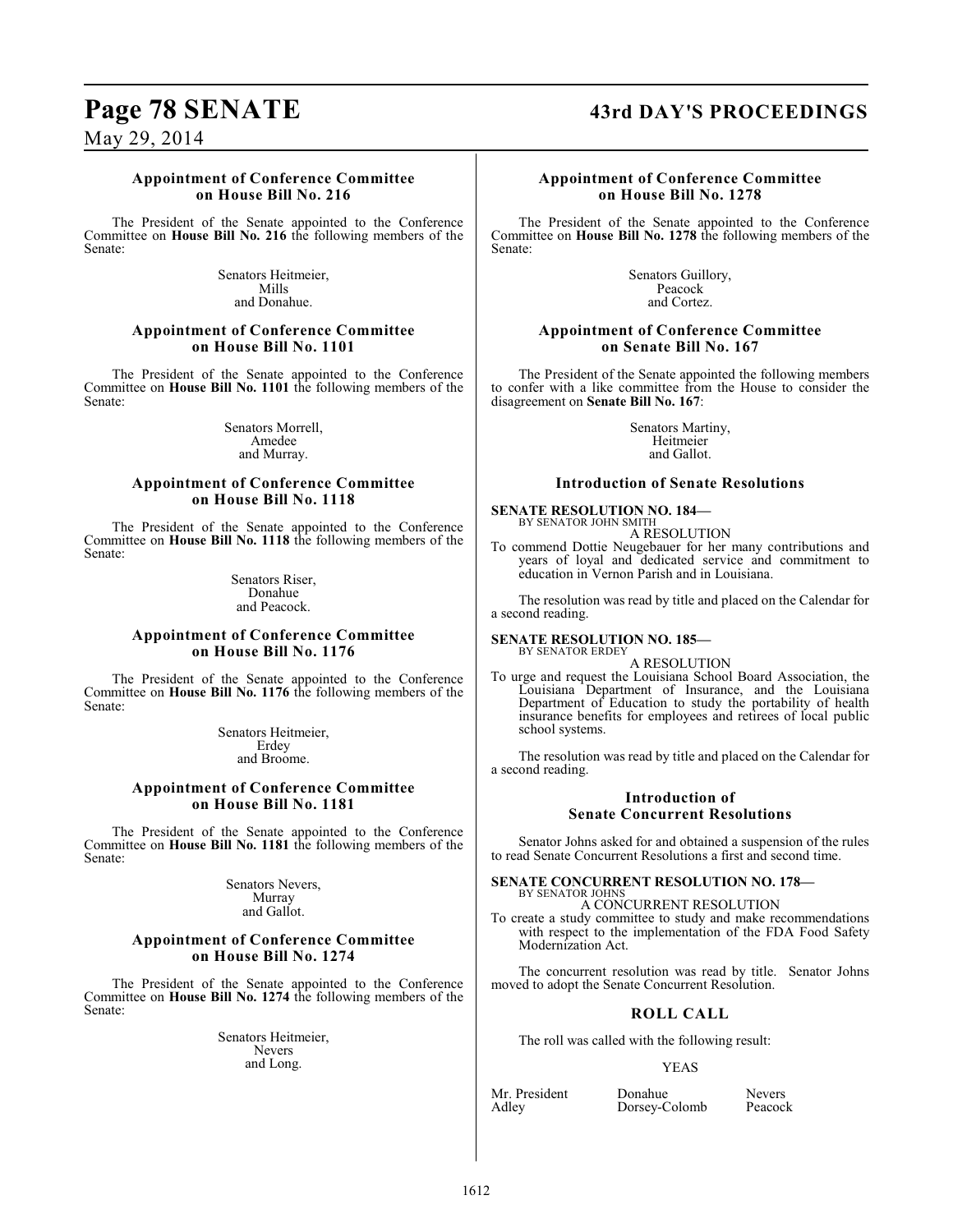# **43rd DAY'S PROCEEDINGS Page 79 SENATE**

| Allain            | Erdey       | Perry     |
|-------------------|-------------|-----------|
| Amedee            | Gallot      | Peterson  |
| Appel             | Heitmeier   | Riser     |
| <b>Broome</b>     | Johns       | Smith, G. |
| <b>Brown</b>      | Kostelka    | Smith, J. |
| <b>Buffington</b> | Long        | Tarver    |
| Chabert           | Martiny     | Thompson  |
| Claitor           | Mills       | Ward      |
| Cortez            | Morrish     | White     |
| Crowe             | Murray      |           |
| Total - 35        |             |           |
|                   | <b>NAYS</b> |           |
| Total - 0         |             |           |
|                   | ABSENT      |           |

Guillory Morrell<br>LaFleur Walswo Walsworth Total - 4

The Chair declared the Senate adopted the Senate Concurrent Resolution and ordered it sent to the House.

#### **SENATE CONCURRENT RESOLUTION NO. 179—** BY SENATOR ALARIO

A CONCURRENT RESOLUTION

To recognize the fortieth anniversary of the ratification of the Louisiana Constitution of 1974 and to commend those framers and delegates to the Constitutional Convention of 1973 for their extraordinary public service to the state of Louisiana.

The resolution was read by title and placed on the Calendar for a second reading.

#### **Message from the House**

#### **ASKING CONCURRENCE IN HOUSE CONCURRENT RESOLUTIONS**

May 29, 2014

To the Honorable President and Members of the Senate:

I am directed to inform your honorable body that the House of Representatives has finally passed and asks your concurrence in the following House Concurrent Resolutions:

HCR No. 212

Respectfully submitted, ALFRED W. SPEER Clerk of the House of Representatives

#### **House Concurrent Resolutions on First Reading**

#### **HOUSE CONCURRENT RESOLUTION NO. 212—** BY REPRESENTATIVE WESLEY BISHOP

A CONCURRENT RESOLUTION

To commend Aaron Brooks and John Carney on their election to the Saints Hall of Fame.

The resolution was read by title and placed on the Calendar for a second reading.

#### **Message from the House**

#### **PASSED SENATE BILLS AND JOINT RESOLUTIONS**

#### May 29, 2014

To the Honorable President and Members of the Senate:

# May 29, 2014

I am directed to inform your honorable body that the House of Representatives has finally passed the following Senate Bills and Joint Resolutions:

#### **SENATE BILL NO. 447—**

BY SENATOR MORRELL AN ACT

To enact R.S. 37:2156.3, relative to the Louisiana State Licensing Board for Contractors; to provide relative to solar energy equipment and systems; to provide for examinations; to provide for procedures, terms, and conditions; to provide for the adoption of rules; and to provide for related matters.

Reported with amendments.

#### **SENATE BILL NO. 468—**

BY SENATOR ADLEY

AN ACT To amend and reenact R.S. 38:2211(A)(1), (2), (3), (4), (5), (6), (7),  $(8)$ , and  $(9)$ , 2212, 2212.5, 2212.10 $(C)(1)$  and  $(G)$ , 2215, 2225, and 2241.1, relative to contracts for public works; to provide for definitions; to provide for advertisement and letting of bids; to provide for prequalification of bidders; to provide for verification of employees involved in contracts for public works; to provide relative to the time period to hold bids and to commence work; to provide relative to preferences; to provide for acceptance of work; and to provide for related matters.

Reported with amendments.

Respectfully submitted, ALFRED W. SPEER Clerk of the House of Representatives

#### **Message from the House**

#### **ASKING CONCURRENCE IN HOUSE BILLS AND JOINT RESOLUTIONS**

May 29, 2014

To the Honorable President and Members of the Senate:

I am directed to inform your honorable body that the House of Representatives has finally passed and asks your concurrence in the following House Bills and Joint Resolutions:

# **HOUSE BILL NO. 341—** BY REPRESENTATIVE HARRISON

A JOINT RESOLUTION

Proposing to amend Article IV, Section 1(B) of the Constitution of Louisiana, relative to organization of the executive branch of state government; to provide for the maximum number of departments in the executive branch of state government; to provide for submission of the proposed amendment to the electors; and to provide for related matters.

#### **HOUSE BILL NO. 342—** BY REPRESENTATIVE HARRISON

A JOINT RESOLUTION

Proposing to add Article IV, Section 23 of the Constitution of Louisiana, to provide for the Department of Elderly Affairs; to create the department and provide for its authority and functions; to provide relative to officers and employees and relative to funding; to provide for the effectiveness of legislation creating the department; to provide for submission of the proposed amendment to the electors; and to provide for related matters.

> Respectfully submitted, ALFRED W. SPEER Clerk of the House of Representatives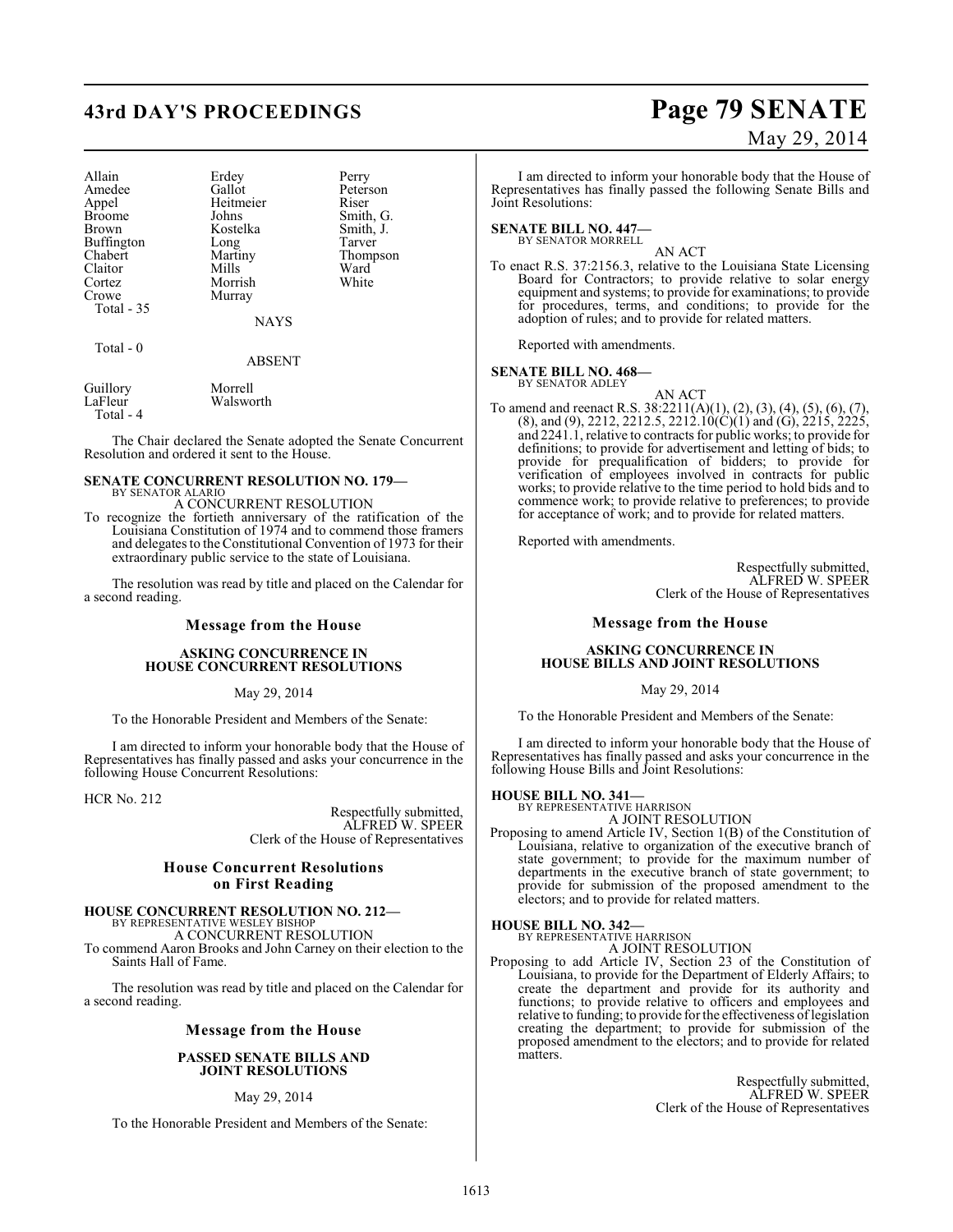# **Page 80 SENATE 43rd DAY'S PROCEEDINGS**

May 29, 2014

#### **House Bills and Joint Resolutions**

Senator Amedee asked for and obtained a suspension of the rules to read House Bills and Joint Resolutions a first and second time by title and refer them to committee.

#### **HOUSE BILL NO. 341—** BY REPRESENTATIVE HARRISON

A JOINT RESOLUTION

Proposing to amend Article IV, Section 1(B) of the Constitution of Louisiana, relative to organization of the executive branch of state government; to provide for the maximum number of departments in the executive branch of state government; to provide for submission of the proposed amendment to the electors; and to provide for related matters.

The bill was read by title and referred by the President to the Committee on Senate and Governmental Affairs.

#### **HOUSE BILL NO. 342—**

BY REPRESENTATIVE HARRISON A JOINT RESOLUTION

Proposing to add Article IV, Section 23 of the Constitution of Louisiana, to provide for the Department of Elderly Affairs; to create the department and provide for its authority and functions; to provide relative to officers and employees and relative to funding; to provide for the effectiveness of legislation creating the department; to provide for submission of the proposed amendment to the electors; and to provide for related matters.

The bill was read by title and referred by the President to the Committee on Senate and Governmental Affairs.

## **Conference Committee Reports Received**

#### May 29, 2014

**HOUSE BILL NO. 888—** BY REPRESENTATIVE ARNOLD

AN ACT

To enact R.S. 13:754, relative to district clerks of court; to create the Louisiana Clerks' Remote Access Authority; to provide for the membership of the authority; to provide for the board of commissioner and its powers, duties, and domicile; to provide for the creation of a statewide portal for certain records maintained by the district clerks of court; to provide for the collection and use of fees; to provide for document preservation; to provide for the limitation of liability; to provide for restrictions relative to the use of records within the statewide portal; and to provide for related matters.

The Conference Committee Report for the above legislative instrument lies over under the rules.

#### **Privilege Report of the Committee on Senate and Governmental Affairs**

## **ENROLLMENTS**

Senator Amedee, Chairman on behalf of the Committee on Senate and Governmental Affairs, submitted the following report:

#### May 29, 2014

To the President and Members of the Senate:

I am directed by your Committee on Senate and Governmental Affairs to submit the following report:

The following Senate Concurrent Resolutions have been properly enrolled:

#### **SENATE CONCURRENT RESOLUTION NO. 5—**

BY SENATORS GUILLORY, ALARIO, ALLAIN, APPEL, BROOME,<br>BROWN,CORTEZ,CROWE,DONAIUE,ERDEY,KOSTELKA,LAFLEUR,<br>LONG,MILLS,NEVERS,PEACOCK,RISER,GARY SMITH,TARVER,<br>THOMPSON, WALSWORTH AND WHITE AND REPRESENTATIVES<br>HENRY BURN,HOFFMA

To memorialize the Congress of the United States to review and consider eliminating provisions of federal law which reduce Social Security benefits for those receiving pension benefits from federal, state, or local government retirement or pension systems, plans, or funds.

**SENATE CONCURRENT RESOLUTION NO. 20—**<br>BY SENATORS HEITMEIER AND DORSEY-COLOMB AND<br>REPRESENTATIVE BARROW

A CONCURRENT RESOLUTION

To direct the Department of Health and Hospitals to submit a state plan amendment to the United States Department of Agriculture for the Special Supplemental Nutrition Program for Women, Infants, and Children, popularly known as "WIC", to provide for the use of WIC cash value vouchers at farmers' markets.

#### **SENATE CONCURRENT RESOLUTION NO. 39—**

BY SENATOR HEITMEIER AND REPRESENTATIVES BARROW, COX, HAVARD, HILL, KATRINA JACKSON, POPE, SIMON AND STOKES A CONCURRENT RESOLUTION

To urge and request the Department of Health and Hospitals to study the most effective means to ensure the proper utilization of Attention Deficit Hyperactivity Disorder medications in Louisiana and to report its findings to the Senate Committee on Health and Welfare and the House Committee on Health and Welfare.

#### **SENATE CONCURRENT RESOLUTION NO. 47—**

BY SENATOR HEITMEIER A CONCURRENT RESOLUTION

To urge and request the Department of Health and Hospitals to study the feasibility, desirability, and practicality of alternative transportation sites (i.e. urgent care clinics) for patients who access emergency medical services via the 911 system and the use of ambulance service providers and suppliers to assist with training and management of this population.

**SENATE CONCURRENT RESOLUTION NO. 71** BY SENATOR THOMPSON AND REPRESENTATIVES ADDAMS, ANDERS, ARNOLD, BADON, BARROW, BILLIOT, BROWN, HENRY BURNS, TIM BURNS, BURRELL, CARMODY, CARTER, CHANEY, COX, DOVE, GAROFALO, GISCLAIR,

#### A CONCURRENT RESOLUTION

To urge and request the Louisiana Department of Economic Development to study the feasibility and advisability of creating an official "Made in Louisiana" certification, brand, or label and to report its findings on or before February 1, 2015, to the House of Representatives Committee on Agriculture, Forestry, Aquaculture, and Rural Development, the Senate Committee on Agriculture, Forestry, Aquaculture, and Rural Development, the House of Representatives Committee on Commerce, and the Senate Committee on Commerce, Consumer Protection and International Affairs.

#### **SENATE CONCURRENT RESOLUTION NO. 77—**

BY SENATOR ALLAIN AND REPRESENTATIVE WOODRUFF A CONCURRENT RESOLUTION

To urge and request the Department of Transportation and Development and the Department of Agriculture and Forestry to cooperate with all agricultural commodity groups to identify and mark farm-to-market highways in Louisiana.

## **SENATE CONCURRENT RESOLUTION NO. 93—**

# BY SENATOR BROWN A CONCURRENT RESOLUTION

To urge and request the Department of Transportation and Development to take action to provide greater safety to the motoring public, to move traffic more efficiently, and to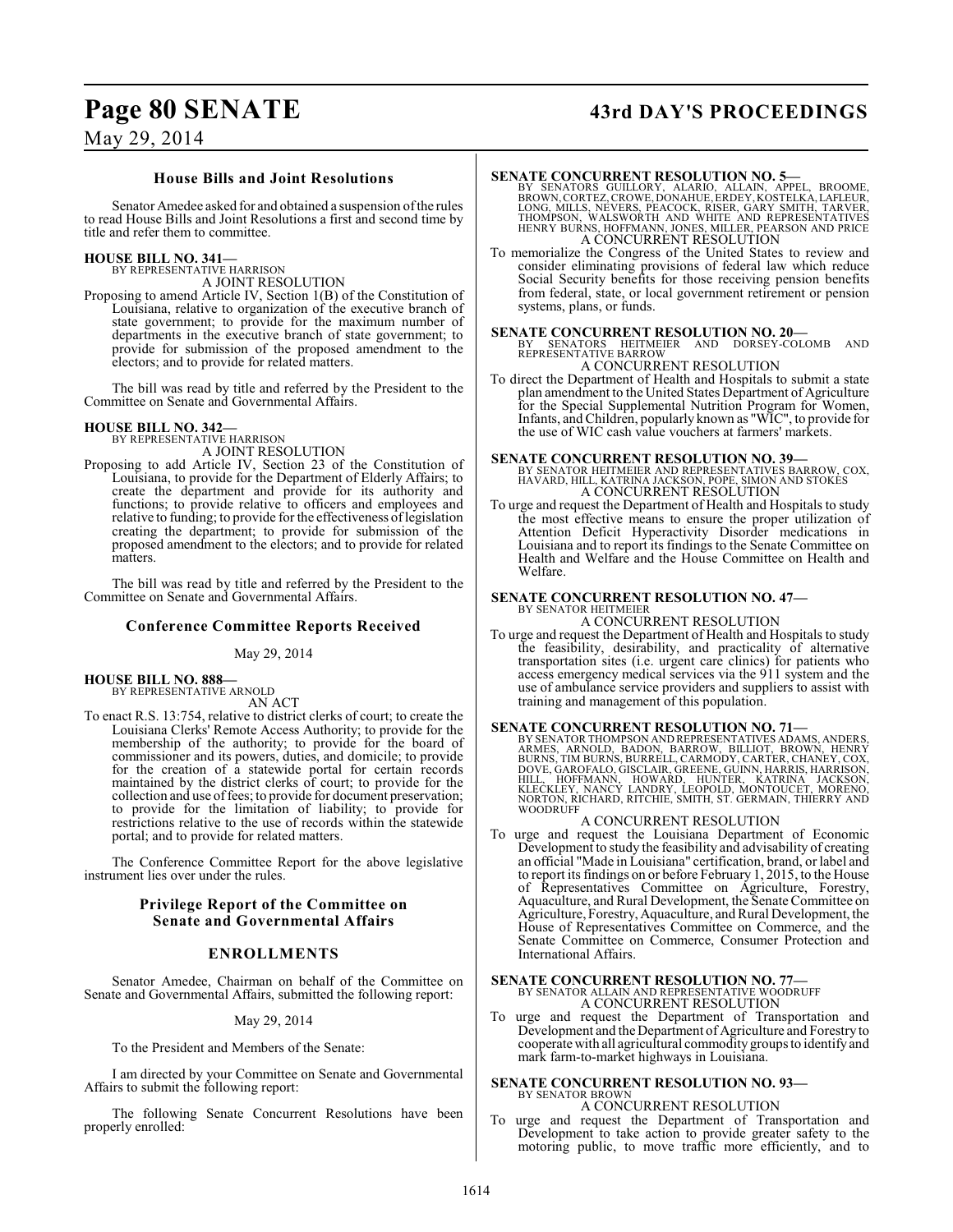# **43rd DAY'S PROCEEDINGS Page 81 SENATE**

# May 29, 2014

minimize traffic accidents at the intersection of Cornerview Road and Louisiana Highway 73 and on Louisiana Highway 22 between Interstate Highway 10 and Louisiana Highway 70 in Ascension Parish.

#### **SENATE CONCURRENT RESOLUTION NO. 95—** BY SENATOR HEITMEIER

A CONCURRENT RESOLUTION

To urge and request the Department of Education to conduct a survey on any barriers that prevent schools and governing entities from entering into joint-use agreements and issue a report with a plan to promote such agreements.

#### **SENATE CONCURRENT RESOLUTION NO. 104—** BY SENATORS MILLS AND WARD

A CONCURRENT RESOLUTION

To urge and request the Louisiana State Law Institute to study and make recommendations to the Louisiana Legislature regarding state laws governing common interest ownership regimes, including but not limited to homeowners associations, condominium developments, townhomes, and real estate cooperatives.

#### **SENATE CONCURRENT RESOLUTION NO. 105—** BY SENATOR JOHNS

A CONCURRENT RESOLUTION

To urge and request the Louisiana State Law Institute to study and make recommendations to the Louisiana Legislature regarding Code of Civil Procedure Article 3121 and the article's requirement that security be posted by an attorney appointed by the court to administer a vacant succession.

#### **SENATE CONCURRENT RESOLUTION NO. 131—**

BY SENATOR DORSEY-COLOMB A CONCURRENT RESOLUTION

To urge and request the Louisiana State Law Institute to study and make recommendations regarding laws applicable to the rights of landlords and residential tenants.

#### **SENATE CONCURRENT RESOLUTION NO. 165—** BY SENATOR GUILLORY

A CONCURRENT RESOLUTION

To commend Ben Mouton of St. Thomas More High School upon his selection as a representative of the state of Louisiana at the Hugh O'Brian World Leadership Congress in Chicago, Illinois.

#### **SENATE CONCURRENT RESOLUTION NO. 166—**

BY SENATOR JOHNS A CONCURRENT RESOLUTION

To urge and request the Department of Health and Hospitals to facilitate the processing and payment of Medicaid claims.

#### **SENATE CONCURRENT RESOLUTION NO. 167—** BY SENATOR ALARIO

#### A CONCURRENT RESOLUTION

To commend and congratulate R. Michael Lyons, general counsel of Louisiana Mid-Continent Oil and Gas Association, in recognition of thirty-six years of outstanding service to Louisiana's oil and gas industry.

#### **SENATE CONCURRENT RESOLUTION NO. 168—**

#### BY SENATOR GUILLORY A CONCURRENT RESOLUTION

To commend Chris Shivers on his accomplishments as a professional bull riding champion and upon his retirement from competition.

#### **SENATE CONCURRENT RESOLUTION NO. 169—** BY SENATOR CORTEZ

#### A CONCURRENT RESOLUTION

To commend the St. Thomas More High School baseball team upon winning the Class 4A state championship of the Louisiana High School Athletic Association.

> Respectfully submitted, "JODY" AMEDEE Chairman

The foregoing Senate Concurrent Resolutions were signed by the President of the Senate.

#### **Privilege Report of the Committee on Senate and Governmental Affairs**

#### **ENROLLMENTS**

Senator Amedee, Chairman on behalf of the Committee on Senate and Governmental Affairs, submitted the following report:

#### May 29, 2014

To the President and Members of the Senate:

I am directed by your Committee on Senate and Governmental Affairs to submit the following report:

The following Senate Bills have been properly enrolled:

#### **SENATE BILL NO. 14—** BY SENATOR GUILLORY

AN ACT

To amend and reenact R.S.  $11:102(B)(3)(d)(vi)$ , relative to the liabilities of the Louisiana School Employees' Retirement System; to provide for payment of such liabilities; to provide for employer contributions; to provide for an effective date; and to provide for related matters.

#### **SENATE BILL NO. 24—** BY SENATOR GUILLORY

AN ACT

To amend and reenact R.S. 11:2173(A)(1) and (6), relative to the Sheriffs' Pension and Relief Fund; to provide relative to membership of the board of trustees; to specify terms of office and designations; to provide for an effective date; and to provide for related matters.

#### **SENATE BILL NO. 138—** BY SENATOR MILLS

AN ACT

To enact R.S. 32:412(M) and R.S. 40:1321(M), relative to drivers' licenses and special identification cards; to provide for the exhibition of the logo of any Louisiana university on a driver's license and special identification card; to authorize collection of a university logo fee, if any, as established by any Louisiana university for the use and display of its logo; to provide for the disbursement of such logo fees collected to the foundation of such universities; and to provide for related matters.

#### **SENATE BILL NO. 183—** BY SENATOR MILLS

AN ACT To enact R.S. 33:4690.13, relative to local governing authorities, the state and political subdivisions of the state; to provide additional notice to property owners of public works projects; and to provide for related matters.

**SENATE BILL NO. 261—**<br>BY SENATORS JOHNS, MORRISH AND JOHN SMITH AND<br>REPRESENTATIVES DANAHAY, FRANKLIN, GEYMANN, GUINN,<br>KLECKLEY AND HILL

AN ACT

To amend and reenact R.S. 34:202(A), relative to the Lake Charles Harbor and Terminal District; to provide relative to the board of commissioners; and to provide for related matters.

**SENATE BILL NO. 280—**

BY SENATORS BROWN AND GARY SMITH AN ACT

To amend and reenact R.S. 34:2473(E), relative to ports; to authorize the Port of South Louisiana to enter lease agreements for not more than eighty years; and to provide for related matters.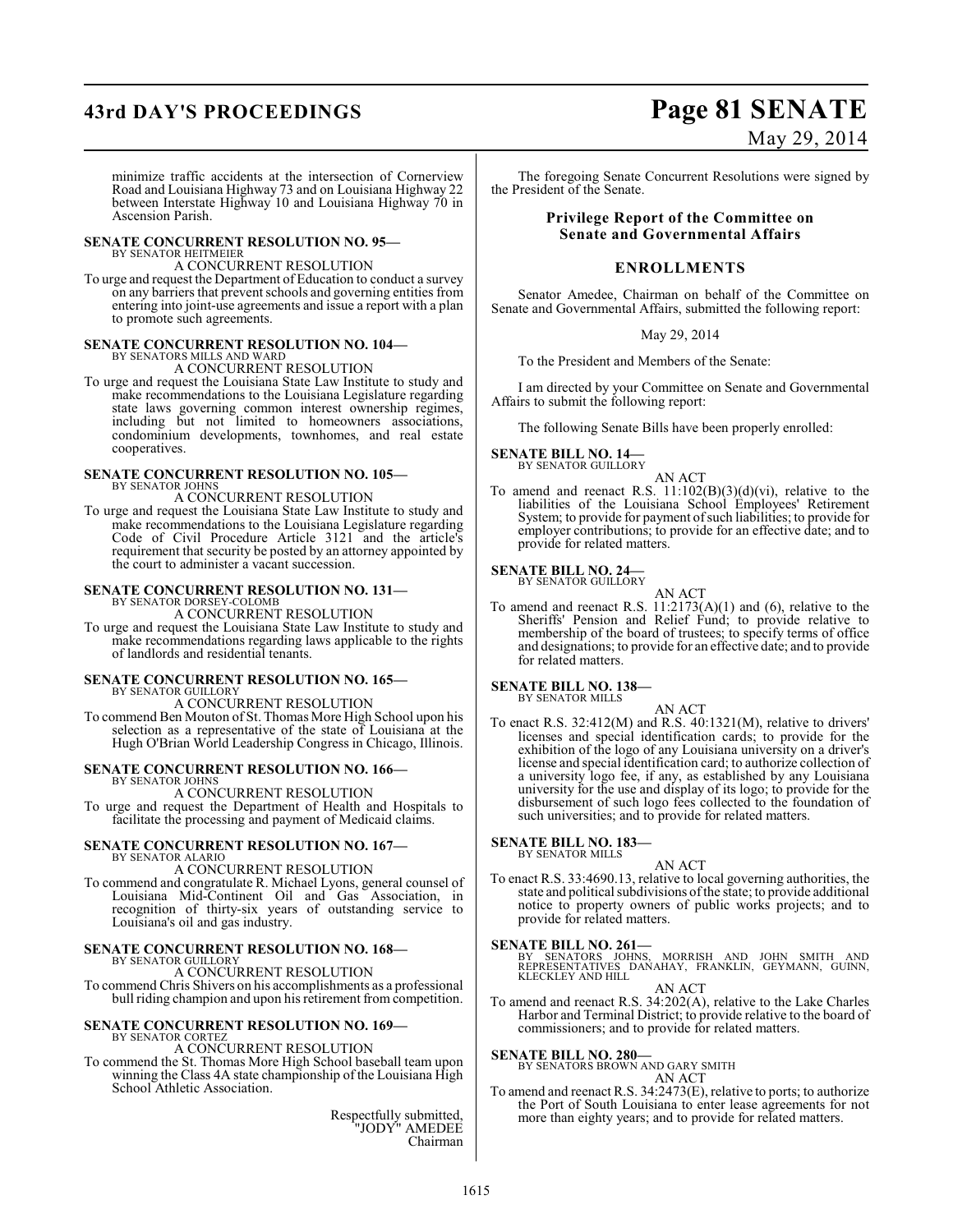# **Page 82 SENATE 43rd DAY'S PROCEEDINGS**

## May 29, 2014

#### **SENATE BILL NO. 315—** BY SENATOR DONAHUE

AN ACT

To enact R.S. 39:196(C) and 1554(J), relative to procurement; to provide relative to group purchasing and cooperative purchasing provisions by certain public postsecondary education institutions; to provide for an effective date; and to provide for related matters.

#### **SENATE BILL NO. 316—** BY SENATOR DONAHUE

AN ACT

To amend and reenact R.S. 38:2191(B) and (D), relative to public contracts; to provide with respect to progressive stage payments made under public contracts; to provide with respect to payment of change orders made under public contracts; and to provide for related matters.

# **SENATE BILL NO. 321—** BY SENATOR RISER

AN ACT

To amend and reenact R.S.  $39:128(B)(1)$  and  $(4)(b)$  and to enact R.S.  $39:1367(E)(2)(b)(vi)$ , relative to capital outlay; to provide an exemption from the capital outlay procedure and capital outlay bill for certain university and higher education projects of less than or equal to one million dollars; to authorize the incurrence of short term loans not to exceed one year for such projects; to provide that such loans shall not constitute or create a debt of the state; to provide that such loans shall not be included in the definition of net state tax supported debt; and to provide for related matters.

## **SENATE BILL NO. 395—**

BY SENATOR ALLAIN

AN ACT To amend and reenact R.S.  $56:700.2(A)(4)$  and  $(C)(2)$  and to enact R.S. 56:700.6, relative to the Fishermen's Gear Compensation Fund; to provide a termination date for deposits from the fund; to provide an exemption for certain fees; to provide a termination date for the fund; to provide terms, conditions, and requirements; and to provide for related matters.

**SENATE BILL NO. 435—** BY SENATOR PERRY

AN ACT

To enact R.S. 47:338.212, relative to the city of Scott; to authorize the city to levy a hotel occupancy tax; to provide for the use of tax revenues; to provide for an effective date; and to provide for related matters.

# **SENATE BILL NO. 564—** BY SENATOR MILLS

AN ACT

To enact R.S.  $33:2541.1(B)(1)(c)$ , relative to the city of St. Martinville; to provide relative to the position of deputy chief of police; to include certain qualifications for deputy chief of police for the city of St. Martinville; to provide for an effective date; and to provide for related matters.

#### **SENATE BILL NO. 642—** BY SENATOR CROWE

AN ACT

To enact R.S.  $24:513(J)(1)(c)(v)$ , relative to the legislative auditor; to provide for audit requirements; to provide for additional audit requirements for certain entities in certain parishes; and to provide for related matters.

#### **SENATE BILL NO. 54—** BY SENATOR BROOME

AN ACT

To amend and reenact Children's Code Articles 793.1, 793.3 and 793.4, relative to early intervention programs; to authorize the program in East Baton Rouge Parish; to provide certain procedures, terms, conditions and fees; to provide for a method of collecting and depositing fees to fund such early intervention program; and to provide for related matters.

#### **SENATE BILL NO. 71—**

BY SENATOR MORRELL AN ACT

To amend and reenact R.S. 37:3708 and 3715(6), relative to the Behavior Analyst Practice Act; to provide for registration of line technicians; to provide for persons and practices not affected by the practice act; and to provide for related matters.

#### **SENATE BILL NO. 185—** BY SENATOR MILLS

AN ACT

To amend and reenact R.S. 28:53(F), relative to emergency certificates; to provide for the use of a copy of the emergency certificate transmitted by facsimile or other electronic device; and to provide for related matters.

#### **SENATE BILL NO. 191—**

BY SENATORS MORRISH AND NEVERS

AN ACT

To amend and reenact R.S. 17:2928(B), relative to the school and district accountability system; to require that International Baccalaureate, Advanced Placement, and dual enrollment courses be given equal status and recognition for purposes of determining school performance scores and letter grades; and to provide for related matters.

# **SENATE BILL NO. 258—** BY SENATOR JOHNS

AN ACT

To amend and reenact the introductory paragraph of R.S. 40:4(A)(2), relative to the Sanitary Code; to provide relative to the rules and regulations of the Sanitary Code; to provide for the reporting of cases of communicable diseases and conditions; and to provide for related matters.

#### **SENATE BILL NO. 270—** BY SENATOR AMEDEE

AN ACT To amend and reenact R.S. 18:1495.7(A) and R.S. 42:1114(C)(1) and (E) and to enact R.S.  $42:1124.3(\text{C})(3)$ , (4), and (5), relative to personal financial disclosure; to require certain information on certain financial disclosure forms; to provide for enforcement of penalties for the failure to file financial disclosures; and to provide for related matters.

#### **SENATE BILL NO. 290—** BY SENATOR JOHNS

AN ACT

To amend and reenact Children's Code Articles 603(27), 612(A)(2), 615(B)(2), 619, 620, 624(A), (C)(1) and (D), the introductory paragraph of  $625(A)$ ,  $627(E)$  and  $(F)$ , and  $632(A)$  and  $(C)$  and to enact Children's Code Articles  $626(E)$  and  $627(G)$ , relative to child in need of care; to provide relative to terms and definitions; to provide relative to child abuse reporting and investigation; to provide with respect to assignment of reports for investigation and assessment; to provide with respect to disposition of reports; to provide relative to procedures for protection of a child; to provide with respect to instanter orders of custody; to provide relative to continued custody hearing and custody order; to provide relative to rights and responsibilities of certain person; to provide relative time for filing of petition; to provide relative to grounds for continued safety plan; and to provide for related matters.

#### **SENATE BILL NO. 309—**

BY SENATOR BROOME AND REPRESENTATIVES BURFORD, COX,<br>FRANKLIN, HILL, KATRINA JACKSON, LEBAS, JAY MORRIS, SIMON,<br>STOKES, WHITNEY AND WILLMOTT

AN ACT

To amend and reenact R.S. 40:1091, relative to blood samples during pregnancy; to provide for rescreening for HIV and syphilis in the third trimester of pregnancy; to provide obligations of the physician; to provide for an effective date; and to provide for related matters.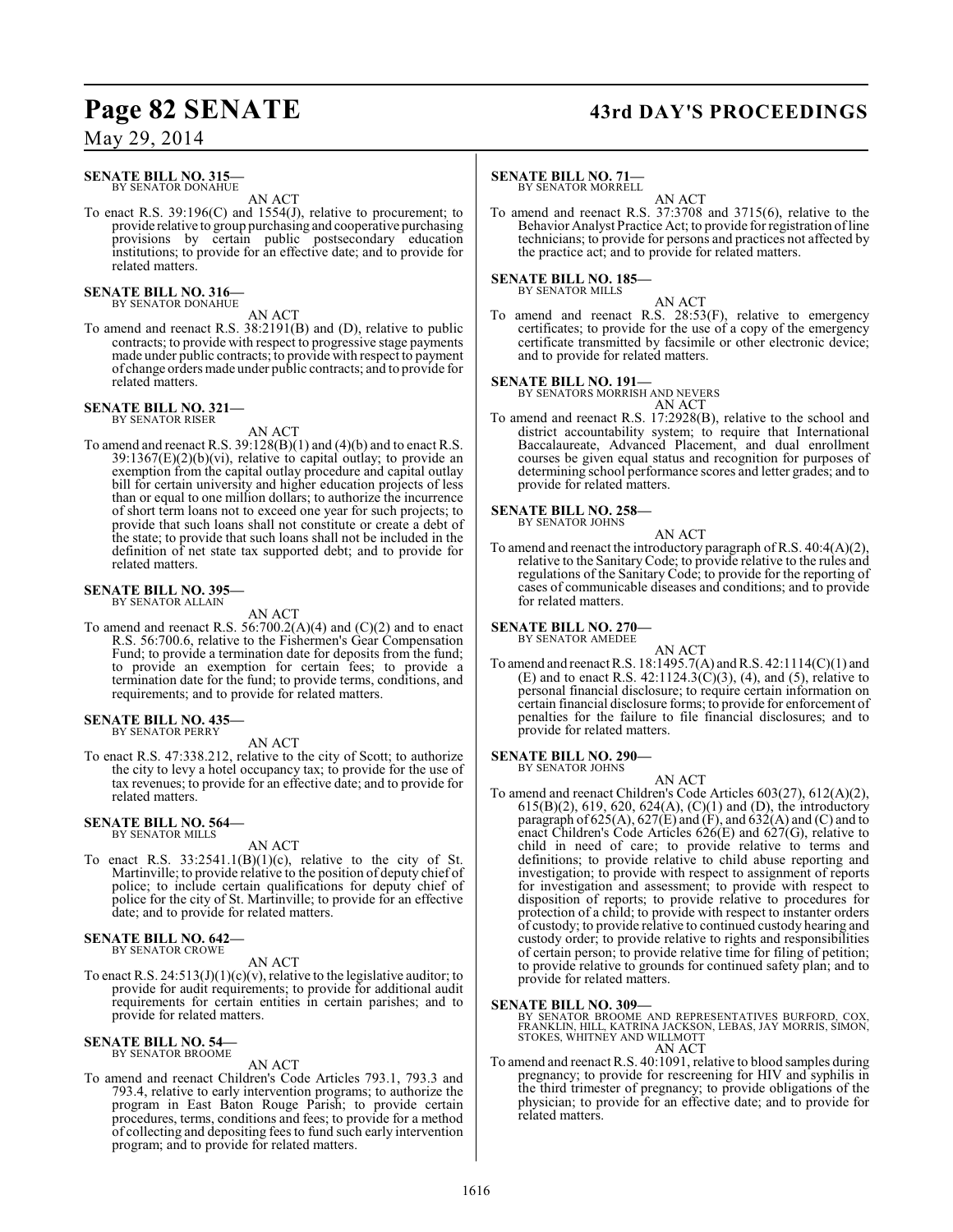# **43rd DAY'S PROCEEDINGS Page 83 SENATE**

# May 29, 2014

#### **SENATE BILL NO. 353** BY SENATOR PEACOCK

AN ACT

To enact R.S. 44:4(48), relative to public records; to exempt certain jury selection records from public records; to exempt personal information of jurors from public records; and to provide for related matters.

#### **SENATE BILL NO. 403—** BY SENATOR MILLS

AN ACT

To enact R.S. 22:1080, relative to third party premium payments; to provide with respect to insurers acceptance of third party premiumpayments; to require acceptance of premium payments from certain state, federal, or tribal programs or publicly supported charities; and to provide for related matters.

# **SENATE BILL NO. 500—** BY SENATOR HEITMEIER

AN ACT

To enact R.S. 9:154.3 and R.S. 47:7019.2, relative to collection of tolls and fees; to provide for the refund of monies paid by certain persons for a toll violation during the amnesty period to the Department of Transportation and Development; to provide with respect to such refunds; to declare certain funds as abandoned unclaimed property; to provide for the disposition of certain abandoned unclaimed funds; to create the Crescent City Amnesty Refund Fund as a special fund in the state treasury and provide for the disposition of monies in the fund; and to provide for related matters.

# **SENATE BILL NO. 556—** BY SENATORS JOHNS AND THOMPSON

AN ACT

To amend and reenact R.S. 40:1006(B), relative to the reporting of prescription monitoring information; to provide for reporting at a frequency to be determined by the Louisiana Board of Pharmacy; and to provide for related matters.

#### **SENATE BILL NO. 566—** BY SENATOR CLAITOR

AN ACT

To amend and reenact R.S. 48:1456(D), relative to Capital Area Transit System; to provide for certain action relative to the board of commissioners; to provide for an effective date; and to provide for related matters.

**SENATE BILL NO. 592—**<br>BY SENATOR MORRELL AND REPRESENTATIVES BROWN, BURRELL,<br>GUILLORY, HONORE, HOWARD, MORENO, NORTON AND<br>WOODRUFF

AN ACT

To amend and reenact R.S. 14:34.1(C), relative to the crime of second degree battery; to provide for the possible fines and penalties for commission of second degree battery; and to provide for related matters.

#### **SENATE BILL NO. 593—** BY SENATOR CROWE

AN ACT

To enact R.S. 33:383.3, relative to municipal governing authorities; to provide for limitation of terms of elected officials; to provide for an election; to provide for an effective date; and to provide for related matters.

#### **SENATE BILL NO. 601—** BY SENATOR AMEDEE

AN ACT

To enact R.S. 33:381(C)(33), relative to the town of Sorrento; to provide for the abolition of the office of the chief of police and the police department; to provide for limitations and requirements on such abolition; to require voter approval; to authorize the municipality to contract for law enforcement services; to provide for an effective date; and to provide for related matters.

#### **SENATE BILL NO. 608—**

BY SENATOR BROWN

AN ACT To amend and reenact Code of Criminal Procedure Art. 213 and to enact Code of Criminal Procedure Art. 202(F), relative to warrants of arrest; to prohibit the issuance of warrants of arrest for school employees under certain circumstances; and to provide for related matters.

> Respectfully submitted, "JODY" AMEDEE Chairman

The foregoing Senate Bill was signed by the President of the Senate.

#### **Message to the Governor**

#### **SIGNED SENATE BILLS**

#### May 29, 2014

To the Honorable Governor of the State of Louisiana:

The President of the Senate and the Speaker of the House of Representatives have signed the following Senate Bills:

#### **SENATE BILL NO. 675—** BY SENATOR RISER

AN ACT

To enact R.S. 13:2583.6, relative to constables; to authorize a constable of a justice of the peace court in Caldwell Parish to appoint a deputy; to require certain training; to provide relative to the filing of certain oaths of office; to provide for compensation; to provide for qualifications of office; to provide for residency requirements; to provide for prohibitions; and to provide for related matters.

# **SENATE BILL NO. 56—**<br>BY SENATORS NEVERS AND THOMPSON

AN ACT

To enact R.S. 17:3167.1, relative to the articulation and transfer of academic credit hours across all public educational institutions in Louisiana; to require secondary and postsecondary education management boards to participate in regular meetings regarding articulation and transfer policies and agreements; to provide relative to the purpose and outcomes of such meetings; to provide for reporting; and to provide for related matters.

#### **SENATE BILL NO. 63—**

BY SENATOR MORRELL

AN ACT To enact R.S. 14:202.2 and R.S. 47:1508(B)(35), relative to solar electric and solar thermal system contractors; to provide criminal penalties relative to failure to meet certain contractual obligations for the installation and maintenance of a solar electric system or solar thermal system; to provide relative to definitions; to provide an exception to the confidentiality of taxpayer records; and to provide for related matters.

**SENATE BILL NO. 125—**<br>BY SENATORS NEVERS, APPEL, GUILLORY, LAFLEUR, THOMPSON, WALSWORTH AND WHITE

AN ACT

To amend and reenact R.S. 17:185.4 and to enact R.S. 17:185.5 and 185.6 and R.S. 36:651(G)(4), relative to agricultural education; to create the Agricultural Education Commission and provide for its membership, compensation, duties, staffing, and meetings; to provide for the creation of an agricultural education immersion pilot program; to provide relative to funding and effectiveness; and to provide for related matters.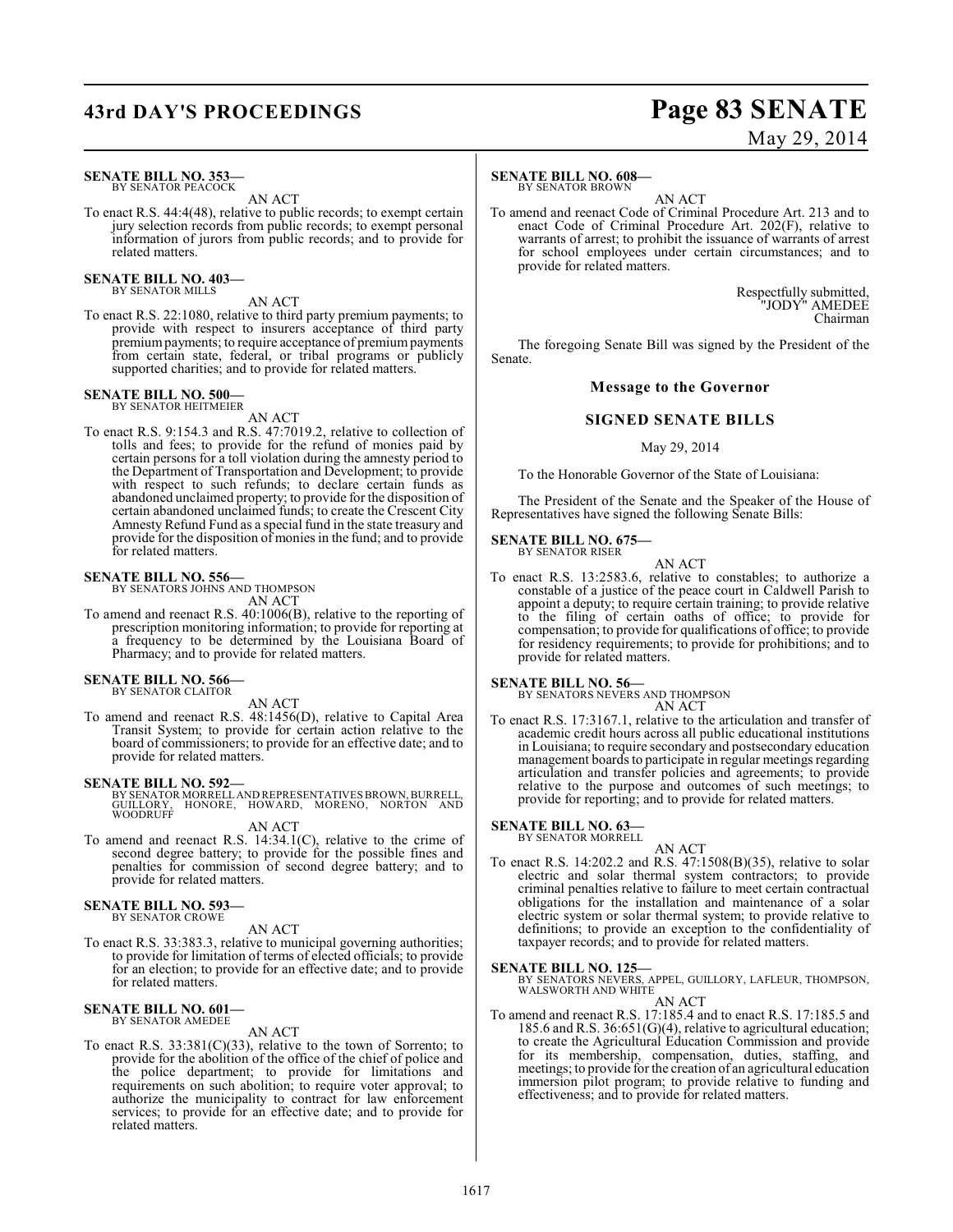# **Page 84 SENATE 43rd DAY'S PROCEEDINGS**

May 29, 2014

**SENATE BILL NO. 161—**

BY SENATORS MURRAY AND WALSWORTH AN ACT

To enact R.S. 24:524, relative to the legislative auditor; to provide for recovery of costs incurred by the legislative auditor to audit, investigate, or report possible fraud, theft, or other misappropriation; to provide for civil suits against the responsible party; to provide for assistance of the attorney general; and to provide for related matters.

**SENATE BILL NO. 208—** BY SENATOR WARD

AN ACT

To amend and reenact R.S. 18:1300.13, relative to recall elections; to prohibit recalled public officers from running in special elections to fill the vacated position; and to provide for related matters.

# **SENATE BILL NO. 220—** BY SENATOR MURRAY

AN ACT

To amend and reenact R.S. 24:523 and to enact R.S. 24:524, relative to the legislative auditor; to provide for notification of the legislative auditor and the district attorney of the misappropriation of certain public funds; to provide for authorization for the attorney general to pursue misappropriated funds; to provide with respect to restitution for audit costs; to provide for definitions; and to provide for related matters.

#### **SENATE BILL NO. 224—** BY SENATOR MURRAY

#### AN ACT

To enact R.S. 24:523.1, relative to the legislative auditor; to provide for the posting of notices relative to misappropriation, fraud, waste, or abuse of public funds; and to provide for related matters.

#### **SENATE BILL NO. 235—**

BY SENATOR ALLAIN AND REPRESENTATIVE REYNOLDS AN ACT

To amend and reenact R.S. 42:19.1(A)(1), relative to the procedure of meetings of political subdivisions; to require the delivery of certain notices concerning meetings related to tax measures to certain officials and to certain state senators and representatives; to exclude certain meetings of political subdivisions from certain notice requirements; and to provide for related matters.

#### **SENATE BILL NO. 319—**

BY SENATORS DONAHUE AND THOMPSON AN ACT

To enact R.S. 24:516.1, relative to reports of the legislative auditor; to provide for certain annual audit reports to be filed with the Joint Legislative Committee on the Budget; to provide for an effective date; and to provide for related matters.

and they are hereby presented for executive approval.

Respectfully submitted, GLENN A. KOEPP Secretary of the Senate

## **Message from the House**

#### **SIGNED HOUSE CONCURRENT RESOLUTIONS**

#### May 29, 2014

To the Honorable President and Members of the Senate:

I am directed to inform your honorable body that the Speaker of the House of Representatives has signed the following House Concurrent Resolutions:

#### **HOUSE CONCURRENT RESOLUTION NO. 21—** BY REPRESENTATIVE DIXON

A CONCURRENT RESOLUTION

To urge and request the Board of Regents, in consultation with the Board of Supervisors of Louisiana State University and Agricultural and Mechanical College, the Board of Supervisors for the University of Louisiana System, the Board of Supervisors of Southern University and Agricultural and Mechanical College, and the Board of Supervisors of Community and Technical Colleges, to study the feasibility of implementing a college tuition program that would allow students to pay tuition after leaving college and to submit a written report of findings and conclusions, including any recommendations for legislation relative to the issue, to the House Committee on Education and the Senate Committee on Education not later than sixty days prior to the beginning of the 2015 Regular Session of the Legislature of Louisiana.

# **HOUSE CONCURRENT RESOLUTION NO. 143—** BY REPRESENTATIVES STOKES, BILLIOT, AND LEOPOLD

A CONCURRENT RESOLUTION

To urge and request the commissioner of conservation and the secretary of the Department of Natural Resources to conduct a comprehensive assessment and evaluation of pipelines inadequately covered and no longer buried as originally designed or permitted and to make recommendations for any necessary statutory, rule, regulation, or policy change.

#### **HOUSE CONCURRENT RESOLUTION NO. 191—**

BY REPRESENTATIVE ARNOLD AND SENATORS ADLEY, ALARIO,<br>ALLAIN, AMEDEE, APPEL, BROOME, BROWN, CHABERT, CLAITOR,<br>CORTEZ, CROWE, DONAHUE, ERDEY, HEITMEIER, JOHNS, MILLS,<br>MORRISH, MURRAY, NEVERS, PEACOCK, RISER, GARY SMITH, JOHN

To commend Daniel J. Loar upon hisretirement as executive director of the Louisiana Conference of Catholic Bishops.

### **HOUSE CONCURRENT RESOLUTION NO. 192—**

BY REPRESENTATIVE ST. GERMA A CONCURRENT RESOLUTION

To urge and request the Department of Transportation and Development to begin a study of the feasibility and assess the advisability of the construction of an additional Mississippi River bridge to provide a solution to traffic problems and enhance development.

- HOUSE CONCURRENT RESOLUTION NO. 194-<br>BY REPRESENTATIVES BROADWATER, ABRAMSON, ADAMS, ANDERS, ARMES, ARNOLD, BADON, BARRAS, BARROW,<br>BERTHELOT, BILIOT, STUART BISHOP, WESLEY BISHOP, BROWN,<br>BURFORD, HEINT BURNS, TIM BURNS, BU
- To express the sincere and heartfelt condolences of the legislature To express the sincere and heartfelt condolences of the legislature upon the death of Frank M. Edwards, Jr., of Amite and to recognize his distinguished career as an attorney, sheriff, and public servant to his community and to the state of Louisiana.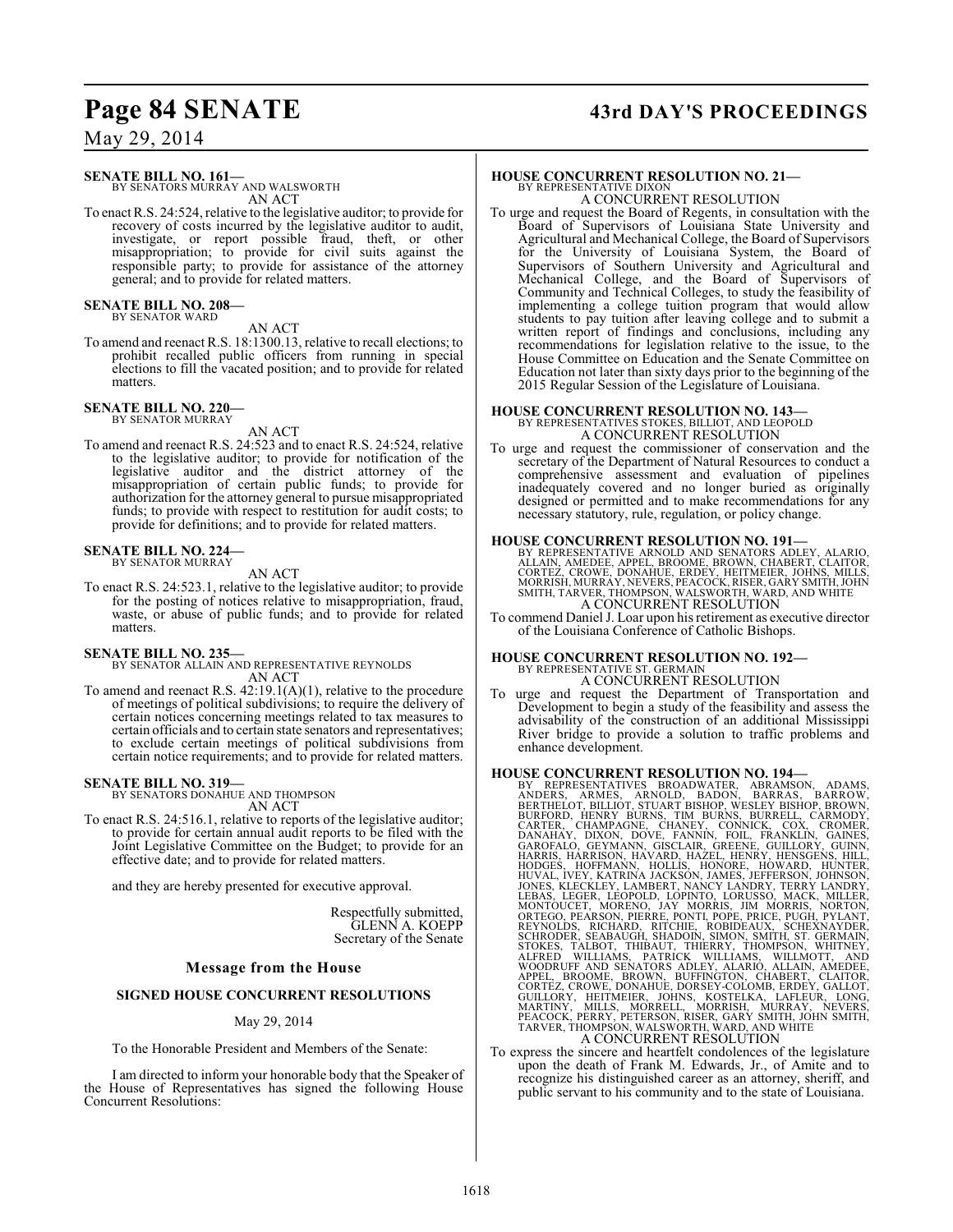# **43rd DAY'S PROCEEDINGS Page 85 SENATE**

# May 29, 2014

and asked that the President of the Senate affix his signature to the same.

> Respectfully submitted, ALFRED W. SPEER Clerk of the House of Representatives

The House Concurrent Resolutions contained herein were signed by the President of the Senate.

#### **Message from the House**

#### **SIGNED HOUSE BILLS AND JOINT RESOLUTIONS**

May 29, 2014

To the Honorable President and Members of the Senate:

I am directed to inform your honorable body that the Speaker of the House of Representatives has signed the following House Bills and Joint Resolutions:

#### **HOUSE BILL NO. 221—**

BY REPRESENTATIVE THIBAUT AND SENATOR WARD AN ACT

To enact R.S.  $13:5554(G)(3)$ , relative to the payment of group insurance premium costs; to provide for eligibility for payment of such costs for retired sheriffs and retired deputy sheriffs of the West Baton Rouge Parish Sheriff's Office; and to provide for related matters.

# **HOUSE BILL NO. 338—** BY REPRESENTATIVE ALFRED WILLIAMS

AN ACT

To amend and reenact Code of Civil Procedure Articles 3604(C) and 3606, relative to temporary restraining orders; to provide relative to the effectiveness of temporary restraining orders; to extend the effective period of temporary restraining orders when a hearing is continued due to declared states of emergency; and to provide for related matters.

**HOUSE BILL NO. 465—**

BY REPRESENTATIVE BROADWATER AN ACT

To enact R.S. 47:1967(H), relative to ad valorem tax; to provide with respect to ad valorem taxes imposed on certain shares of bank stock; to provide for requirements of the Louisiana Legislature; and to provide for related matters.

#### **HOUSE BILL NO. 487—**

BY REPRESENTATIVE ALFRED WILLIAMS AN ACT

To amend and reenact R.S.  $40:1300.53(A)(1)$  and to enact R.S. 40:1300.53(A)(3) and (4), relative to ambulance personnel; to prohibit the hiring of licensed ambulance personnel and nonlicensed persons with a conviction of certain crimes; to provide for retroactive application; to provide for an effective date; and to provide for related matters.

#### **HOUSE BILL NO. 614—**

BY REPRESENTATIVE ABRAMSON AN ACT

To amend and reenact R.S. 42:17(A)(1), 19(A)(1)(b)(i) and (ii)(aa) and (2)(a), and 20(B), relative to the Open Meetings Law; to clarify that certain time periods are exclusive of legal holidays; to require the posting of minutes on the website of a public body under specified circumstances; and to provide for related matters.

# **HOUSE BILL NO. 624—** BY REPRESENTATIVE ABRAMSON

AN ACT

To amend and reenact Code of Evidence Article 702, relative to expert testimony; to provide certain criteria for expert testimony; and to provide for related matters.

## **HOUSE BILL NO. 656—**

BY REPRESENTATIVE MILLER

AN ACT To amend and reenact R.S. 19:3 and 104, relative to expropriation; to provide for an exception to certain expropriations; to prohibit the expropriation of certain property; and to provide for related matters.

#### **HOUSE BILL NO. 691—**

BY REPRESENTATIVE BROADWATER AN ACT

To amend and reenact R.S. 37:3301, 3302, 3303, 3304, and 3307, to enact R.S. 37:3305.1, 3306.1, 3308.1, 3309.1, 3311(C), and 3313, and to repeal R.S. 37:3305, 3306, 3308, 3309, and 3310, relative to the Louisiana Athletic Trainers Law; to provide for purpose of Chapter; to make changes to definitions; to provide relative to the powers and duties of the Louisiana State Board of Medical Examiners in regards to athletic trainers; to provide relative to fees; to provide relative to exemptions from civil liability; to provide for prohibited activities of athletic trainers; to establish qualifications and requirements for athletic trainers; to provide relative to exemptions; and to provide for related matters.

#### **HOUSE BILL NO. 732—**

BY REPRESENTATIVE KATRINA JACKSON AN ACT

To amend and reenact Code of Criminal Procedure Article 890.1(D), relative to waiver of minimum mandatory sentences; to authorize the waiver of minimum mandatory sentences for certain crimes of violence; and to provide for related matters.

#### **HOUSE BILL NO. 1089—**

BY REPRESENTATIVE BILLIOT

AN ACT

To amend and reenact R.S. 32:793(D), relative to rental dealers; to provide relative to contingent automobile liability policies for rental dealers; to provide for legislative findings and intent; and to provide for related matters.

#### **HOUSE BILL NO. 1108—**

BY REPRESENTATIVE TERRY LANDRY AN ACT

To amend and reenact Code of Criminal Procedure Article 213 and to enact Code of Criminal Procedure Article 202(F), relative to warrants of arrest; to prohibit magistrates from making arrests with or without a warrant for school employees for certain acts committed during the course and scope of employment; to authorize the issuance of a summons in lieu of a warrant for arrest; and to provide for related matters.

**HOUSE BILL NO. 1142—** BY REPRESENTATIVES BURRELL, BURFORD, HENRY BURNS, AND MORENO AND SENATORS DORSEY-COLOMB, MILLS, AND MORRELL AN ACT

To amend and reenact R.S.  $14:79(A)(1)(a)$  and  $(E)$ , R.S. 46:2136.2(B), and Code of Criminal Procedure Article 335.1(A)(1) and to enact Code of Criminal Procedure Article 330.3, relative to bail; to provide relative to bail restrictions for offenses against a family or household member or dating partner; to provide for the issuance of a Uniform Abuse Prevention Order; to provide relative to the possession of firearms by persons subject to the order; to provide for the inclusion of such orders in the Louisiana Protective Order Registry; to provide relative to contradictory bail hearings for persons charged with certain felony offenses; and to provide for related matters.

**HOUSE BILL NO. 228—**

BY REPRESENTATIVE JEFFERSON

- AN ACT To amend and reenact R.S. 46:51.2(C), relative to criminal history;
- to provide for consideration of criminal history of certain personsliving in a foster home; to limit consideration of certain drug-related convictions of adults living in a foster home to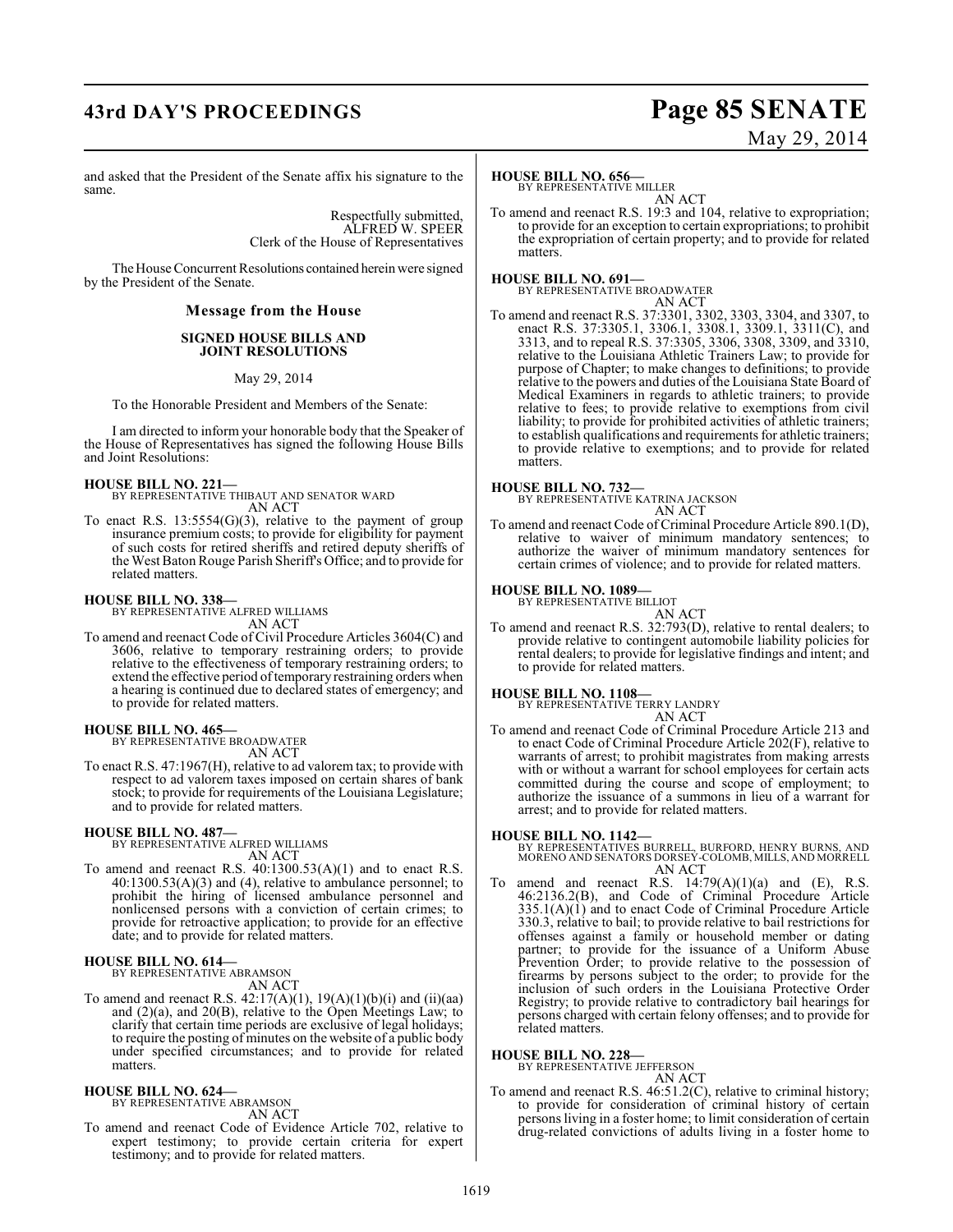# **Page 86 SENATE 43rd DAY'S PROCEEDINGS**

## May 29, 2014

those committed within the past five years; to provide for drug testing; and to provide for related matters.

# **HOUSE BILL NO. 243—** BY REPRESENTATIVE BARRAS

AN ACT

To amend and reenact R.S.  $35:191(C)(2)$  and to enact R.S.  $35:191(C)(3)$ , relative to notaries public; to provide for the administration of a pre-assessment test; to provide for the qualification to take the pre-assessment test; to provide for exceptions; and to provide for related matters.

#### **HOUSE BILL NO. 252—**

BY REPRESENTATIVE TIM BURNS AN ACT

To amend and reenact R.S. 33:130.402(D) and 130.409(A) and to enact R.S. 33:130.402(H), relative to the St. Tammany Parish Development District and its board of commissioners; to provide relative to the service of certain members of the board of commissioners; to provide an exception to certain provisions of the Code of Governmental Ethics for certain members of the board of commissioners; and to provide for related matters.

# **HOUSE BILL NO. 264—** BY REPRESENTATIVE MILLER

AN ACT

To amend and reenact R.S. 42:1124(C)(7) and 1124.2(C)(6), relative to financial disclosure; to provide relative to the disclosure regarding parcels of immovable property; and to provide for related matters.

#### **HOUSE BILL NO. 265—** BY REPRESENTATIVE MILLER

AN ACT

To enact R.S. 18:1505.2(I)(6), relative to the use of campaign funds; to prohibit use of campaign funds for certain purposes; and to provide for related matters.

# **HOUSE BILL NO. 300—** BY REPRESENTATIVE GREENE

AN ACT To amend and reenact Civil Code Articles 112(B)(2) and 113, relative to spousal support; to provide for consideration of an interim allowance or final child support obligation in the determination of interim and final spousal support; and to provide for related matters.

HOUSE BILL NO. 305—<br>
BY REPRESENTATIVES HOFFMANN, ANDERS, BURFORD, HENRY<br>
BURNS, TIM BURNS, CARMODY, CHAMPAGNE, CHANEY, CONNICK,<br>
COX, CROMER, DOVE, GAROFALO, GUINN, HARRIS, HARRISON,<br>
HENRY, HENSGENS, HILL, HODGES, HOWARD AN ACT

To enact R.S. 40:1299.35, relative to restriction of certain activities by employees and representatives of abortion providers and of affiliates of abortion providers; to prohibit employees and representatives of abortion providers or affiliates thereof from delivering instruction in certain schools; to prohibit such persons from providing materials or media for distribution in certain schools; to provide for exceptions; to provide for penalties; and to provide for related matters.

#### **HOUSE BILL NO. 357—**

BY REPRESENTATIVE GREENE

AN ACT To amend and reenact Code of Civil Procedure Article 3945(F), relative to incidental orders of temporary child custody; to provide for allocation of the minor child's time between parents when an ex parte order is denied; and to provide for related matters.

#### **HOUSE BILL NO. 464—**

BY REPRESENTATIVES BROADWATER AND PUGH AND SENATOR NEVERS

AN ACT

To enact R.S. 46:311 through 318, relative to the Supplemental Nutrition Assistance Program; to create and provide for a pilot initiative for training and education to serve certain nutrition assistance recipients; to provide for duties of participants in the pilot initiative and of the Department of Children and Family Services; to provide for redesignation of laws; and to provide for related matters.

#### **HOUSE BILL NO. 467—**

BY REPRESENTATIVE CONNICK AN ACT

To enact R.S.  $13:5401(C)(5)$ , relative to reentry courts; to authorize the creation of a reentry division of the Twenty-Fourth Judicial District Court; and to provide for related matters.

#### **HOUSE BILL NO. 583—** BY REPRESENTATIVE MACK

AN ACT

To enact R.S. 47:1923(D)(3), relative to the Livingston Parish assessor; to require the payment of certain group insurance premiums for retirees of the assessor's office; to establish retiree eligibility criteria; and to provide for related matters.

#### **HOUSE BILL NO. 668—**

BY REPRESENTATIVE SIMON AN ACT

To enact R.S. 40:1300.324, relative to in-home care services; to provide for requirements of the Department of Health and Hospitals relative to health service program administration; to provide for in-home care service programs; to provide a definition for electronic visit verification system; to provide a conditional requirement for implementing such a system; to provide findings relative to quality of care and cost savings; to provide for a definition; to provide for promulgation of rules; and to provide for related matters.

#### **HOUSE BILL NO. 789—**

BY REPRESENTATIVE MORENO AND SENATOR MORRELL AN ACT

To enact R.S. 33:1375, relative to the city of New Orleans; to provide relative to ordinances enacted by the governing authority of the city; to establish maximum penalties for the violation of such ordinances; to provide exceptions; and to provide for related matters.

# **HOUSE BILL NO. 1128—** BY REPRESENTATIVE JEFFERSON

AN ACT

To amend and reenact R.S. 1:55(F), relative to legal holidays; to authorize certain employees to attend Veterans' Day activities and events with compensation; and to provide for related matters.

**HOUSE BILL NO. 1130—** BY REPRESENTATIVE MACK

AN ACT

To amend and reenact R.S. 13:1898(A), relative to the collection of fines in city courts; to authorize municipal governing authorities to contract with private collection agencies for purposes of collecting debt; and to provide for related matters.

#### **HOUSE BILL NO. 1211—**

BY REPRESENTATIVE TIM BURNS AN ACT

To amend and reenact R.S. 18:532.1(E), relative to elections; to provide relative to the deadline for submitting information relative to a precinct change or annexation; to provide for the information that must be submitted; to prohibit precinct changes and the implementation of an annexation during a specified time period; to provide for the effectiveness of a precinct change or annexation for purposes of elections; and to provide for related matters.